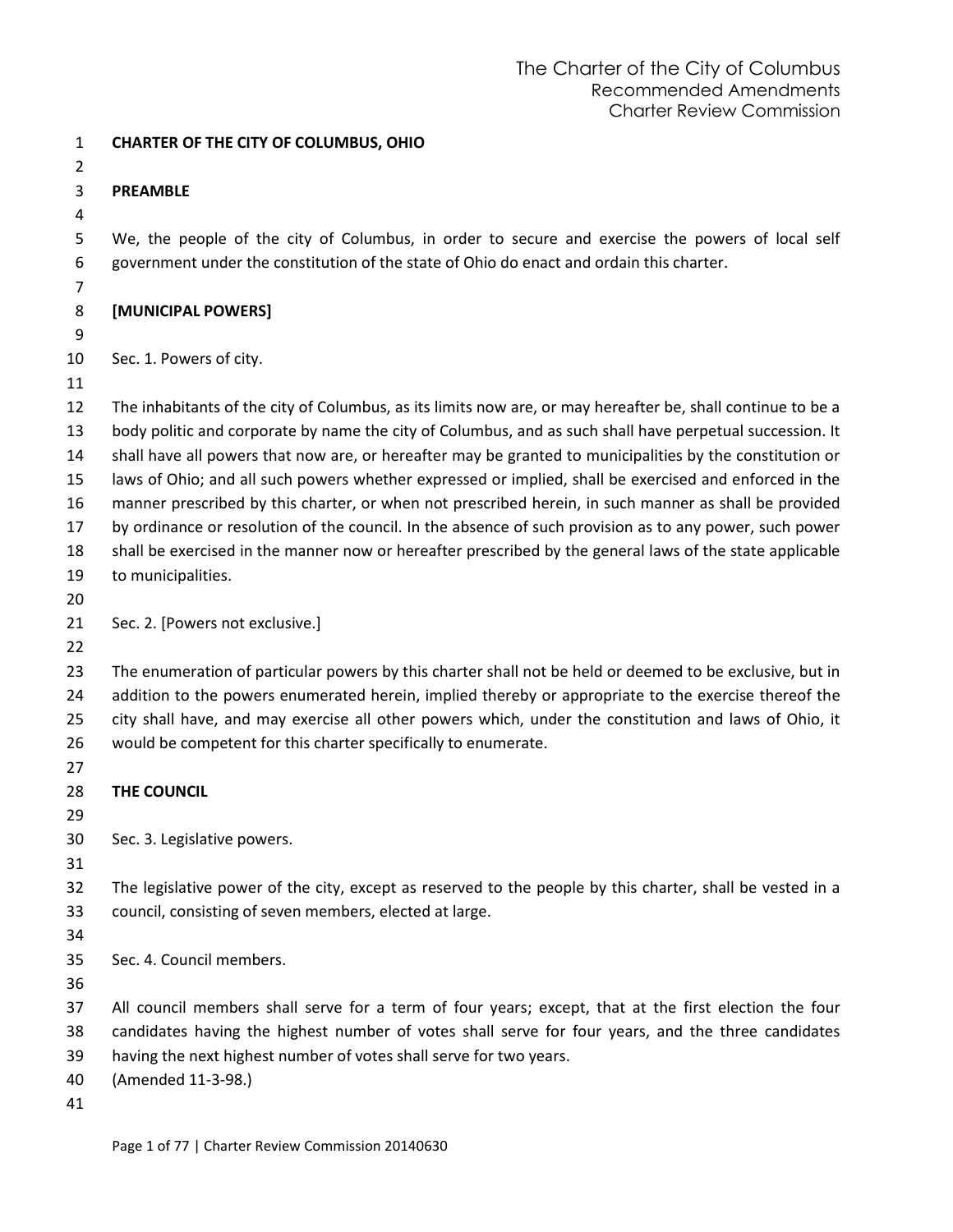Sec. 5. Vacancies.

3 If a City city council member should dies, resigns, or be is removed from office, ceases to hold any qualification for office, or the office is otherwise vacated during the term of office, the successor shall be 5 appointed by Council council to serve until the first day of January following the next regular municipal election. If such election be the time for the regular election of the council member, a council member shall then be elected to serve for a term of four years; otherwise, for the unexpired term. Vacancies in the council shall be filled by the council; provided, however, that, if the vacancies in the council are not filled by the council within thirty (30) days from the date following the occurrence of such vacancy, the mayor shall have in all future balloting a vote on the question of filling such vacancies; provided, further that any vacancy resulting from a recall election shall be filled in the manner hereinafter provided. Sec. 5-1. Temporary inability. If a city council member is unable to discharge the powers and duties of office, such inability being of 16 temporary duration, the member, or the member's agent, shall transmit to the presiding officer of

council a signed, written declaration setting forth the reasons for such inability and the city clerk shall be

notified of the same. Such declaration shall be in effect until such time as the declaration is rescinded in

19 like manner, or six months have passed, or the office is vacated. For the purpose of this section, each

council member shall file with the city clerk a notarized statement, on a form prescribed by the city

21 clerk, setting forth the name of one or more persons designated as the member's agent(s). The filing

- shall be made by the second meeting of council each January and may be amended at any time.
- 

24 Sec. 5-2. Permanent inability.

26 If a city council member has been unable to discharge the powers and duties of office for ninety consecutive days, and no written declaration of temporary inability was in effect during such ninety 28 consecutive days, such act shall work a forfeiture of office and the presiding member of council shall request that the appropriate official commence in the appropriate court an action in quo warranto to vacate the office. If judgment be made that the office be vacated, a successor shall be named as provided for in this charter.

(Amended 11-2-93; 11-3-98.)

Sec. 6. Qualifications of council members.

36 Members of council shall be residents electors of the city, shall have resided within the corporate limits

37 of the city of Columbus for not less than one consecutive year preceding the date of the regular primary

election for such office, and shall, at all times during the term of office, maintain residence in the city of

39 Columbus. of the city and have the qualifications of electors therein. Council members shall not hold any

other public office except that of notary public, or member of the state militia or any reserve unit of the

41 Armed Forces of the United States of America. , and except as provided in Section 64 of this charter not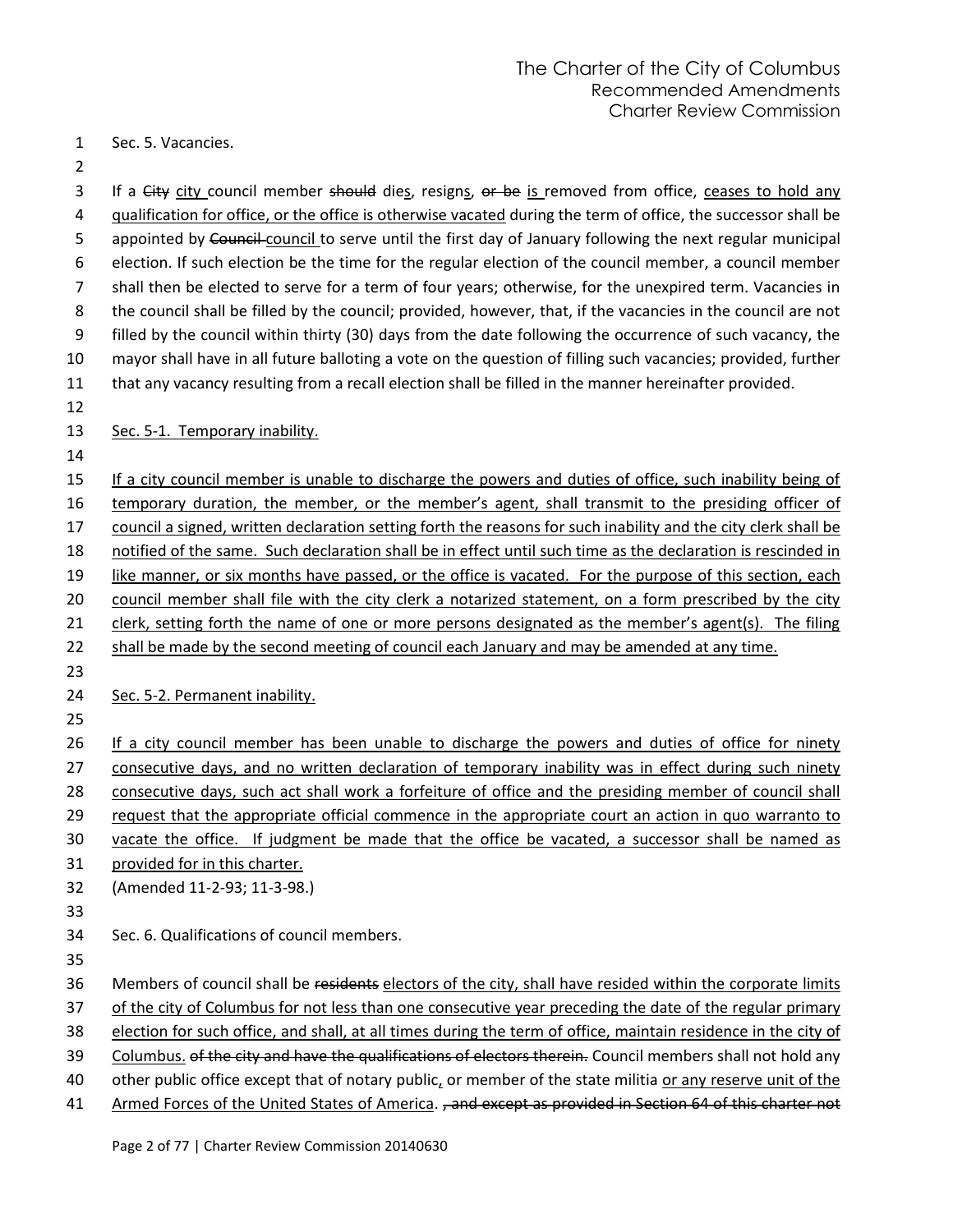| 1              | be interested in the profits of emoluments of any contract, job, work or service for the municipality. Any   |
|----------------|--------------------------------------------------------------------------------------------------------------|
| $\overline{2}$ | member who shall cease to possess any of the qualifications herein required shall forthwith forfeit the      |
| 3              | office and the vacancy shall be filled as provided for herein., and any such contract in which any member    |
| 4              | is or may become interested may be declared void by the council.                                             |
| 5              | (Amended 11-5-85; 11-3-98.)                                                                                  |
| 6              |                                                                                                              |
| 7              | Sec. 7. Salary and attendance.                                                                               |
| 8              |                                                                                                              |
| 9              | Each member of the council shall receive a salary of not less than four thousand eight hundred dollars a     |
| 10             | year, payable in equal monthly installments. Absence from eight consecutive regular meetings shall           |
| 11             | operate to vacate the seat of a member unless the absence is excused by resolution of council setting        |
| 12             | forth such excuse and entered upon the journal.                                                              |
| 13             | (Adopted 8-8-60.)                                                                                            |
| 14             |                                                                                                              |
| 15             | Sec. 8. Meetings of council.                                                                                 |
| 16             |                                                                                                              |
| 17             | At 5 o'clock p.m., on the first Monday in January, following a regular municipal election, the council shall |
| 18             | meet at the usual place for holding meetings. If the first Monday in January is a legal holiday, then the    |
| 19             | meeting shall be held on the following day. Thereafter the council shall meet at such times as may be        |
| 20             | prescribed by ordinance or resolution; provided that at least fifty regular meetings shall be held in each   |
| 21             | year. The mayor, the president of the council, or any three members thereof may call special or              |
| 22             | emergency meetings of the council as provided for by general laws of the state-upon at least twelve          |
| 23             | hours' written notice to each member of the council, served personally on each member or left at the         |
| 24             | member's usual place of residence. Such notice shall state the subject to be considered at the meeting       |
| 25             | and no other subjects shall be then considered unless all members of council are present. All meetings       |
| 26             | of the council or committees thereof shall be held in public in accordance with the general laws of Ohio     |
| 27             | pertaining to the requirements for open meetings of public bodies and any citizen shall have access to       |
| 28             | the minutes and records thereof shall be maintained as an electronic record that is made available to        |
| 29             | the public pursuant to the general laws of the state governing public records-at all reasonable times.       |
| 30             | (Amended 11-3-98; Ord. No. 1143-2010, § 1, 7-19-2010)                                                        |
| 31             |                                                                                                              |
| 32             | Sec. 9. Rules and journal.                                                                                   |
| 33             |                                                                                                              |
| 34             | The council shall determine its own rules and order of business-and shall keep a journal of its              |
| 35             | proceedings. It may punish or expel any member for disorderly conduct or violation of its rules. No          |
| 36             | expulsion shall take place without the concurrence of six members, nor until the delinguent member           |
| 37             | shall have been notified of the charge and been given an opportunity to be heard.                            |
| 38             |                                                                                                              |
| 39             | Sec. 9-1. Journal                                                                                            |
| 40             |                                                                                                              |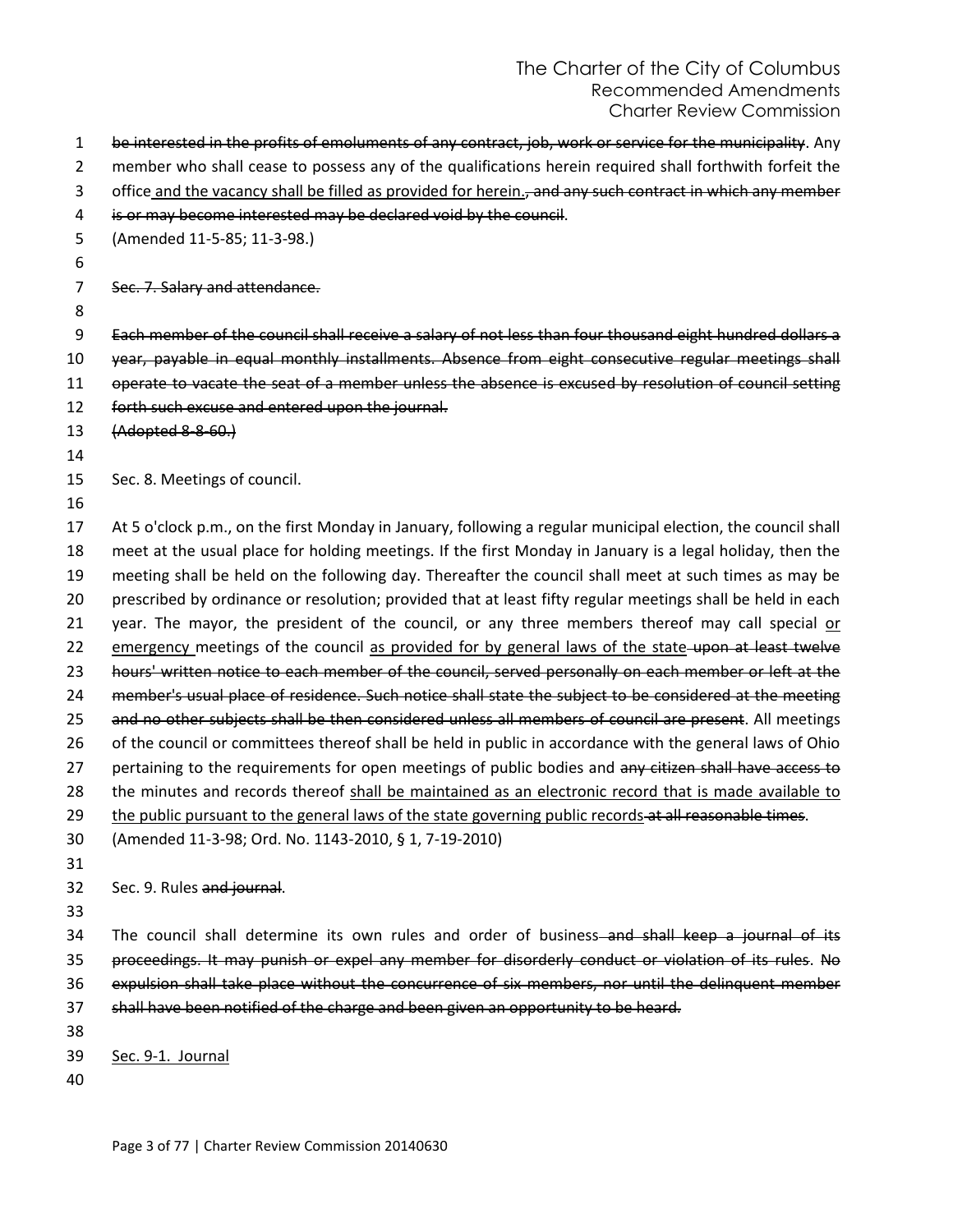| 1  | The council shall keep a journal of its proceedings, which journal shall be maintained as a permanent             |
|----|-------------------------------------------------------------------------------------------------------------------|
| 2  | electronic record that is made available to the public pursuant to the general laws of the state governing        |
| 3  | public records.                                                                                                   |
| 4  |                                                                                                                   |
| 5  | Sec. 9-2. Organization of council.                                                                                |
| 6  |                                                                                                                   |
| 7  | The council shall organize itself as it deems appropriate, including the formation of and rules for special       |
| 8  | committees and standing committees to promote the thorough and effective conduct of the business of               |
| 9  | the council.                                                                                                      |
| 10 |                                                                                                                   |
| 11 | Sec. 9-3. Expelling, removing, forfeiting office.                                                                 |
| 12 |                                                                                                                   |
| 13 | The council shall be the judge of the election and qualification of its members. Council may punish or            |
| 14 | expel any member for gross misconduct, or for malfeasance, misfeasance, or nonfeasance in office, or              |
| 15 | upon conviction of a felony or other crime involving moral turpitude while in office, or for disorderly           |
| 16 | conduct, or violation of its rules during the term of office. No expulsion shall take place without the           |
| 17 | concurrence of six members, nor until the delinquent member shall have been notified of the charge                |
| 18 | and been given an opportunity to be heard. Any vacancy created upon the expulsion of a member shall               |
| 19 | be filled as provided for in this charter. In addition to these provisions and those regarding permanent          |
| 20 | inability, absence from eight consecutive regular council meetings shall operate to vacate the seat of a          |
| 21 | council member unless the absence is excused by resolution, adopted by vote of three-fifths of its                |
| 22 | members, setting forth such excuse and entered upon the journal.                                                  |
| 23 | (Amended 11-3-98.)                                                                                                |
| 24 |                                                                                                                   |
| 25 | Sec. 10. President of council.                                                                                    |
| 26 |                                                                                                                   |
| 27 | At the first meeting in January following a regular municipal election, the council shall elect one of its        |
| 28 | members president <sub>1</sub> , The president of council who shall preside at meetings of the council, determine |
| 29 | the agenda for such meetings, appoint the chair and members of council committees, and perform such               |
| 30 | other duties as presiding officer as may be imposed by the council. In the absence of the president, the          |
| 31 | council shall elect a president pro tempore. If the president of council dies, resigns, is removed from           |
| 32 | office, ceases to hold any qualification for office, or the office is otherwise vacated during the term of        |
| 33 | office, the council shall elect one of its members president.                                                     |
| 34 |                                                                                                                   |
| 35 | Sec. 10-1. President pro tempore of council.                                                                      |
| 36 |                                                                                                                   |
| 37 | At the first meeting in January following a regular municipal election, the council shall elect one of its        |
| 38 | members president pro tempore. The president pro tempore of council shall act as the presiding officer            |
| 39 | of the council in the absence of the president of council.                                                        |
| 40 |                                                                                                                   |
| 41 | Sec. 10-2. Acting president pro tempore of council.                                                               |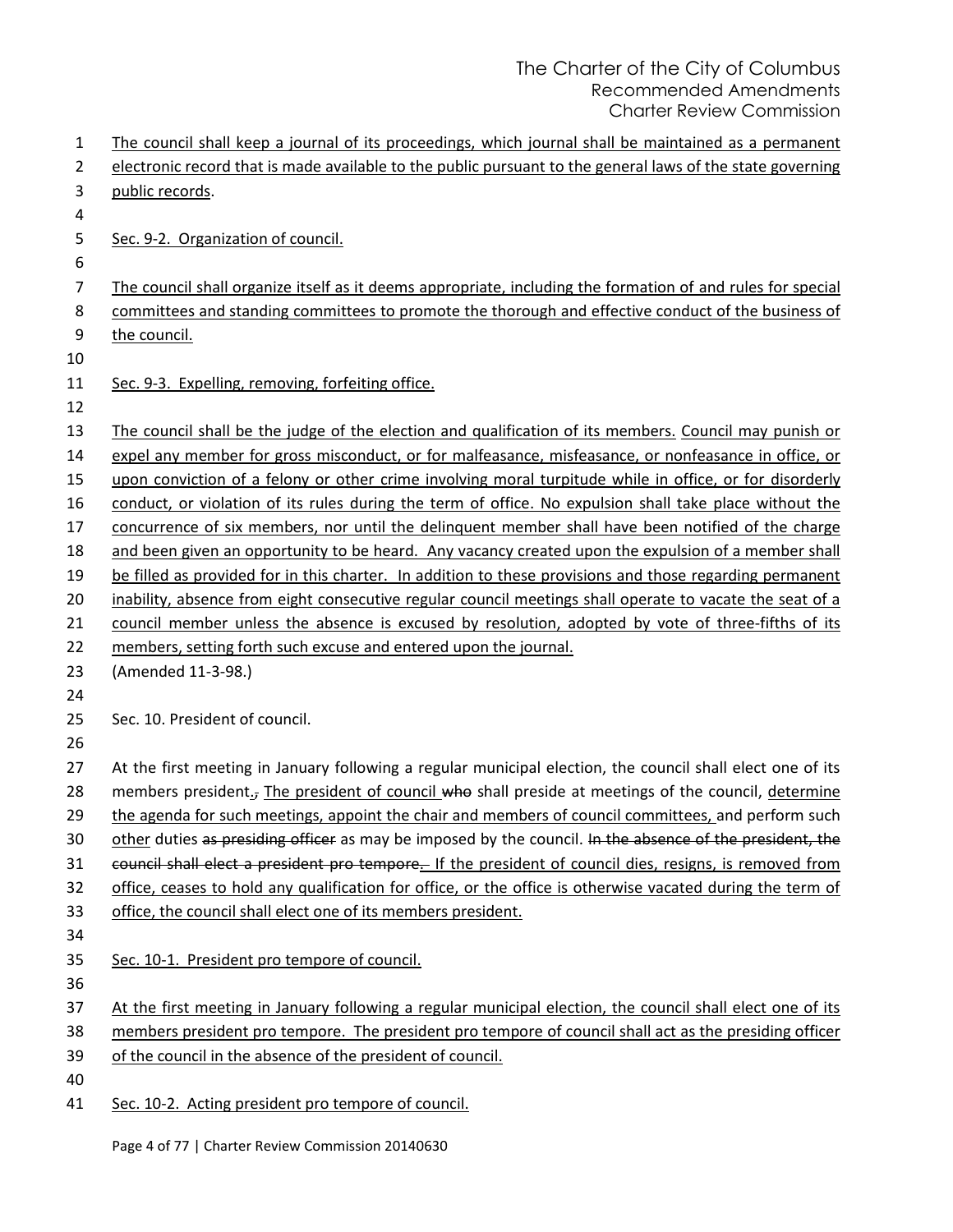| $\mathbf{1}$   |                                                                                                               |
|----------------|---------------------------------------------------------------------------------------------------------------|
| $\overline{2}$ | In the absence of the president of council and the president pro tempore of council, the council shall        |
| 3              | elect one of its members acting president pro tempore.                                                        |
| 4              | (Amended 11-3-98.)                                                                                            |
| 5              |                                                                                                               |
| 6              | Sec. 11. The city clerk. Clerk and employees.                                                                 |
| $\overline{7}$ |                                                                                                               |
| 8              | The council shall appoint a city clerk who shall serve at the pleasure of council-be known as the city        |
| 9              | clerk, and such other officers and employees of council as may be necessary.                                  |
| 10             |                                                                                                               |
| 11             | Sec 11-1. Duties of the city clerk.                                                                           |
| 12             |                                                                                                               |
| 13             | The office of the city clerk, under the supervision and control of the city clerk, shall keep the records of  |
| 14             | the council; compile an annual report giving a summary of the council proceedings and a summary of            |
| 15             | the operations of the administrative departments for the previous fiscal year; collect and compile            |
| 16             | information and statistics concerning all departments and offices of the city; publish weekly the City        |
| 17             | Bulletin; and perform such other duties as may be required by this charter or by the council. Except as       |
| 18             | otherwise provided in this charter or by ordinance of council, the city clerk shall receive on behalf of      |
| 19             | council all petitions, papers, or like documents required to be submitted to council. Such city clerk shall   |
| 20             | serve during the pleasure of the council. Council shall exercise no power of appointment except as            |
| 21<br>22       | herein expressly provided.                                                                                    |
| 23             |                                                                                                               |
| 24             | Sec 11-2. The City Bulletin                                                                                   |
| 25             | The city clerk shall cause a weekly City Bulletin to be produced. The City Bulletin shall contain the         |
| 26             | transactions and proceedings of the council, the legal advertising of the city and such other information     |
| 27             | relating to the affairs of the city as shall be determined by ordinance. The City Bulletin shall be published |
| 28             | in such manner and on such terms as the council may determine, and shall be maintained as a                   |
| 29             | permanent electronic record that is made available to the public pursuant to the general laws of the          |
| 30             | state governing public records. No unofficial advertisement shall be published in the City Bulletin, nor      |
| 31             | shall the City Bulletin be used to promote the candidacy of any person, or be used as a medium for any        |
| 32             | personal controversy.                                                                                         |
| 33             |                                                                                                               |
| 34             | Sec. 12. Public defender.                                                                                     |
| 35             |                                                                                                               |
| 36             | Council shall have power to appoint a public defender of indigent persons charged with offenses in the        |
| 37             | municipal courts.                                                                                             |
| 38             |                                                                                                               |
| 39             | Sec. 13. The city treasurer.                                                                                  |
| 40             |                                                                                                               |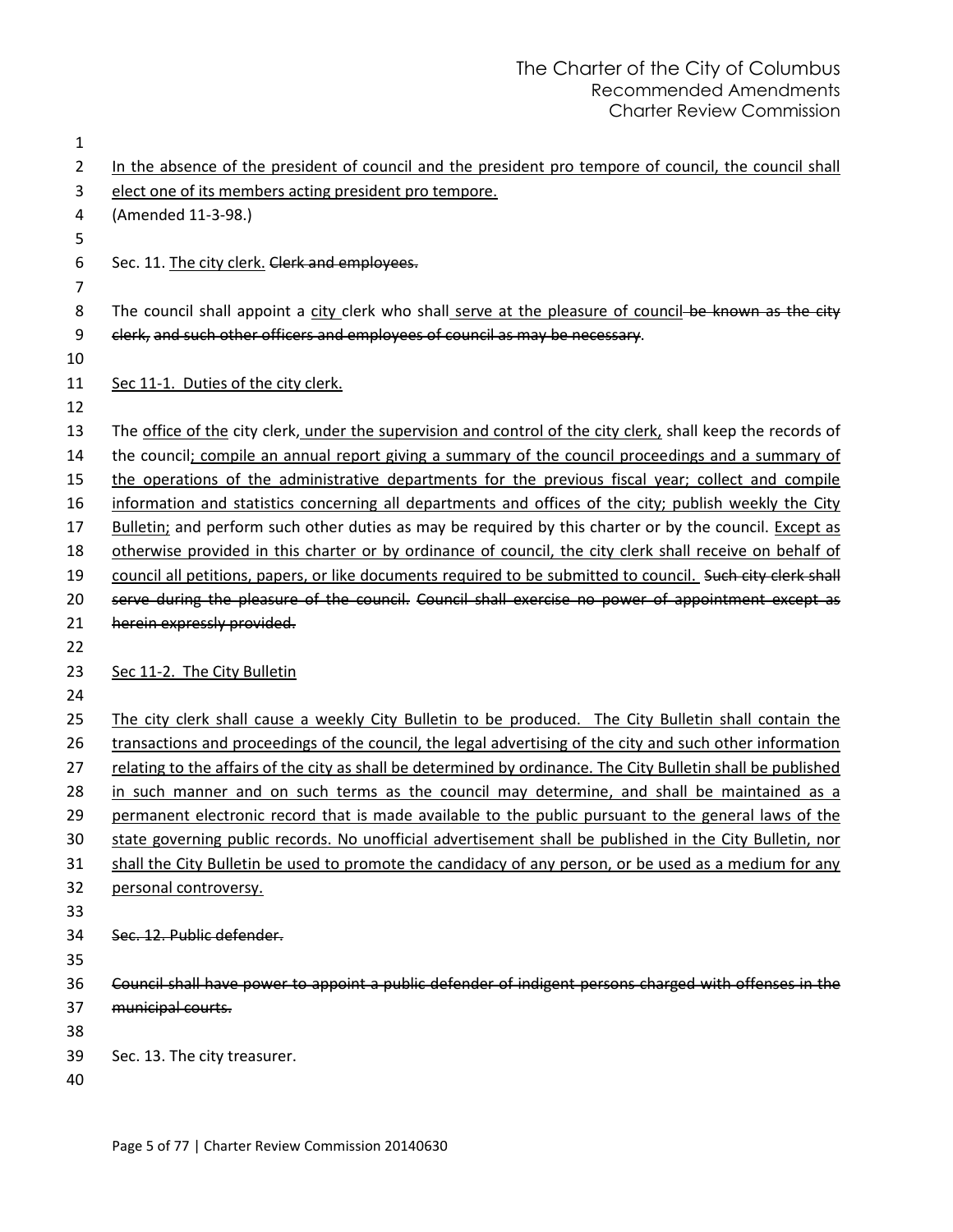| 1              | Council shall appoint a city treasurer who shall hold and administer the office during its pleasure serve   |
|----------------|-------------------------------------------------------------------------------------------------------------|
| $\overline{2}$ | at the pleasure of council. The treasurer shall perform such duties and exercise such powers as are         |
| 3              | prescribed in this charter or by the council.                                                               |
| 4              | (Amended 11-3-98.)                                                                                          |
| 5              |                                                                                                             |
| 6              | Sec. 14. Officers and employees.                                                                            |
| 7              |                                                                                                             |
| 8              | The council shall appoint such officers and employees of council as it deems necessary. Except as herein    |
| 9              | otherwise provided, council shall by ordinance determine the number of officers and employees in each       |
| 10             | department of the city government. Council shall exercise no power of appointment for officers or           |
| 11             | employees except as herein expressly provided.                                                              |
| 12             |                                                                                                             |
| 13             | Sec. 15. Compensation of officers and employees.                                                            |
| 14             |                                                                                                             |
| 15             | Subject to the provision of this charter as to the salary of council members, the auditor, the city         |
| 16             | attorney, and the mayor, council shall fix by ordinance, the salary or compensation of all officers and     |
| 17             | employees of the city government: provided, however, that the board of health, and the trustees of the      |
| 18             | sinking fund shall have the power to fix the salary or compensation of the officers and employees in        |
| 19             | their respective departments. The salary or compensation so fixed shall be uniform for like service. All    |
| 20             | such salaries and rates of pay shall be reported to the civil service commission forthwith. The salary of   |
| 21             | any officer, employee, or member of a board or commission in the unclassified service of the city who       |
| 22             | was elected or appointed for a definite term shall not be increased or diminished during the term for       |
| 23             | which the individual was elected or appointed, and all fees pertaining to any office shall be paid into the |
| 24             | city treasury.                                                                                              |
| 25             |                                                                                                             |
| 26             | Sec. 15-1. Citizens' commission on elected official compensation.                                           |
| 27             |                                                                                                             |
| 28             | The salary of all elective officers provided for in this charter shall be established by ordinance upon     |
| 29             | recommendation from a citizens' commission on elected official compensation.                                |
| 30             |                                                                                                             |
| 31             | Sec. 15-2. Commission membership.                                                                           |
| 32             |                                                                                                             |
| 33             | The citizens' commission on elected official compensation shall consist of five members, who shall be       |
| 34             | qualified electors of the city, shall not hold any other office or employment in the city government, and   |
| 35             | shall serve without compensation. Two members shall be appointed by the council, two members shall          |
| 36             | be appointed by the mayor, and one member shall be jointly appointed by the council and the mayor,          |
| 37             | such member serving as chair of the commission. Such appointments shall take place at the second            |
| 38             | regular meeting of council in 2018 and of each succeeding fourth year thereafter; except that the first     |
| 39             | commission shall be appointed at the second regular meeting of council in 2015. Vacancies shall be          |
| 40             | filled in the same manner as prescribed for the original appointment. The commission shall be               |
| 41             | considered a public body.                                                                                   |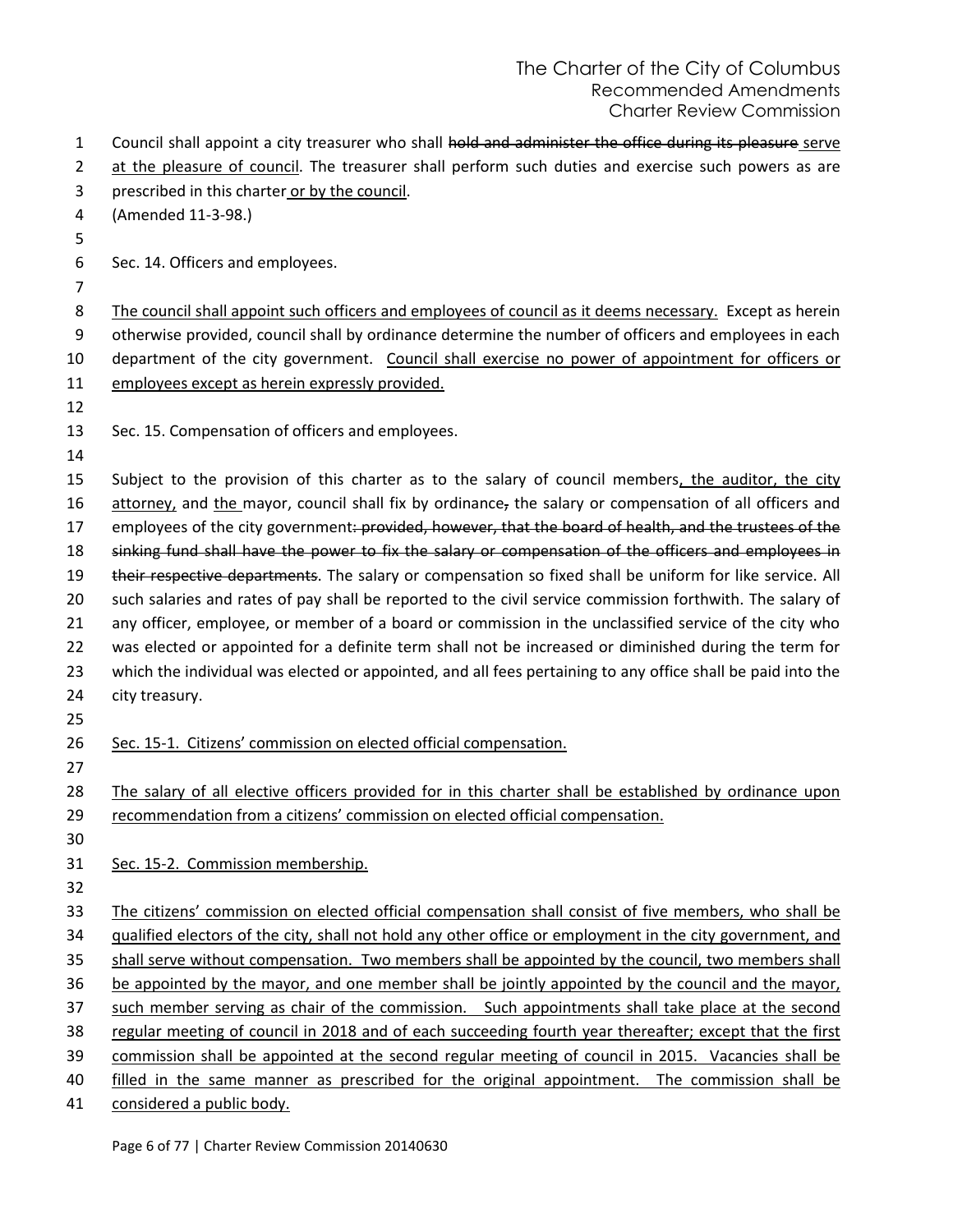| $\overline{2}$ | Sec. 15-3. Commission duties.                                                                               |
|----------------|-------------------------------------------------------------------------------------------------------------|
| 3              |                                                                                                             |
| 4              | The commission shall conduct a review of salaries for like positions in the public sector. The review shall |
| 5              | be made for the purpose of recommending salaries appropriate to the duties and responsibilities of          |
| 6              | each elective officer of the city.                                                                          |
| $\overline{7}$ |                                                                                                             |
| 8              | Sec. 15-4. Commission report.                                                                               |
| 9              |                                                                                                             |
| 10             | Within three months of appointment, the commission shall submit to the city clerk a report of               |
| 11             | recommendations for the salary of each elective officer of the city, including an annual cost of living     |
| 12             | adjustment which shall not exceed the average increase in the consumer price index, or successor            |
| 13             | thereto, during the preceding four years. If the commission fails to timely submit the report, the council  |
| 14             | may compel a meeting of the commission to prepare and submit the same.                                      |
| 15             |                                                                                                             |
| 16             | Sec. 15-5. Council action to establish salaries.                                                            |
| 17             |                                                                                                             |
| 18             | Within thirty days after the report is submitted, council shall by ordinance either accept the commission   |
| 19             | recommendations or any portion thereof, or reject the same. If council rejects the recommendations,         |
| 20             | the salaries then in effect shall remain unchanged. In no event may council adopt an ordinance              |
| 21             | establishing salaries which exceed the recommendations of the commission.                                   |
| 22             | (Amended 11-5-85; 11-3-98.)                                                                                 |
| 23             |                                                                                                             |
| 24             | Sec. 16. Official bonds.                                                                                    |
| 25             | The council may determine whether any officer or employee shall give a bond, and the amount thereof;        |
| 26             | which bond shall be given by such officer or employee, and be signed by a surety company authorized to      |
| 27             | do business in Ohio, to the approval of the mayor; provided that the bond of the mayor, if any, shall be    |
| 28             | approved by council. Council shall by general ordinance provide for the payment, by the city, of the        |
| 29             | premiums on such bonds.                                                                                     |
| 30             |                                                                                                             |
| 31             | Sec. 17. Legislative procedure.                                                                             |
| 32             | The council shall be the judge of the election and qualification of its members. Four members shall         |
| 33             | constitute a quorum to do business, but a lesser number may adjourn from day to day and compel the          |
| 34             | attendance of absent members in such manner and under such penalties as may be prescribed by                |
| 35             | ordinance.                                                                                                  |
| 36             |                                                                                                             |
| 37             | Sec. 18. [Action on ordinances or resolutions.]                                                             |
| 38             |                                                                                                             |
| 39             | The action of council shall be by ordinance or resolution and the affirmative vote of at least four         |
| 40             | members of council shall be necessary to adopt any ordinance or resolution. The vote upon the passage       |

41 of all ordinances, and upon the adoption of such resolution as the council by its rules shall prescribe,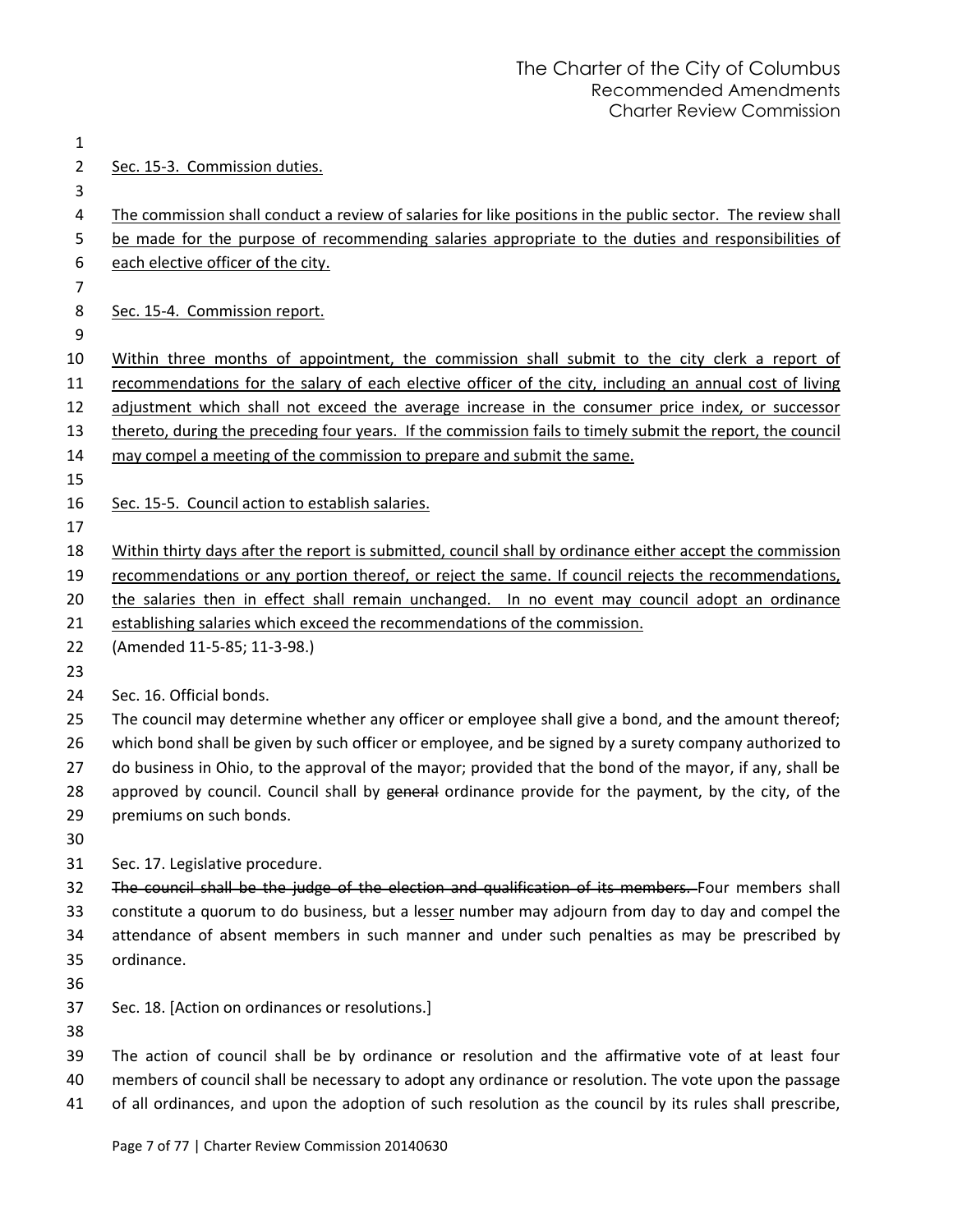shall be taken by "yea" and "nays" and entered upon the journal. Every ordinance and resolution of the council, so adopted, shall be maintained as a permanent electronic record that is made available to the public pursuant to the general laws of the state governing public records. **[ORDINANCES AND RESOLUTIONS]** Sec. 19. Ordinance enactment. Each proposed ordinance or resolution shall be introduced in electronic, digital, written or printed form, 10 and shall not contain more than one subject which shall be clearly stated in a title; but except that general appropriation ordinances may contain the various subjects and accounts for which moneys are to be appropriated . The enacting clause of all ordinances passed by the council shall be, "Be it ordained by the council of the city of Columbus." The enacting clause of all ordinances submitted by the initiative shall be, "Be it ordained by the people of the city of Columbus." Sec. 20. [Reading procedure.] No ordinance, unless it be an emergency measure, shall be passed until it has been read at two regular meetings, not less than one week apart, or the requirement of such reading has been dispensed with by an affirmative vote of at least five members of council. Sec. 21. [Amendments or revisions.] No ordinance or resolution or section thereof shall be revised or amended, unless the new ordinance or resolution contains the entire ordinance or resolution or section revised or amended, and a repeal of 26 the original ordinance, resolution, section or sections so amended. Sec. 22. Emergency measures. All ordinances and resolutions shall be in effect from and after thirty days from the date of their passage by the council except as otherwise provided in this charter. The council may, by a vote of six of its members, pass emergency measures to take effect at the time indicated therein. An emergency measure is an ordinance or resolution for the immediate preservation of the public peace, property, health or safety, or providing for an emergency in the usual daily operation of a municipal department, in which the emergency is set forth and defined in a preamble thereto. Sec. 23. [Subjects for emergency ordinances.] Ordinances appropriating money may be passed as emergency measures, but no measure making a grant, renewal or extension of a franchise or other special privileges, or regulating the rate to be charged for its service by any public utility, shall ever be so passed.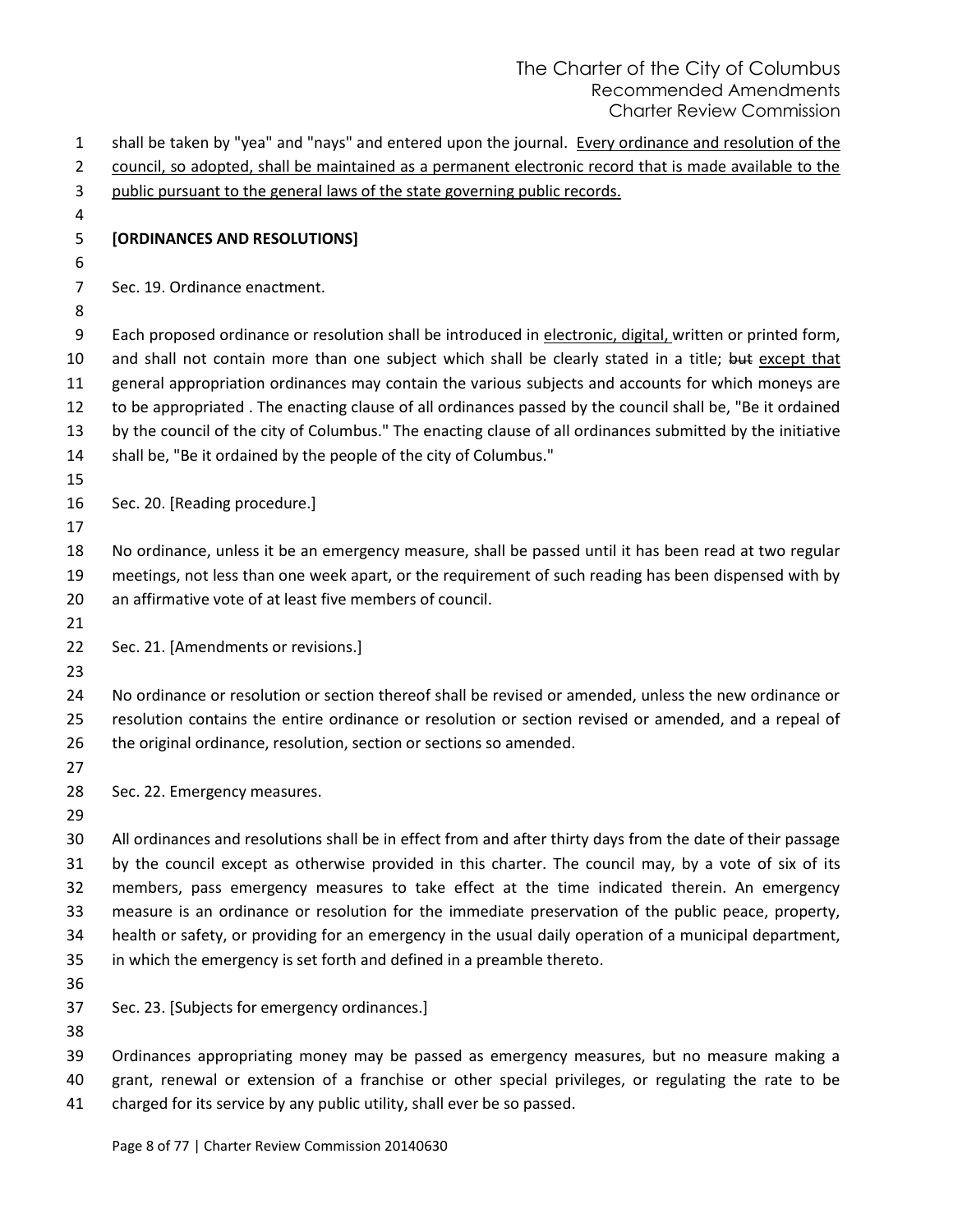| ۰.  |
|-----|
| . . |

Sec. 24. Approval or disapproval.

 Any ordinance or resolution passed by the council shall be signed by the president or other presiding 5 officer and be presented forthwith to the mayor by the city clerk. If the mayor approves such ordinance or resolution the mayor shall sign it within ten days after its passage or adoption by the council; but if the mayor does not approve it, the mayor shall within said ten days return it, together with any objections to the city clerk, who shall transmit the same to the council at the next regular meeting thereof; which objections the council shall cause to be entered in full on its journal. The mayor may approve or disapprove the whole or any item or part of an ordinance or resolution appropriating money. If the mayor does not sign or veto an ordinance or resolution after its passage or adoption, within the time specified, it shall take effect in the same manner as if the mayor had signed it. (Amended 11-3-98.)

Sec. 25. [Passing over mayor's disapproval.]

 When the mayor refuses to sign an ordinance or resolution, or part thereof, and returns it to the council with objections, the council shall, after the expiration of not less than one week, proceed to reconsider it and if upon reconsideration the resolution or ordinance or part or item thereof disapproved by the mayor be approved by the council, by as great a majority as required for its original passage, it shall take

- effect without the signature of the mayor. In all such cases the votes shall be taken by "yeas" and "nays"
- and entered on the journal.

(Amended 11-3-98.)

**[FINANCES]**

- 
- Sec. 26. Mayor's estimate.
- 

 The fiscal year of the city shall begin on the first day of January. On or before the fifteenth day of November in each year the mayor shall prepare and submit to council an estimate of the expense of conducting the affairs of the city for the following fiscal year. This estimate shall be compiled from 32 detailed information obtained from the various departments, on uniform blanks prepared by the city 33 auditor, and shall be set forth:

- 
- (a) An itemized estimate of the expense of conducting each department during the next fiscal year.
- (b) Comparisons of such estimates with the corresponding items of expenditure for the last two complete fiscal years, and with the expenditures of the current fiscal year plus an estimate of expenditures necessary to complete the current fiscal year.
- (c) Reasons for proposed increases or decreases in such items of expenditure compared with the current fiscal year.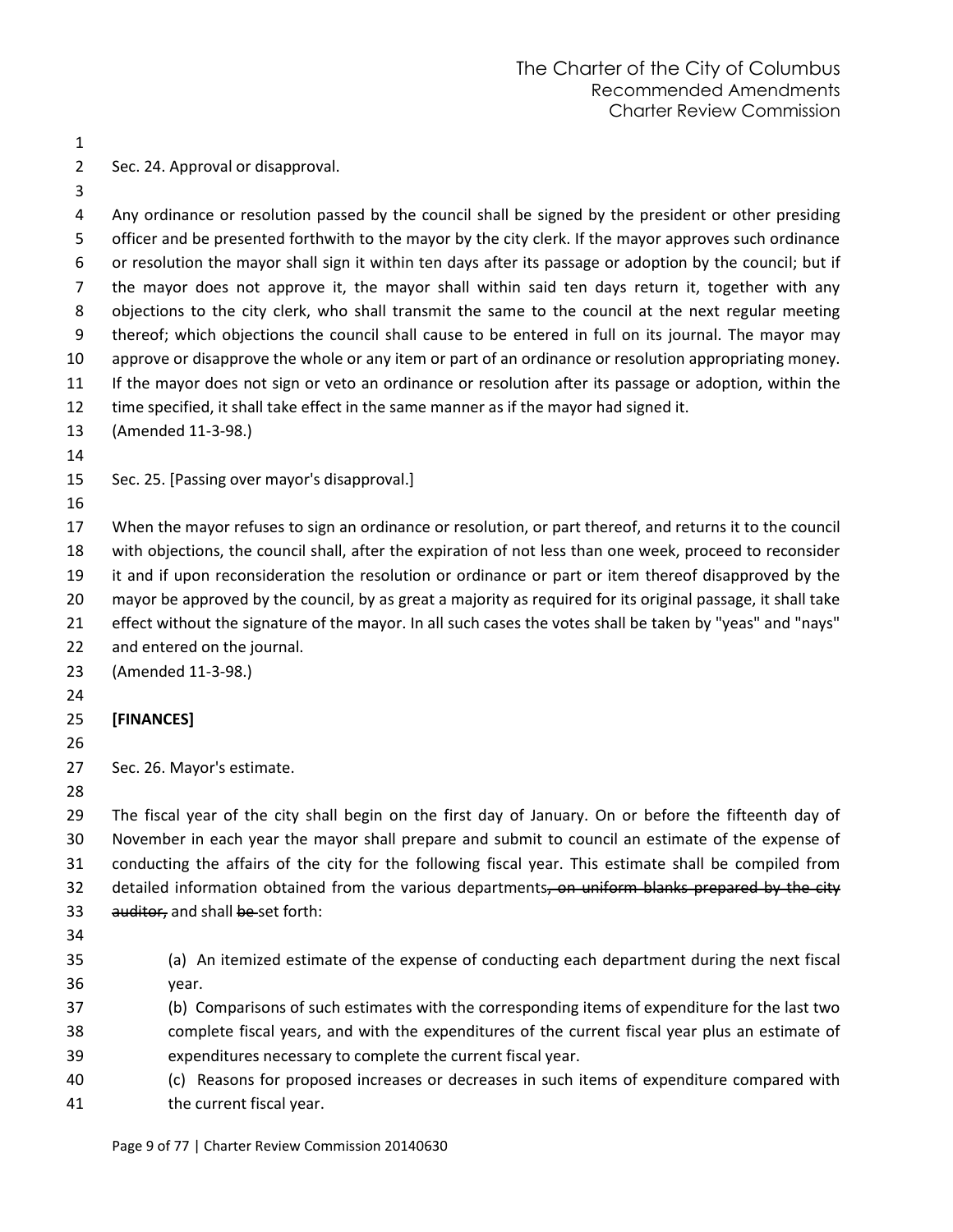(d) A separate schedule for each department showing the things necessary for the department 2 to do during the ensuing year and which of any desirable things it ought to do if possible. (e) Items of pay roll increases, either as additional pay to present employees, or pay for more employees. (f) A statement from the city auditor of the total probable income of the city from taxes for the period covered by the mayor's estimate. (g) An itemization of all anticipated revenue from sources other than the tax levy, including probable balances at the end of current fiscal year. 9 (h) The amounts required for interest and principal on the city's debt obligations, and for 10 sinking funds as required by law. (i) The total amount of outstanding city debt with a schedule of maturities of bond issues. (j) Such other information as may be required by the council. 14 Upon the filing of such estimate the council, the mayor shall cause at least two hundred copies thereof to be printed for distribution. Copies of the estimate shall also be furnished to the newspapers of the 16 city and to the public library and each of its branches. the estimate to be published as a permanent electronic record that is made available to the public pursuant to the general laws of the state governing public records. Sec. 27. Appropriation ordinance. Upon receipt of the mayor's estimate the council shall at once prepare an appropriation ordinance, in 23 such manner as may be provided by ordinance or resolution, using the mayor's estimate as a basis. Such ordinance shall set forth in detail the several objects for which the city has to provide and the amount appropriated for each, for the ensuing fiscal year. Provision shall be made for its publication in the city bulletin and public hearings upon such ordinance before the council sitting as a committee of the whole. Following the public hearings and before the second reading and final passage, such ordinance shall be published in the manner herein provided for the publication of ordinances, with a separate schedule setting forth the items asked for in the mayor's estimate which were refused or changed by the council and the reasons for such change or refusal. The council shall not pass the appropriation ordinance before the first meeting in January. Upon passage of the appropriation ordinance by the council it shall be published in the manner provided for other ordinances. (Amended 11-3-98.) Sec. 28. Transfer of funds. The council may at any time, with the approval of the mayor, transfer money so appropriated for the use of one department, division or purpose, to any other department, division or purpose; but no such transfer shall be made of money derived from the sale of bonds or of revenues or earnings of any non- tax supported public utility. Sec. 29. Supplementary appropriation.

Page 10 of 77 | Charter Review Commission 20140630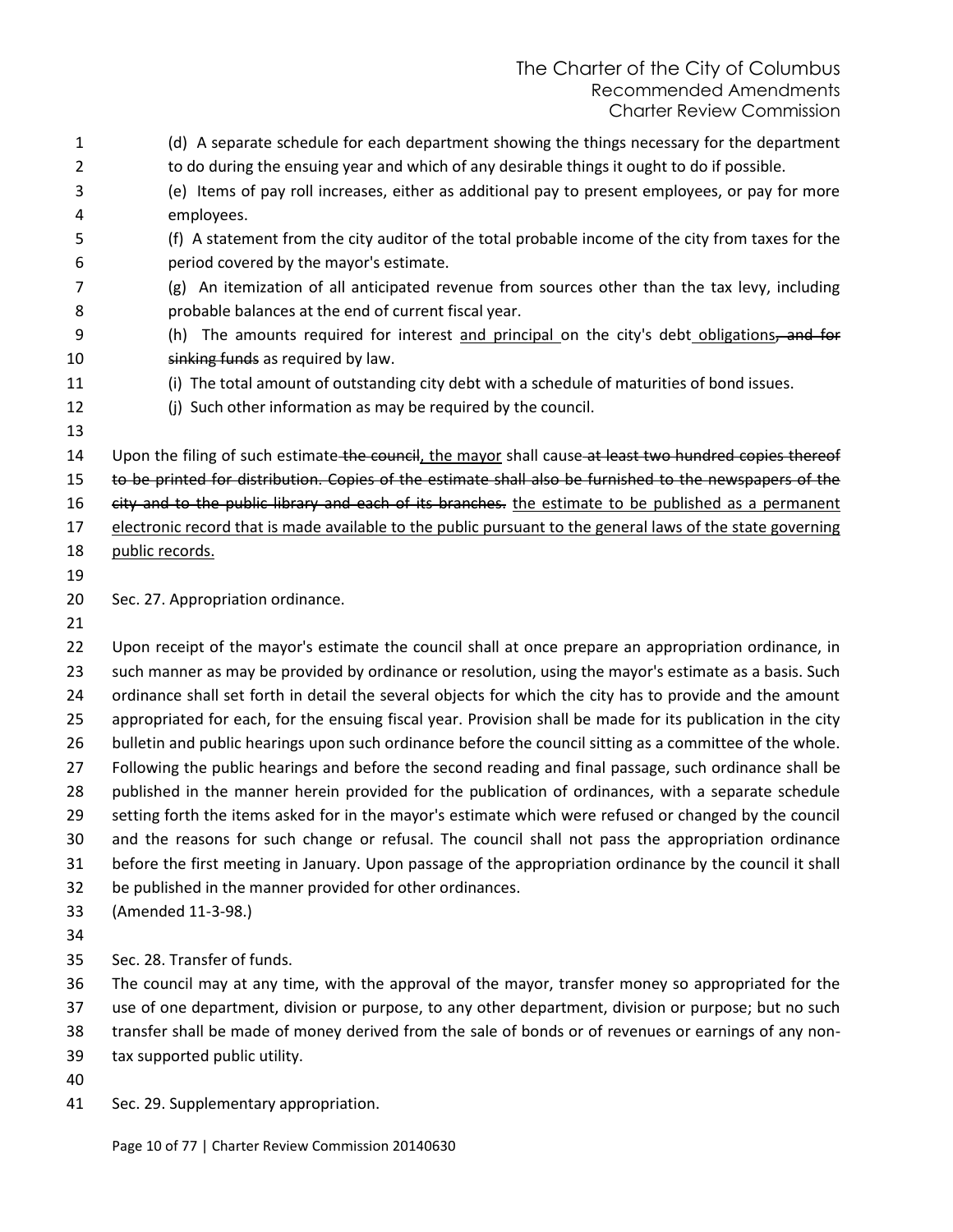| 1<br>$\overline{2}$ | Any accruing revenue of the city, not appropriated as hereinbefore provided, may from time to time be                                                                                                                 |
|---------------------|-----------------------------------------------------------------------------------------------------------------------------------------------------------------------------------------------------------------------|
| 3                   | appropriated by the council to such authorized uses as it may by ordinance determine.                                                                                                                                 |
| 4                   |                                                                                                                                                                                                                       |
| 5                   | Sec. 30. Limitations on appropriations.                                                                                                                                                                               |
| 6                   |                                                                                                                                                                                                                       |
| 7                   | No money shall be drawn from the treasury of the city, nor shall any obligation for the expenditure of                                                                                                                |
| 8                   | money be incurred, except pursuant to appropriations made by the council; and whenever an                                                                                                                             |
| 9                   | appropriation is so made the city clerk shall forthwith give notice to the city auditor. At the end of each                                                                                                           |
| 10                  | fiscal year all unexpended balances of appropriations not covered by outstanding contracts shall revert                                                                                                               |
| 11                  | to the respective funds from which the same were appropriated and shall then be subject to future                                                                                                                     |
| 12                  | appropriation. Appropriations may be made in furtherance of improvements or other objects or work of                                                                                                                  |
| 13                  | the city which will not be completed within the current year.                                                                                                                                                         |
| 14                  |                                                                                                                                                                                                                       |
| 15                  | Sec. 31. Limitations on expenditures, prohibited use of public funds.                                                                                                                                                 |
| 16                  |                                                                                                                                                                                                                       |
| 17                  | Moneys appropriated as hereinbefore provided shall not be used for other purposes than those                                                                                                                          |
| 18                  | designated in the appropriation ordinance, and all expenditures within the fiscal year shall be made with                                                                                                             |
| 19                  | and within the appropriations hereinbefore provided for. The mayor and the city auditor shall supervise                                                                                                               |
| 20                  | all departmental expenditures, and shall keep such expenditures within the appropriations. No funds of                                                                                                                |
| 21                  | the city of Columbus, from any source whatsoever, shall be disbursed, nor shall any transaction thereof                                                                                                               |
| 22                  | be conducted, in any manner contrary to this charter, general laws of the state, or ordinance of council.                                                                                                             |
| 23                  | Council shall by ordinance establish prohibited uses of public funds and penalties for violation of the                                                                                                               |
| 24                  | same.                                                                                                                                                                                                                 |
| 25                  |                                                                                                                                                                                                                       |
| 26                  | Sec. 32. Balances of bond issues.                                                                                                                                                                                     |
| 27                  |                                                                                                                                                                                                                       |
| 28                  | Each year in preparation of the tax budget ordinance submitted to the county budget commissions, the                                                                                                                  |
| 29                  | mayor, auditor and city treasurer shall certify to council the amount of money necessary to provide for<br>the future payment of principal and interest on all debt obligations issued by the city. The council shall |
| 30<br>31            |                                                                                                                                                                                                                       |
| 32                  | place the several amounts so certified in the tax budget ordinance before and in preference to any other<br>item and for the full amount certified. Any unexpended balance remaining in a fund which was created      |
| 33                  | by an issue of bonds, the whole or any part of which issue is still outstanding, unpaid and unprovided                                                                                                                |
| 34                  | for, shall, when such balance is no longer needed for the purpose for which said fund was created, be                                                                                                                 |
| 35                  | transferred to the trustees of the sinking fund a bond retirement fund as determined by the auditor to                                                                                                                |
| 36                  | be applied in the payment of said bonds and the interest thereon.                                                                                                                                                     |
| 37                  |                                                                                                                                                                                                                       |
| 38                  | Sec. 33. Investigation by council.                                                                                                                                                                                    |
| 39                  |                                                                                                                                                                                                                       |
| 40                  | The council, or any committee thereof or any person duly authorized by the council so to do so, may                                                                                                                   |
| 41                  | shall have the power to investigate the financial transactions of any office or department of the city                                                                                                                |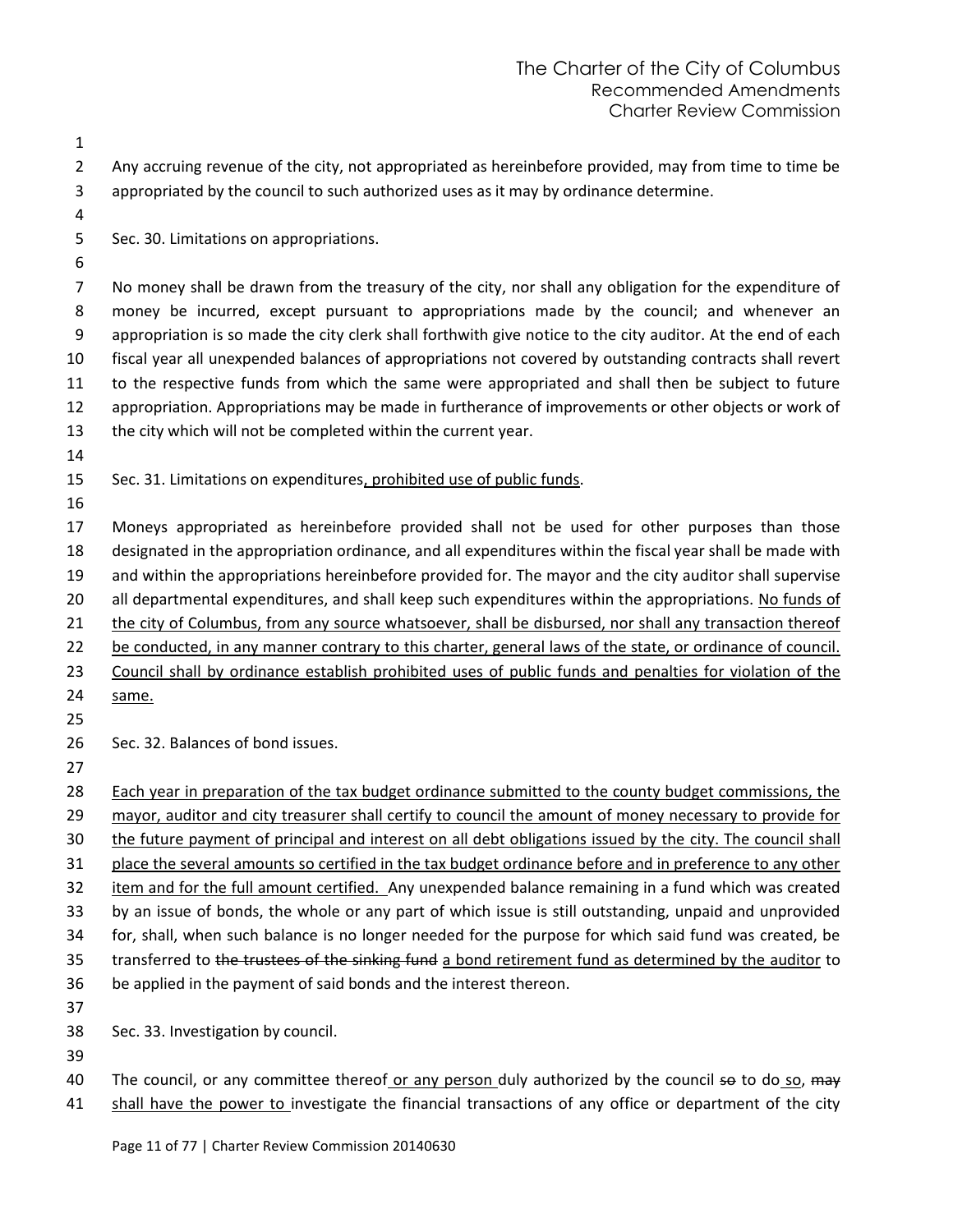government and the official acts and conduct of any city official, relative to any matter upon which the council may act; and by similar investigations may secure information upon any matter within its authority as a legislative body.

Sec. 34. [Investigation procedure.]

 In conducting such investigations the council, or any committee thereof or any person duly authorized 8 by the council to do so, may compel the attendance of witnesses and the production of books, papers and other evidence, and for that purpose may issue subpoenas or attachments which shall be signed by the presiding officer of the council or the chairperson of such committee, as the case may be, which may be served and executed by any officer authorized by law to serve subpoenas and other process. If any witness shall refuse to testify to any facts within the witness' knowledge or to produce any papers or books in the witness' possession, or under the witness' control, relating to the matter under inquiry, before the council, or any such committee, the council shall have the power to cause the witness to be 15 punished as for contempt. No witness shall be excused from testifying touching regarding the witness' knowledge of the matter under investigation in any such inquiry, but such testimony shall not be used against the witness in any criminal prosecution except for perjury committed upon such inquiry. (Amended 11-3-98.) 

**[FINAL PASSAGE OF ORDINANCES]**

Sec. 35. Ordinances—filing and publication.

 Every ordinance or resolution, upon its final passage, shall be recorded in a book kept for that purpose, and shall be authenticated by the signature of the presiding officer and the city clerk. Every ordinance or resolution shall be published at least once in the City Bulletin within twenty days after its final passage and no other publication shall be required.

- (Adopted 8-9-21.)
- 

**[INCOME TAX]**

Sec. 36. (Supplemental) Income Tax.

The power of council to levy an income tax shall be limited to a tax of not to exceed one per centum

- (1%) per annum.
- (Adopted 11-6-56. Former Sec. 36 deleted 11-7-33.)
- 

Secs. 37 to 40. (Deleted 11-7-33.)

- 
- **INITIATIVE AND REFERENDUM ELECTIONS**
- 
- 41 Sec. 41. The initiative. Nominations and elections.

Page 12 of 77 | Charter Review Commission 20140630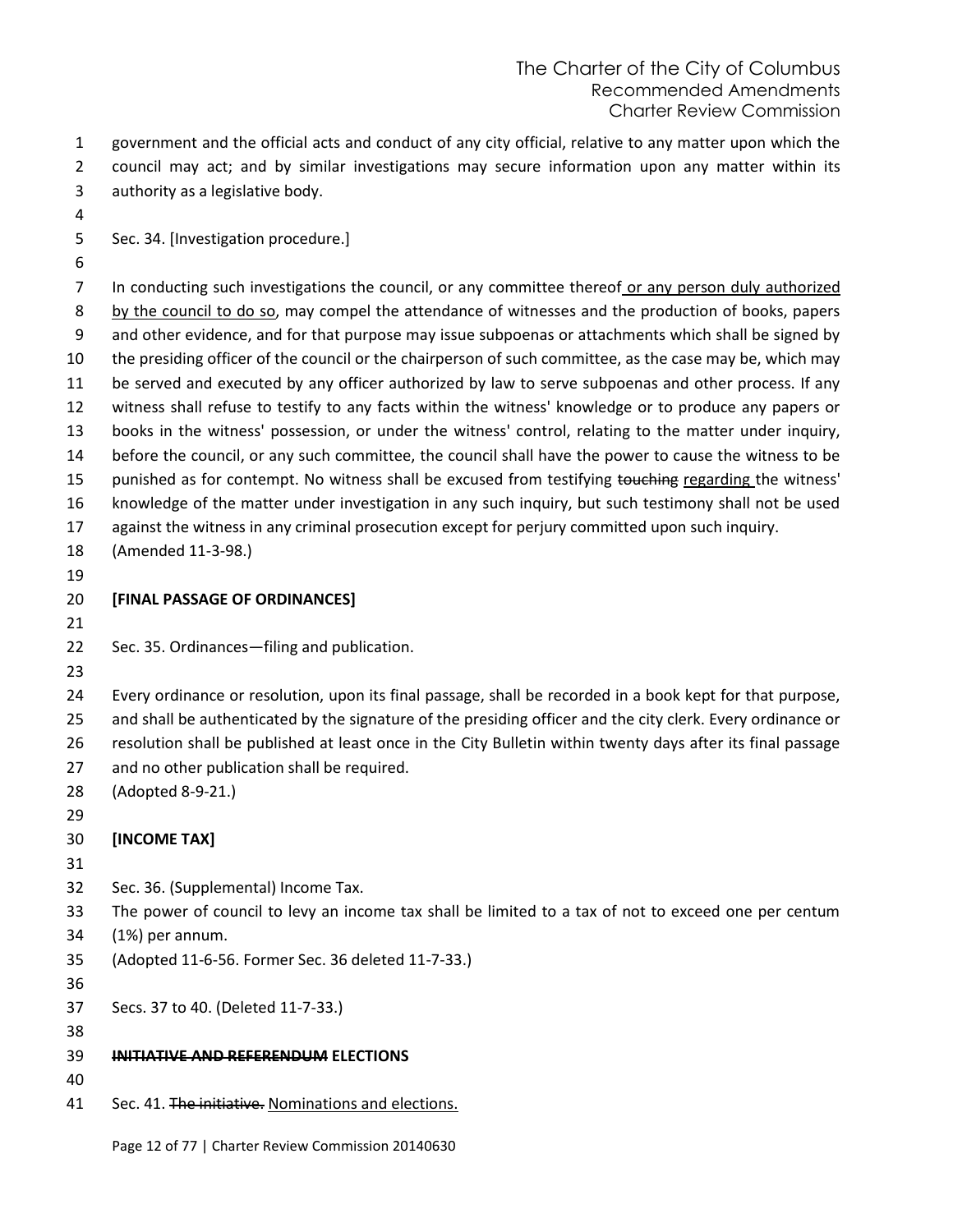| 1              |                                                                                                              |
|----------------|--------------------------------------------------------------------------------------------------------------|
| $\overline{2}$ | Any proposed ordinance may be submitted to the council by a petition signed by registered electors of        |
| 3              | the city, not less in number than five per cent of the total vote cast at the last preceding general         |
| 4              | municipal election. All petition papers circulated with respect to any proposed ordinance shall be           |
| 5              | uniform in character, and shall contain the proposed ordinance in full, and have printed thereon the         |
| 6              | names and addresses of at least five electors of the city who shall be officially regarded as filing the     |
| 7              | petition.                                                                                                    |
| 8              | (a) Elections. A general election for the choice of elective officers provided for in this charter shall be  |
| 9              | held on the first Tuesday after the first Monday in November in odd numbered years. Elections so held        |
| 10             | shall be known as regular municipal elections. Such other elections shall be held as may be required by      |
| 11             | law or provided for in this charter.                                                                         |
| 12             | Nominations. Candidates for all offices to be voted for at any municipal election under the<br>(b)           |
| 13             | provisions of this charter shall be nominated at a nonpartisan primary election to be held in odd            |
| 14             | numbered years on the same date as may be provided in the general laws of the state for the holding of       |
| 15             | primary elections.                                                                                           |
| 16             | (c) All elections provided for in this charter shall be conducted and the results certified in accordance    |
| 17             | with general laws of the state, unless otherwise provided for in this charter or ordinance of council.       |
| 18             | (d) At each election, the electors voting therein may cast their votes for not more than the number of       |
| 19             | persons to be elected to the office in question.                                                             |
| 20             |                                                                                                              |
| 21             | Sec. 41-1. Political contributions.                                                                          |
| 22             |                                                                                                              |
| 23             | Nothing in this charter, directly or through incorporation of state election laws, shall prevent the city    |
| 24             | from adopting ordinances, enforcing requirements, or setting limits or disclosure requirements on            |
| 25             | campaign finances or monetary contributions relating to elections for city ballot issues or offices.         |
| 26             |                                                                                                              |
| 27             | Sec. 41-2. Ballots.                                                                                          |
| 28             |                                                                                                              |
| 29             | All elections provided for in this charter shall be by secret ballot, and such ballots shall be nonpartisan, |
| 30             | without party marks or designations.                                                                         |
| 31             |                                                                                                              |
| 32             | Sec. 41-3. Nomination of council members and other officers.                                                 |
| 33             |                                                                                                              |
| 34             | (a) Candidates for the office of city council member and for mayor, city attorney, and auditor, shall be     |
| 35             | nominated by a nonpartisan primary election. The name of any elector of the city shall be printed upon       |
| 36             | the primary ballot if there is filed with the election authorities a valid nominating petition in accordance |
| 37             | with the following provisions:                                                                               |
| 38             |                                                                                                              |
| 39             | 1. The requirements for such petition form and circulation, and for the validation of such petition and      |
| 40             | the parts thereof and signatures thereon, shall be as provided for nonpartisan nominations in general        |
| 41             | laws of the state, unless otherwise provided for by this charter or ordinance of council.                    |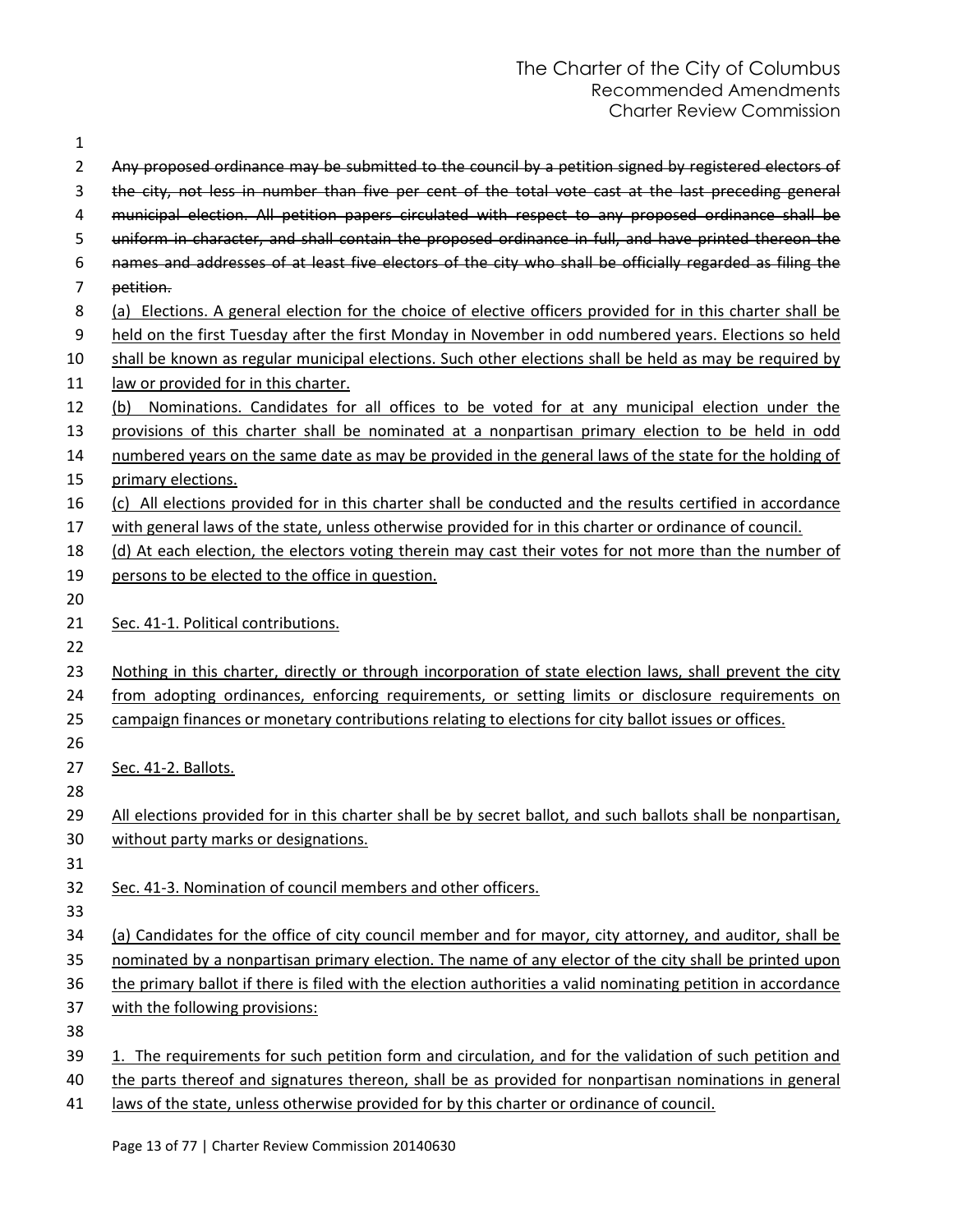| 1  | 2. Such petition shall be signed by not less than one thousand registered electors of the city and such      |
|----|--------------------------------------------------------------------------------------------------------------|
| 2  | signatures shall be affixed thereon no more than one year prior to the date of filing.                       |
| 3  | 3. Such petitions shall be filed with the election authorities no later than four p.m., not less than ninety |
| 4  | days previous to the day of such primary election.                                                           |
| 5  | 4. Such petitions shall contain the names and addresses of five registered electors of the city of           |
| 6  | Columbus designated in advance by the candidate or candidates as a nominating committee.                     |
| 7  |                                                                                                              |
| 8  | (b) Notwithstanding the provisions of paragraph (a) of this section, if no petition in accordance with the   |
| 9  | provisions of this section is filed for any of the offices to be voted on at the next regular municipal      |
| 10 | election, or if the number of persons filing such petitions does not exceed, as to any such office, the      |
| 11 | number of candidates which would be placed upon the ballot at the next regular municipal election,           |
| 12 | then no primary election should be held for the purpose of nominating candidates for such office to be       |
| 13 | voted upon at such next regular municipal election. The election officials whose duty it would have been     |
| 14 | to provide for and conduct the holding of such primary election, shall declare the results thereof and       |
| 15 | issue certificates of nomination to the persons entitled thereto if such primary election had been held,     |
| 16 | shall declare each of such persons filing petitions in accordance with the provisions of this section to be  |
| 17 | nominated and shall place their names on the ballot at the next regular municipal election in the same       |
| 18 | manner as though such primary election had been held and such persons had been nominated at such             |
| 19 | elections.                                                                                                   |
| 20 |                                                                                                              |
| 21 | Sec. 41-4. Nomination and election of the remainder of an unexpired term.                                    |
| 22 |                                                                                                              |
| 23 | The following procedures for the nomination and election of a successor shall apply when this charter        |
| 24 | requires an election for the remainder of an unexpired term of office:                                       |
| 25 |                                                                                                              |
| 26 | (a) When a vacancy occurs during the term of office of an elected city official and an appointment to fill   |
| 27 | that vacancy has been made more than 30 days before the deadline for filing nominating petitions for         |
| 28 | the next regular municipal election, then unless this charter section provides otherwise, the nomination     |
| 29 | and election of candidates for the unexpired term shall be conducted in the manner provided in this          |
| 30 | charter for the nomination and election for such office.                                                     |
| 31 |                                                                                                              |
| 32 | (b) When a vacancy occurs during the term of office of an elected city official and an appointment to fill   |
| 33 | that vacancy has been made less than 30 days before the deadline for filing nominating petitions for the     |
| 34 | next regular municipal election but more than 90 days before the next regular municipal election, then       |
| 35 | candidates seeking election to the unexpired term shall file nominating petitions otherwise in               |
| 36 | compliance with this charter not less than 30 day after the appointment to fill such vacancy has been        |
| 37 |                                                                                                              |
|    | made, and there shall be no primary election.                                                                |
| 38 |                                                                                                              |
| 39 | (c) Notwithstanding other provisions of this charter, in that case the election authorities shall place on   |

40 the ballot at the next regular municipal election all candidates who have filed valid nominating petitions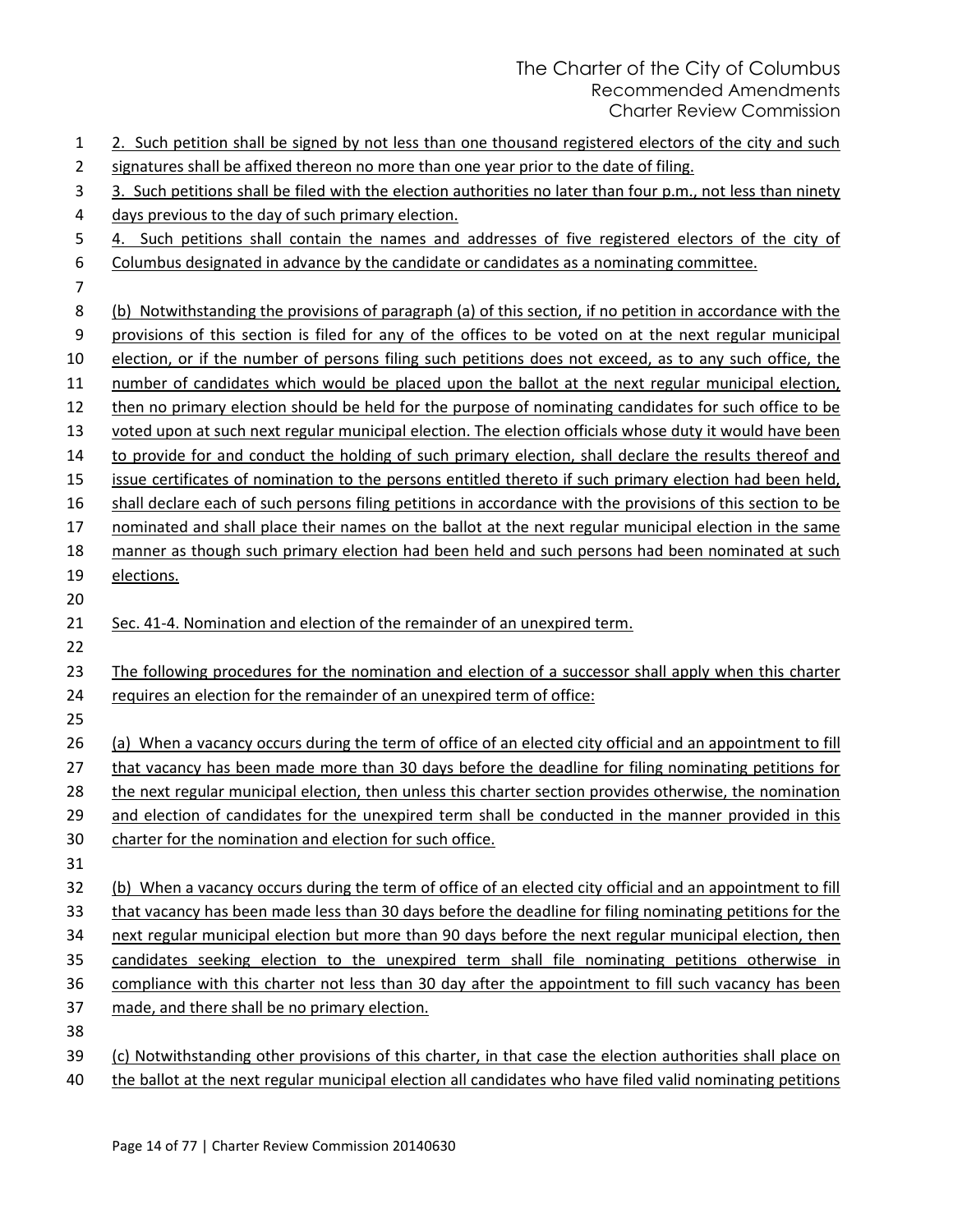| $\mathbf{1}$ | otherwise in compliance with this charter, and the candidate who shall receive the greatest number of                                      |
|--------------|--------------------------------------------------------------------------------------------------------------------------------------------|
| 2            | votes shall be declared elected for the unexpired term.                                                                                    |
| 3            |                                                                                                                                            |
| 4            | (d) Notwithstanding other provisions of this charter, an election for the remainder of an unexpired term                                   |
| 5            | of office is not required by this charter when an appointment to fill the vacancy occurs less than 90 days                                 |
| 6            | before the next regular municipal election.                                                                                                |
| 7            |                                                                                                                                            |
| 8            | (e) The nomination and election for the remainder of an unexpired term of a council member shall be                                        |
| 9            | conducted separately from other council nominations and elections that may be on the ballot at that                                        |
| 10           | regular municipal election.                                                                                                                |
| 11           |                                                                                                                                            |
| 12           | Sec. 41-5. Election of council members and other officers.                                                                                 |
| 13           |                                                                                                                                            |
| 14           | The candidates for nomination to the office of city council member who shall receive the greatest vote                                     |
| 15           | in such primary shall be placed on the ballot at the next regular municipal election in number not to                                      |
| 16           | exceed twice the number of vacancies in the city council to be filled, and the two candidates for                                          |
| 17           | nomination for each of the other offices to be filled who shall receive the greatest number of votes shall                                 |
| 18           | also be placed on the ballot at such regular municipal election, and the candidates at the regular                                         |
| 19           | municipal election, equal in number to the places to be filled, who shall receive the highest number of                                    |
| 20           | votes at such regular municipal election, shall be declared elected. A tie between two or more                                             |
| 21           | candidates for the office of city council member, or between candidates for any other office, shall be                                     |
| 22           | decided by lot under the direction of the election authorities, as provided by the general election laws of                                |
| 23           | the state.                                                                                                                                 |
| 24           |                                                                                                                                            |
| 25           | Sec. 41-6. Replacement upon death, disqualification or withdrawal of candidate.                                                            |
| 26           |                                                                                                                                            |
| 27           | (a) If a person nominated by petition as a candidate for the office of city council member or for mayor,                                   |
| 28           | city attorney, or auditor, at a nonpartisan primary election, if such an election is to be held for the office                             |
| 29           | sought by such candidate, dies, is disqualified or withdraws before such primary election, the vacancy so                                  |
| 30           | created may be filled in the manner and by the deadline provided for in general laws of the state, unless                                  |
| 31           | otherwise provided by this charter or ordinance of council.                                                                                |
| 32           | (b) If a person is either nominated in the primary election as a candidate for the office of council                                       |
| 33           | member or for mayor, city attorney, or auditor, for the next subsequent general election or certified as a                                 |
| 34           | candidate for the next subsequent general election according to this charter, and such candidate dies, is                                  |
| 35           | disqualified, or withdraws before such general election, the vacancy so created may be filled in the                                       |
| 36           | manner and by the deadline established in general laws of the state, unless otherwise provided by this<br>charter or ordinance of council. |
| 37           |                                                                                                                                            |
| 38<br>39     | PETITIONS FOR INITIATED ORDINANCE, REFERENDUM, RECALL, CHARTER AMENDMENT                                                                   |
| 40           |                                                                                                                                            |
| 41           | Sec. 42. [Petition and signatures.] Questions and issues.                                                                                  |
|              |                                                                                                                                            |

Page 15 of 77 | Charter Review Commission 20140630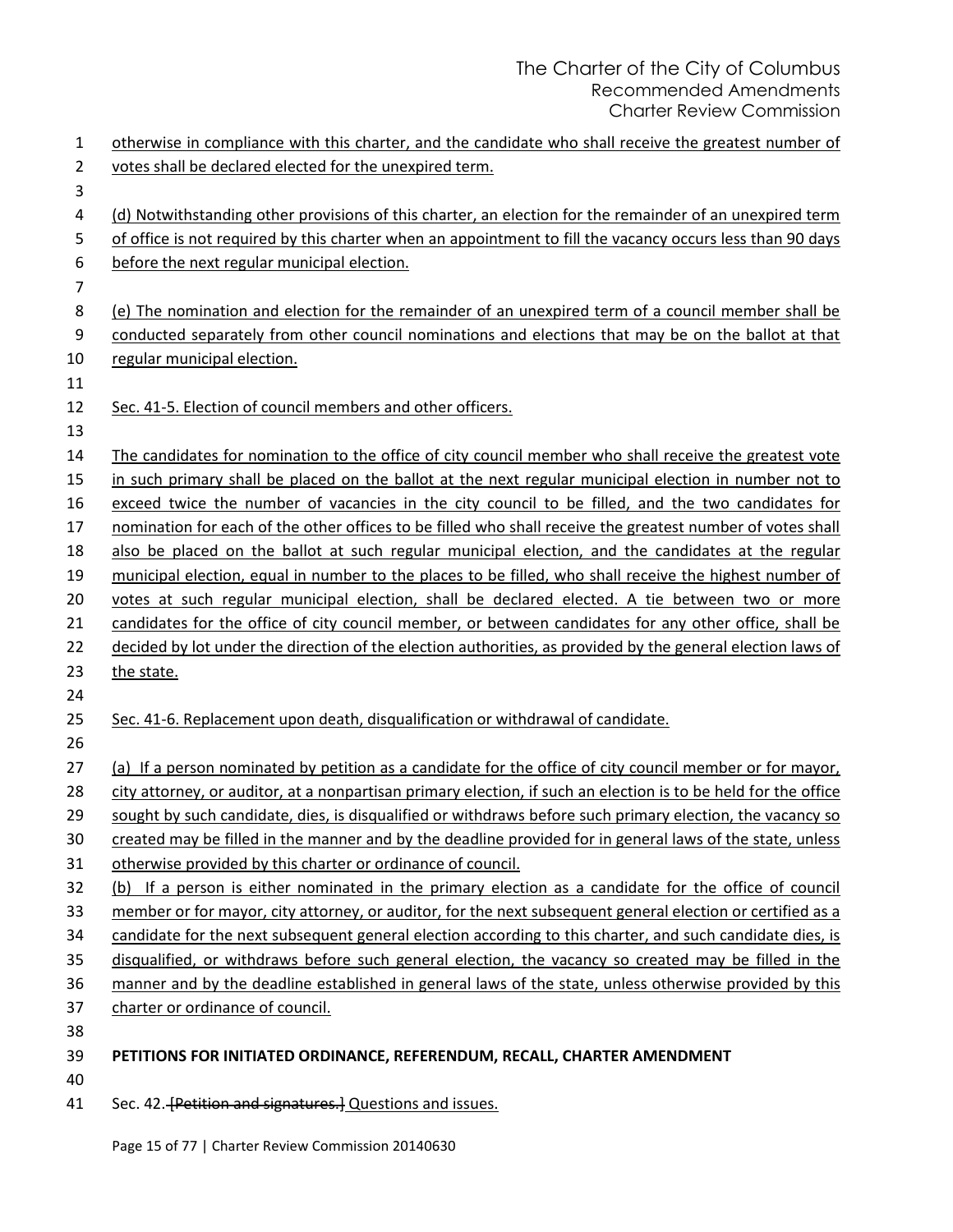| 1  |     |                                                                                                            |
|----|-----|------------------------------------------------------------------------------------------------------------|
| 2  |     | All signatures appended to any such petition shall be written in ink or indelible pencil, and each signer  |
| 3  |     | shall place thereon the place of residence of such elector so signing by street and number and date of     |
| 4  |     | signing. The signatures to any such petition need not all be appended to one paper, but to each such       |
| 5  |     | paper there shall be attached an affidavit by the circulator thereof stating the number of signers to such |
| 6  |     | part of the petition and that such signatures were appended thereto in the presence of affiant. The        |
| 7  |     | petition and signatures thereto appended, so verified, shall be presumed to be in all respects sufficient, |
| 8  |     | unless not later than forty days before the election, it shall be otherwise proven.                        |
| 9  |     | (Adopted 11-7-33.)                                                                                         |
| 10 |     |                                                                                                            |
| 11 |     | The following provisions shall govern any petition for an initiated ordinance, referendum, recall, or      |
| 12 |     | charter amendment.                                                                                         |
| 13 |     |                                                                                                            |
| 14 |     | Sec 42-1. Petition templates.                                                                              |
| 15 |     |                                                                                                            |
| 16 |     | The city clerk shall produce petition templates for an initiated ordinance, referendum, recall, and        |
| 17 |     | charter amendment, which templates shall conform to the provisions of this charter and general laws of     |
| 18 |     | the state, unless otherwise provided by this charter or ordinance of council.                              |
| 19 |     |                                                                                                            |
| 20 |     | Sec. 42-2. Petition forms.                                                                                 |
| 21 |     |                                                                                                            |
| 22 |     | Each petition for a proposal initiated by a citizen shall comply with the following as to form and with    |
| 23 |     | general laws of the state, unless otherwise provided:                                                      |
| 24 | (a) | A petition may be circulated in separate part-petitions, but shall be uniform in character.                |
| 25 | (b) | Each part-petition shall be circulated and submitted as a single instrument.                               |
| 26 | (c) | The petition and parts thereof shall be printed in a single, uniform color.                                |
| 27 | (d) | A petition may only contain one proposal, which shall not address multiple or unrelated subject            |
| 28 |     | matters or questions of law.                                                                               |
| 29 | (e) | The title of the proposal shall clearly and without argument describe the proposed ordinance,              |
| 30 |     | referendum, recall, or charter amendment, and such title shall be placed, in at least fourteen-            |
| 31 |     | point font, on the top of each page of a part-petition, which pages shall be numbered                      |
| 32 |     | sequentially.                                                                                              |
| 33 | (f) | A petition shall contain a full and correct copy of any proposed ordinance, referendum, or                 |
| 34 |     | charter amendment, with no summary, argument or other ancillary information regarding the                  |
| 35 |     | proposal placed thereon, unless otherwise required by this charter or ordinance of council.                |
| 36 | (g) | On each page of a part-petition where voter's signatures may be placed, the following shall be             |
| 37 |     | printed, in at least twelve-point font, below the title of such proposal: "NOTICE: Whoever                 |
| 38 |     | knowingly signs this petition more than once; signs a name other than one's own on this                    |
| 39 |     | petition, except as provided by general laws of the state; or signs this petition when not a               |
| 40 |     | qualified elector of the City of Columbus, is liable to prosecution."                                      |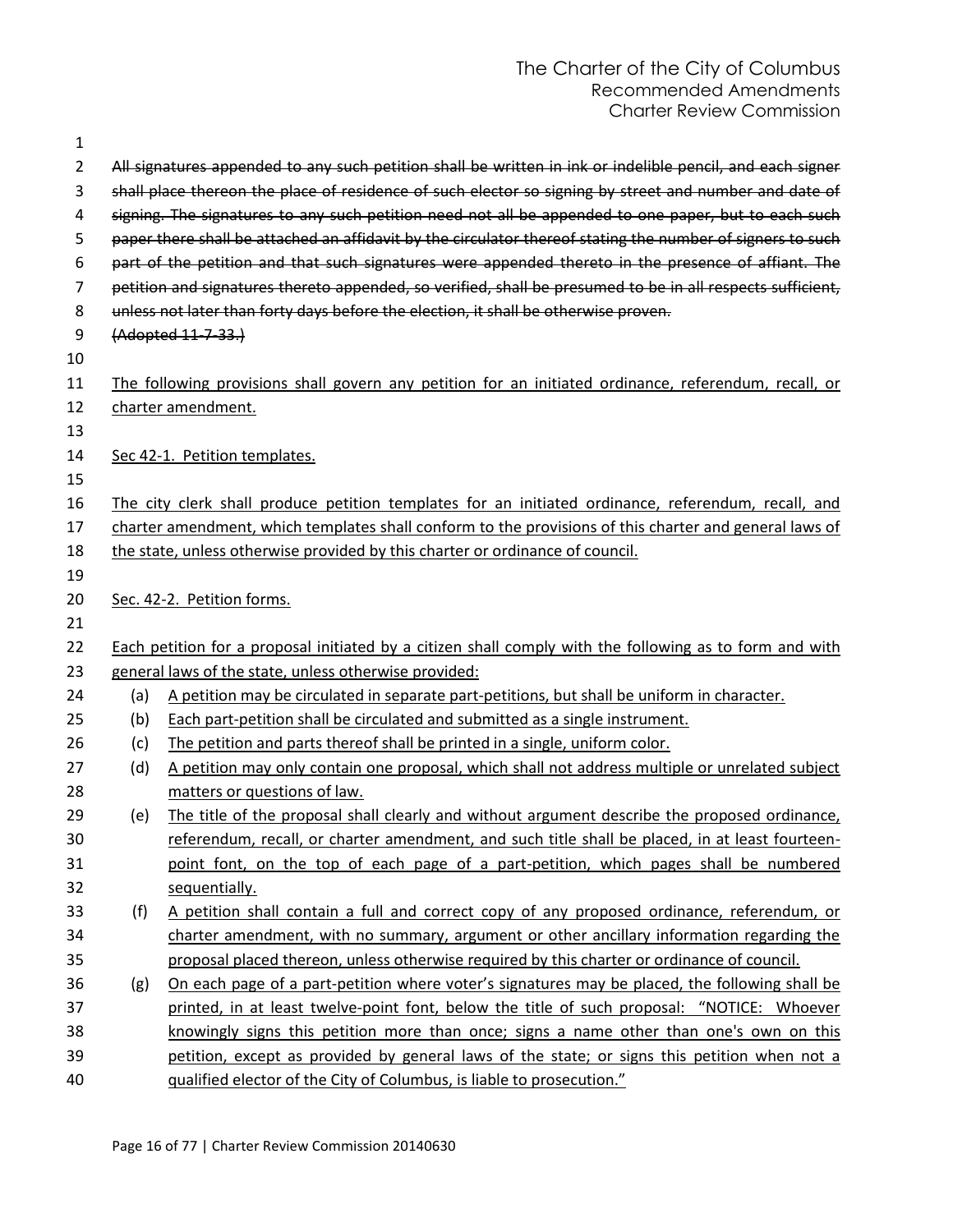| 1        | (h)         | The following sentence shall appear in the circulator's statement provided for by general law: "I                                                                                                                    |
|----------|-------------|----------------------------------------------------------------------------------------------------------------------------------------------------------------------------------------------------------------------|
| 2        |             | provided or promised moneys or things of value to circulate this petition by<br>am                                                                                                                                   |
| 3        |             | (Name and address of employer)."                                                                                                                                                                                     |
| 4        |             |                                                                                                                                                                                                                      |
| 5        |             | Sec. 42-3. Petition committee.                                                                                                                                                                                       |
| 6        |             |                                                                                                                                                                                                                      |
| 7        |             | The petition shall bear the names of five qualified electors of the city of Columbus, who shall represent                                                                                                            |
| 8        |             | the petitioners in all matters relating to such petitions and shall be known as the petition committee.                                                                                                              |
| 9        |             |                                                                                                                                                                                                                      |
| 10       |             | Sec. 42-4. Filing certified copy of petition with city clerk.                                                                                                                                                        |
| 11       |             |                                                                                                                                                                                                                      |
| 12       |             | Whoever seeks to propose by petition an ordinance, referendum, recall, or charter amendment shall file                                                                                                               |
| 13       |             | a certified copy of the petition with the city clerk prior to circulating the same.                                                                                                                                  |
| 14       |             |                                                                                                                                                                                                                      |
| 15       |             | Sec. 42-5. Duties upon filing of certified copy of petition.                                                                                                                                                         |
| 16       |             |                                                                                                                                                                                                                      |
| 17       |             | The city clerk shall forward the certified copy of a petition forthwith to the city attorney and the                                                                                                                 |
| 18       |             | members of council. The city attorney shall determine if the petition addresses a single subject and                                                                                                                 |
| 19       |             | meets the requirements as to form herein, and shall report the same to the city clerk and the members                                                                                                                |
| 20       | of council. |                                                                                                                                                                                                                      |
| 21       |             |                                                                                                                                                                                                                      |
| 22       |             | Sec. 42-6. Statement of intent to compensate.                                                                                                                                                                        |
| 23       |             |                                                                                                                                                                                                                      |
| 24       |             | Any person or entity providing or promising moneys or things of value for the circulation, supervision,<br>management, or other organization of a petition shall file a statement to that effect with the city clerk |
| 25<br>26 |             | prior to providing any such moneys or things of value. The statement shall be on a form prescribed by                                                                                                                |
| 27       |             | the city clerk and duly notarized. Upon the filing of the petition, such person or entity shall file with the                                                                                                        |
| 28       |             | city clerk, on a form prescribed by the city clerk and duly notarized, an itemized statement of moneys or                                                                                                            |
| 29       |             | things of value promised or provided for the circulation, supervision, management, or other                                                                                                                          |
| 30       |             | organization of such petition.                                                                                                                                                                                       |
| 31       |             |                                                                                                                                                                                                                      |
| 32       |             | Sec. 42-7. Withdrawal, effect of withdrawal or insufficiency.                                                                                                                                                        |
| 33       |             |                                                                                                                                                                                                                      |
| 34       |             | No petition, or part thereof, presented to or filed with any office of the city of Columbus may be                                                                                                                   |
| 35       |             | withdrawn from such public office. A petition shall be withdrawn from consideration by the city if the                                                                                                               |
| 36       |             | petition committee submits to the city clerk a written notice of withdrawal, signed by a majority of the                                                                                                             |
| 37       |             | committee and duly notarized, prior to final action on the petition; and a petition shall be withdrawn                                                                                                               |
| 38       |             | from consideration by the electors if notice is submitted in like manner prior to the fortieth day before                                                                                                            |
| 39       |             | the date of the election thereon.                                                                                                                                                                                    |
| 40       |             |                                                                                                                                                                                                                      |
| 41       |             | Sec. 42-8. All petitions to be filed with city clerk.                                                                                                                                                                |

Page 17 of 77 | Charter Review Commission 20140630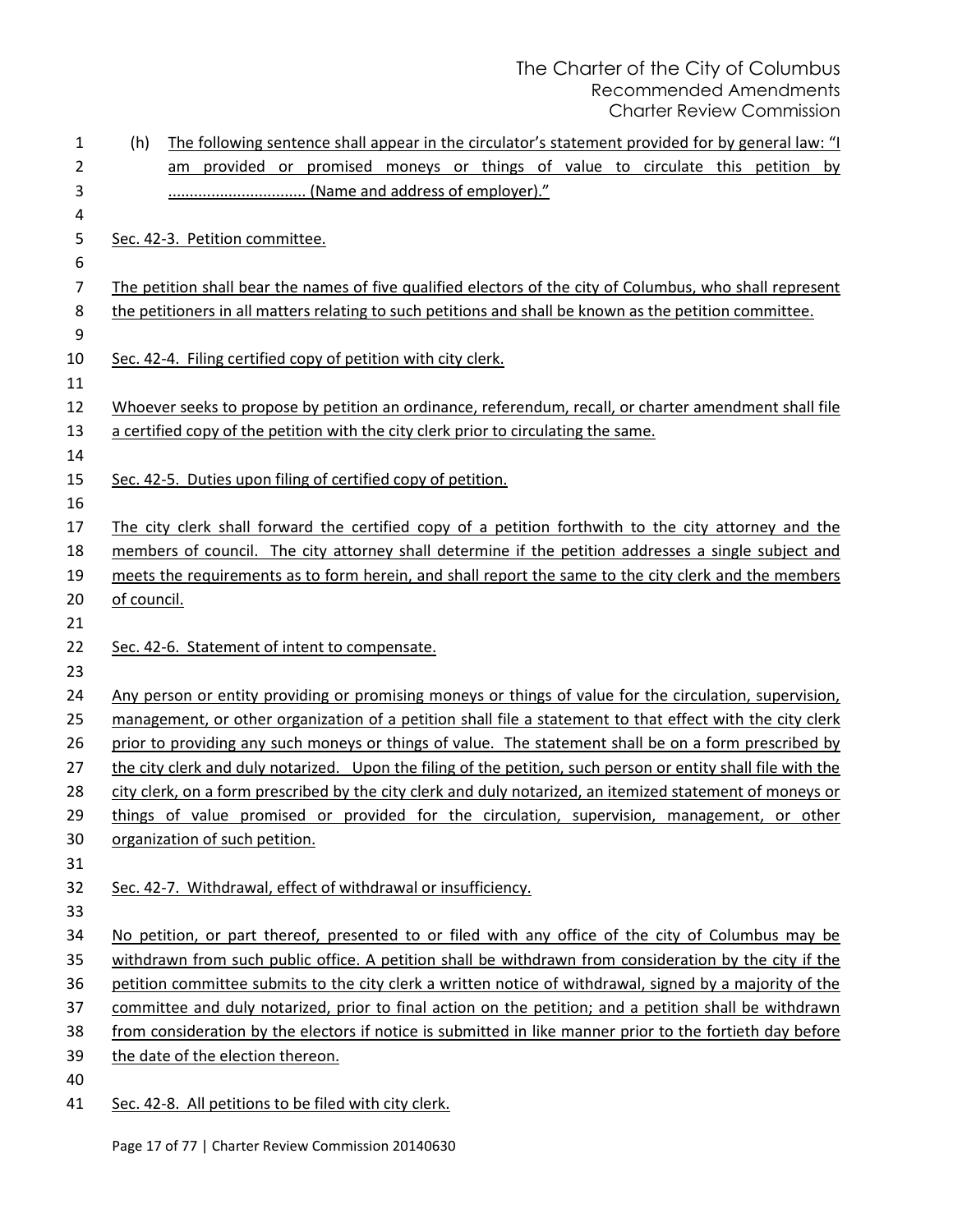| 1              |                                                                                                                 |
|----------------|-----------------------------------------------------------------------------------------------------------------|
| $\overline{2}$ | All separate part-petitions providing for a proposed ordinance, referendum, recall, or charter                  |
| 3              | amendment shall be filed at the same time, as one instrument, with the city clerk. No alterations,              |
| 4              | corrections, or additions may be made to a petition after it is filed in a public office. Petitions for an      |
| 5              | initiated ordinance or charter amendment shall be filed within one year of filing a certified copy of the       |
| 6              | same with the city clerk; petitions for recall or referendum shall be filed as otherwise provided for           |
| 7              | herein.                                                                                                         |
| 8              |                                                                                                                 |
| 9              | Sec. 42-9. Duties of upon filing of a petition.                                                                 |
| 10             |                                                                                                                 |
| 11             | Within ten days after filing, the city clerk shall cause copies of the petitions to be made, and shall          |
| 12             | forward the petitions to the elections authorities to validate the signatures on the petition and to the        |
| 13             | city attorney to advise on the legal sufficiency of the petition, based upon any applicable local, state or     |
| 14             | federal laws, rules or regulations; provided, however, in the case of a proposed charter amendment, the         |
| 15             | city clerk shall forward the petitions forthwith to the elections authorities and the city attorney.            |
| 16             | Validation of signatures shall be reported by the elections authority within ten days of their receipt of       |
| 17             | the petition. The city clerk shall, upon receipt, forthwith forward to the council the elections authority's    |
| 18             | report regarding signature validation and the city attorneys' findings regarding legal sufficiency.             |
| 19             |                                                                                                                 |
| 20             | Sec. 42-10. Validation of part-petitions, signatures.                                                           |
| 21             |                                                                                                                 |
| 22             | Validation of signatures and part-petitions shall be as provided for in the general laws of the state,          |
| 23             | unless otherwise provided by this charter or ordinance of council. No part-petition which includes a            |
| 24             | purported elector's signature or circulator's signature affixed prior to the date of filing a certified copy of |
| 25             | the petition shall be deemed valid.                                                                             |
| 26             |                                                                                                                 |
| 27             | Sec. 42-11. Council action by ordinance.                                                                        |
| 28             |                                                                                                                 |
| 29             | Council action on a petition for any proposed ordinance, referendum, or charter amendment shall be by           |
| 30             | ordinance. The petition and signatures appended to a petition found to be sufficient as provided herein         |
| 31             | shall be presumed to be in all respects sufficient, unless not later than forty days before the election, it    |
| 32             | shall be otherwise proven.                                                                                      |
| 33             |                                                                                                                 |
| 34             | Sec. 42-12. Petitions not subject to veto, referendum.                                                          |
| 35             |                                                                                                                 |
| 36             | Any ordinance placing an issue before voters or setting the date of an associated special election shall go     |
| 37             | into effect and be in force from and after the date of passage, and shall not be submitted to or require        |
| 38             | the mayor's signature, or be subject to the mayor's veto; nor shall such ordinance be subject to the            |
| 39             | referendum.                                                                                                     |
| 40             |                                                                                                                 |
| 41             | Sec. 42-13. Conflicting questions and issues.                                                                   |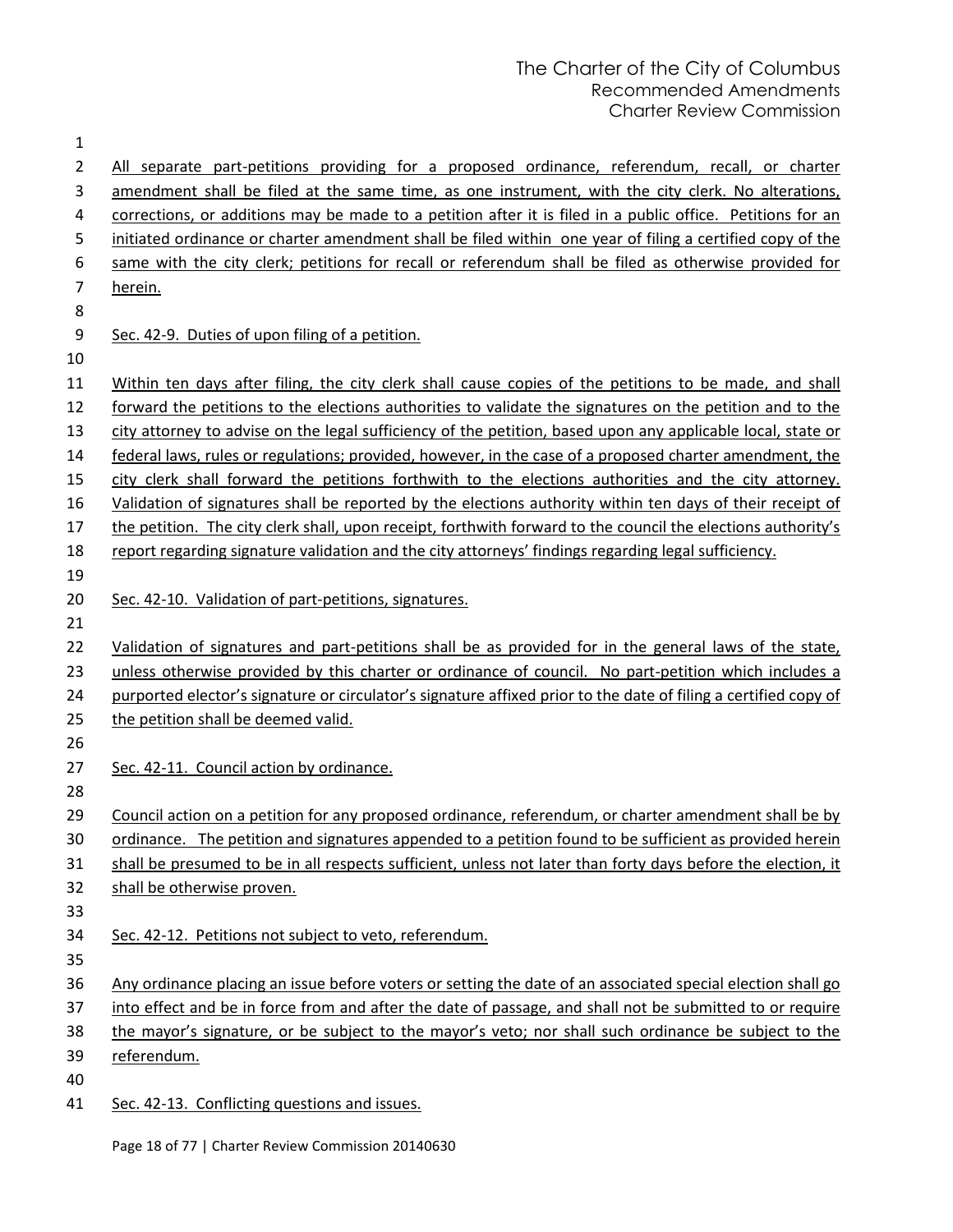| 1              |                                                                                                               |
|----------------|---------------------------------------------------------------------------------------------------------------|
| 2              | If two or more proposals are approved or adopted at the same election, and the city council finds that        |
| 3              | any provisions of two or more are in conflict, the proposal receiving the highest number of votes shall       |
| 4              | prevail.                                                                                                      |
| 5              |                                                                                                               |
| 6              | Sec. 42-14. Effect of petition irregularities after approval by voters.                                       |
| $\overline{7}$ |                                                                                                               |
| 8              | No vote on a proposal submitted to the electors of the city of Columbus shall be held ineffective or void     |
| 9              | on account of the insufficiency of the petitions by which such submission of the proposal was procured.       |
| 10             |                                                                                                               |
| 11             | Sec. 42-15. Legal review, action upon approval of initiated question or issue.                                |
| 12             |                                                                                                               |
| 13             | Upon approval of an initiated proposal, the city attorney shall review the same. If the city attorney finds   |
| 14             | any conflicts between the proposal so approved and any applicable local, state or federal law, this           |
| 15             | charter, the Ohio Constitution, or the United States Constitution, the city attorney shall promptly inform    |
| 16             | the mayor and city council of the same in writing.                                                            |
| 17             |                                                                                                               |
| 18             | <b>INITIATED ORDINANCE</b>                                                                                    |
| 19             |                                                                                                               |
| 20             | Sec. 43. [Duties of city clerk.] Ordinance initiated by petition.                                             |
| 21             |                                                                                                               |
| 22             | All papers comprising a petition shall be assembled and filed with the city clerk as one instrument. The      |
| 23             | city clerk shall, within ten days after the filing thereof, certify thereon the number of signatures thereto  |
| 24             | appended, and shall submit the proposed ordinance to the council on the date of its next regular              |
| 25             | meeting.                                                                                                      |
| 26             | The power to initiate an ordinance by petition is hereby reserved to the people of the city of Columbus.      |
| 27             | Any proposed ordinance may be submitted to the council by a petition signed by registered electors of         |
| 28             | the city equal to not less than five per cent of the total vote cast at the last preceding regular municipal  |
| 29             | election for mayor. Any such proposed ordinance shall comply, in all respects, with the requirements of       |
| 30             | this charter and rules of council regarding ordinances.                                                       |
| 31             |                                                                                                               |
| 32             | Sec. 43-1. Council action on initiated ordinances.                                                            |
| 33             |                                                                                                               |
| 34             | Upon receipt of the report regarding the validation of signatures, the city clerk shall read a summary of     |
| 35             | the same into the record. Within fourteen days thereafter, the council shall determine the sufficiency of     |
| 36             | the petition by ordinance. Should the council find such petition sufficient, it shall vote within thirty days |
| 37             | to either adopt the proposed ordinance without alteration, or by ordinance forthwith order and provide        |
| 38             | for the submission of such proposed ordinance in its original form to a vote of the electors of the city.     |
| 39             |                                                                                                               |
| 40             | Sec. 43-2. Placement of issue on the ballot.                                                                  |
| 41             |                                                                                                               |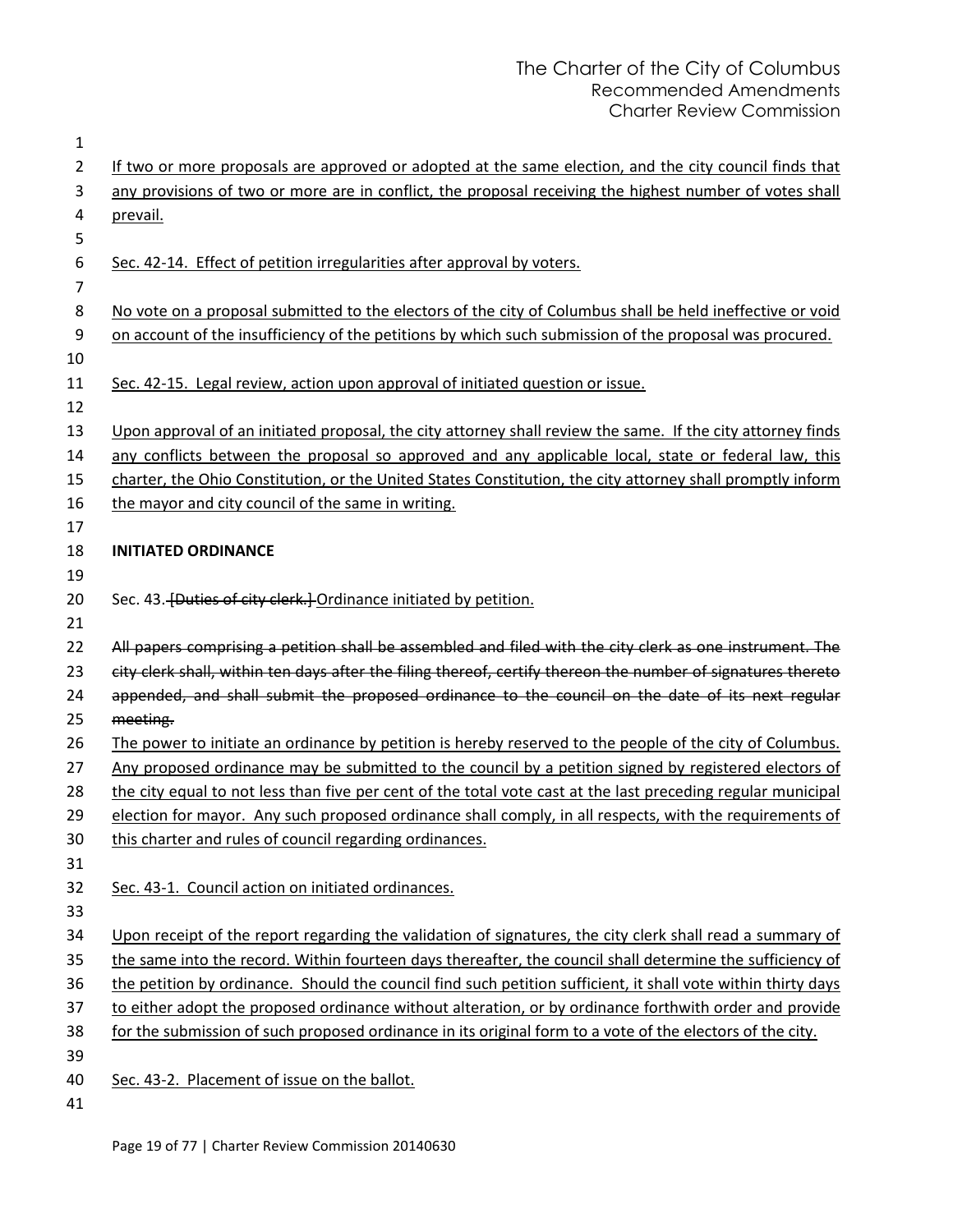| $\mathbf{1}$     | The aforesaid ordinance shall require that such proposed ordinance be submitted at the next regular           |
|------------------|---------------------------------------------------------------------------------------------------------------|
| 2                | municipal election if one shall occur not less than sixty nor more than one hundred and twenty days           |
| 3                | after its passage. If no such election will be held within the period herein provided, the council shall, at  |
| 4                | its sole discretion, order and provide for the submission of such proposed ordinance to a vote of the         |
| 5                | electors of the city at either a special election within such period, or at the next regular municipal        |
| 6                | election.                                                                                                     |
| 7                |                                                                                                               |
| 8                | Sec. 43-3. Ballot language, initiated ordinance.                                                              |
| $\boldsymbol{9}$ |                                                                                                               |
| 10               | In any ordinance placing a proposed ordinance on the ballot, city council shall prescribe a brief summary     |
| 11               | of the same, which shall be accurate, shall not be misleading, and shall be without material omission or      |
| 12               | argument. The summary so prescribed shall be placed upon the ballot. City council may further                 |
| 13               | prescribe arguments, of no more than 200 words each, printed side by side in such order as council            |
| 14               | deems appropriate, in support of and in opposition to such proposed ordinance; and such arguments             |
| 15               | shall properly represent the substance, purpose and effect of the proposal. The ballot committee may          |
| 16               | prepare and present to city council suggested arguments for such proposal, which shall properly identify      |
| 17               | the substance, purpose and effect of the proposal. The arguments, so prescribed by council, shall be          |
| 18               | affixed to a copy of the proposal ordinance and shall be placed in each voting location of the city.          |
| 19               |                                                                                                               |
| 20               | Sec. 43-4. Effect of electoral vote on proposed ordinance.                                                    |
| 21               |                                                                                                               |
| 22               | If such proposed ordinance be approved by a majority of the electors voting thereon, it shall become an       |
| 23               | ordinance of the city at the time fixed therein, or upon the completion of the official canvass of the        |
| 24               | election, whichever is later.                                                                                 |
| 25               |                                                                                                               |
| 26               | <b>REFERENDUM</b>                                                                                             |
| 27               |                                                                                                               |
| 28               | Sec. 44. Council action; submission to voters. Referendum initiated by petition.                              |
| 29               |                                                                                                               |
| 30               | If the petition contains the required number of signers, the council shall, on the date of filing such        |
| 31               | proposed ordinance by the city clerk, read and refer the same to an appropriate committee who shall           |
| 32               | submit their report thereon to the council on the date of its next regular meeting. Should the council fail   |
| 33               | to take action on the date of such committee report, or shall reject the proposed ordinance, in whole or      |
| 34               | in part, the council shall forthwith order and provide for the submission of such proposed ordinance in       |
| 35               | its original form to a vote of the electors of the city at the next ensuing election to be held not less than |
| 36               | sixty nor more than one hundred and twenty days thereafter; provided, that should no election be held         |
| 37               | within the period herein provided, the council may order and provide for the submission of such               |
| 38               | proposed ordinance, to a vote of the electors of the city within such period; otherwise, such proposed        |
| 39               | ordinance shall be submitted in its original form to a vote of the electors of the city at the next ensuing   |
| 40               | election.                                                                                                     |
| 41               |                                                                                                               |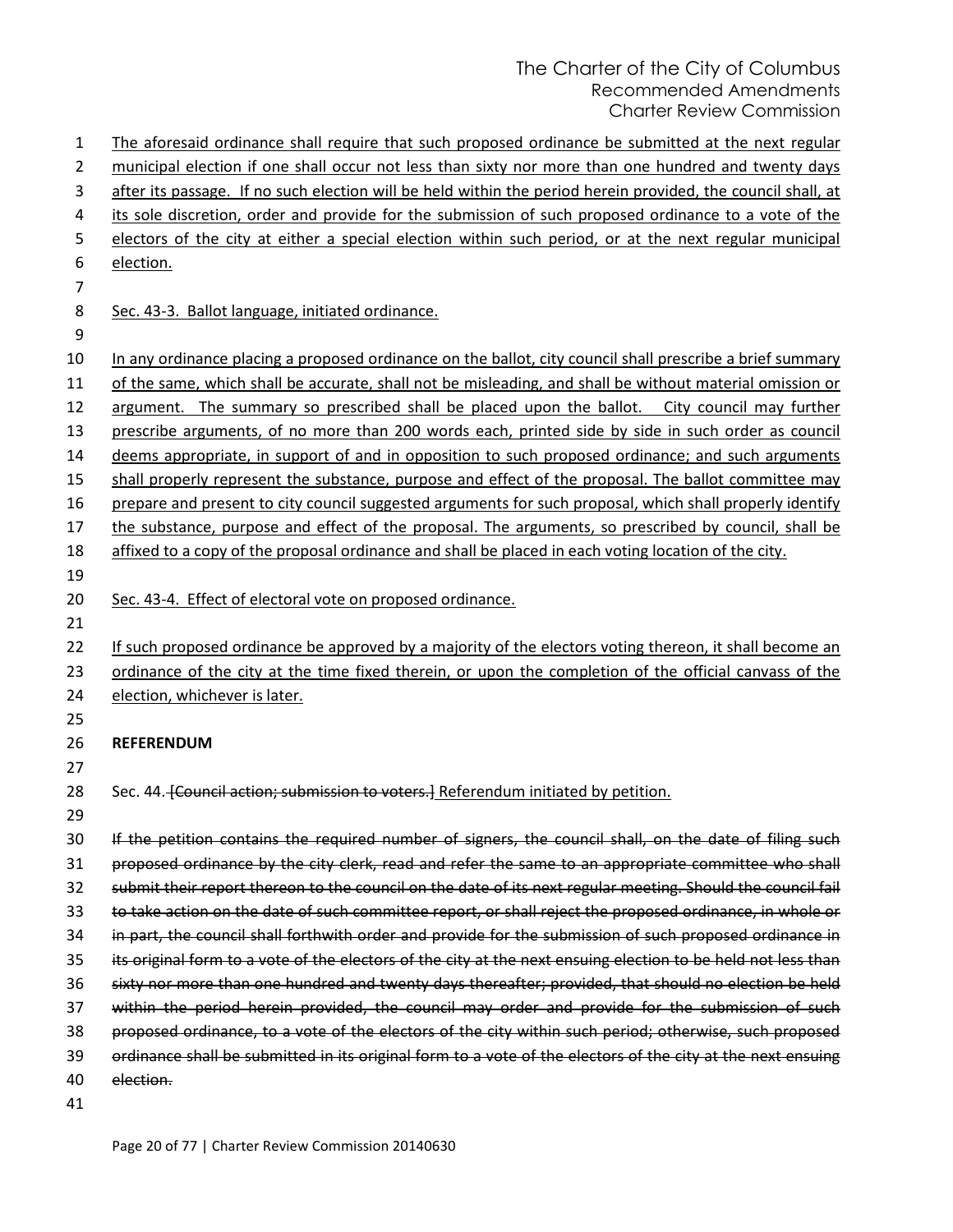| 1              |          | The power to initiate a referendum by petition on any ordinance, other than those ordinances listed           |
|----------------|----------|---------------------------------------------------------------------------------------------------------------|
| 2              |          | herein, is hereby reserved to the people of the city of Columbus. Any proposed referendum may be              |
| 3              |          | submitted to the council by a petition signed by registered electors of the city equal to not less than five  |
| 4              |          | per cent of the total vote cast at the last preceding regular municipal election for mayor, and such          |
| 5              |          | petition shall be submitted within 30 days of final action by the council.                                    |
| 6              |          |                                                                                                               |
| $\overline{7}$ |          | Sec. 44-1. Ordinances not subject to the referendum.                                                          |
| 8              |          |                                                                                                               |
| 9              |          | The following shall not be subject to the referendum, but shall go into effect at the time indicated          |
| 10             | therein: |                                                                                                               |
| 11             | (a)      | Any annual appropriation ordinance.                                                                           |
| 12             | (b)      | In all cases where council is required to pass more than one ordinance or other measure to                    |
| 13             |          | complete the legislation necessary to make and pay for any public improvement, the                            |
| 14             |          | referendum shall apply only to the first ordinance or measure required to be passed.                          |
| 15             | (c)      | Ordinances or resolutions providing for the approval or disapproval of appointments or                        |
| 16             |          | removals by the mayor, and appointments or removals made by council.                                          |
| 17             | (d)      | Action by the council on the approval of official bonds.                                                      |
| 18             | (e)      | Ordinances or resolutions providing for the submission of any proposal to a vote of the electors.             |
| 19             |          |                                                                                                               |
| 20             |          | Sec. 44-2. Effect of referendum petition on subject ordinance.                                                |
| 21             |          |                                                                                                               |
| 22             |          | If a petition for referendum shall be filed as provided for herein regarding an ordinance that shall go into  |
| 23             |          | effect thirty days after final passage by the council, such ordinance shall not be operative until the steps  |
| 24             |          | indicated herein have be taken. If a petition for referendum is filed as provided for herein regarding an     |
| 25             |          | emergency measure, such ordinance shall go into effect at the time indicated in such ordinance. If, when      |
| 26             |          | submitted to a vote of the electors, an emergency measure is not approved by a majority of those voting       |
| 27             |          | thereon, it shall be considered repealed as regards any further action thereunder; but such measure so        |
| 28             |          | repealed shall be deemed sufficient authority for payment, in accordance with the ordinance, of any           |
| 29             |          | expense incurred previous to the referendum vote thereon. If any aforesaid referendum petition be             |
| 30             |          | filed regarding a measure passed by the council providing for an expenditure of money, a bond issue, or       |
| 31             |          | a public improvement, all steps preliminary to such actual expenditure, actual issuance of bonds, or          |
| 32             |          | actual execution of a contract for such improvement, may be taken prior to the election.                      |
| 33             |          |                                                                                                               |
| 34             |          | Sec. 44-3. Council action on petition for referendum.                                                         |
| 35             |          |                                                                                                               |
| 36             |          | Upon receipt of the report regarding the validation of signatures, the city clerk shall read a summary of     |
| 37             |          | the same into the record. Within fourteen days thereafter, the council shall determine the sufficiency        |
| 38             |          | of the petition. Should the council find such petition sufficient, it shall vote within thirty days to either |
| 39             |          | repeal the subject ordinance, or by ordinance forthwith order and provide for the submission of such          |
| 40             |          | proposed referendum in its original form to a vote of the electors of the city.                               |
| 41             |          |                                                                                                               |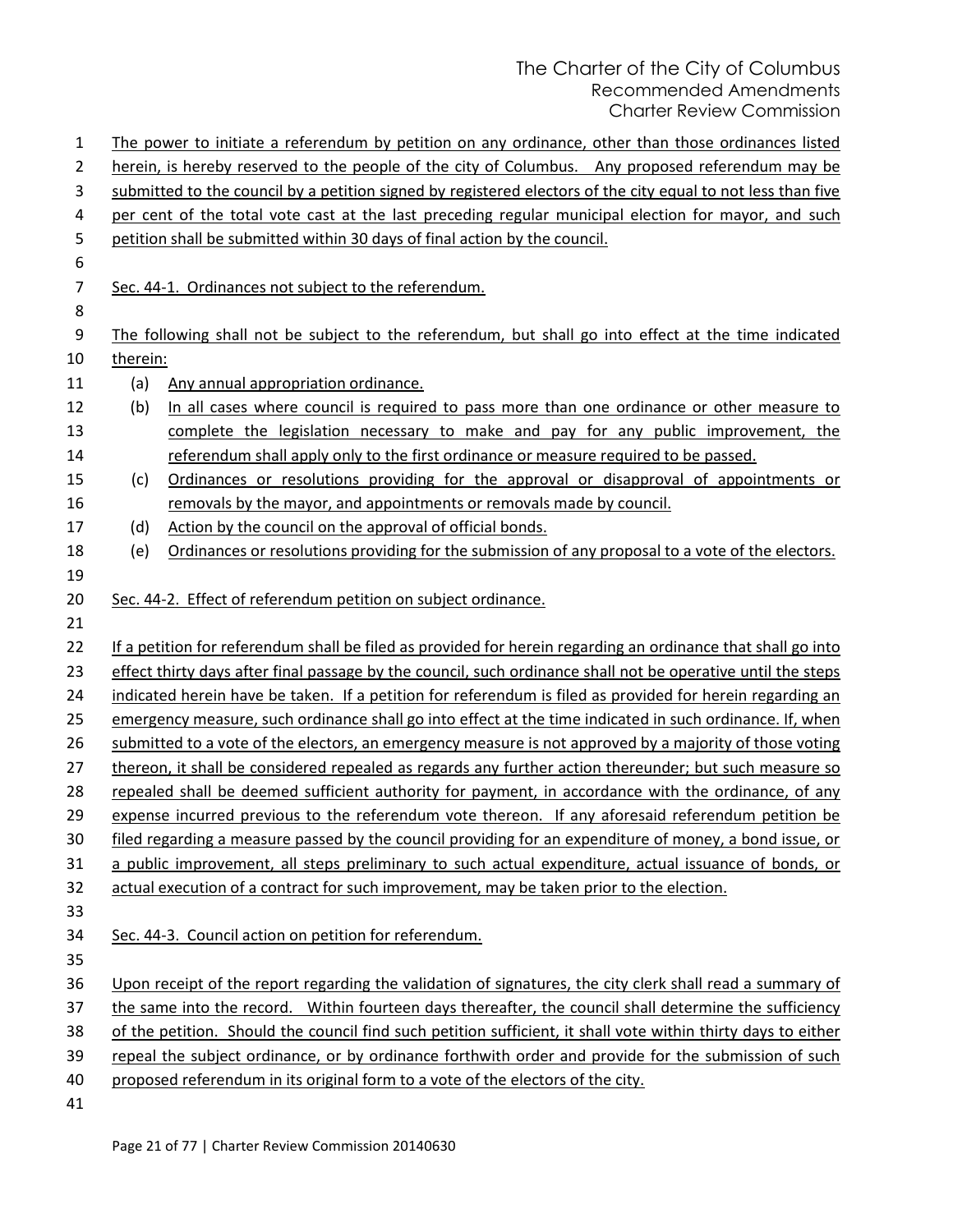- Sec. 44-4. Placement of issue on the ballot.
- 
- 
- The aforesaid ordinance shall require that such proposed referendum be submitted at the next regular
- municipal election if one shall occur not less than sixty nor more than one hundred and twenty days
- after its passage. If no such election will be held within the period herein provided, the council shall, at its sole discretion, order and provide for the submission of such proposed referendum to a vote of the
- electors of the city at either a special election within such period, or at the next regular municipal
- election.
- 

# 10 Sec. 44-5. Ballot language, referendum.

- In any ordinance placing a referendum on the ballot, city council shall prescribe a brief summary of the same, which shall be accurate, shall not be misleading, and shall be without material omission or argument. The summary so prescribed shall be placed upon the ballot. City council may further prescribe arguments, of no more than 200 words each, printed side by side in such order as council deems appropriate, in support of and in opposition to such referendum; and such arguments shall properly represent the substance, purpose and effect of the proposal. The ballot committee may prepare and present to city council suggested arguments for such proposal. The arguments, so prescribed by council, shall be affixed to a copy of the proposal referendum and shall be placed in each voting location of the city.
- 
- Sec. 44-6. Effect of electoral vote on referendum.
- 
- If such proposed referendum be approved by a majority of the electors voting thereon, the ordinance
- which was the subject of the referendum shall be repealed upon the completion of the official canvass
- 26 of the election.
- **CHARTER AMENDMENTS**
- 
- 30 Sec. 45. [Approval or rejection.] Charter amendments.
- Ordinances submitted to the council by petition and passed by the council as herein provided, shall be
- subject to the referendum in the same manner as other ordinances.
- Ordinances rejected or repealed by an electoral vote shall not be re-enacted, in whole or in part, except
- by an electoral vote.
- Ordinances approved by an electoral vote shall not be repealed, amended or supplemented except by
- an electoral vote.
- The adoption or rejection of ordinances submitted to an electoral vote shall take effect upon such
- adoption or rejection.
- Proposed amendments to this charter may be submitted to the electors of the city by a two-thirds vote
- of the council and such submission shall be by ordinance. Proposed amendments to this charter shall be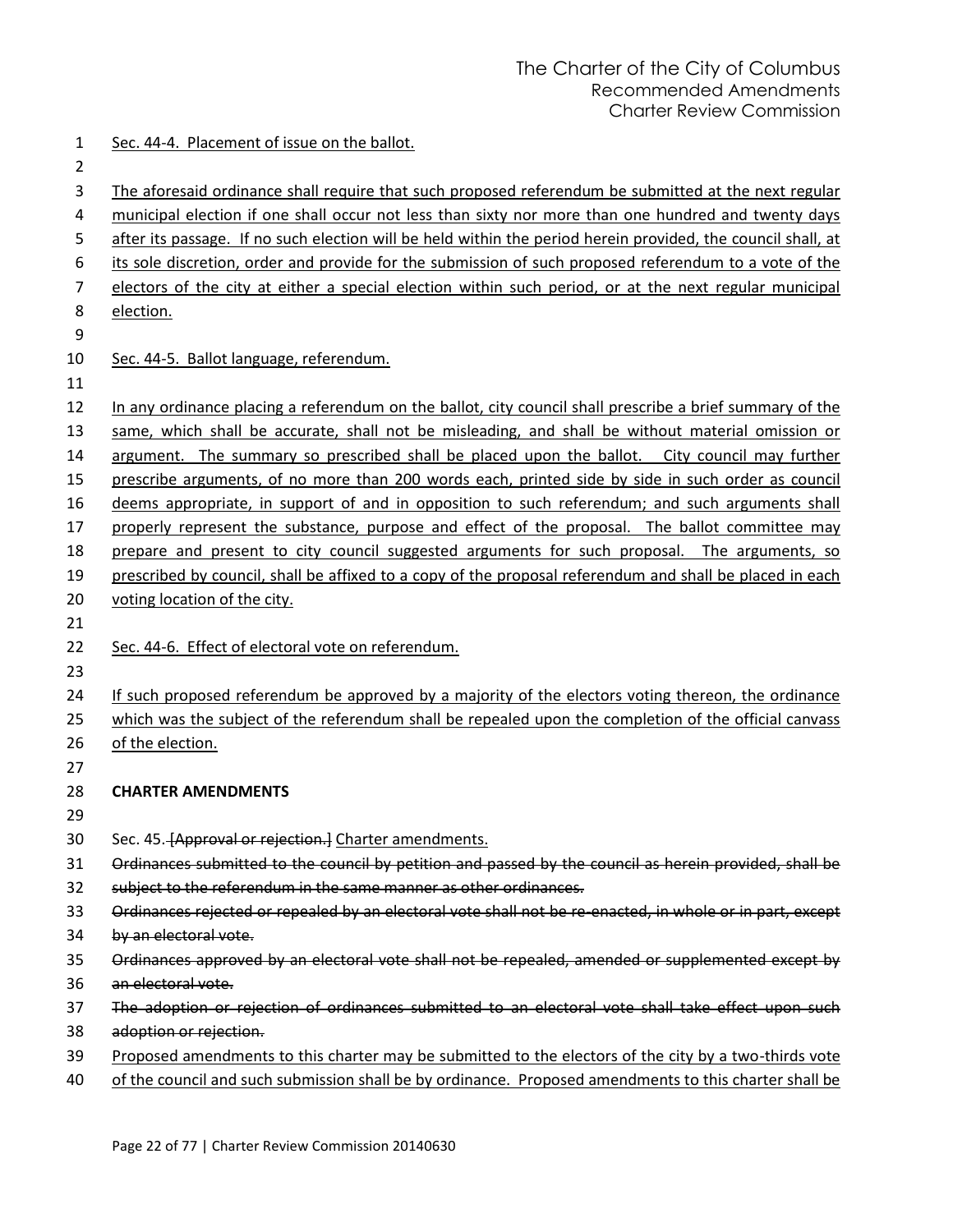| 1  | submitted by the council forthwith upon a petition signed by electors of the city equal to not less than                                                                                                          |
|----|-------------------------------------------------------------------------------------------------------------------------------------------------------------------------------------------------------------------|
| 2  | ten percent of the total vote cast at the last preceding regular municipal election.                                                                                                                              |
| 3  |                                                                                                                                                                                                                   |
| 4  | Sec. 45-1. Council action on petition for proposed charter amendment.                                                                                                                                             |
| 5  |                                                                                                                                                                                                                   |
| 6  | Upon receipt of the report regarding the validation of signatures, the city clerk shall read a summary of                                                                                                         |
| 7  | the same into the record. The council shall forthwith determine the sufficiency of the petition. Should                                                                                                           |
| 8  | the council find such petition sufficient, it shall forthwith by ordinance provide for the submission of                                                                                                          |
| 9  | such proposed charter amendment to a vote of the electors of the city.                                                                                                                                            |
| 10 |                                                                                                                                                                                                                   |
| 11 | Sec. 45-2. Placement of issue on the ballot.                                                                                                                                                                      |
| 12 |                                                                                                                                                                                                                   |
| 13 | The aforesaid ordinance shall order and provide for the submission of such proposed charter                                                                                                                       |
| 14 | amendment to the electors at the next regular municipal election if one shall occur not less than sixty                                                                                                           |
| 15 | nor more than one hundred and twenty days after its passage; otherwise it shall provide for the                                                                                                                   |
| 16 | submission of the question at a special election to be called and held within the time aforesaid.                                                                                                                 |
| 17 |                                                                                                                                                                                                                   |
| 18 | Sec. 45-3. Notice of charter amendment.                                                                                                                                                                           |
| 19 |                                                                                                                                                                                                                   |
| 20 | The city clerk shall provide notice of any proposed charter amendment as provided for by general laws                                                                                                             |
| 21 | of the state, unless otherwise provided.                                                                                                                                                                          |
| 22 |                                                                                                                                                                                                                   |
| 23 | Sec. 45-4. Ballot language, generally.                                                                                                                                                                            |
| 24 |                                                                                                                                                                                                                   |
| 25 | In any ordinance placing a proposed charter amendment on the ballot, city council shall prescribe a brief                                                                                                         |
| 26 | summary of the same, which shall be accurate, shall not be misleading, and shall be without material                                                                                                              |
| 27 | omission or argument. The summary so prescribed shall be placed upon the ballot. City council may                                                                                                                 |
| 28 | further prescribe arguments, of no more than 200 words each, printed side by side in such order as                                                                                                                |
| 29 | council deems appropriate, in support of and in opposition to such proposed charter amendment; and                                                                                                                |
| 30 | such arguments shall properly represent the substance, purpose and effect of the proposal. The ballot                                                                                                             |
| 31 | committee may prepare and present to city council the arguments for such proposal, which shall                                                                                                                    |
| 32 | properly identify the substance, purpose and effect of the proposal. The arguments, so prescribed by                                                                                                              |
| 33 | council, shall be placed in the notice to voters provided for herein; and shall be affixed to a copy of the                                                                                                       |
| 34 | proposal charter amendment and be placed in each voting location of the city.                                                                                                                                     |
| 35 |                                                                                                                                                                                                                   |
| 36 | Sec. 45-5. Effect of approval at election.                                                                                                                                                                        |
| 37 |                                                                                                                                                                                                                   |
| 38 | If such proposed amendment be approved by a majority of the electors voting thereon, it shall become a<br>part of the charter at the time fixed in the proposed amendment, or upon the completion of the official |
| 39 | canvass of the election, whichever is later.                                                                                                                                                                      |
| 40 |                                                                                                                                                                                                                   |
| 41 |                                                                                                                                                                                                                   |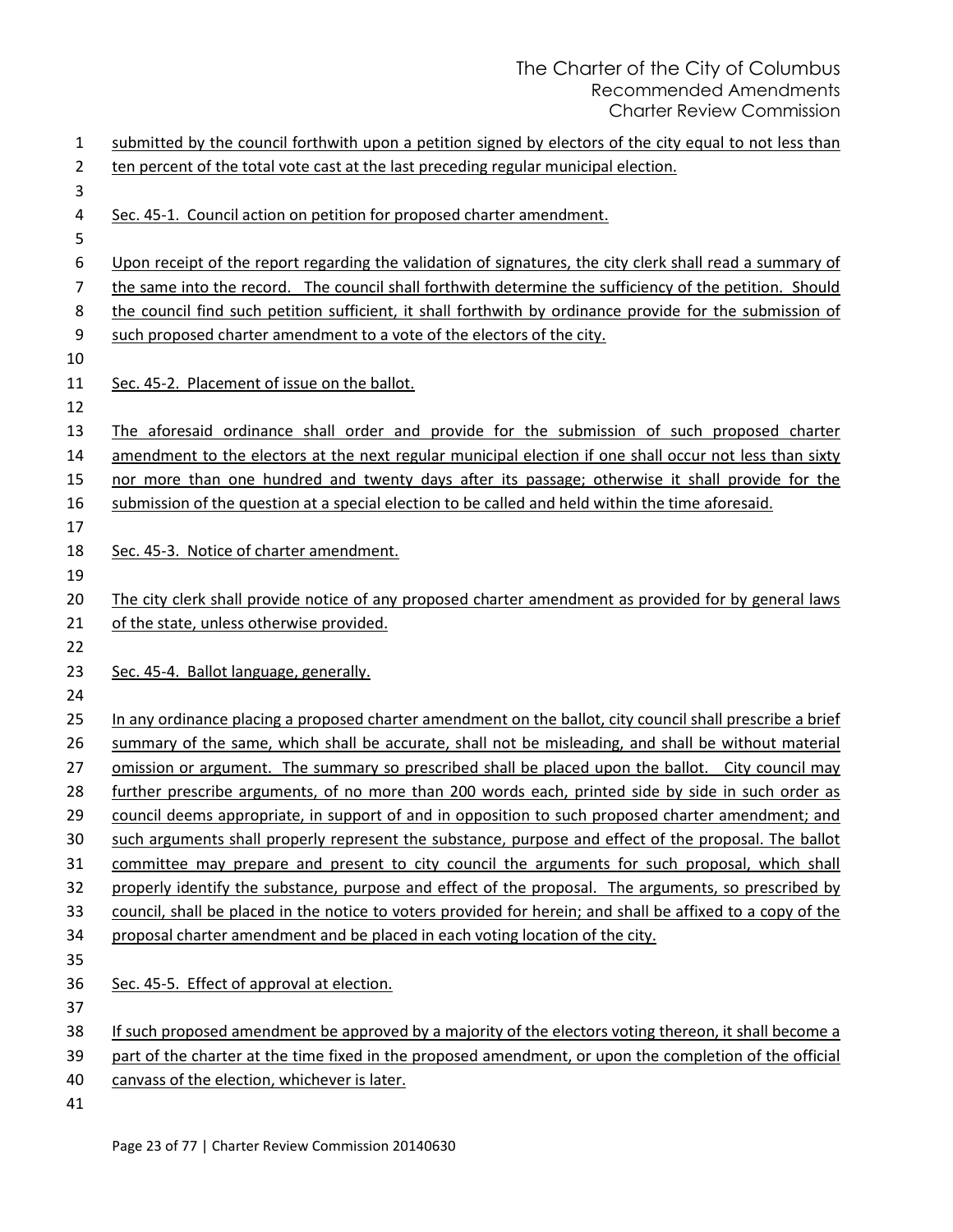- 1 Sec. 46. **[Ballots; levies; taxes.]** The recall.
- 

- 3 The ballots used when voting upon any such proposed ordinance shall state the title of the ordinance to 4 be voted on and below it the two propositions, "For the ordinance" and "Against the ordinance." 5 Immediately at the right of each proposition there shall be a square in which by making a cross (x), the voter may vote for or against the proposed ordinance. If a majority of the electors voting on any such proposed ordinance shall vote in favor thereof, it shall thereupon become an ordinance of the city, provided, however, that if the ordinance submitted is for an issue of bonds or the levying of a tax, the 9 number of votes necessary for adoption of such ordinance shall be the same as that required by the 10 general laws of the state for the adoption of such measures by a vote of the electors. 11 Any elective officer provided for in this charter may be removed from office by recall petition. Such recall petition shall contain the signatures of not less than fifteen per cent of the number of electors who voted in the last preceding regular municipal election for mayor. Except as herein otherwise provided, no petition for recall shall be filed within 180 days after a person takes office, nor within ninety days preceding a regular municipal election for such office. No more than three elective officers 16 may be subject to the recall at any election. Sec. 46-1. Petition requirements. Petitions for the recall shall be submitted to the city clerk within 30 days of the filing of the certified 21 copy of the same. Separate petitions shall be submitted for each elective officer whose removal is 22 sought. Petition for the recall of any elective officer shall contain the name and title of the person 23 subject to the recall and a general statement in not more than two hundred words setting forth the grounds upon which the removal of such person is sought. 26 Sec. 46-2. City clerk action on petition for proposed charter amendment. Upon receipt of the report regarding the validation of signatures, the city clerk shall forthwith determine the sufficiency of the petition. If the clerk finds the petition sufficient, the city clerk shall forthwith serve notice of that fact upon the elective officer designated in the petition. If the official designated in the 31 petition files a written resignation with the city clerk within five days after such notice, the office shall be forfeited. Such resignation shall be irrevocable, and the vacancy shall be filled in the manner of filling
- vacancies provided in this charter. If the elective officer whose removal is sought does not resign within five days after such notice, the city clerk shall thereupon forthwith order and provide for an election to
- determine the question of the removal of the elected official. The city clerk shall solicit from such
- official a general statement in not more than two hundred words of the grounds upon which the person
- should retain office.
- 
- Sec. 46-3 Placement of recall on the ballot.
-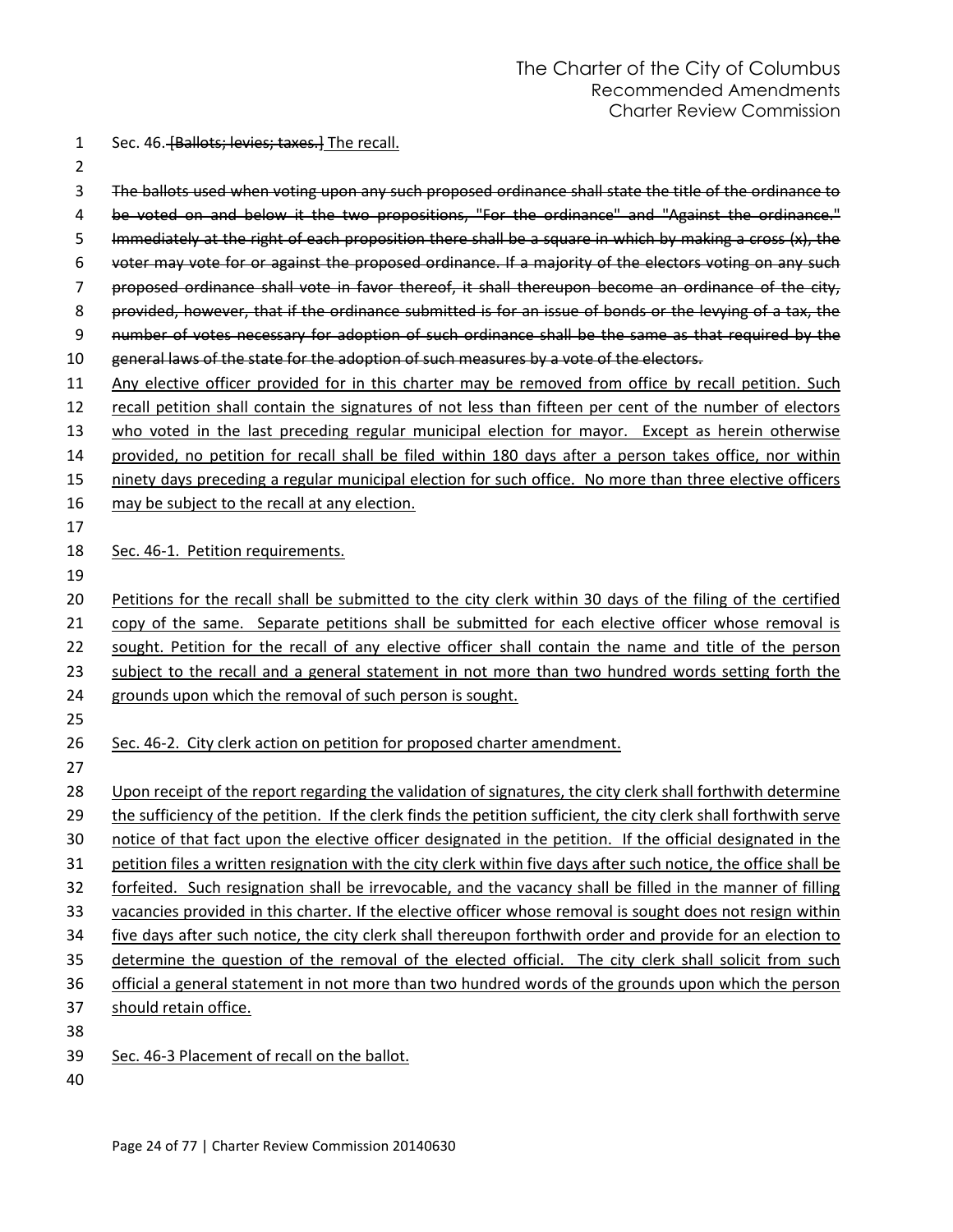| 1  | The question of the removal of the elective officer shall be submitted to the electors of the city at the    |
|----|--------------------------------------------------------------------------------------------------------------|
| 2  | next regular municipal election if one shall occur not less than forty, nor more than sixty, days after the  |
| 3  | city clerk determines the sufficiency of the same. If no such election will be held within the period        |
| 4  | herein provided, the city clerk shall order and provide for a special election within such period. If more   |
| 5  | than three valid petitions have been found sufficient, the three petitions bearing the most valid            |
| 6  | signatures shall be submitted at such an election. After such election, the city clerk shall repeat the      |
| 7  | provisions herein until all such sufficient petitions have been submitted to the electors.                   |
| 8  |                                                                                                              |
| 9  | Sec. 46-4. Ballot language, generally.                                                                       |
| 10 |                                                                                                              |
| 11 | The ballot for any recall shall be as provided for by general laws of the state, unless otherwise provided.  |
| 12 |                                                                                                              |
| 13 | Sec. 46-5. Effect of electoral vote on recall.                                                               |
| 14 |                                                                                                              |
| 15 | If a majority of the votes cast on the question of removal of any officer are affirmative, the elective      |
| 16 | officer whose removal is sought shall thereupon be deemed removed from office upon the                       |
| 17 | announcement of the official canvass of that election and the vacancy caused by such recall shall be         |
| 18 | filled in the manner provided in this charter for filling vacancies caused by death or resignation.          |
| 19 |                                                                                                              |
| 20 | Sec. 47. [Submission to council; publication.]                                                               |
| 21 |                                                                                                              |
| 22 | Proposed ordinances for repealing any existing ordinance or ordinances, in whole or in part, may be          |
| 23 | submitted to the council as provided in the preceding sections for initiating ordinances. Initiated          |
| 24 | ordinances adopted by the electors shall be published as in the case of other ordinances.                    |
| 25 |                                                                                                              |
| 26 | Sec. 48. The referendum.                                                                                     |
| 27 |                                                                                                              |
| 28 | No ordinance passed by the council except as otherwise provided by this charter, shall go into effect        |
| 29 | until thirty days after its final passage by the council. If at any time within said thirty days, a petition |
| 30 | signed by registered electors of the city, not less in number than five per cent of the total vote cast at   |
| 31 | the last preceding general municipal election be filed with the city clerk requesting that any such          |
| 32 | ordinance be repealed or submitted to a vote of the electors of the city, it shall not become operative      |
| 33 | until the steps indicated herein have been taken. All petition papers circulated with respect to the repeal  |
| 34 | of any such ordinance shall be uniform in character and have printed thereon the names and addresses         |
| 35 | of at least five electors of the city who shall be officially regarded as filing the petition.               |
| 36 | (Adopted 11-7-33.)                                                                                           |
| 37 |                                                                                                              |
| 38 | Sec. 49. [Signatures for referendum.]                                                                        |
| 39 |                                                                                                              |
| 40 | All signatures appended to any such petition shall be written in ink or indelible pencil, and each signer    |
| 41 | shall place thereon the place of residence of such elector so signing by street and number and date of       |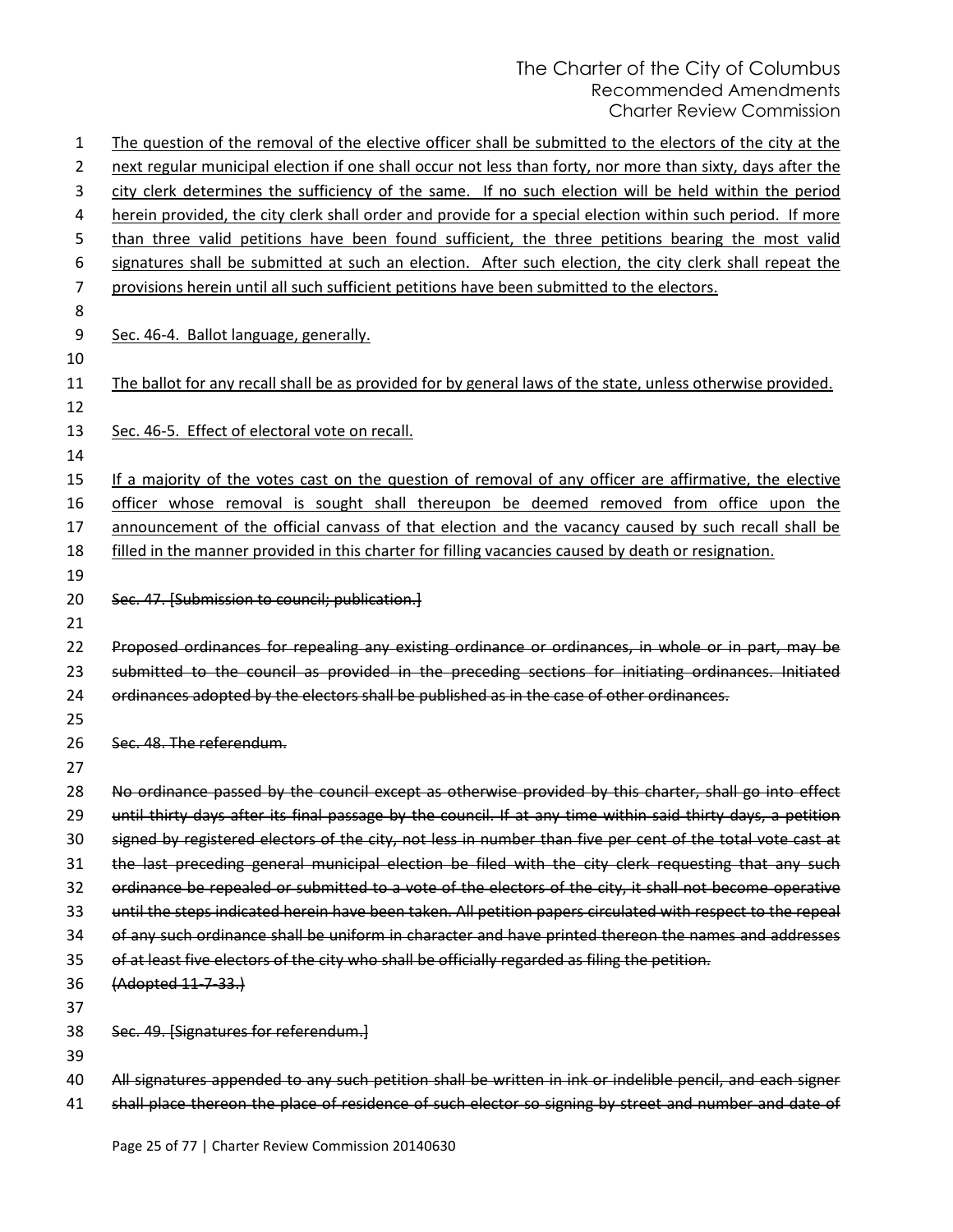| 1  | signing. The signatures to any such petition need not all be appended to one paper, but to each such        |
|----|-------------------------------------------------------------------------------------------------------------|
| 2  | paper there shall be attached an affidavit by the circulator thereof stating the number of signers to such  |
| 3  | part of the petition and that such signatures were appended thereto in the presence of affiant. The         |
| 4  | petition and signatures thereto appended, so verified, shall be presumed to be in all respects sufficient,  |
| 5  | unless within fifteen days after the filing of any such petition it shall be otherwise proven.              |
| 6  | (Adopted 11-7-33.)                                                                                          |
| 7  |                                                                                                             |
| 8  | Sec. 50. [Action by clerk and council on petition.]                                                         |
| 9  |                                                                                                             |
| 10 | All papers comprising any such petition shall be assembled and filed with the city clerk as one             |
| 11 | instrument. The city clerk shall, within ten days after the filing thereof, certify thereon the number of   |
| 12 | signatures thereto appended, and shall submit the petition to the council on the date of its next regular   |
| 13 | meeting. If the petition contains the required number of signers, the council shall, within thirty days     |
| 14 | after the date of filing such referendum petition by the city clerk, repeal the ordinance therein sought to |
| 15 | be repealed, or shall order and provide for the submission of such ordinance to a vote of the electors of   |
| 16 | the city at an election to be held not less than sixty days thereafter.                                     |
| 17 |                                                                                                             |
| 18 | Sec. 51. [Referendum petition regulations; ballots.]                                                        |
| 19 |                                                                                                             |
| 20 | Referendum petitions need not contain the text of the ordinance, the repeal of which is sought, but shall   |
| 21 | refer to such ordinance by its title, number and date of passage. They shall be subject in all other        |
| 22 | respects to the requirements for petitions submitting proposed ordinances to the council. Ballots used      |
| 23 | in referendum elections shall conform in all respects to those provided for in Section 46 of this charter.  |
| 24 |                                                                                                             |
| 25 | Sec. 52. (Deleted 11-7-33.)                                                                                 |
| 26 |                                                                                                             |
| 27 | Sec. 53. Conflicting ordinances.                                                                            |
| 28 |                                                                                                             |
| 29 | If the provisions of two or more ordinances adopted or approved at the same election conflict, the          |
| 30 | ordinance receiving the highest affirmative vote shall prevail.                                             |
| 31 |                                                                                                             |
| 32 | Sec. 54. Referendum on emergency measures.                                                                  |
| 33 |                                                                                                             |
| 34 | Ordinances passed as emergency measures shall be subject to referendum in like manner as other              |
| 35 | ordinances, except that they shall go into effect at the time indicated in such ordinance. If, when         |
| 36 | submitted to a vote of the electors, an emergency measure be not approved by a majority of those            |
| 37 | voting thereon, it shall be considered repealed as regards any further action thereunder; but such          |
| 38 | measure so repealed shall be deemed sufficient authority for payment, in accordance with the                |
| 39 | ordinance, of any expense incurred previous to the referendum vote thereon.                                 |
| 40 |                                                                                                             |
| 41 | Sec. 55. When referendum does not apply.                                                                    |

Page 26 of 77 | Charter Review Commission 20140630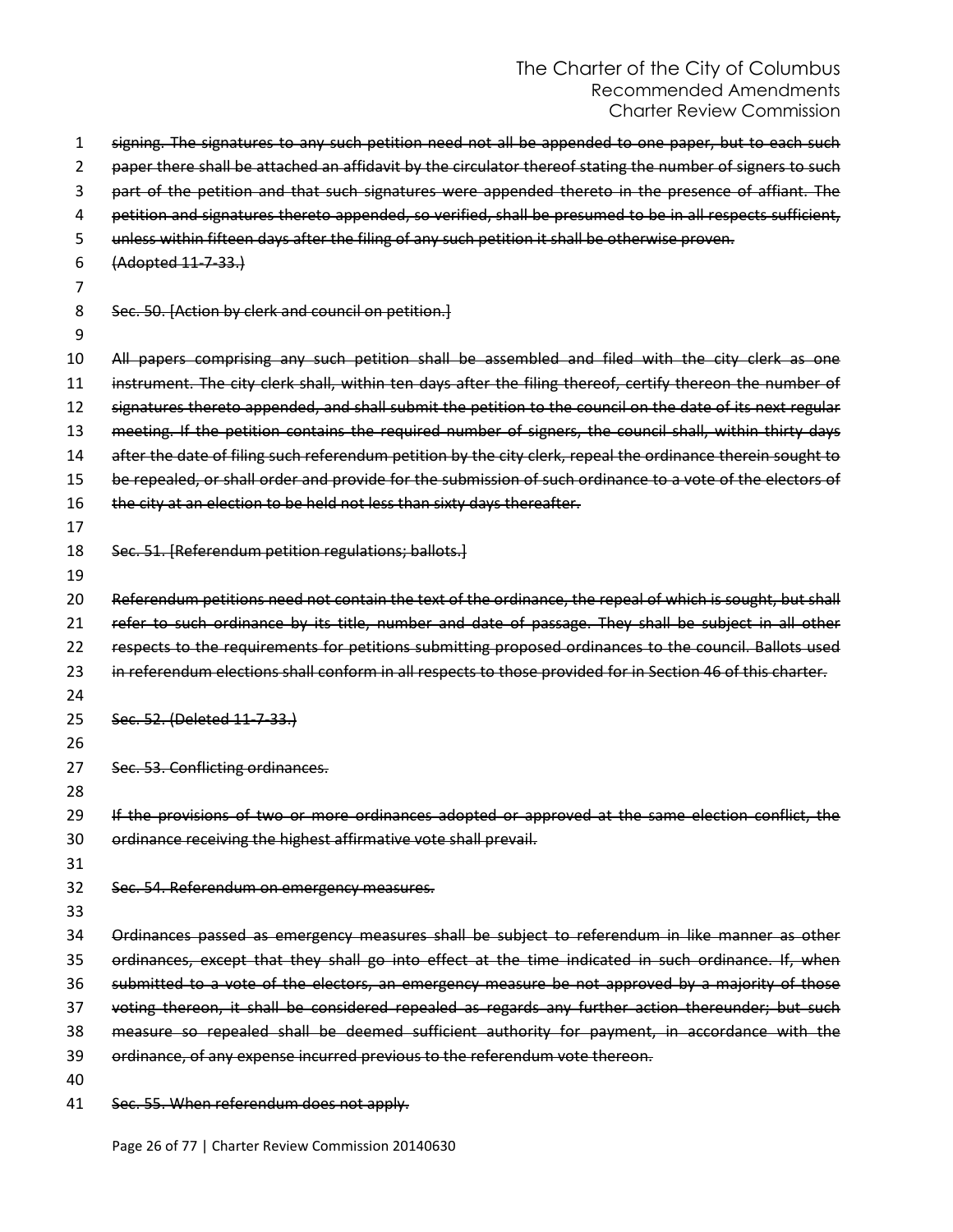| $\mathbf{1}$   |                                                                                                                   |
|----------------|-------------------------------------------------------------------------------------------------------------------|
| $\overline{2}$ | The following ordinances or measures shall not be subject to the referendum, but shall go into effect at          |
| 3              | the time indicated therein:                                                                                       |
| 4              | (a) The annual appropriation ordinance.                                                                           |
| 5              | In all cases where council is required to pass more than one ordinance or other measure to<br>(b)                 |
| 6              | complete the legislation necessary to make and pay for any public improvement, the                                |
| 7              | referendum shall apply only to the first ordinance or measure required to be passed and not to                    |
| 8              | any subsequent ordinances or measures relating thereto, and said first ordinance or measure                       |
| 9              | shall clearly state the purpose and general scope of the improvement.                                             |
| 10             | Ordinances or resolutions providing for the approval or disapproval of appointments or<br>$\left(\epsilon\right)$ |
| 11             | removals by the mayor, and appointments or removals made by council.                                              |
| 12             | Action by the council on the approval of official bonds.<br>(d)                                                   |
| 13             | Ordinances or resolutions providing for the submission of any proposition to a vote of the<br>(e)                 |
| 14             | electors.                                                                                                         |
| 15             |                                                                                                                   |
| 16             | Sec. 56. Referendum-preliminary action.                                                                           |
| 17             |                                                                                                                   |
| 18             | In case a petition be filed requiring that a measure passed by the council providing for an expenditure of        |
| 19             | money, a bond issue, or a public improvement be submitted to a vote of the electors, all steps                    |
| 20             | preliminary to such actual expenditure, actual issuance of bonds, or actual execution of a contract for           |
| 21             | such improvement, may be taken prior to the election.                                                             |
| 22             |                                                                                                                   |
| 23             | THE EXECUTIVE                                                                                                     |
| 24             |                                                                                                                   |
| 25             | Sec. 57. Executive and administrative powers.                                                                     |
| 26             |                                                                                                                   |
| 27             | The executive and administrative powers of the city shall be vested in the mayor, directors of                    |
| 28             | departments and other administrative officers and boards provided for in this charter or by ordinance.            |
| 29             |                                                                                                                   |
| 30             | Sec. 58. Term and qualifications of mayor.                                                                        |
| 31             |                                                                                                                   |
| 32             | The mayor shall be the chief executive officer of the city, elected for a term of four years. The mayor           |
| 33             | shall be an elector of the city and shall, at all times during the term of office, maintain residence in the      |
| 34             | city of Columbus. and The mayor shall not hold any other public office or employment, except that of              |
| 35             | notary public, or member of the state militia or any reserve unit of the Armed Forces of the United               |
| 36             | States of America. If the mayor shall cease to possess any of the qualifications herein required, the             |
| 37             | mayor shall forthwith forfeit the office and the vacancy shall be filled as provided for herein.                  |
| 38             | (Amended 11-5-85; 11-3-98.)                                                                                       |
| 39             |                                                                                                                   |
| 40             | Sec. 59. Salary of mayor.                                                                                         |
| 41             |                                                                                                                   |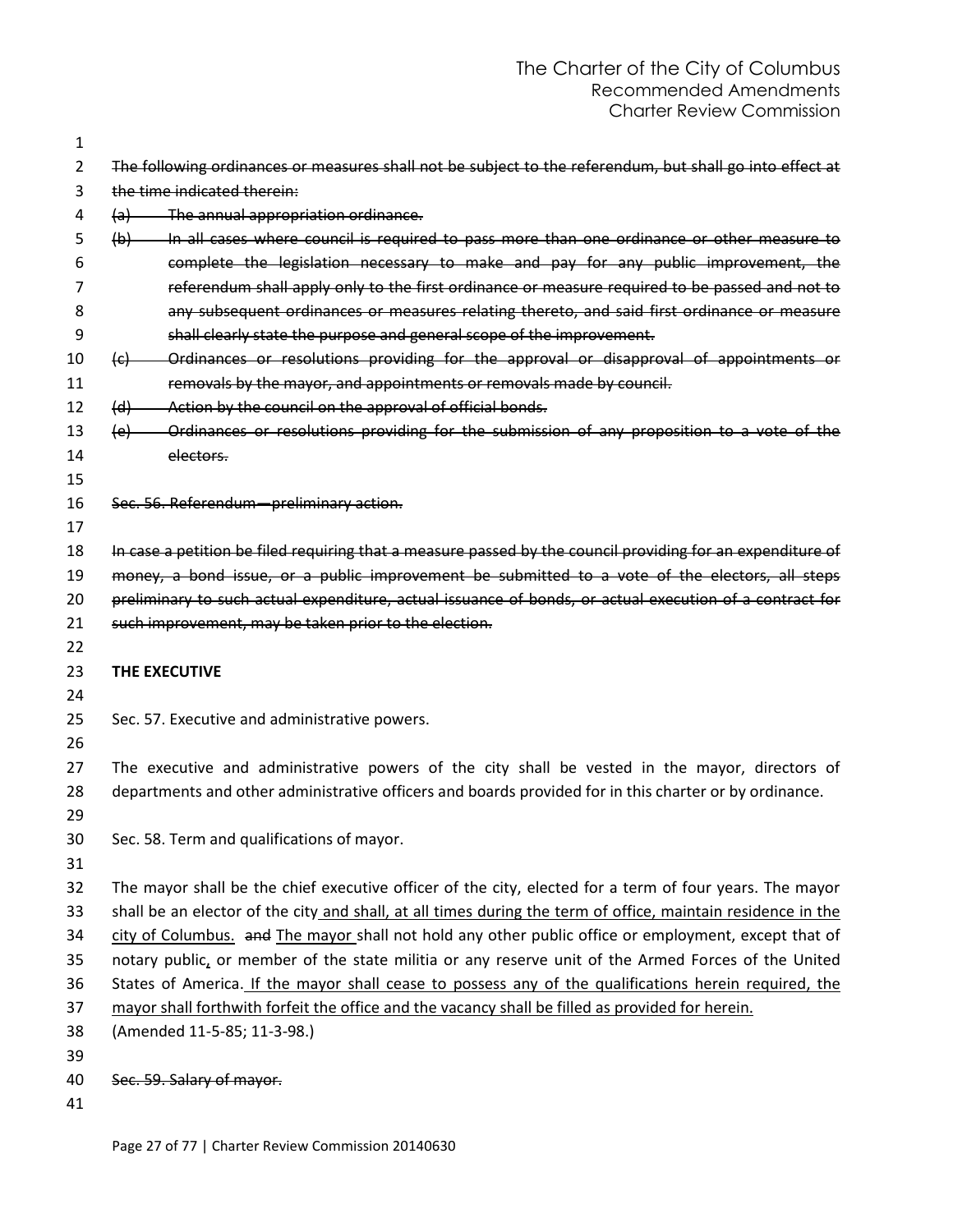- The salary of the mayor shall be five thousand dollars per annum; but said salary may be changed by
- ordinance of council, provided that such ordinance must be passed at least one year prior to the
- beginning of the term of the mayor to be affected thereby.
- 
- Sec. 60. Mayor's power to appoint and remove.
- 
- The mayor shall appoint and shall have power to remove the following officers:
- 1. The director of public safety.
- 2. The director of public service.
- 3. Any other officers whose positions may be created by council and for whose appointment no provision is herein made.
- 
- Sec. 61. Appointment and removal of employees.
- 

15 With the concurrence of council, the mayor shall appoint the sinking fund trustees, the members of the civil service commission, the members of the board of health and the members of any advisory commission provided for by council. The mayor, with the concurrence of council, may at any time remove any member so appointed, for inefficiency, neglect of duty or malfeasance in office, having first given to such member a copy of the charges and an opportunity to be heard in person or by defense counsel, before the council, and such removal shall be final.

- (Amended 11-5-74; 11-3-98.)
- 
- Sec. 62. General powers and duties of mayor.
- 

25 It shall be the duty of the mayor to act as chief conservator of the peace within the city; to supervise the administration of the affairs of the city including but not limited to purchases and sales on behalf of the city; to see that all ordinances of the city are enforced; to recommend to the council for adoption such measures as the mayor may deem necessary or expedient; to keep the council advised of the financial condition and the needs of the city; to prepare and submit to the council such reports as may be required by that body, and to exercise such powers and perform such duties as are conferred or required by this charter or by the laws of the state in so far as they are consistent with this charter or by such laws of the state as it is beyond the competency of this charter to supersede.

- (Adopted 5-7-74; amended 11-3-98.)
- 
- Sec. 63. Mayor's investigation.
- 

 The mayor may without notice cause the affairs of any department or the conduct of any officer or employee to be examined. Any person or persons appointed by the mayor to examine the affairs of any department or the conduct of any officer, or employee, shall have the same power to compel the attendance of witnesses, and the production of books and papers and other evidence and to cause witnesses to be punished for contempt, as is conferred upon the council by this charter.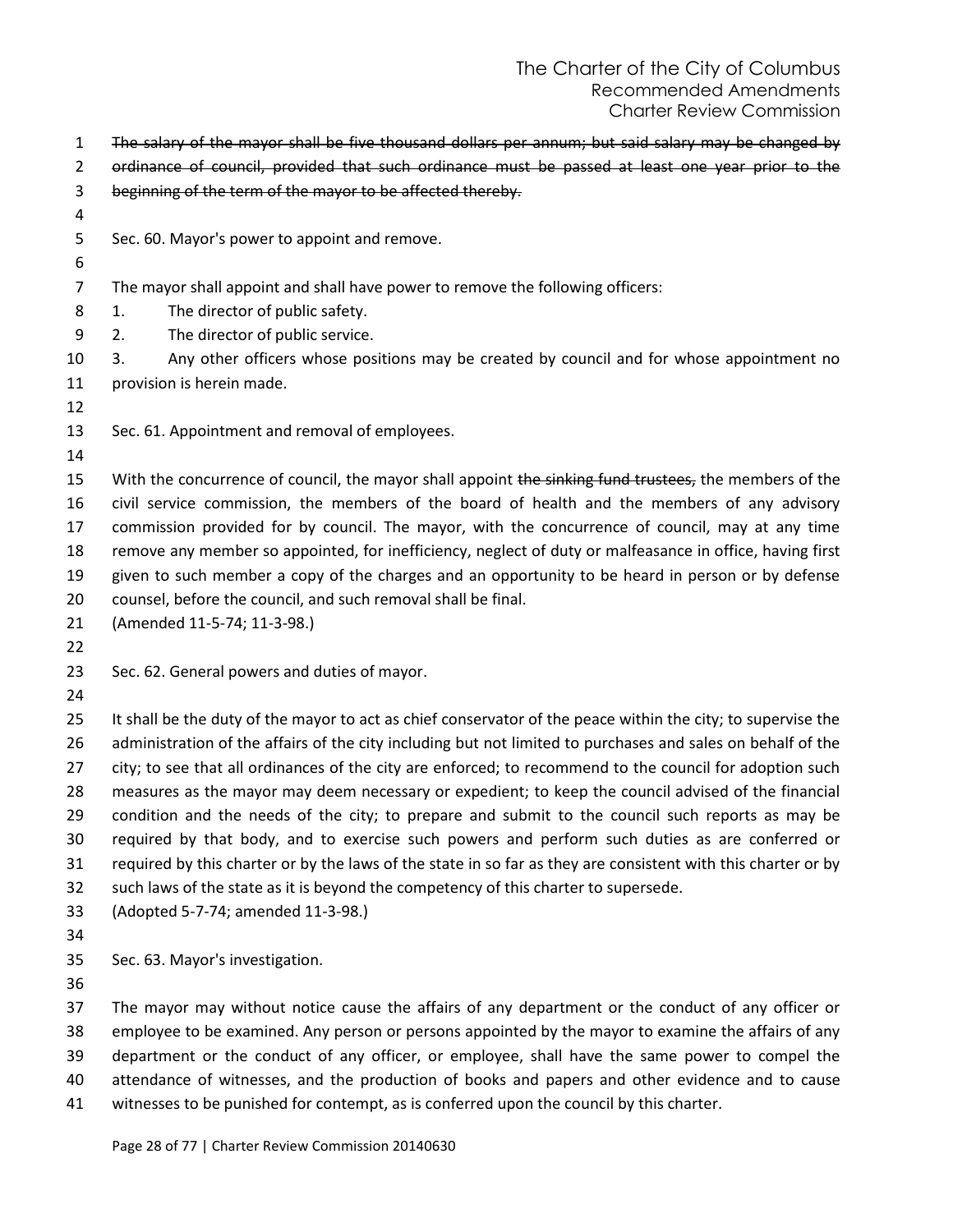1

2 Sec. 64. Succession of mayor-acting Acting mayor.

3

 If the mayor dies, becomes permanently disabled from performing the duties of office, resigns, or moves from the city during the term of office, the mayor shall be succeeded in office, until the 1st day of January following the next regular municipal election, by the president of the council who shall thereby cease to be a member of council. At the next regular municipal election following the death, resignation 8 or removal of the mayor from the city, if such election be the time for the regular election of a mayor, a 9 mayor shall then be elected to serve for a term of four years; otherwise for the remainder of the unexpired term. 11

12 If the mayor be temporarily absent from the city, the mayor may designate the director of public 13 service, the director of public safety, or the president of city council as acting mayor. If the mayor 14 becomes temporarily disabled from performing the duties of mayor for any cause, the director of public 15 service, or if absent the director of public safety, or if absent the president of city council, shall become 16 acting mayor. During a period of temporary absence of the mayor the acting mayor so designated shall 17 exercise such powers and duties of the office of mayor as the mayor shall delegate. During a period of 18 temporary disability of the mayor the powers and duties of the office of mayor shall devolve upon the 19 acting mayor. In either case the mayor may invoke this provision by written communication to the 20 appropriate officer to be named the acting mayor, but in the case of temporary disability, failure to do 21 so shall not prevent the proper officer from performing the powers and duties of the office of mayor. 22 Nothing herein shall prevent the president of city council from exercising the president's powers and 23 duties as a member of council during the temporary absence or disability inability of the mayor. 24 (Amended 11-5-74; 11-3-89.)

25

26 Sec. 64-1. Temporary inability.

- 27
- 28 If the mayor is unable to discharge the powers and duties of office, such inability being of temporary 29 duration, the mayor, or the mayor's agent, shall transmit to the director of public service, the director of 30 public safety, or the president of city council a signed, written declaration setting forth the reasons for 31 such inability and the city clerk shall be notified of the same; provided that failure to do so shall not 32 prevent the proper officer from performing the powers and duties of the office. The recipient of such 33 declaration shall be designated as acting mayor. During a period of temporary inability of the mayor, the 34 powers and duties of the office of mayor shall devolve upon the acting mayor. Such declaration shall be 35 in effect until such time as the declaration is rescinded in like manner, or six months have passed, or the 36 office is vacated. For the purpose of this section, the mayor shall file with the city clerk a notarized 37 statement, on a form prescribed by the city clerk, setting forth the name of one or more persons 38 designated as the member's agent(s). The filing shall be made by the second meeting of council each 39 January and may be amended at any time. 40
- 41 Sec. 64-2. Permanent inability.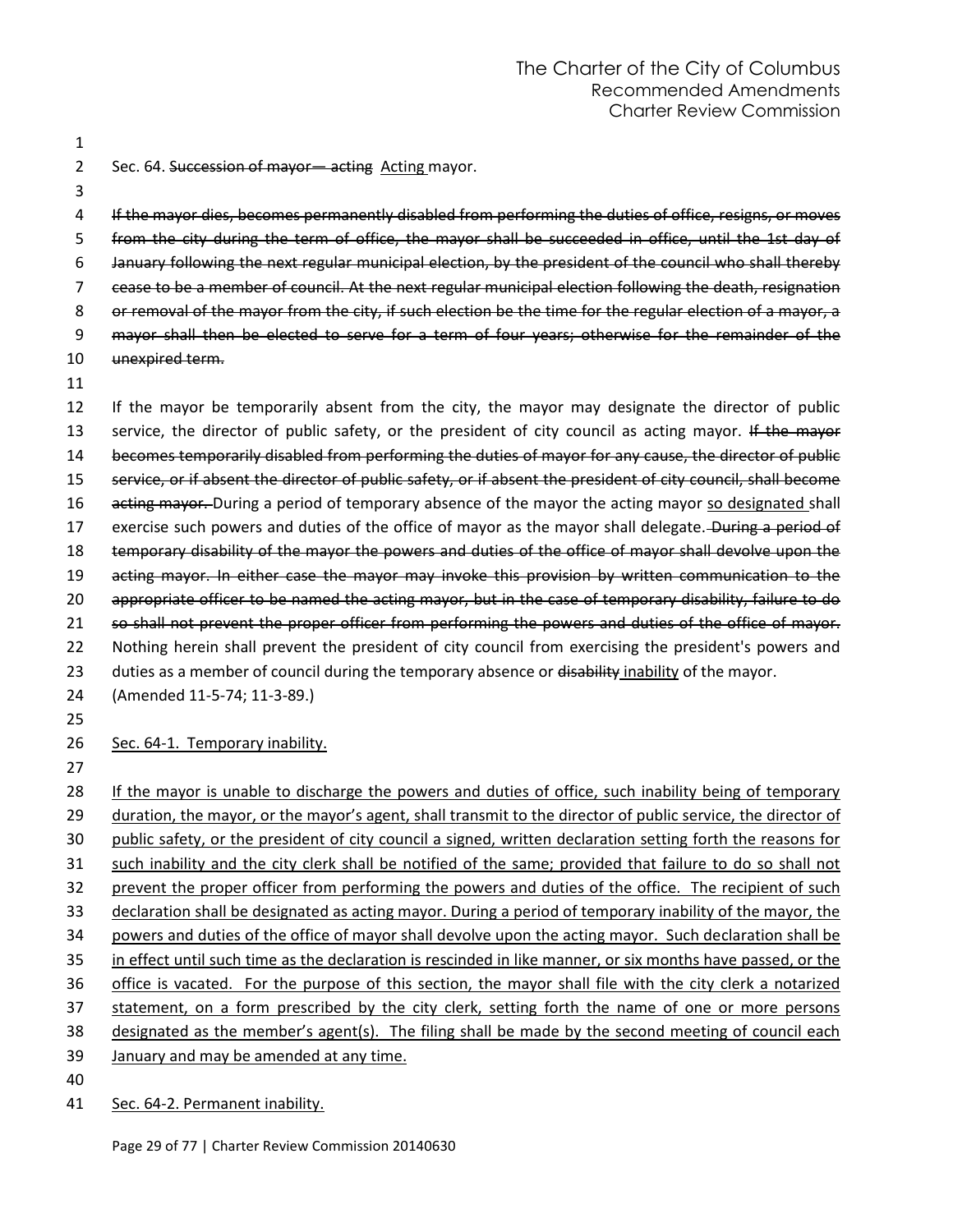| 1              |                                                                                                                                                                                                                      |
|----------------|----------------------------------------------------------------------------------------------------------------------------------------------------------------------------------------------------------------------|
| $\overline{2}$ | If the mayor has been unable to discharge the powers and duties of office for ninety consecutive days,                                                                                                               |
| 3              | and no written declaration of temporary inability was in effect during such ninety consecutive days, such                                                                                                            |
| 4              | act shall work a forfeiture of office and the director of public safety and the director of public service                                                                                                           |
| 5              | shall request that the appropriate official commence in the appropriate court an action in quo warranto                                                                                                              |
| 6              | to vacate the office. If judgment be made that the office be vacated, a successor shall be named as                                                                                                                  |
| 7              | provided for in this charter.                                                                                                                                                                                        |
| 8              |                                                                                                                                                                                                                      |
| 9              | Sec. 64-3. Successor to mayor.                                                                                                                                                                                       |
| 10             |                                                                                                                                                                                                                      |
| 11             | If the mayor dies, resigns, is removed from office, ceases to hold any qualification for office, or the office                                                                                                       |
| 12             | is otherwise vacated during the term of office, the mayor shall be succeeded in office, until the 1st day                                                                                                            |
| 13             | of January following the next regular municipal election, by the president of the council who shall                                                                                                                  |
| 14             | thereby cease to be a member of council. If such election be the time for the regular election of a                                                                                                                  |
| 15             | mayor, a mayor shall then be elected to serve for a term of four years, otherwise for the remainder of                                                                                                               |
| 16             | the unexpired term; provided that any vacancy resulting from a recall election shall be filled in the                                                                                                                |
| 17             | manner hereinafter provided.                                                                                                                                                                                         |
| 18             |                                                                                                                                                                                                                      |
| 19             | Sec. 65. Mayor's right in council.                                                                                                                                                                                   |
| 20             |                                                                                                                                                                                                                      |
| 21             | The mayor, the directors of public service and public safety, the city attorney and the director of any                                                                                                              |
| 22             | other department that may hereafter be established by ordinance, shall be entitled to seats in the                                                                                                                   |
| 23             | council. Neither the mayor nor the director of any department, nor the city attorney, shall have a vote in                                                                                                           |
| 24             | the council, but the mayor shall have the right to introduce ordinances and to take part in the discussion                                                                                                           |
| 25             | of all matters coming before the council; and the directors and city attorney shall be entitled to take                                                                                                              |
| 26             | part in all discussions in the council relating to their respective departments.                                                                                                                                     |
| 27             |                                                                                                                                                                                                                      |
| 28             | THE CITY ATTORNEY                                                                                                                                                                                                    |
| 29             |                                                                                                                                                                                                                      |
| 30             | Sec. 66. Election and qualifications.                                                                                                                                                                                |
| 31             |                                                                                                                                                                                                                      |
| 32             | The city attorney shall be an elector of the city and shall, at all times during the term of office, maintain                                                                                                        |
| 33             | residence in the city of Columbus. The city attorney shall not hold any other public office except that of                                                                                                           |
| 34             | notary public, or member of the state militia or any reserve unit of the Armed Forces of the United                                                                                                                  |
| 35             | States of America. If the city attorney shall cease to possess any of the qualifications herein required,                                                                                                            |
| 36             | the city attorney shall forthwith forfeit the office and the vacancy shall be filled as provided for herein.                                                                                                         |
| 37<br>38       | and The city attorney shall be elected for a term of four years excepting that at the first election under<br>this charter the city attorney shall be elected for a term of two years. The city attorney shall be an |
| 39             | attorney-at-law, admitted to practice in the state of Ohio.                                                                                                                                                          |
| 40             | (Amended 11-3-98.)                                                                                                                                                                                                   |
|                |                                                                                                                                                                                                                      |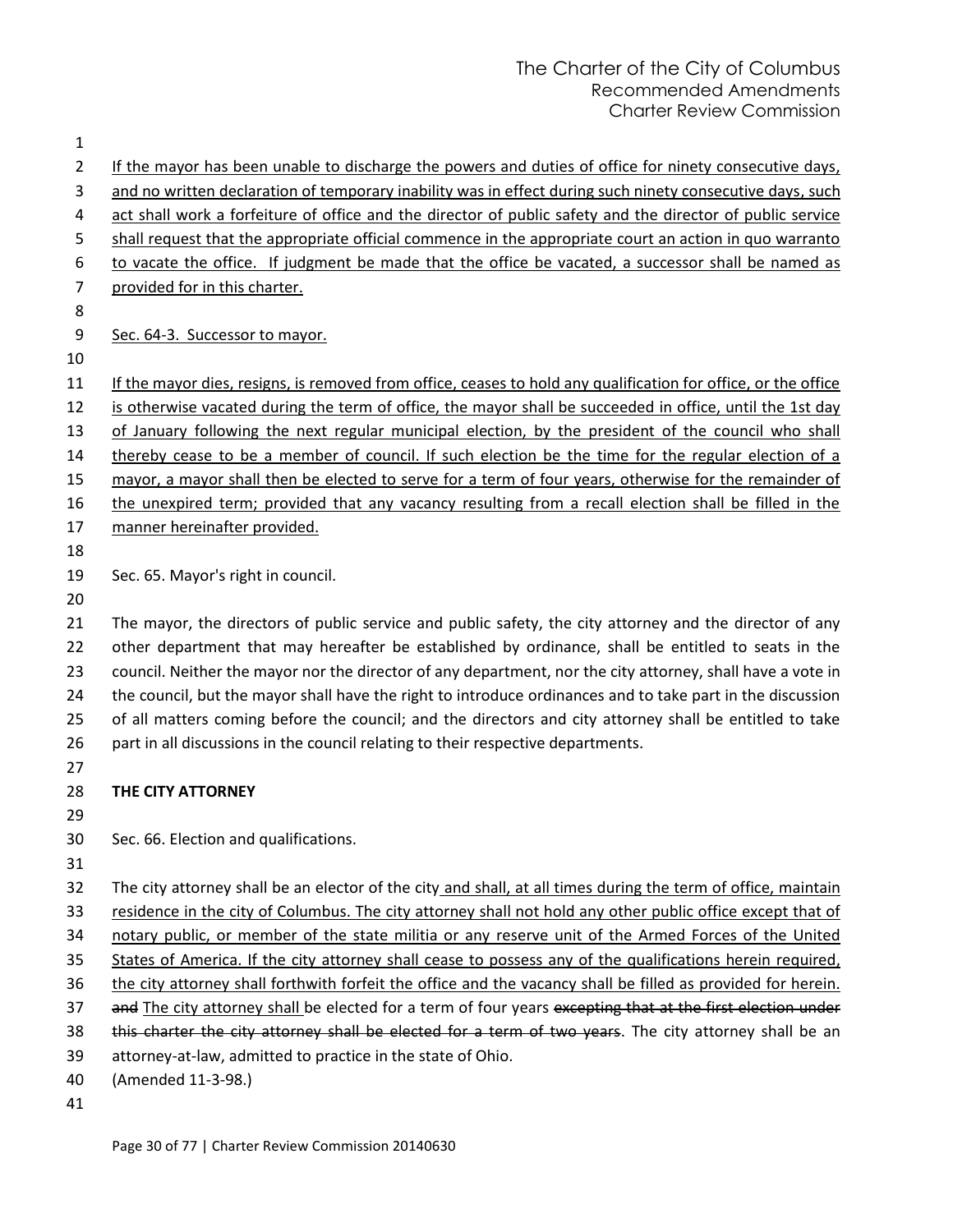Sec. 67. Powers and duties.

 the city attorney by ordinance, including the following. The city attorney shall be the legal adviser of and attorney and counsel for the city, and for all officers and departments thereof in matters relating to their official duties. The city attorney shall prosecute or defend all suits for and in behalf of the city, and shall prepare all contracts, bonds and other instruments in writing in which the city is concerned and shall certify in writing approval of the form and correctness thereof. The city attorney may appoint a department deputy and such assistants, secretaries and clerks as council may authorize. Said deputy 10 shall have the power to perform all the duties of the city attorney. (Amended 11-3-98.) Sec. 68. [Prosecuting attorney.] The city attorney shall be the prosecuting attorney of municipal court and may detail assistants as deemed proper to assist in such work. The city attorney shall prosecute all cases brought before such court and perform the same duties, so far as they are applicable thereto, as are required of the prosecuting attorney of the county. (Amended 11-3-98.) Sec. 69. [Representing city.] The city attorney shall prosecute or defend for and in behalf of the city, all complaints, suits and controversies in which the city is a party, and such other suits, matters and controversies relating to city affairs as the city attorney shall, by resolution or ordinance of council, be directed to prosecute or defend. (Amended 11-3-98.) Sec. 70. [Rendering opinions.] The council, the director of any department, or any officer, board, or commission not included within a department, may by request in writing, require the opinion of the city attorney upon any question of law involving their respective powers or duties. Sec. 71. Actions. The city attorney shall apply, in the name of the city, to a court of competent jurisdiction for an order of injunction to restrain the misapplication of funds of the city, or the abuse of its corporate powers, or the execution or performance of any contract made in behalf of the city in contravention of law, or which was procured by fraud or corruption.

The city attorney shall have such duties and responsibilities as are set forth in this charter or required of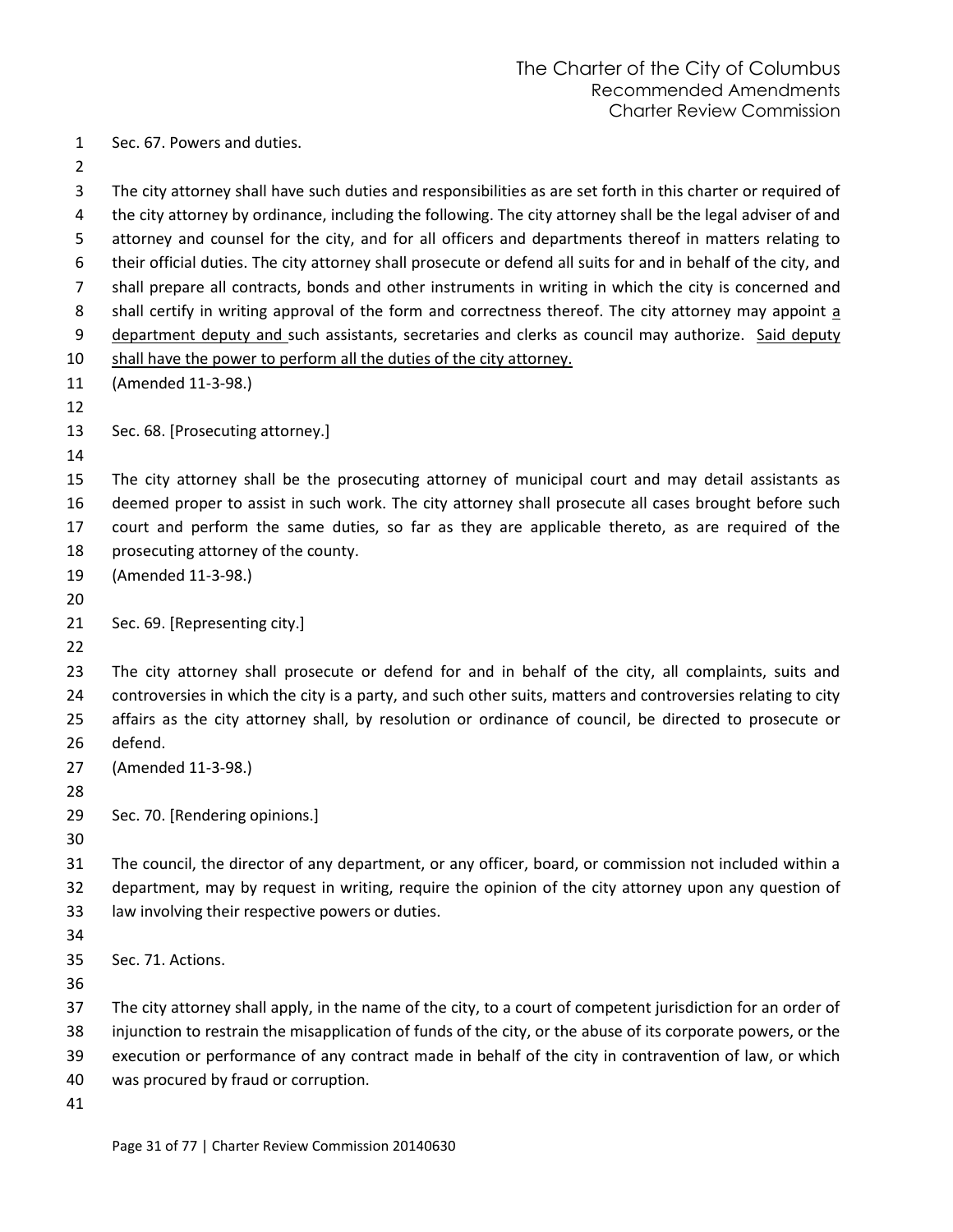Sec. 72. [Obtaining forfeitures or specific performance.]

 When an obligation or contract made on behalf of the city granting a right or easement, or creating a public duty, is being evaded or violated, the city attorney shall likewise apply for the forfeiture or the specific performance thereof as the nature of the case requires.

Sec. 73. [Mandamus.]

 In case any officer, board, or commission fails to perform any duty required by law, the city attorney shall apply to a court of competent jurisdiction for a writ of mandamus to compel the performance of such duty.

```
13 Sec. 74. [Taxpayer's suit.]
```
 In case the city attorney, upon written request of any taxpayer of the city, fails to make any application provided for in the preceding three sections, such taxpayer may institute suit or proceedings for such purpose in the taxpayer's own name on behalf of the city. No such suit or proceeding shall be entertained by any court until such request to the city attorney shall first have been made, nor until the taxpayer shall have given security for the costs of the proceeding.

(Amended 11-3-98.)

Sec. 75. [Suit on bonds or notes.]

 No such action to enjoin the performance of a contract entered into, or the payment of any bonds or notes issued by the city, shall be brought or maintained unless commenced within one year from the date of such contract bonds or notes.

Sec. 76. [Action on taxpayer's suit.]

 If the court hearing any such action be satisfied that the taxpayer had good cause to believe the allegations were well founded, or that they are sufficient in law, it shall make such order as the equity and justice of the case demand. In such case the taxpayer shall be allowed costs, and if judgment be finally entered favorably, the taxpayer may be allowed as part of the costs a reasonable compensation for attorney fees.

Sec. 77. City attorney to act as city solicitor.

(Repealed 11-3-98.)

Sec. 78. Temporary inability.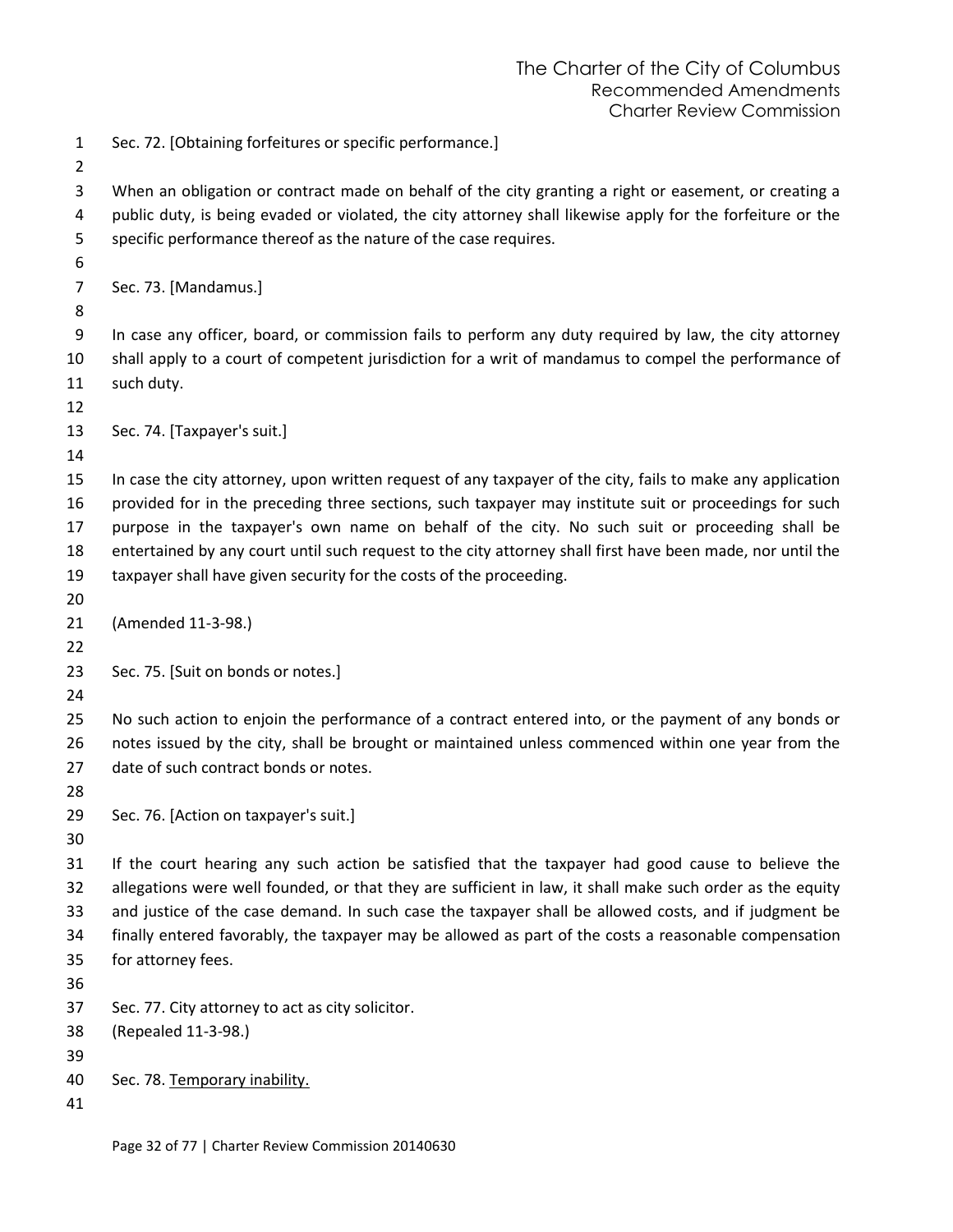If the city attorney is unable to discharge the powers and duties of office, such inability being of temporary duration, the city attorney, or the city attorneys' agent, shall transmit to the deputy city attorney a signed, written declaration setting forth the reasons for such inability and the city clerk shall be notified of the same; provided that failure to do so shall not prevent the proper officer from 5 performing the powers and duties of the office. During a period of temporary inability of the city 6 attorney, the powers and duties of the office of city attorney shall devolve upon the deputy city attorney, who shall be the acting city attorney. Such declaration shall be in effect until such time as the declaration is rescinded in like manner, or six months have passed, or the office is vacated. For the purpose of this section, the city attorney shall file with the city clerk a notarized statement, on a form 10 prescribed by the city clerk, setting forth the name of one or more persons designated as the member's 11 agent(s). The filing shall be made by the second meeting of council each January and may be amended 12 at any time. 14 Sec. 78-1. Permanent inability. 16 If the city attorney has been unable to discharge the powers and duties of office for ninety consecutive days, and no written declaration of temporary inability was in effect during such ninety consecutive days, such act shall work a forfeiture of office and the deputy city attorney shall request that the 19 appropriate official commence in the appropriate court an action in quo warranto to vacate the office. If judgment be made that the office be vacated, a successor shall be named as provided for in this 21 charter. Section 78-2. Successor to city attorney. If the city attorney dies, resigns, is removed from office, ceases to hold any qualification for office, or the 26 office is otherwise vacated or moves from the city during the term of office, the city attorney's successor in office shall be appointed by the council to serve until the first day of January following the next regular municipal election. If such election be the time for the regular election of a city attorney, a city 29 attorney shall then be elected to serve for a term of four years $\frac{1}{2}$  otherwise for the remainder of the unexpired term; provided that any vacancy resulting from a recall election shall be filled in the manner hereinafter provided. **THE AUDITOR** Sec. 79. Election and qualifications. 37 The auditor shall be an elector of the city, and shall, at all times during the term of office, maintain residence in the city of Columbus. The auditor shall not hold any other public office except that of notary public, or member of the state militia or any reserve unit of the Armed Forces of the United States of America. If the auditor shall cease to possess any of the qualifications herein required, the 41 auditor shall forthwith forfeit the office and the vacancy shall be filled as provided for herein. and The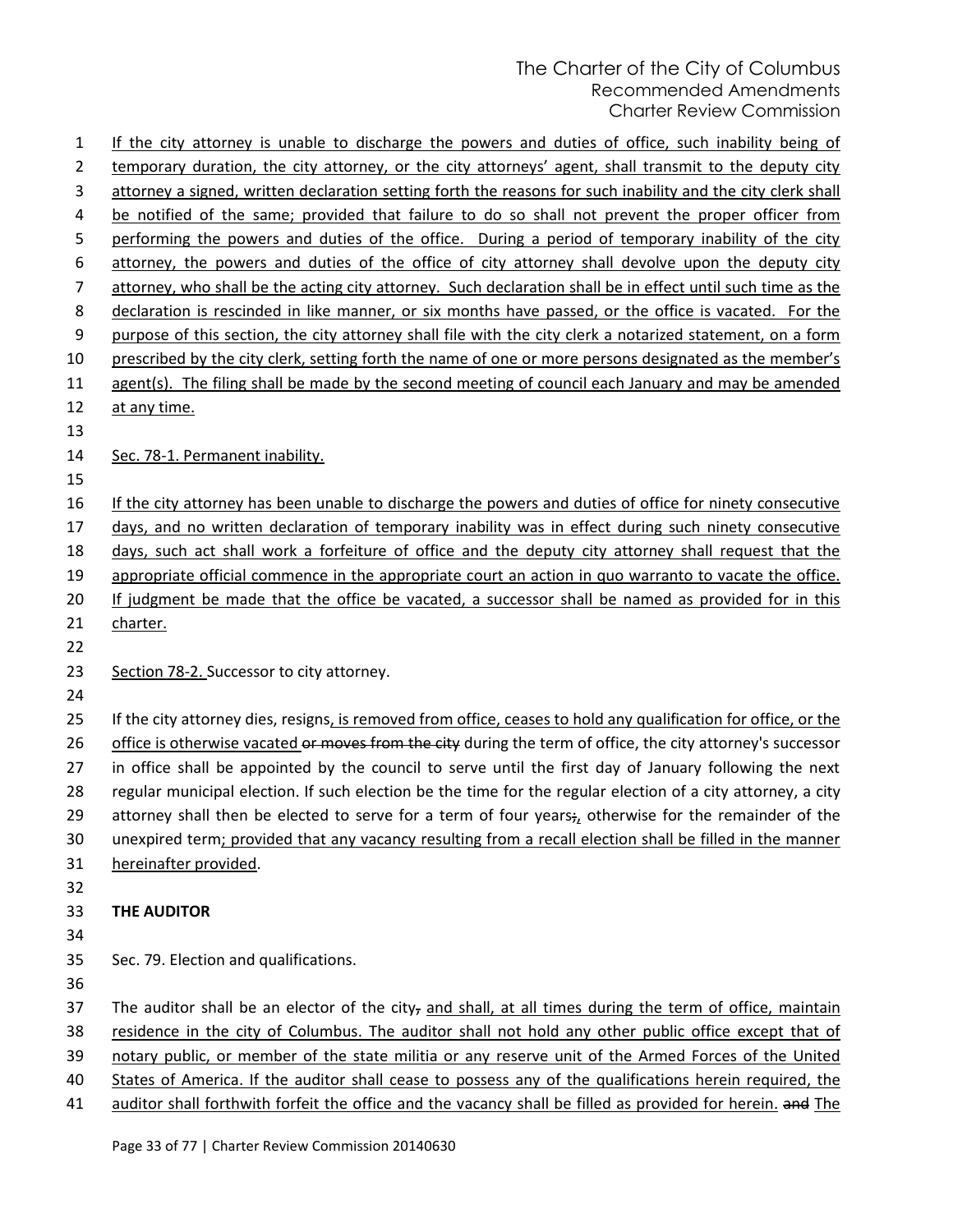| $\mathbf{1}$   | auditor shall be elected for a term of four years, excepting that at the first election under this charter                                                                                                              |
|----------------|-------------------------------------------------------------------------------------------------------------------------------------------------------------------------------------------------------------------------|
| $\overline{2}$ | the auditor shall be elected for a term of two years.                                                                                                                                                                   |
| 3              | (Amended 11-3-98.)                                                                                                                                                                                                      |
| 4              |                                                                                                                                                                                                                         |
| 5              | Sec. 80. Powers and duties.                                                                                                                                                                                             |
| 6              |                                                                                                                                                                                                                         |
| $\overline{7}$ | The auditor shall be the city's chief accounting officer. The auditor shall keep, in accurate, systemized                                                                                                               |
| 8<br>9         | detail a record of the receipts, disbursements, assets and liabilities of the city, and the recorded facts<br>shall be presented periodically to officials and to the public in such summaries and analytical schedules |
| 10             | as shall be necessary to show the full effect of such transactions for each fiscal year upon the finances of                                                                                                            |
| 11             | the city and in relation to each department of the city government, including distinct summaries and                                                                                                                    |
| 12             | schedules for each public utility owned or operated.                                                                                                                                                                    |
| 13             | (Amended 11-3-98.)                                                                                                                                                                                                      |
| 14             |                                                                                                                                                                                                                         |
| 15             | Sec. 81. [Accounts and forms.]                                                                                                                                                                                          |
| 16             |                                                                                                                                                                                                                         |
| 17             | The auditor shall prescribe the method of keeping accounts by all departments and the forms of reports                                                                                                                  |
| 18             | to be rendered.                                                                                                                                                                                                         |
| 19             | (Amended 11-3-98.)                                                                                                                                                                                                      |
| 20             |                                                                                                                                                                                                                         |
| 21             | Sec. 82. [Daily reports; appropriations.]                                                                                                                                                                               |
| 22             |                                                                                                                                                                                                                         |
| 23             | The auditor shall require daily reports from each department, showing the receipt of all moneys by such                                                                                                                 |
| 24             | department and the disposition thereof. The auditor shall keep an account of all appropriations made by                                                                                                                 |
| 25             | the council and all expenditures made or contracted to be made under such appropriation.                                                                                                                                |
| 26             | (Amended 11-3-98.)                                                                                                                                                                                                      |
| 27             |                                                                                                                                                                                                                         |
| 28             | Sec. 83. [Auditing officer's accounts.]                                                                                                                                                                                 |
| 29             |                                                                                                                                                                                                                         |
| 30             | The auditor shall, at the end of each fiscal year, or oftener if required by council, examine and audit the                                                                                                             |
| 31             | accounts of all officers and departments and report such findings to the council. The auditor shall upon                                                                                                                |
| 32             | the death, resignation, removal or expiration of the term of any officer, examine the accounts of such                                                                                                                  |
| 33             | officer and if such officer be found indebted to the city, immediately give notice thereof to the mayor                                                                                                                 |
| 34             | and the city attorney and the latter shall forthwith proceed to collect such indebtedness.                                                                                                                              |
| 35             | (Amended 11-3-98.)                                                                                                                                                                                                      |
| 36             |                                                                                                                                                                                                                         |
| 37             | Sec. 84. [Payment of claims.]                                                                                                                                                                                           |
| 38             |                                                                                                                                                                                                                         |
| 39             | The auditor shall draw the warrant on the treasury to the order of the person or persons to whom                                                                                                                        |
| 40             | payment is lawfully due, which warrant shall specify the fund upon which it is drawn. No payment,                                                                                                                       |

however, of any claim shall be deemed as lawful and subject to payment by the auditor unless it be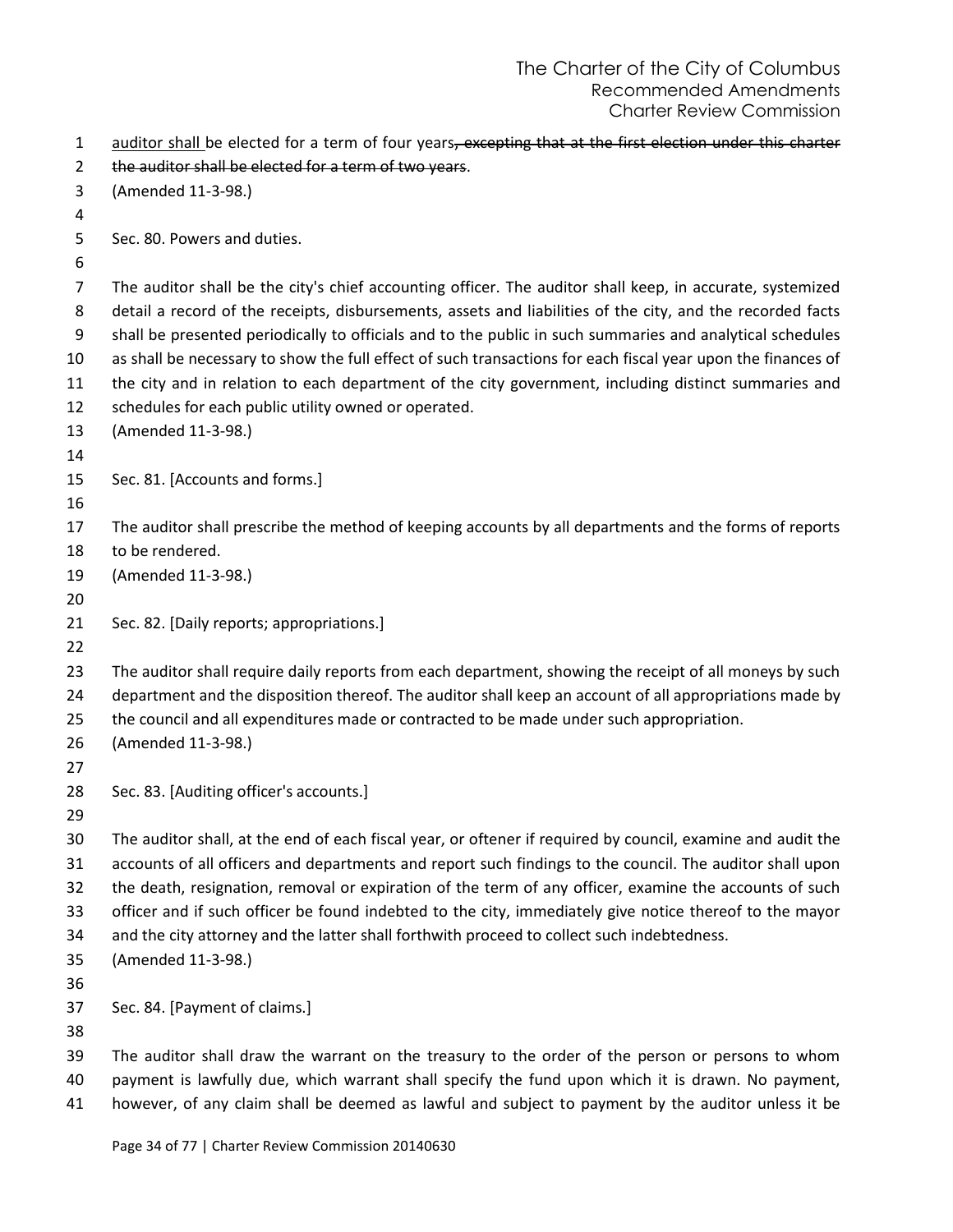pursuant to and in strict compliance with an appropriation by council and written approval by the head

- of the department in which the obligation was incurred.
- (Amended 11-3-98.)
- Sec. 85. [Payment of unlawful claims.]
- 

 The head of the department and the department's sureties shall be liable to the city for all loss or 8 damage sustained by the city by reason of the negligent or corrupt approval of any claim against the city in the department. Whenever any claim shall be presented, the auditor shall have power to require evidence that the amount claimed is justly due and that such claim is in conformity with law and ordinance. For that purpose the auditor may summon any officer, agent, or employee of any department, or any other person, and examine the individual upon oath or affirmation relative thereto, which oath or affirmation the auditor may administer. If the auditor shall draw a warrant for any claim contrary to law or ordinance, the auditor and the department's sureties shall be individually liable for the amount thereof.

(Amended 11-3-98.)

- 
- Sec. 86. [Deputy and assistants.]
- 

 The auditor may appoint a department deputy and such other assistants and clerks as council may authorize. Said deputy shall have power to perform all the duties of the auditor.

- (Amended 11-3-98.)
- 
- 24 Sec. 87. Temporary inability.
- 
- 26 If the auditor is unable to discharge the powers and duties of office, such inability being of temporary duration, the auditor, or the auditor's agent, shall transmit to the deputy auditor a signed, written 28 declaration setting forth the reasons for such inability and the city clerk shall be notified of the same; provided that failure to do so shall not prevent the proper officer from performing the powers and duties of the office. During a period of temporary inability of the auditor, the powers and duties of the 31 office of auditor shall devolve upon the deputy auditor, who shall be the acting auditor. Such 32 declaration shall be in effect until such time as the declaration is rescinded in like manner, or six months have passed, or the office is vacated. For the purpose of this section, the auditor shall file with the city 34 clerk a notarized statement, on a form prescribed by the city clerk, setting forth the name of one or more persons designated as the member's agent(s). The filing shall be made by the second meeting of council each January and may be amended at any time. Sec. 87-1. Permanent inability.
- 

If the auditor has been unable to discharge the powers and duties of office for ninety consecutive days,

41 and no written declaration of temporary inability was in effect during such ninety consecutive days, such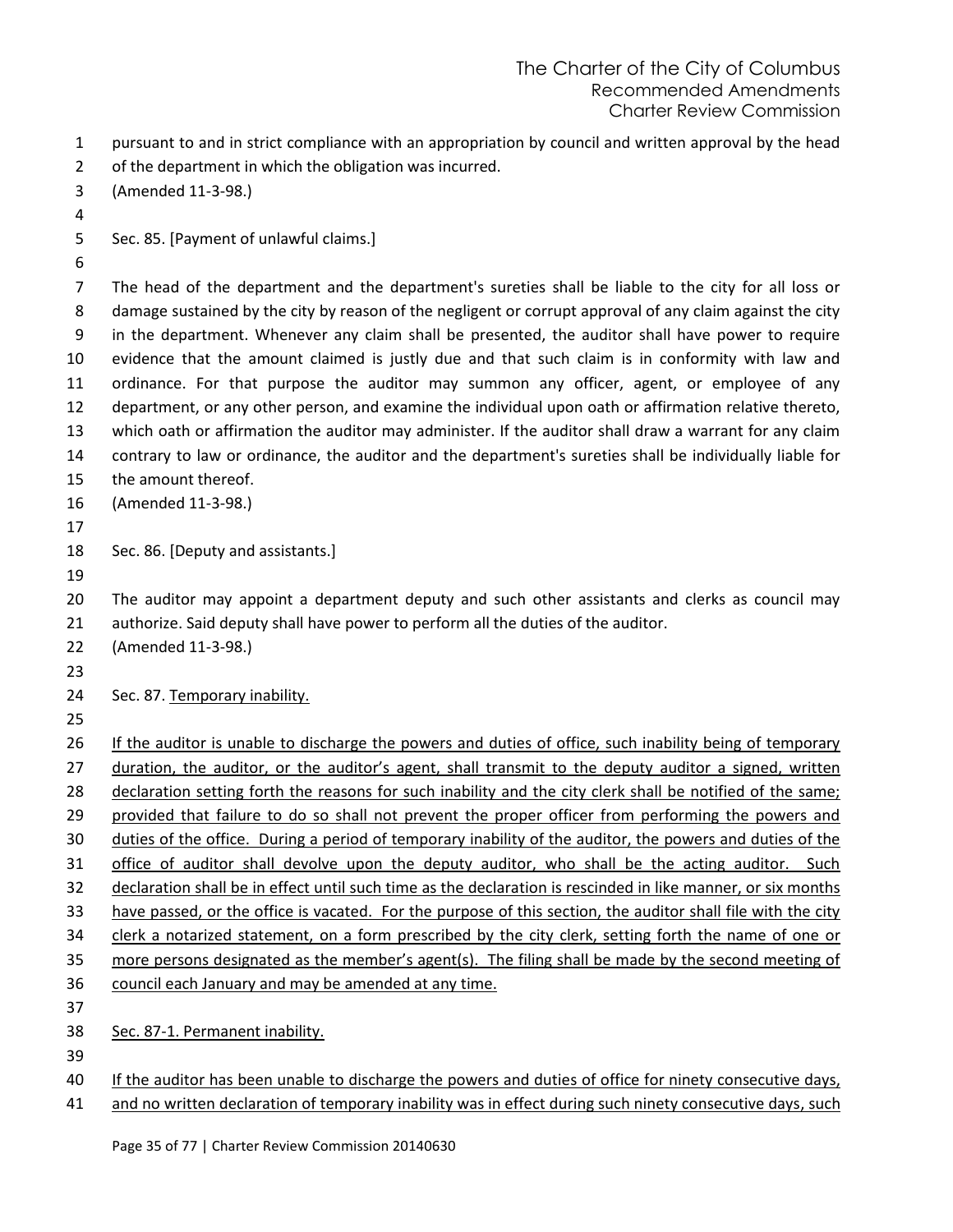| $\mathbf{1}$ | act shall work a forfeiture of office and the deputy auditor shall request that the appropriate official    |
|--------------|-------------------------------------------------------------------------------------------------------------|
| 2            | commence in the appropriate court an action in quo warranto to vacate the office. If judgment be made       |
| 3            | that the office be vacated, a successor shall be named as provided for in this charter.                     |
| 4            |                                                                                                             |
| 5            | Sec. 87-2. Successor to auditor.                                                                            |
| 6            |                                                                                                             |
| 7            | If the auditor dies, resigns, is removed from office, ceases to hold any qualification for office, or the   |
| 8            | office is otherwise vacated or moves from the city during the term, a successor in office shall be          |
| 9            | appointed by council to serve until the first day of January following the next regular municipal election. |
| 10           | If such election be the time for the regular election of the auditor, an auditor shall then be elected to   |
| 11           | serve for a term of four years; otherwise, for the unexpired term; provided that any vacancy resulting      |
| 12           | from a recall election shall be filled in the manner hereinafter provided.                                  |
| 13           | (Amended 11-3-98.)                                                                                          |
| 14           |                                                                                                             |
| 15           | <b>THE TREASURER</b>                                                                                        |
| 16           |                                                                                                             |
| 17           | Sec. 88. [Custodian of city's money.]                                                                       |
| 18           |                                                                                                             |
| 19           | The treasurer shall be the custodian of all money belonging to the city and, subject to the provision of    |
| 20           | any specific trust, of all money held in trust by it. The treasurer shall keep, preserve and deposit the    |
| 21           | same as provided by ordinance of council.                                                                   |
| 22<br>23     | (Amended 11-3-98.)                                                                                          |
| 24           | Sec. 89. [Money from county treasurer.]                                                                     |
| 25           |                                                                                                             |
| 26           | The treasurer shall demand and receive from the county treasurer, when due the city, taxes levied and       |
| 27           | assessments made and certified to the county auditor by authority of council and by said auditor placed     |
| 28           | on the tax list for collection, and from persons authorized to collect or require to pay them, moneys       |
| 29           | accruing to the city from judgments, fines, penalties, forfeitures, licenses and other debts due the city.  |
| 30           |                                                                                                             |
| 31           | Sec. 90. [Payment of money due city.]                                                                       |
| 32           |                                                                                                             |
| 33           | Unless otherwise specifically prescribed by law or ordinance, all money belonging to or due the city shall  |
| 34           | be promptly and directly paid to the treasurer and placed in the appropriate fund. Notice of sums so due    |
| 35           | and payable shall be given to the treasurer by the auditor.                                                 |
| 36           | (Amended 11-3-98.)                                                                                          |
| 37           |                                                                                                             |
| 38           | Sec. 91. [Disbursement of funds.]                                                                           |
| 39           |                                                                                                             |
| 40           | The treasurer shall disburse funds in custody only on warrant of the auditor, unless otherwise directed     |
| 41           | by the general laws of the state or this charter.                                                           |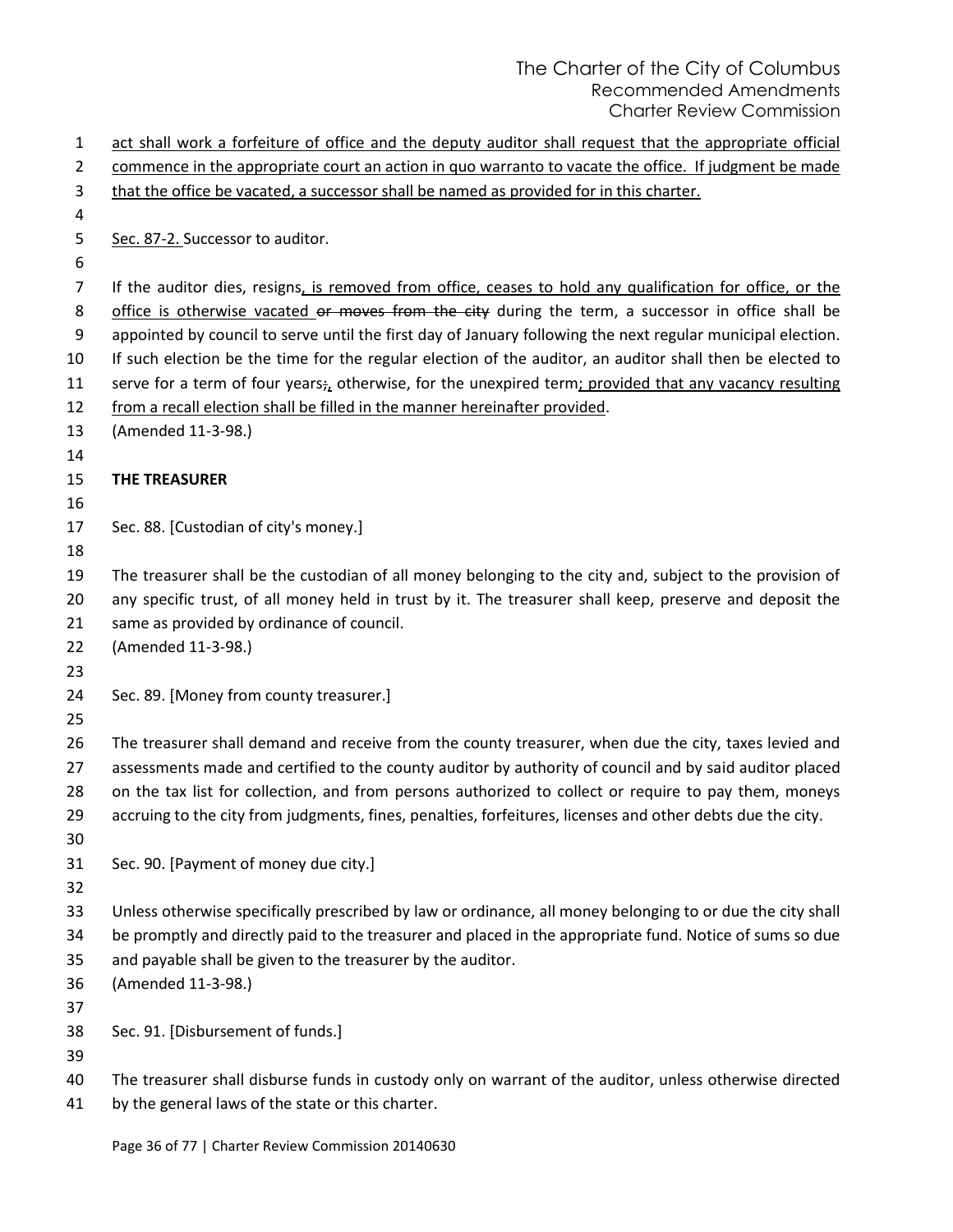| 1              |                    |     |                                                                                                          |
|----------------|--------------------|-----|----------------------------------------------------------------------------------------------------------|
| $\overline{2}$ |                    |     | Sec. 92. [Detailed account.]                                                                             |
| 3              |                    |     |                                                                                                          |
| 4              |                    |     | The treasurer shall keep an accurate, systematized and detailed account of all money received and        |
| 5              | disbursed.         |     |                                                                                                          |
| 6              | (Amended 11-3-98.) |     |                                                                                                          |
| 7              |                    |     |                                                                                                          |
| 8              |                    |     | Sec. 93. [Depositories and investments.]                                                                 |
| 9              |                    |     |                                                                                                          |
| 10             |                    |     | Council shall provide by ordinance for the deposit of all public moneys coming into the hands of the     |
| 11             |                    |     | treasurer in such bank or banks, or building and loan or savings association or companies, situated      |
| 12             |                    |     | within the county, as offer, at competitive bidding, the highest rate of interest and give good and      |
| 13             |                    |     | sufficient security. Council shall further provide by ordinance for regulations governing the investment |
| 14             |                    |     | of moneys of the municipal corporation and the sale of such investments.                                 |
| 15<br>16       | (Adopted 11-7-21.) |     |                                                                                                          |
| 17             |                    |     | Sec. 94. [Powers and duties.]                                                                            |
| 18             |                    |     |                                                                                                          |
| 19             |                    |     | The treasurer shall be the custodian of all other public money received as city treasurer. The treasurer |
| 20             |                    |     | shall keep, preserve and disburse such moneys in the manner prescribed by law.                           |
| 21             | (Amended 11-3-98.) |     |                                                                                                          |
| 22             |                    |     |                                                                                                          |
| 23             |                    |     | Sec. 95. [Departure from office.]                                                                        |
| 24             |                    |     |                                                                                                          |
| 25             |                    |     | At the expiration of the treasurer's term of office, or upon resignation or removal, the treasurer shall |
| 26             |                    |     | deliver all official moneys, books, papers and other property to the succeeding treasurer.               |
| 27             | (Amended 11-3-98.) |     |                                                                                                          |
| 28             |                    |     |                                                                                                          |
| 29             |                    |     | Sec. 96. [Assistants and clerks.]                                                                        |
| 30             |                    |     |                                                                                                          |
| 31             |                    |     | The treasurer may appoint such assistants and clerks as council may authorize.                           |
| 32             |                    |     |                                                                                                          |
| 33             |                    |     | <b>DEPARTMENTS AND DIVISIONS</b>                                                                         |
| 34             |                    |     |                                                                                                          |
| 35<br>36       |                    |     | Sec. 97. Departments and divisions established.                                                          |
| 37             |                    |     | The following administrative departments and divisions thereof are hereby established by this charter:   |
| 38             | 1.                 |     | Department of public safety                                                                              |
| 39             |                    | (a) | Division of police                                                                                       |
| 40             |                    | (b) | Division of fire                                                                                         |
| 41             | 2.                 |     | Department of public service                                                                             |
|                |                    |     |                                                                                                          |

Page 37 of 77 | Charter Review Commission 20140630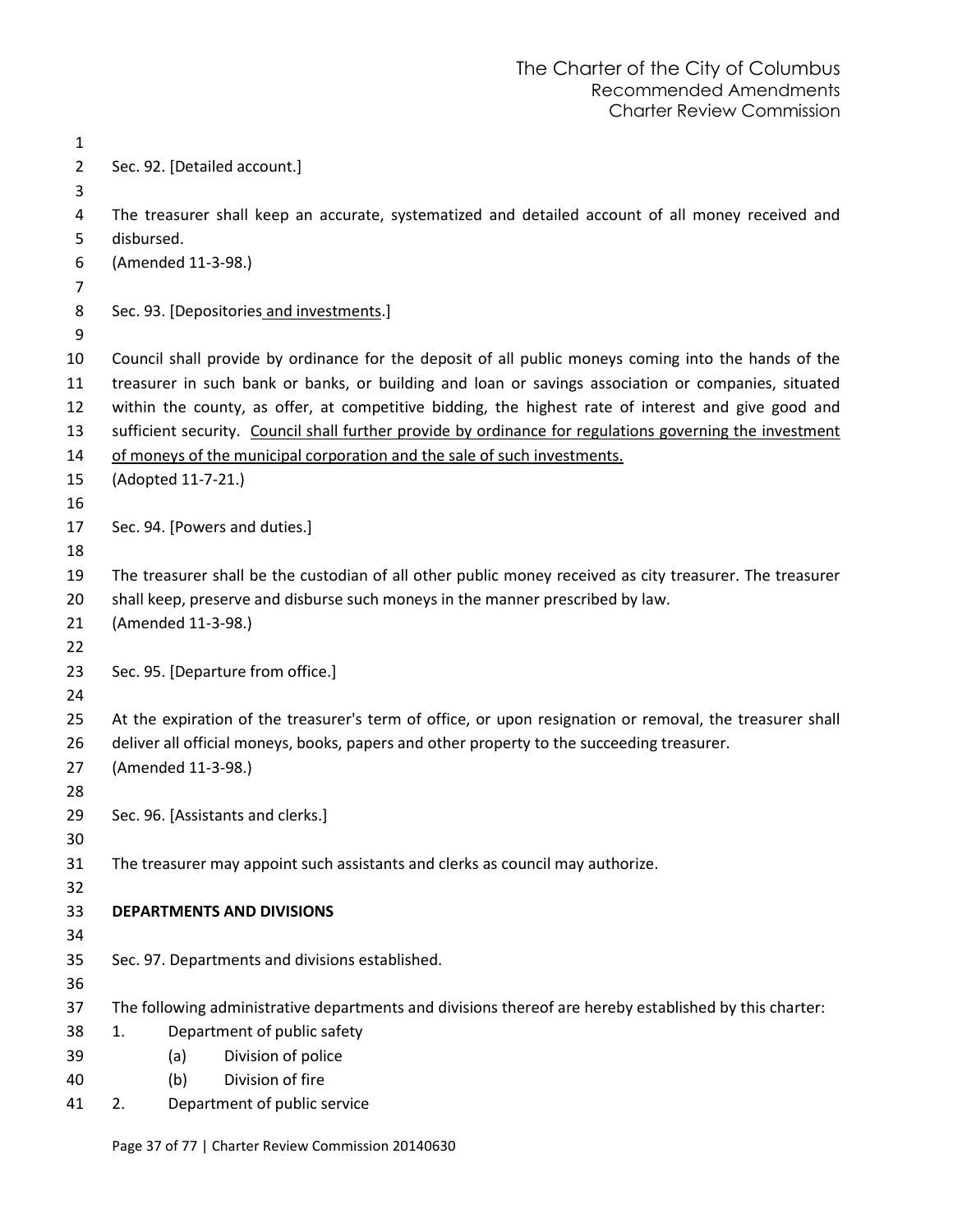(Amended 11-5-74.) Sec. 98. Administrative Code. The council by ordinance may adopt an Administrative Code providing for such administrative procedures as it may determine and for the administrative organization of city government. Said Administrative Code shall be adopted or amended by a vote of not less than two-thirds (2/3) of the members of council. Provisions of the Administrative Code shall take precedence over any ordinance or resolution, except that council by two-thirds (2/3) vote may exempt such from the effects of the supremacy of the Administrative Code where the subject matter of such ordinance or resolution deals with procedural rather than organizational matters. Such ordinance or resolution shall specifically state that it is exempt from the Administrative Code. (Amended 11-5-74.) Sec. 99. General powers and duties of administrative departments. Under the direction of the mayor, a department director shall have all powers and duties connected with and incident to the appointment, regulation, and government of the director's department, except as otherwise provided by charter or ordinance. (Amended 11-5-74; 11-3-98.) Sec. 100. Appointments. Subject to the civil service provisions of this charter, the directors and other principal administrative officers and boards shall have power to appoint and remove all officers, clerks and employees in their respective departments. **DEPARTMENT OF PUBLIC SAFETY** Sec. 101. General powers and duties of director. Under the direction of the mayor, the director of public safety shall be the executive head of the division of police and fire. The public safety director shall have all powers and duties connected with and

incident to the appointment, regulation, and government of the department, except as otherwise

- provided by this charter. The public safety director shall keep a record of all proceedings.
- (Amended 11-5-74; 11-3-98.)
- 

Sec. 101-1. Appointment of police and fire chiefs.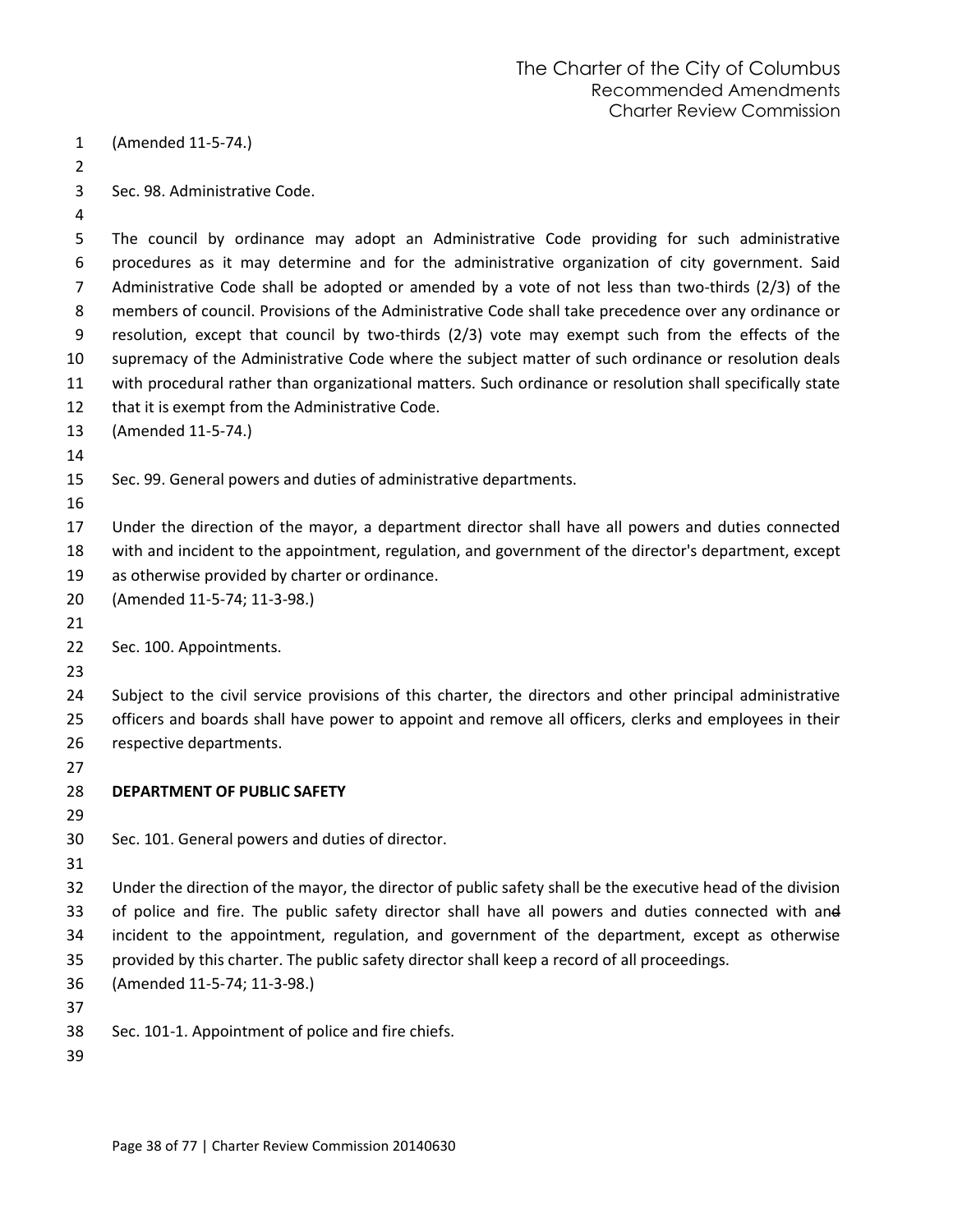| 1<br>$\overline{2}$<br>3<br>4 | The director of public safety shall appoint the chief of the police division and the chief of the fire<br>division. Each chief, as appointed, shall serve in the classified service for an initial term of five (5) years.<br>A chief so appointed may be re-appointed for not more than one (1) additional term of five (5) years.<br>(Adopted 7-19-99.) |
|-------------------------------|-----------------------------------------------------------------------------------------------------------------------------------------------------------------------------------------------------------------------------------------------------------------------------------------------------------------------------------------------------------|
| 5                             |                                                                                                                                                                                                                                                                                                                                                           |
| 6                             | Sec. 102. Division of police.                                                                                                                                                                                                                                                                                                                             |
| 7                             |                                                                                                                                                                                                                                                                                                                                                           |
| 8<br>9                        | The division of police shall be composed of a chief and such police officers and other employees as may<br>be provided by ordinance of council. In case of riot or like emergency the mayor may appoint additional                                                                                                                                        |
| 10                            | police officers for temporary service who need not be in the classified service.                                                                                                                                                                                                                                                                          |
| 11                            | (Amended 11-3-98.)                                                                                                                                                                                                                                                                                                                                        |
| 12                            |                                                                                                                                                                                                                                                                                                                                                           |
| 13                            | Sec. 103. [Control by chief of police.]                                                                                                                                                                                                                                                                                                                   |
| 14                            |                                                                                                                                                                                                                                                                                                                                                           |
| 15                            | Under the direction of the director of public safety, the chief of the division of police shall have control                                                                                                                                                                                                                                              |
| 16                            | of all police stations and substations, and of the stationing and transfer of all police officers and                                                                                                                                                                                                                                                     |
| 17                            | employees constituting the division of police.                                                                                                                                                                                                                                                                                                            |
| 18                            | (Amended 11-3-98.)                                                                                                                                                                                                                                                                                                                                        |
| 19                            |                                                                                                                                                                                                                                                                                                                                                           |
| 20                            | Sec. 104. [Special police officers.]                                                                                                                                                                                                                                                                                                                      |
| 21                            |                                                                                                                                                                                                                                                                                                                                                           |
| 22                            | No person shall act as special police officer or special detective for any purpose whatsoever, except                                                                                                                                                                                                                                                     |
| 23                            | upon written authority from the director of public safety, and when so authorized shall act under the                                                                                                                                                                                                                                                     |
| 24                            | direction and control of the chief of police and for a specified time, not to exceed six (6) months.                                                                                                                                                                                                                                                      |
| 25                            | (Amended 11-3-98.)                                                                                                                                                                                                                                                                                                                                        |
| 26                            |                                                                                                                                                                                                                                                                                                                                                           |
| 27                            | Sec. 105. Division of fire.                                                                                                                                                                                                                                                                                                                               |
| 28                            |                                                                                                                                                                                                                                                                                                                                                           |
| 29                            | The division of fire shall be composed of a chief of the division and such other officers, firefighters and                                                                                                                                                                                                                                               |
| 30                            | employees as may be provided by ordinance or resolution of the council. In case of riot, conflagration, or                                                                                                                                                                                                                                                |
| 31                            | like emergency, the mayor may appoint additional firefighters and officers for temporary service, who                                                                                                                                                                                                                                                     |
| 32                            | need not be in the classified service.                                                                                                                                                                                                                                                                                                                    |
| 33                            | (Amended 11-3-98.)                                                                                                                                                                                                                                                                                                                                        |
| 34                            |                                                                                                                                                                                                                                                                                                                                                           |
| 35                            | Sec. 106. [Control by fire chief.]                                                                                                                                                                                                                                                                                                                        |
| 36                            |                                                                                                                                                                                                                                                                                                                                                           |
| 37                            | Under the direction of the director of public safety the chief of the division of fire shall have control of                                                                                                                                                                                                                                              |
| 38                            | the stationing and transfer of all firefighters and other officers and employees constituting the division                                                                                                                                                                                                                                                |
| 39                            | of fire.                                                                                                                                                                                                                                                                                                                                                  |
| 40                            | (Amended 11-3-98.)                                                                                                                                                                                                                                                                                                                                        |
| 41                            |                                                                                                                                                                                                                                                                                                                                                           |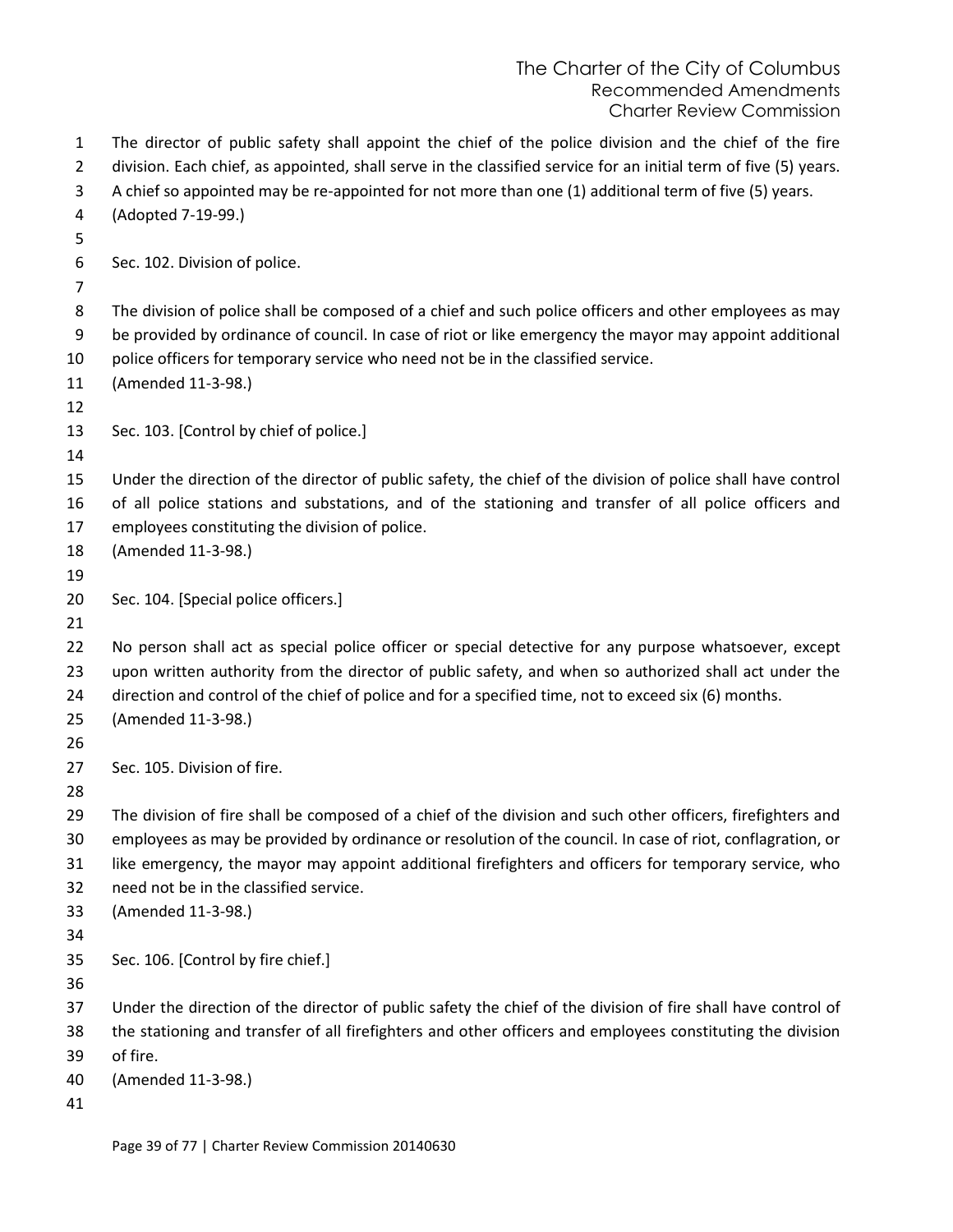Sec. 107. Removal of chiefs.

 While either the chief of police or the chief of fire holds the position as provided in this charter, the director of public safety shall have the exclusive right to suspend either chief for incompetence, inefficiency, dishonesty, drunkenness, immoral conduct, insubordination, neglect of duty, or any other act of misfeasance, malfeasance, nonfeasance, or for conviction of a felony. Upon suspension of either chief, the director of public safety shall immediately certify the fact, together with charges that are the 8 cause of such suspension, to the civil service commission, which within sixty (60) days from the date of its receipt of such notice, shall commence a hearing upon the charges and render judgment thereon in an expeditious manner, which judgment may be suspension, reduction in rank or dismissal, and shall be final.

(Amended 7-19-99.)

Sec. 108. Suspension in fire and police division.

 The chiefs of the divisions of police and fire shall have the exclusive right to suspend any of the officers or employees in their respective divisions, for incompetence, gross neglect of duty, gross immorality, habitual drunkenness, failure to obey orders given by the proper authority, or for any other just and reasonable cause. If any officer or employee be suspended, as herein provided, the chief of the division concerned shall forthwith in writing certify the fact, together with the cause for the suspension, to the director of public safety, who, within five (5) days from the receipt thereof shall proceed to inquire into the cause of such suspension and render judgment thereon, which judgment, if the charge be sustained, may be suspension, reduction in rank or dismissal, and such judgment in the matter shall be final, except as otherwise hereinafter provided. The director of public safety, in any such investigation, shall have the same power to administer oaths and secure the attendance of witnesses and the production of books and papers, as is conferred upon the council.

Sec. 109. Appeal to civil service commission.

 Any person in the division of police or fire under the exclusive control of the chief thereof, who is suspended, reduced in rank or dismissed from the department by the director of public safety may appeal from the decision of such officer to the civil service commission within ten (10) days from and after the date of such suspension, reduction or dismissal. In such event said director shall, upon notice from the commission of such appeal, forthwith transmit to the commission a copy of the charges and proceedings thereunder. The commission shall hear such appeal within ten (10) days from and after the filing of the same with the commission and may affirm, disaffirm or modify the judgment of the director of public safety, and its judgment in the matter shall be final. 

Sec. 110. Classification of employees in divisions of police and fire.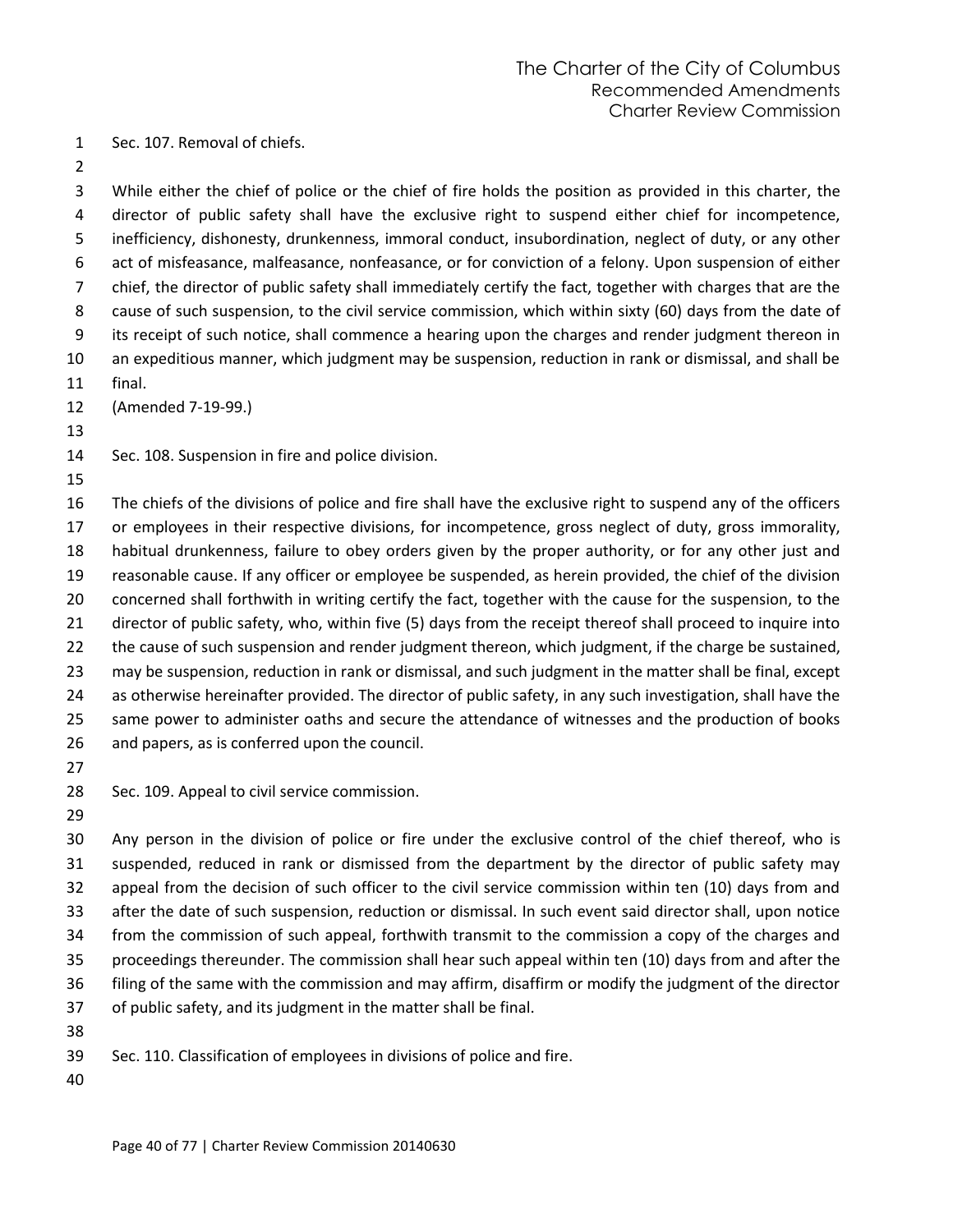The director of public safety shall classify the service in the divisions of police and fire, in conformity with the ordinance of the council declaring the number of persons to be employed therein, and shall make rules for the regulation and discipline of such divisions consistent with the provisions of this charter. Sec. 111. Relief of police and firefighters. The council may provide by general ordinance for the relief, out of the police and fire funds, of members of the division of police and fire temporarily or permanently disabled in the discharge of their duty. Nothing herein shall impair, restrict, or repeal any provision or general law authorizing the levying of taxes to provide for firefighters, police, and sanitary police pension funds, and to create and perpetuate boards of trustees for the administration of such funds. (Amended 11-3-98.) Sec. 112. Division of public welfare. (Repealed 11-5-74.) Sec. 112-1. Division of building regulation. (Repealed 11-5-74; renumbered 11-3-98.) Sec. 112-2. Division of weights and measures. (Repealed 11-5-74; renumbered 11-3-98.) **DEPARTMENT OF PUBLIC SERVICE** Sec. 113. General powers and duties of director. (Repealed 11-5-74; renumbered 11-3-98.) Sec. 114. [Management and control by director.] (Repealed 11-5-74; renumbered 11-3-98.) Sec. 115. [Other duties of director.] (Repealed 11-5-74; renumbered 11-3-98.) Sec. 116. [Deleted Nov. 3, 1953; renumbered 11-3-98.] Sec. 117. [Deputy to director.] (Repealed 11-5-74; renumbered 11-3-98.) 

- **UTILITY RATES**
-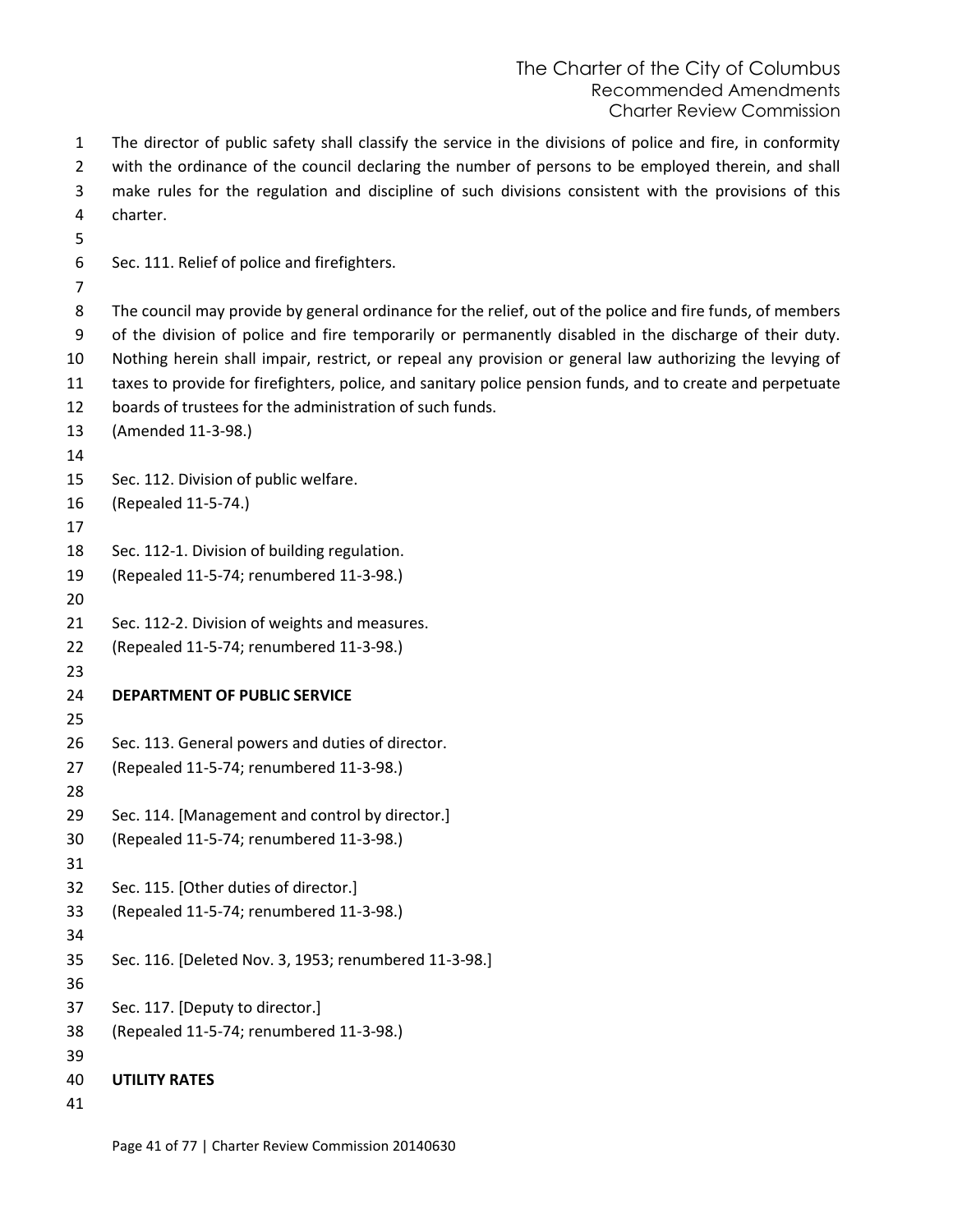Sec. 118. Water rates and charges.

 For the purpose of paying the expense of conducting, managing and operating the city utilities, including, by way of example and not by way of limitation, water, sanitary sewer, storm sewer, and 5 electricity service, water works, the city shall, as a condition of supply, charge against and collect from all consumers both public and private, including the various and several city departments and 7 institutions, a charge for water utility service rendered. Such rates of charge shall be fixed by ordinance of council. It shall be made in an equitable manner and in such amount as will fully cover the cost of service, including utility debt obligations and interest thereon. (Amended 11-5-74; renumbered 11-3-98.) 

- Sec. 119. [Determining water rate.]
- 

14 In determining the cost of water utility service to be so charged and collected, council shall be governed 15 by the following general rule: All water utility consumers, as stated in the preceding section, shall be

16 charged with and shall pay the current cost of maintenance, operation and supply, interest and principal

17 on outstanding water utility debt obligations, and losses sustained by depreciation.

- (Renumbered 11-3-98.)
- 

20 Sec. 120. Interest on water bonds Outstanding debt obligations, interest.

22 The city shall, out of the revenues of the city utilities water department, unless another funding source is determined by the mayor and the city auditor, with approval of council, cause to be paid and 24 transferred to the trustees of the sinking fund a utility debt obligation bond retirement fund of the city a 25 sufficient amount of money to pay the interest and principal on outstanding water utility debt obligations bonds as it they mature**s**.

- (Amended 11-5-74; renumbered 11-3-98.)
- 

Sec. 121. [Depreciation fund.]

Council shall by ordinance cause to be established, out of the revenues of the water department, a

depreciation fund which shall as nearly as practicable, equal the annual loss by depreciation sustained

by the water plant. This fund shall be applied as follows:

34 (a) A sufficient amount shall be transferred to the trustees of the sinking fund at the beginning of each year to provide a sinking fund for the redemption of outstanding water bonds at maturity.

- (b) The residue after making such transfer shall be applied in the making of repairs, extensions or replacements.
- (Renumbered 11-3-98.)
- 

40 Sec. 122. [Exemption from water utility bills.]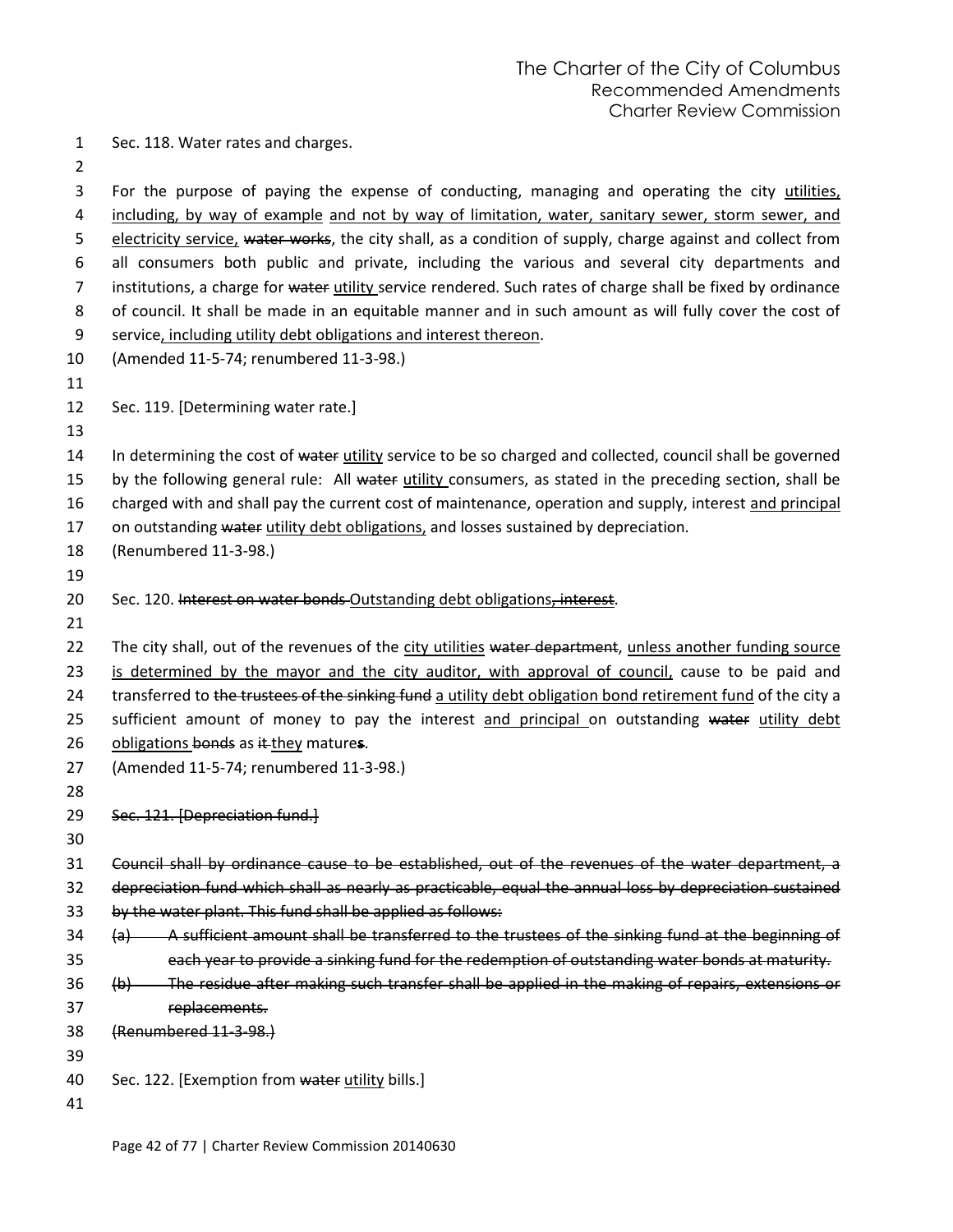1 Council may by ordinance or resolution relieve from the payment of bills, or any portion thereof, for 2 water utility service, any hospital, asylum or other charitable institution devoted the relief of the poor, 3 the aged, the infirm or destitute persons or orphan children, but such relief shall only be granted to not-4 for-profit institutions that support disadvantaged persons, which institutions are within the city's limits, 5 and which are not maintained by general taxation. , and on the further condition that the The bills from 6 which said parties are relieved are shall be promptly paid to the water department out of the general 7 revenue fund of the city to the department providing the utility. 8 (Renumbered 11-3-98.) 9 10 Sec. 123. Cash deposits on water-Utility rules and regulations. 11 12 In conducting, managing and operating the city utilities, the administration of the affairs of the water 13 department the city shall prescribe such rules and regulations as the just interests of the city and water 14 utility consumers may demand. The city may also require from a consumer a cash deposit or other form 15 of security deemed necessary to protect the city against loss by reason of non-payment of bills or other 16 breach of contract. Cash deposit so received by the city shall be deemed as money held in trust to be 17 returned to the depositors with interest at the rate of four per centum per annum at the termination of 18 the contract and after there has been full compliance with its terms Council shall by ordinance or 19 resolution transfer said deposits to the trustees of the sinking fund to be held in trust for the water 20 department, but subject at all times to draft of the city to meet adjustments with the depositors. The 21 trustees of the sinking fund shall invest the money so transferred as other funds under their control are 22 invested, and the net gains resulting from the investment shall annually be placed to the credit of the 23 said trust account. 24 25 (Amended 11-5-74; renumbered and amended 11-3-98.) 26 27 Sec. 124. Rates and charges for service furnished by municipally owned utilities. 28 29 The general rules prescribed in sections 120, 121, 122, 123 and 124, governing the sale and disposition 30 of utilities-of water, shall apply as far as practicable in the sale and disposition of the service of all other 31 public utility plants owned and operated by the city, except that as to any such service furnished in 32 competition with a privately owned plant, the rate shall be such as in the opinion of council tends best 33 to develop and increase the business, to increase the load factor and to promote in other ways the 34 general success of such utilities. 35 (Adopted 8-14-17; renumbered 11-3-98.) 36 37 **DEPARTMENT OF HEALTH** 38 39 Sec. 125. Board of health. 40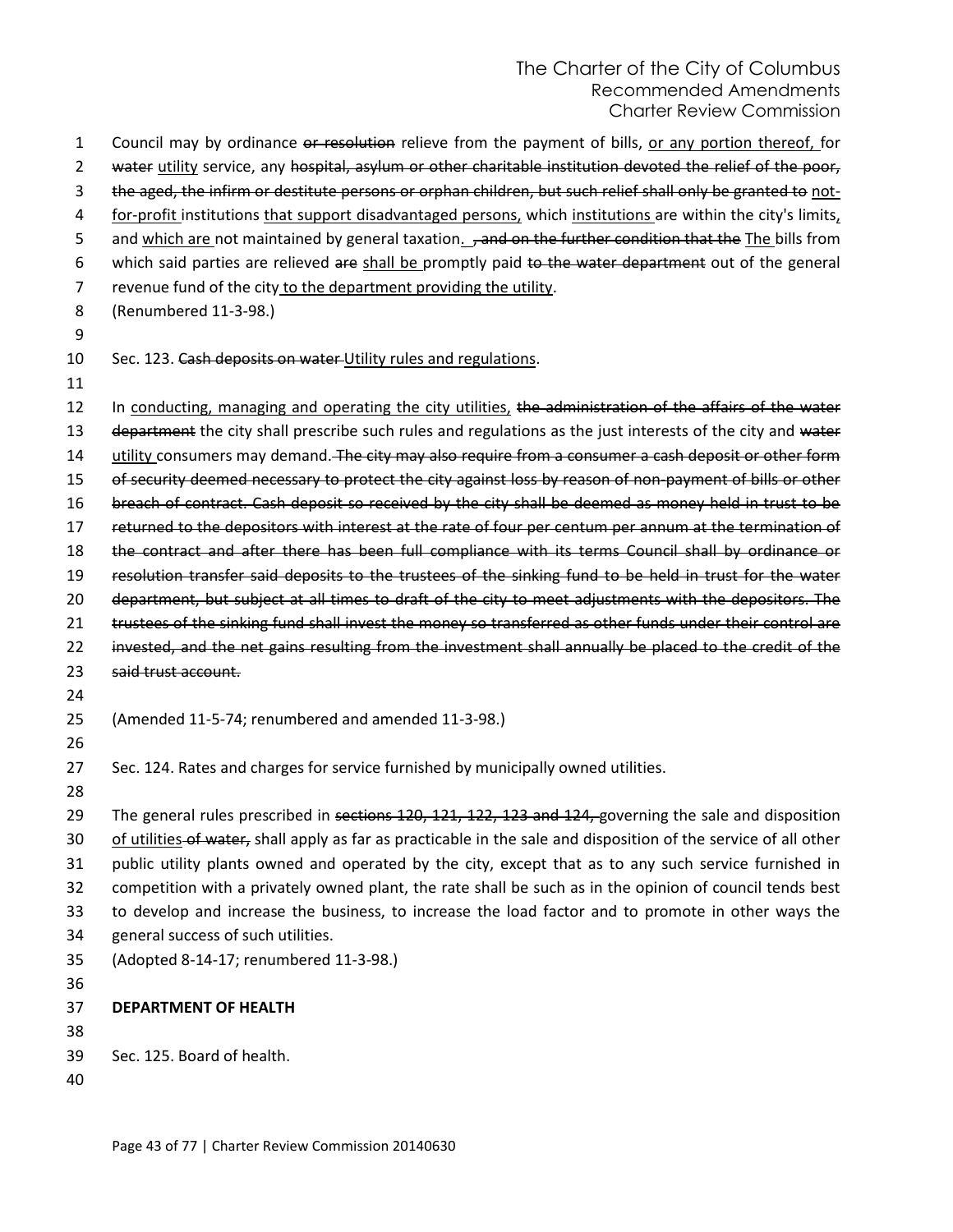| $\mathbf{1}$   | All powers and duties relative to the public health shall be invested in the board of health, which shall be                                                                                             |
|----------------|----------------------------------------------------------------------------------------------------------------------------------------------------------------------------------------------------------|
| $\overline{2}$ | composed of five members, a majority of whom shall constitute a quorum. The five members shall be                                                                                                        |
| 3              | appointed and may be removed as provided in section 61, and shall serve without compensation. The                                                                                                        |
| 4              | mayor shall be president by virtue of the office but shall have no vote.                                                                                                                                 |
| 5              | (Amended 11-5-74; renumbered and amended 11-3-98.)                                                                                                                                                       |
| 6              |                                                                                                                                                                                                          |
| $\overline{7}$ | Sec. 126. Terms of office of members.                                                                                                                                                                    |
| 8              |                                                                                                                                                                                                          |
| 9              | The term of office of members of the board of health shall be four years.                                                                                                                                |
| 10             | (Amended 11-5-74; renumbered 11-3-98.)                                                                                                                                                                   |
| 11             |                                                                                                                                                                                                          |
| 12             | Sec. 127. Powers and duties.                                                                                                                                                                             |
| 13             |                                                                                                                                                                                                          |
| 14             | Subject to the provisions of this charter the board of health shall have all the powers and perform all the                                                                                              |
| 15             | duties provided by general law to be exercised by boards of health, and shall have power to provide                                                                                                      |
| 16             | such further means and agencies as they may deem necessary and proper to protect, preserve and                                                                                                           |
| 17             | safeguard the public health.                                                                                                                                                                             |
| 18             | (Renumbered 11-3-98.)                                                                                                                                                                                    |
| 19             |                                                                                                                                                                                                          |
| 20             | <b>RECREATION AND PARKS DEPARTMENT</b>                                                                                                                                                                   |
| 21             |                                                                                                                                                                                                          |
| 22             | Sec. 128. Recreation and Parks Commission; appointment and organization.                                                                                                                                 |
| 23             |                                                                                                                                                                                                          |
| 24             | The construction and equipment and the custody, maintenance, control, operation and administration                                                                                                       |
| 25             | of all the recreational facilities and public parks of the city shall be vested in a 'recreational and parks                                                                                             |
| 26             | commission,' which shall be composed of nine members, a majority of whom shall constitute a quorum.                                                                                                      |
| 27             | Five-Eight of such Ecommissioners shall, with the concurrence of council, be appointed by the mayor to                                                                                                   |
| 28             | serve, without compensation, for the term of five years and until their successors are appointed and                                                                                                     |
| 29             | qualified. Effective January 1, 1973, a sixth commissioner shall, with the concurrence of council, be                                                                                                    |
| 30             | appointed by the mayor to serve without compensation, for the term of five years and until a successor                                                                                                   |
| 31             | is appointed and qualified. Two members of the Commission shall, with the concurrence of council, be                                                                                                     |
| 32             | appointed by the mayor, to serve, without compensation, one on the recommendation of the board of                                                                                                        |
| 33             | education of the city school district of Columbus, Ohio, and one on the recommendation of the now                                                                                                        |
| 34             | existing council of social agencies of Columbus and Franklin County, or its successor, each for a term of                                                                                                |
| 35             | two years and until their successors are appointed and qualified. Their successors shall be appointed for                                                                                                |
| 36             | a term of five years. Effective January 1, 1973, a member qualified in the field of forestry, One member                                                                                                 |
| 37             | on the recommendation of the Columbus and Franklin County Metropolitan Park Commission Board                                                                                                             |
| 38             | shall, with the concurrence of the mayor and council, be appointed by the mayor to serve without                                                                                                         |
| 39             |                                                                                                                                                                                                          |
|                | compensation, for the term of five years and until a successor is appointed and qualified. Provided,                                                                                                     |
| 40<br>41       | however, if no such recommendation is made within thirty days from the effective date hereof, or<br>within thirty days of any vacancy, such appointments shall be made by the mayor with the concurrence |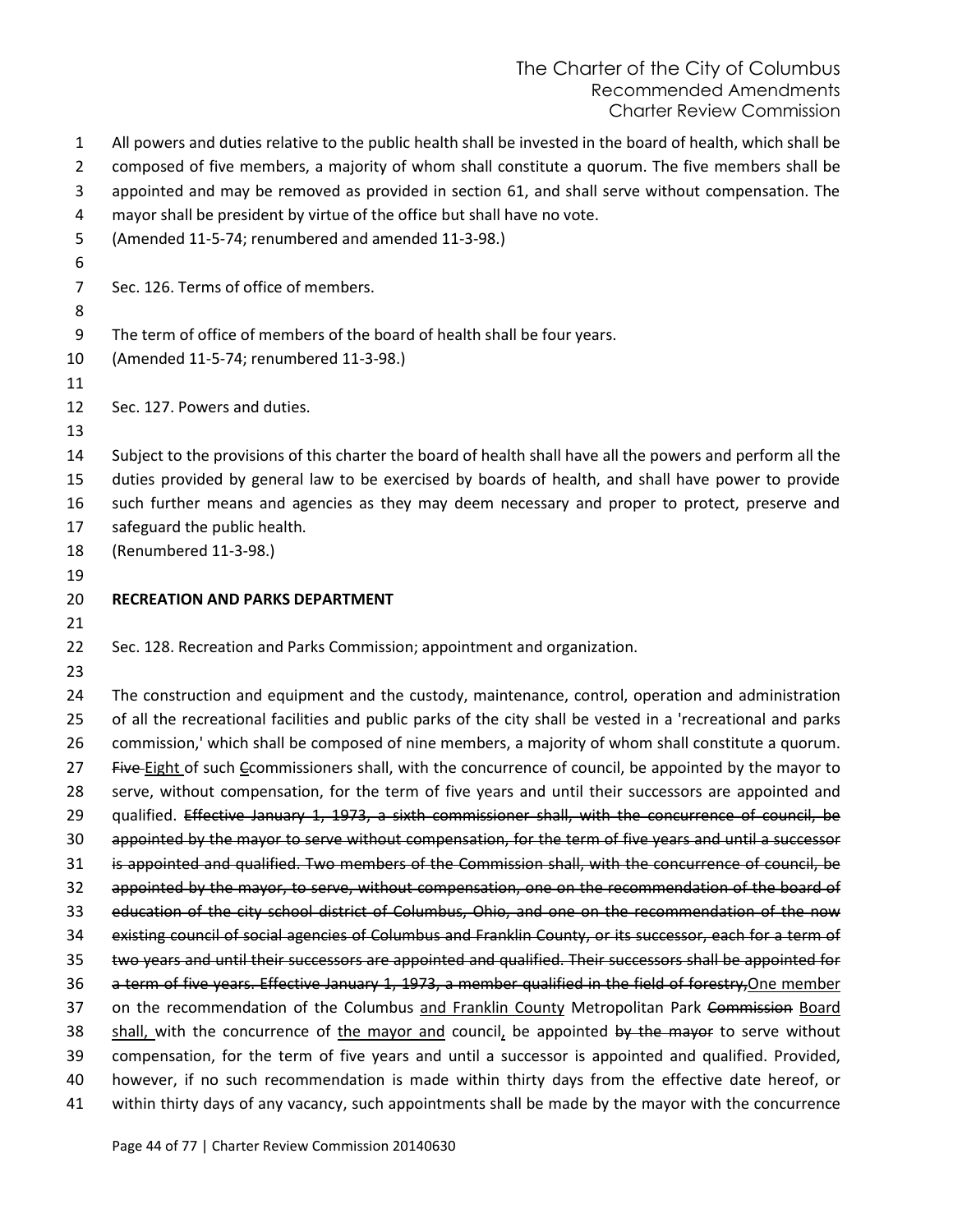of council. A vacancy shall be filled in like manner for the unexpired term. The mayor, with the concurrence of council, may at any time remove any commissioner so appointed for malfeasance in office, having first given to such member of a copy of the charges and an opportunity to be heard in person or by defense counsel before the council and such removal shall be final. All commissioners shall be bona fide residents of city of Columbus or Franklin County, Ohio, or counties immediately contiguous thereto; provided that a majority of such commissioners shall be bona fide residents of the city of Columbus.

 Said commissions shall organize as a 'recreation and parks commission' by the election of a president, vice president and secretary, who shall serve for a term of one year until their successors are elected and qualified. The city treasurer shall be the treasurer of the commission. The director of recreation and parks may serve as secretary of the commission. The commission shall adopt rules and regulations for the government of the commission and for the operation and control of the various recreational facilities and public parks under its control. In the making of contracts the commission shall be governed

- by the provisions of the charter applicable thereto.
- (Adopted 11-7-72; renumbered and amended 11-3-98.)
- 
- Sec. 129. Powers and duties of the commission.
- 

 The commission shall have the power and it shall be its duty to equip, operate, direct and maintain all the existing recreational facilities and park facilities, including such portions or reservoirs and rivers designated by ordinance of council as a park of the city, and from time to time, to acquire, improve and construct additional facilities; to appoint or employ a director of recreation and parks, which position is hereby created in the unclassified service of the city, and such other assistants as may be provided by council, at salaries or such compensation as may be fixed by council.

 The recreation and parks commission may receive donations and bequests, of money or property, in trust or otherwise, for recreational and park purposes. The treasurer of the commission (the city treasurer) shall be the custodian of all such trust funds which may be received by gift, devise, in trust, or otherwise, and all funds acquired for or by reason of the operation and extension of the recreational and park facilities of the city. Said treasurer shall carefully preserve, control and invest the said trust funds as required by the deeds of trust, and shall disburse the income from the same as shall be directed by said commission in accordance with and subject to the terms and conditions of said deeds of trust. Disbursements from all other funds in the custody of said treasurer, including funds appropriated by city council for the operation and extension of the recreational and park facilities of the city, shall be made only as the commission shall direct. (Adopted 11-7-72; renumbered 11-3-98.)

### **PUBLIC LIBRARIES**

- 
- Sec. 130. Trustees; appointment and organization.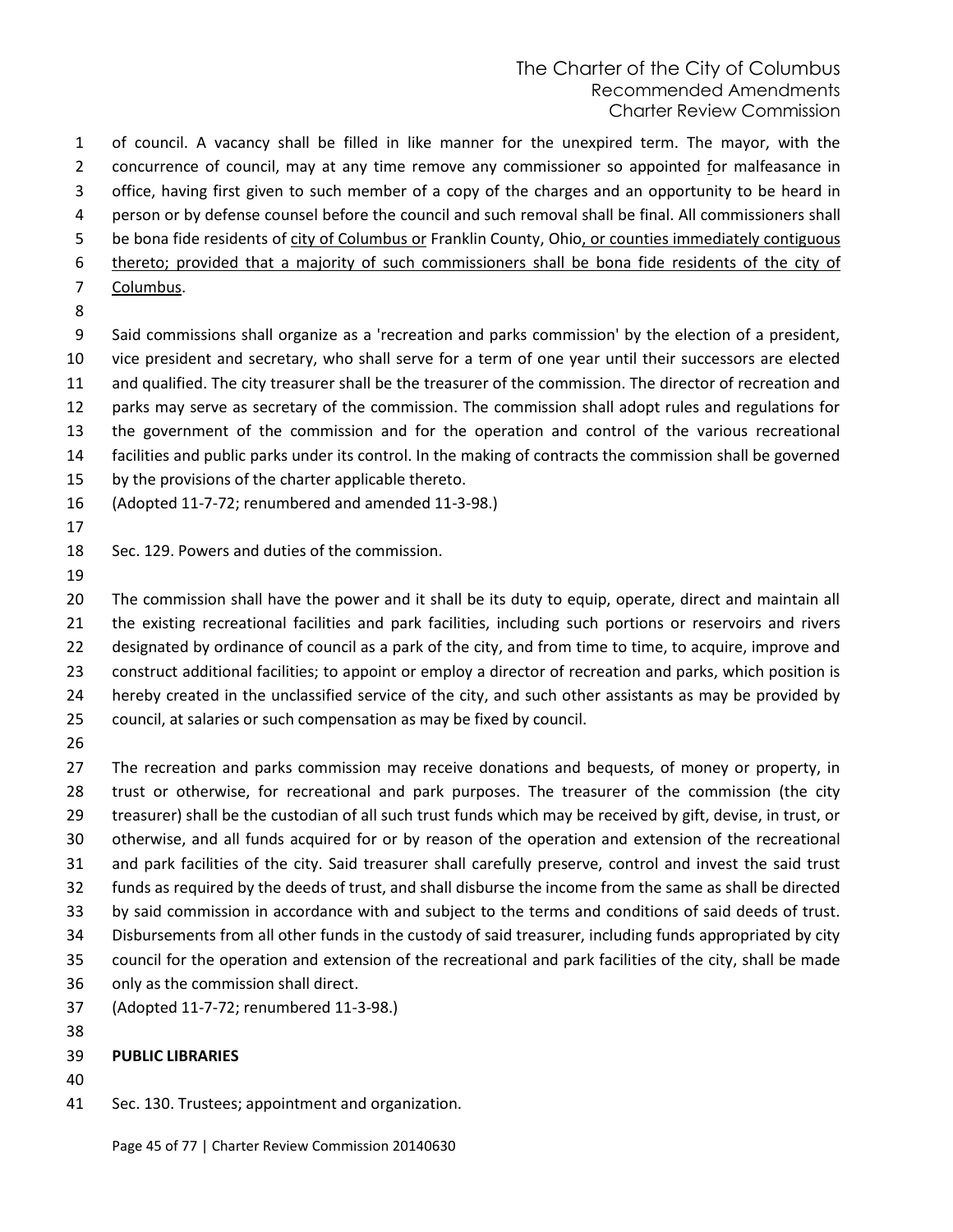| 1<br>$\overline{2}$ | (Repealed 11-5-85.)                                                                                        |
|---------------------|------------------------------------------------------------------------------------------------------------|
| 3<br>4              | Sec. 131. Powers and duties of trustees.<br>(Repealed 11-5-85.)                                            |
| 5                   |                                                                                                            |
| 6                   | Sec. 132. [Annual report; general law.]                                                                    |
| 7                   | (Repealed 11-5-85.)                                                                                        |
| 8                   |                                                                                                            |
| 9                   | <b>TRUSTEES OF THE SINKING FUND</b>                                                                        |
| 10                  |                                                                                                            |
| 11                  | Sec. 133. [Appointment.]                                                                                   |
| 12                  |                                                                                                            |
| 13                  | The custody, control and administration of the sinking fund shall be vested in four trustees, not more     |
| 14                  | than two of whom shall be members of the same political party. The members of the existing board of        |
| 15                  | sinking fund trustees shall continue in office for the terms for which they were appointed. Thereafter     |
| 16                  | members of the board of sinking fund trustees shall be appointed to serve for terms of four years and      |
| 17                  | until their successors have been appointed and qualified. A vacancy shall be filled for the unexpired term |
| 18                  | in the manner provided for original appointments.                                                          |
| 19                  |                                                                                                            |
| 20                  | Sec. 134. Compensation and bond.                                                                           |
| 21                  |                                                                                                            |
| 22                  | Said trustees shall serve without compensation and shall give such bond as council may require, and the    |
| 23                  | cost thereof together with all other incidental and necessary expenses of such trustees, shall be paid by  |
| 24                  | them from the funds under their control.                                                                   |
| 25                  |                                                                                                            |
| 26                  | Sec. 135. Organization of board.                                                                           |
| 27                  |                                                                                                            |
| 28                  | The trustees of the sinking fund shall elect one of their number as president and another as vice-         |
| 29                  | president, who in the absence or disability of the president, shall perform the president's duties and     |
| 30                  | exercise presidential powers, and such secretary, clerks or employees as council may provide by            |
| 31                  | ordinance. Meetings shall be open to the public, and all questions relating to the purchase or sale of     |
| 32                  | securities, payment of bonds, interest or judgments or involving the payment or appropriation of money     |
| 33                  | shall be decided by a yea and nay vote with the name of each member voting recorded on the journal,        |
| 34                  | and no question shall be decided unless approved by a majority of the whole board.                         |
| 35                  |                                                                                                            |
| 36                  | Sec. 136. Powers and duties.                                                                               |
| 37                  |                                                                                                            |
| 38                  | The trustees of the sinking fund shall have charge of and provide for the payment of all bonds issued by   |
| 39                  | the city, the interest maturing thereon and the payment of all final judgments against the city, except in |
| 40                  | condemnation of property cases. They shall receive from the auditor all taxes, assessments and moneys      |
| 41                  | collected for such purposes and invest and disburse them in the manner provided in this charter. For the   |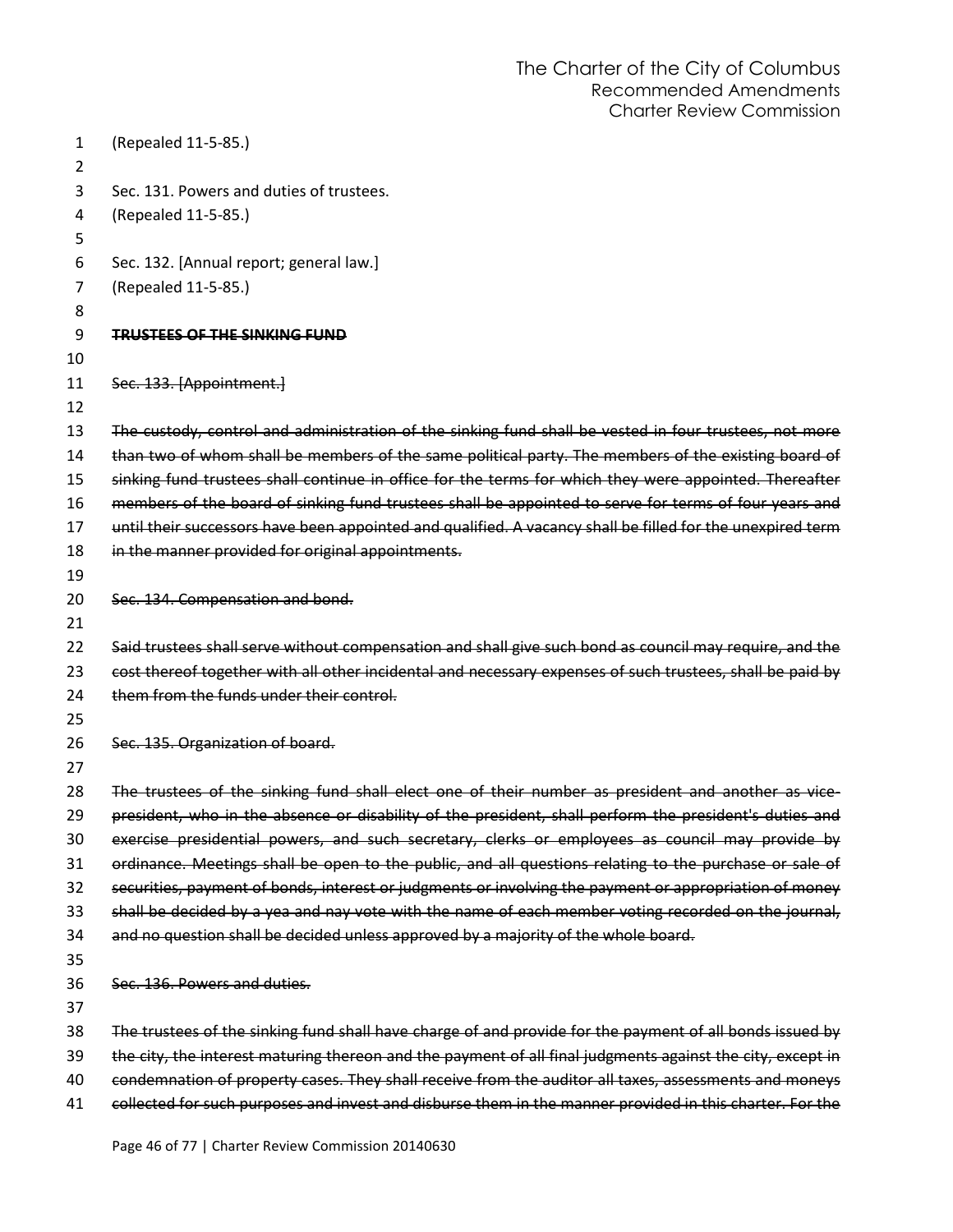| 1        | satisfaction of any obligation under their supervision, the trustees of the sinking fund may sell or use any                                                                                                   |
|----------|----------------------------------------------------------------------------------------------------------------------------------------------------------------------------------------------------------------|
| 2        | of the securities or money in their possession.                                                                                                                                                                |
| 3        |                                                                                                                                                                                                                |
| 4        | Whenever, in the opinion of the trustees of the sinking fund, it is for the best interests of the municipal                                                                                                    |
| 5        | corporation, the said trustees may purchase bonds of said municipal corporation and pay for the same                                                                                                           |
| 6        | at the time of acceptance and delivery thereof, or said bonds may be delivered and paid for in                                                                                                                 |
| 7        | installments as the proceeds of said sale are needed by the municipality, and when so accepted shall, for                                                                                                      |
| 8        | all purposes, be considered as having been sold by the corporation: bonds so purchased may be paid for                                                                                                         |
| 9        | out of all moneys received by said trustees of the sinking fund, and for the purpose of paying for bonds                                                                                                       |
| 10       | so purchased the trustees may sell and use any securities in their possession, provided, however, that                                                                                                         |
| 11       | such securities shall not be sold for less than par for the purpose of paying for bonds of the corporation.                                                                                                    |
| 12       |                                                                                                                                                                                                                |
| 13       | Sec. 137. [Certification of funds.]                                                                                                                                                                            |
| 14       |                                                                                                                                                                                                                |
| 15       | On or before the first Monday in May of each year, the trustees of the sinking fund shall certify to                                                                                                           |
| 16       | council the amount of money necessary to provide a sinking fund for the future payment of bonds                                                                                                                |
| 17       | issued by the city, for the payment of final judgments, except in condemnation of property cases, for the                                                                                                      |
| 18       | payment of interest on the bonded indebtedness and the expenses incident to the management of the                                                                                                              |
| 19       | sinking fund. The council shall place the several amounts so certified in the tax ordinance before and in                                                                                                      |
| 20       | preference to any other item and for the full amount certified.                                                                                                                                                |
| 21       |                                                                                                                                                                                                                |
| 22       | Sec. 138. [Investment of funds.]                                                                                                                                                                               |
| 23       |                                                                                                                                                                                                                |
| 24       | The trustees of the sinking fund shall invest all moneys received by them in bonds of the United States,                                                                                                       |
| 25       | of the state of Ohio, or of any municipal corporation, school district, township or county, in such state,                                                                                                     |
| 26       | and hold in reserve only such sums as may be needed for the payment of maturing obligations. All                                                                                                               |
| 27       | interest and gains received by them shall be reinvested in like manner.                                                                                                                                        |
| 28       |                                                                                                                                                                                                                |
| 29       | Sec. 139. [Deposits and withdrawals.]                                                                                                                                                                          |
| 30       |                                                                                                                                                                                                                |
| 31       | Money shall be drawn by check only, signed by the president and at least two members of the board,                                                                                                             |
| 32       | and the secretary. All securities or evidences of debt held by the trustees for the city shall be deposited                                                                                                    |
| 33       | with the treasurer or with a safety deposit company or companies within the city, and when so                                                                                                                  |
| 34       | deposited they shall be drawn only pursuant to a resolution of the board, and in the presence of at least                                                                                                      |
| 35       | two trustees.                                                                                                                                                                                                  |
| 36       |                                                                                                                                                                                                                |
| 37       | Sec. 140. Powers as to investigation.                                                                                                                                                                          |
|          |                                                                                                                                                                                                                |
| 38       |                                                                                                                                                                                                                |
| 39<br>40 | The trustees of the sinking fund may investigate all the transactions of any branch or department of the<br>city government involving or affecting the sinking fund, and they shall have such other powers and |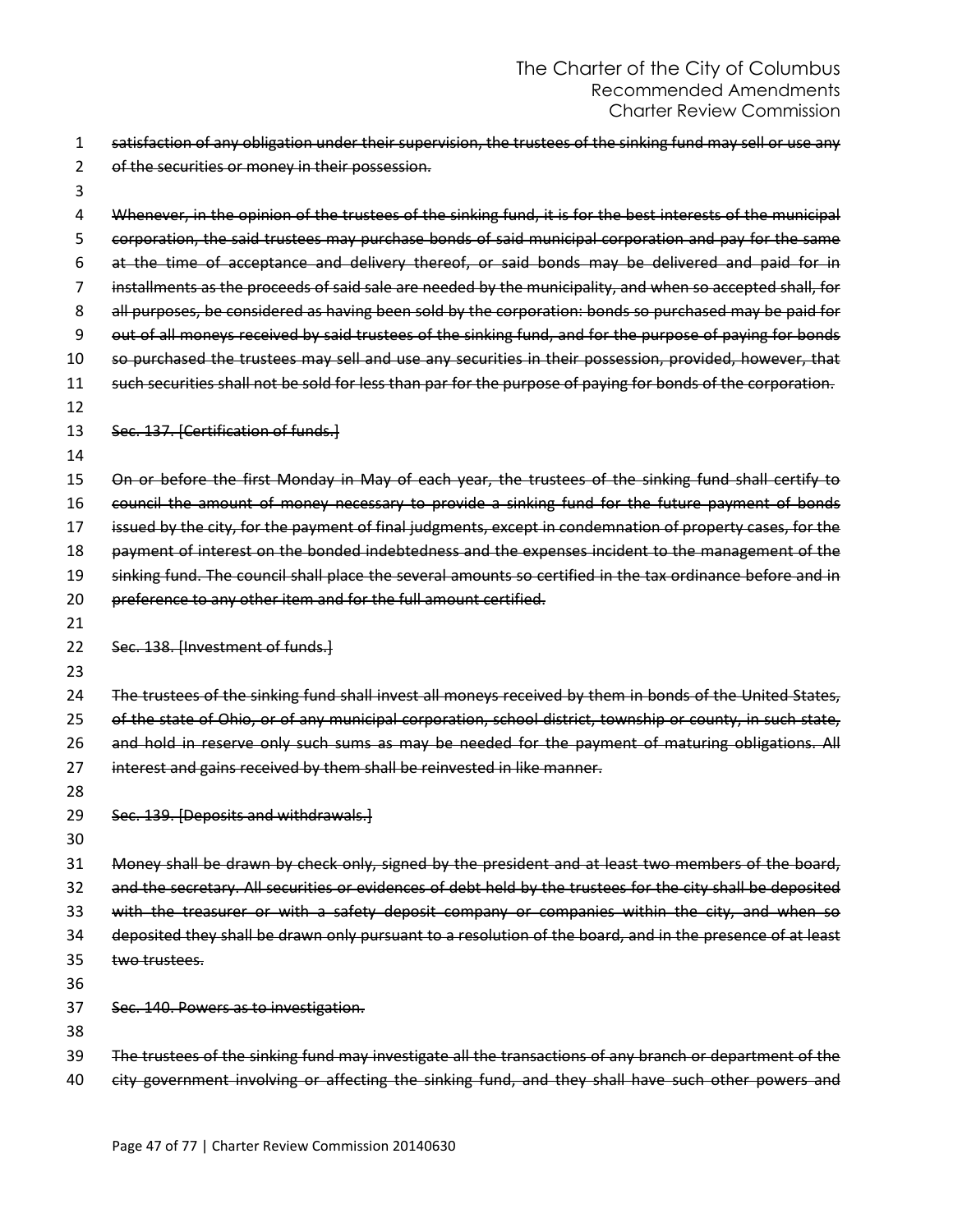```
1 perform such other duties, not inconsistent with the nature of the duties prescribed for them by this 
 2 charter, as may be conferred or required by council.
 3
 4 Sec. 141. Recording of bonds.
 5
 6 Before they become valid in the hands of any purchaser, all bonds issued by the city shall be recorded in 
 7 the office of the sinking fund trustees, and shall bear the stamp of the board of sinking fund trustees,
 8 containing the words "Recorded in the office of the sinking fund trustees," signed by the secretary.
 9
10 [PURCHASES]
11
12 Sec. 142. Board of purchase.
13 (Repealed 5-7-74.) 
14
15 Sec. 143. [Competition; supplies.]
16 (Repealed 5-7-74.) 
17
18 Sec. 144. [Assistants.]
19 (Repealed 5-7-74.)
20 
21 [BUREAU OF INFORMATION AND PUBLICITY]
22
23 Sec. 145. [Powers and duties: City bulletin.]
24
25 There shall be established by council a bureau of information and publicity under the supervision and
26 control of the city clerk, who shall, in addition to other duties, compile an annual report giving a
27 summary of the council proceedings and a summary of the operations of the administrative 
28 departments for the previous fiscal year; have charge of the editing, printing and distribution of all
29 municipal records, reports and documents; collect and compile information and statistics concerning all
30 departments and offices of the city, and other municipalities; and publish weekly the City Bulletin, which
31 shall contain the transactions and proceedings of the council, the legal advertising of the city and such
32 other information relating to the affairs of the city as shall be determined by ordinance. The City Bulletin 
33 shall be published, distributed or sold in such manner and on such terms as the council may determine. 
34 No unofficial advertisement shall be published in the City Bulletin, nor shall the City Bulletin be used to 
35 promote the candidacy of any person, or be used as a medium for any personal controversy.
36 (Amended 11-3-98.) 
37
38 THE CIVIL SERVICE COMMISSION
39
40 Sec. 146. Commissioners.
41
```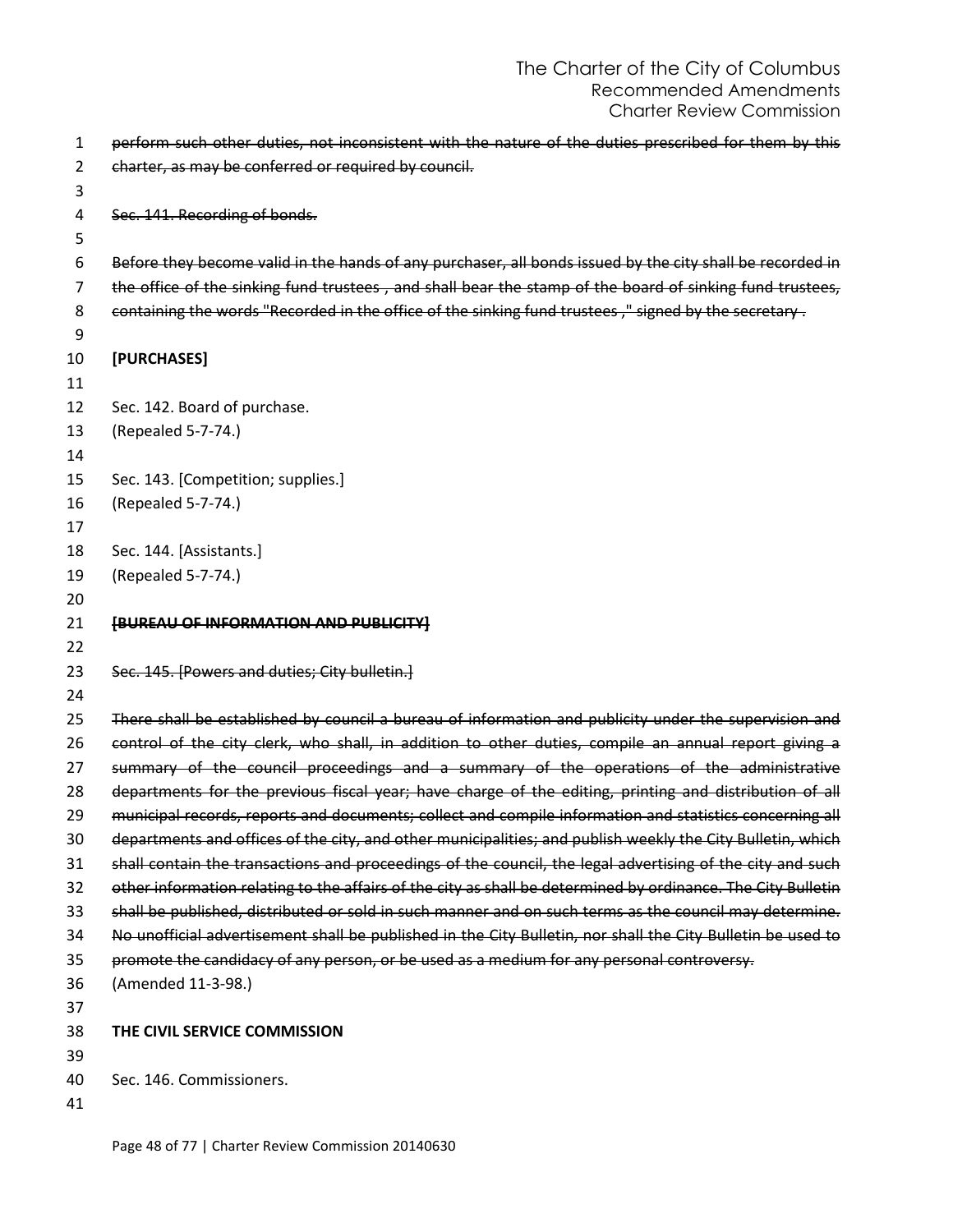The mayor, with the concurrence of council, shall appoint three electors of the city as civil service commissioners. The members of the existing civil service commission shall continue in office for the terms for which they were appointed. Thereafter members of the civil service commission shall be appointed to serve for a term of six years and until their successors have been appointed and have qualified. A vacancy shall be filled in like manner for the unexpired term. Sec. 147. Officers of commission. The commission shall designate one of its members as president, shall appoint a secretary, and such other officers and employees as council may provide. Sec. 148. Classification. The Civil Service of the City is hereby divided into the unclassified and the classified service. (1) The unclassified service shall include: (a) All officers elected by the people. (b) Executive assistants and administrative assistants to the mayor. (c) All directors, deputy directors, and assistant directors of the departments. (d) The legislative assistants to the city council members. (e) The treasurer and the deputy treasurer. (f) The city clerk and one secretary. (g) The deputy auditor and assistant auditors. (h) The legal assistants to the city attorney. (i) The public defender. (j) Two secretaries to each elective officer and to each department director. (k) One secretary and one assistant or clerk for each board or commission appointed by the mayor. 27 (I) All officers and members of boards and commissions whose appointment is subject to concurrence by council. (2) The classified service shall comprise all positions not specifically included by this charter in the unclassified service. There shall be in the classified service two classes, to be known as the competitive class and the non-competitive class. (a) The competitive class shall include all positions and employment for which it is practicable to determine the merit and fitness of applicants by competitive examinations. (b) The noncompetitive class shall consist of all positions requiring peculiar and exceptional qualifications of a scientific, managerial, professional or educational character and unskilled positions for which it is impracticable to give competitive examinations, as may be determined by the rules of the commission. (Amended 11-5-85; 11-3-98.) Sec. 149. Rules.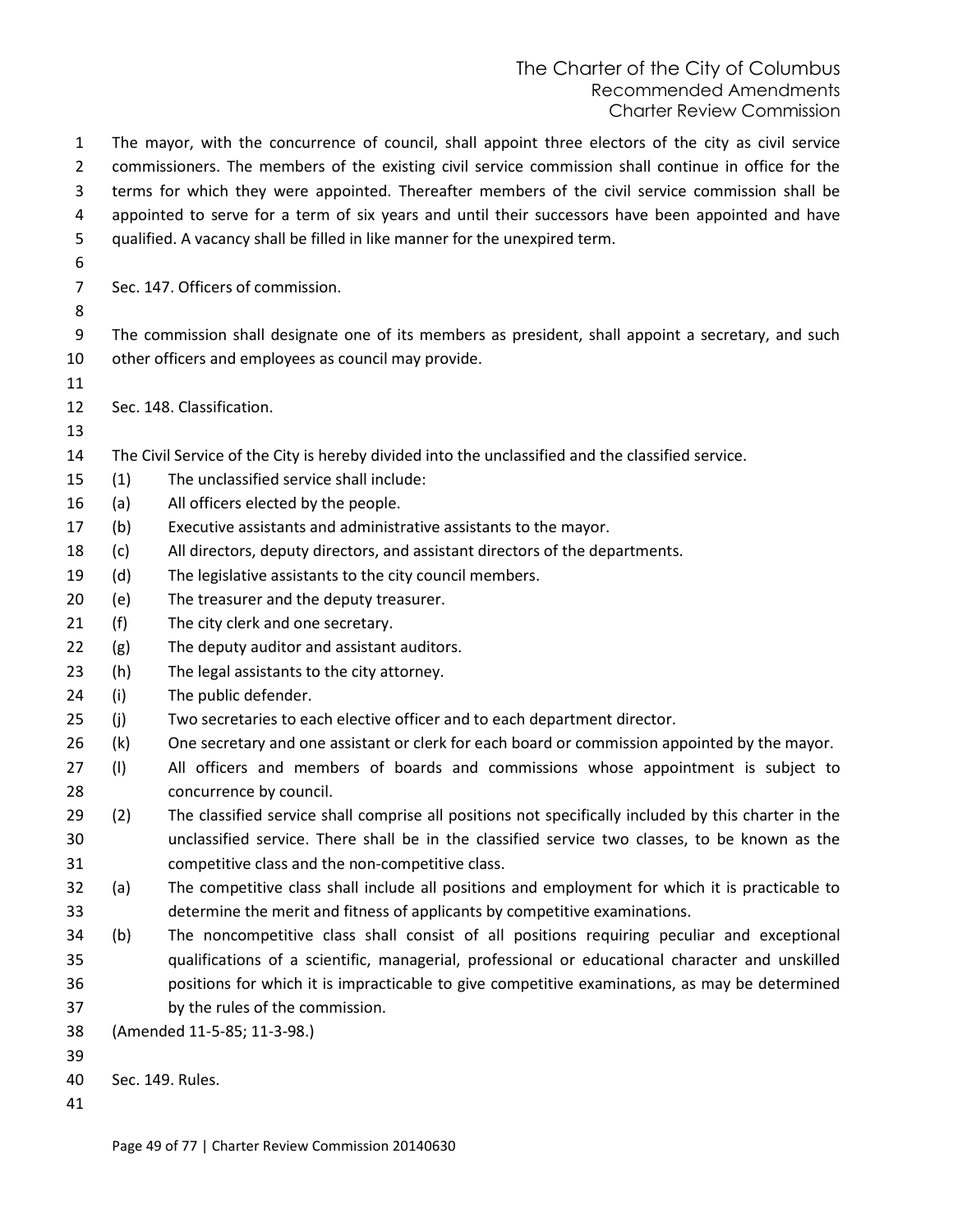The commission shall prescribe, amend and enforce rules for the classified service, shall keep minutes of its proceedings and records of its examinations and shall make investigations concerning the enforcement and effect of the civil service provisions and of the rules thereunder. It shall make an annual report to the Mayor. The rules shall provide:

- 
- (a) For the classification and standardization of all positions in the classified service.
- (b) For open competitive examination in the competitive class, to test the relative fitness of applicants for such positions. Employees of any public utility taken over by the city, who are in the service of said utility at the time of such acquisition, shall come under the provisions of the merit system without examination, but vacancies thereafter occurring in such service shall be filled from eligible lists in the manner herein provided.
- (c) For public notice in the City Bulletin or otherwise of the time and place of all competitive examinations.
- (d) For the creation of eligible lists upon which shall be entered the names of successful candidates in order of their standing in such examinations or tests.
- (e) For the rejection of candidates or eligibles who fail to comply with reasonable requirements as to age, sex, physical conditions and moral character, or who have attempted deception or fraud in connection with any examination.
- (f) For the use of no fewer than three bands for each competitive eligible list, for the assignment of eligibles into bands based upon their test scores and for the certification to the appointing authority, from the appropriate eligible list to fill a vacancy in the competitive class, of persons standing in the highest band on such list. When the highest band contains fewer than five names the names of persons standing in the next highest band may also be certified.
- (g) For temporary employment without examination, in the absence of an eligible list. But no such temporary employment shall continue after the establishment of a suitable eligible list.
- (h) For temporary employment not to exceed sixty days. No person shall receive more than one such appointment during any twelve-month period.
- (i) For noncompetitive examinations for appointments to positions requiring peculiar and exceptional qualifications of a scientific, managerial, professional or educational character. Also for noncompetitive testing for certain unskilled job categories where it is impracticable to determine the merit and fitness of applicants by competitive examinations.
- (j) For promotion based on competitive examinations and records of efficiency, character, conduct and seniority. Lists shall be created and promotions made therefrom of candidates in the same manner as in original appointments; provided that for promotional vacancies in the uniformed ranks of the Police and Fire Divisions, including any competitive vacancy for which the entry- level position was firefighter or police officer, the names of eligibles shall not be assigned into bands as provided in subsection (f) and each promotional vacancy shall be filled from one of the three persons standing highest on the appropriate eligible list; and further provided, that any advancement in the uniformed ranks shall constitute promotion and, whenever practicable, vacancies in the uniformed ranks shall be filled by promotion.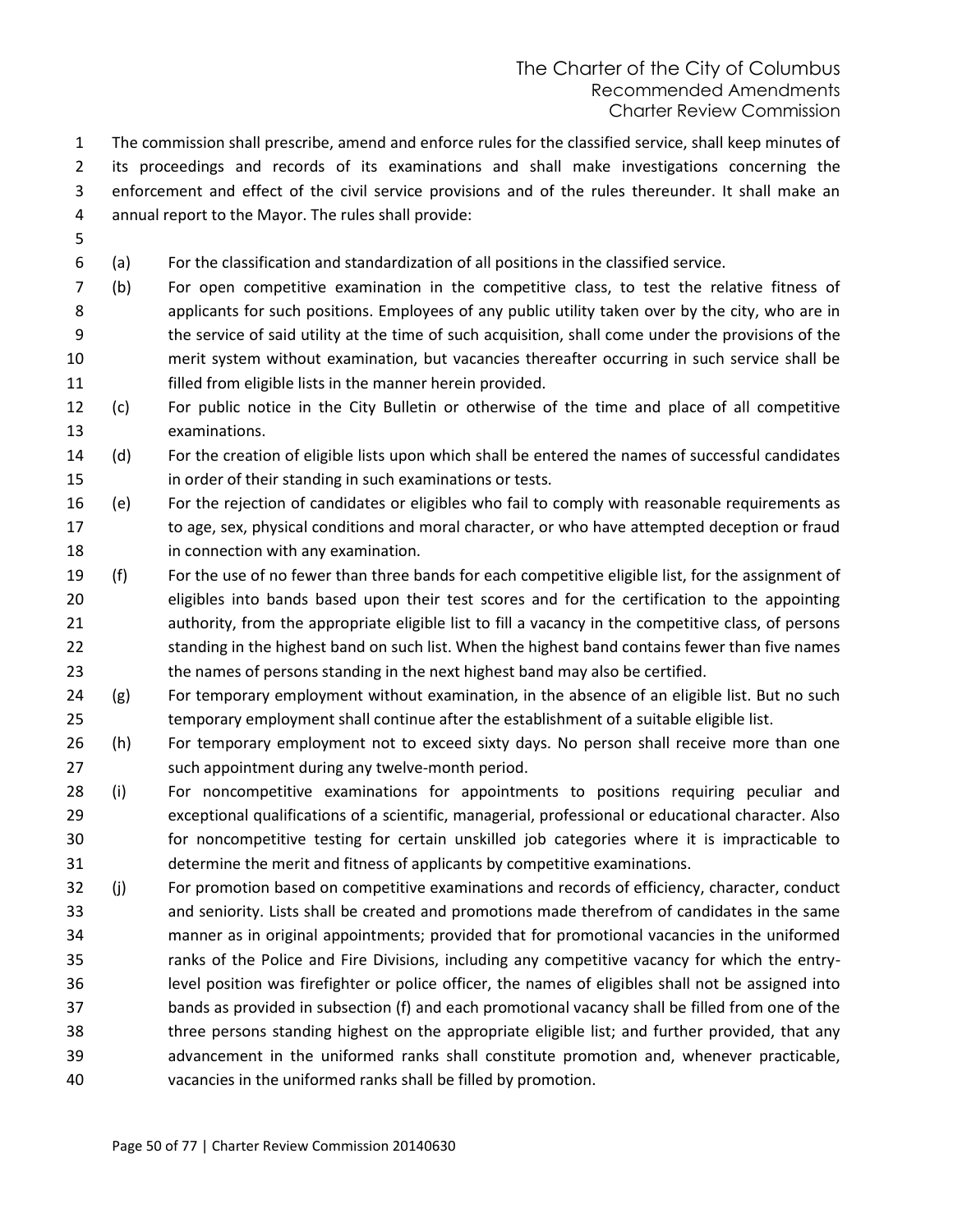- (k) For transfer from a position to a similar position in the same class and grade and for 2 reinstatement on the eligible list within one three years of persons who, without fault or delinquency on their part, are separated from the service or reduced in rank.
- (l) For suspension, by the appointing authority, for purposes of discipline, for a period not to exceed thirty days at any one time.
- (m) For discharge or reduction in rank or compensation, only after the person to be discharged or reduced has been presented with the reasons for such discharge or reduction, specifically stated in writing, and has been given an opportunity to be heard. The reason for such discharge or reduction and any reply in writing thereto by such employee shall be filed with the commission.
- (n) For investigating and keeping a record of the efficiency of officers and employees in the classified service, and for requiring markings and reports relative thereto from appointing officers.
- (o) For a probationary period of not less than one month nor more than one year following appointment, with service as a provisional employee in the same position to be included in such period, and with the probationary period to be uniform within the same class, provided, however, that there shall be no probationary period for an appointment resulting from a competitive, promotional examination. The probationary period shall be considered a part of the selection process as a work test period. Unless resulting from a competitive, promotional examination, no appointment shall be permanent until after appointment from a certification list and expiration of the probationary period. The service of any probationary employee may be terminated by the appointing authority at any time during the probationary period or at the end of the probationary period by submitting a written report to the commission and the employee specifying the reason the employee is found to be unsatisfactory and such removal shall be final. Unless the employee has been removed earlier, the appointing authority shall, not less than ten calendar days prior to the end of the probationary period, submit a report to the commission of the decision to make the appointment permanent or remove such employee together with the reason therefor. Failure to make such report at least ten days prior to the expiration of the probationary period shall automatically make the appointment permanent. An employee removed by the appointing authority during or at the end of the probationary period may be restored to the eligible list if the commission determines the employee would be suitable for appointment to another position. There shall be no appeal of any kind from the action of the appointing authority removing an employee during or at the end of the probationary period.
- (p) For the publication of the rules and amendments thereto in the City Bulletin. The commission shall adopt such other rules, not inconsistent with the provisions of this section, as may be necessary and proper for the enforcement of the merit system.
- (q) For certifying as a permanent appointee, any employee in provisional status on July 16, 1994, who on or before July 16, 1996, has successfully completed two years of service in the same civil service class if no competitive examination has been administered for the civil service class during the two year period. The rule provided for under this paragraph (q) shall not apply to or affect any position in a civil service class in the uniformed ranks of the Divisions of Fire or Police.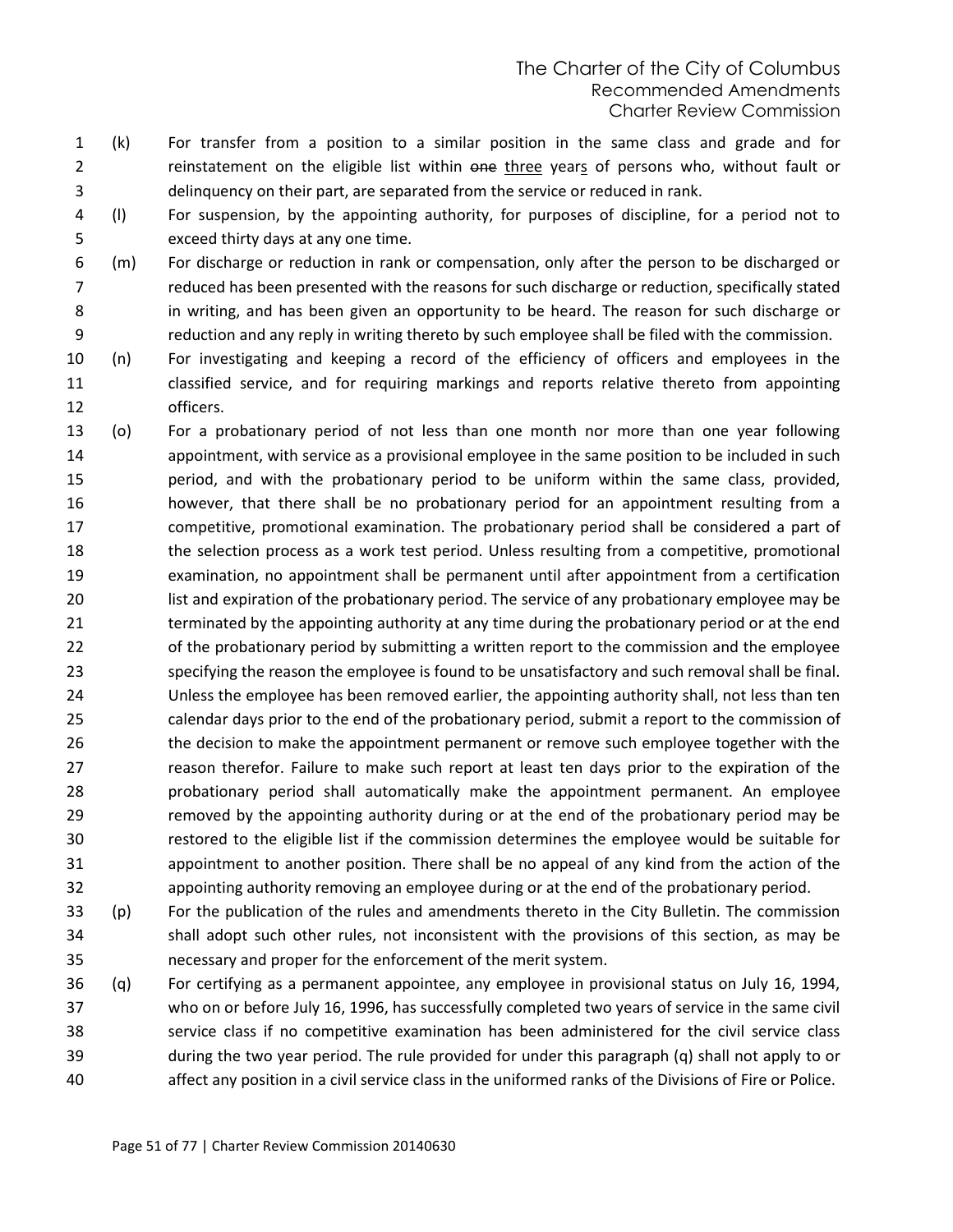- (r) For the establishment of a veterans preference credit for qualified veterans seeking employment in the open competitive class of the civil service of the City.
- (Amended 11-8-94; 11-3-98.)

Sec. 149-1. Appeals.

 Except as otherwise provided in this charter any employee of the City of Columbus in the classified service, who is suspended, reduced in rank or compensation or discharged, except building and housing regulations superintendent, recreation superintendent, sealer of weights and measures, workhouse superintendent, automotive shop superintendent of the division of municipal garage, sanitation superintendent, and parks superintendent may appeal from such decision or order therefor, to the civil service commission within ten days from and after the date of such decision or order. In such event, the commission shall forthwith notify the official issuing the order of suspension, reduction or discharge, who shall forthwith transmit to the commission a copy of the charges and proceedings thereunder. The commission shall hear such appeal within ten days from and after the filing of the same with the commission and may affirm disaffirm or modify the action of such officer and the commission's judgment in the matter shall be final. In the event that the name of any of the positions enumerated above is hereafter changed, the exception expressed above shall apply to the successor position whatever name it may be called.

(Adopted 5-2-67.)

 All examinations shall be practical and impartial and shall relate to those matters which will fairly test the relative capacity of the persons examined to discharge the duties of the position for which appointment is sought.

Sec. 151. Appointments.

 When a position in the competitive classified service is to be filled, the appointing authority shall notify the commission of that fact and the commission shall certify to such authority names and addresses of candidates standing in the highest band on the eligible list for the class to which such position belongs; provided that for promotions in the uniformed ranks of the Police and Fire Divisions only three names shall be certified. The appointing authority shall appoint one of the persons certified to such position. When the eligible list contains less than five names, or less than three names in the case of promotions in the uniformed ranks of the Police and Fire Divisions, then such names shall be certified, from which number the appointing authority may appoint one for such position. 

 When no eligible list for such position exists, or when the eligible list has become exhausted and until a new list can be created, the appointing authority may make a temporary appointment. A person

Sec. 150. Examinations.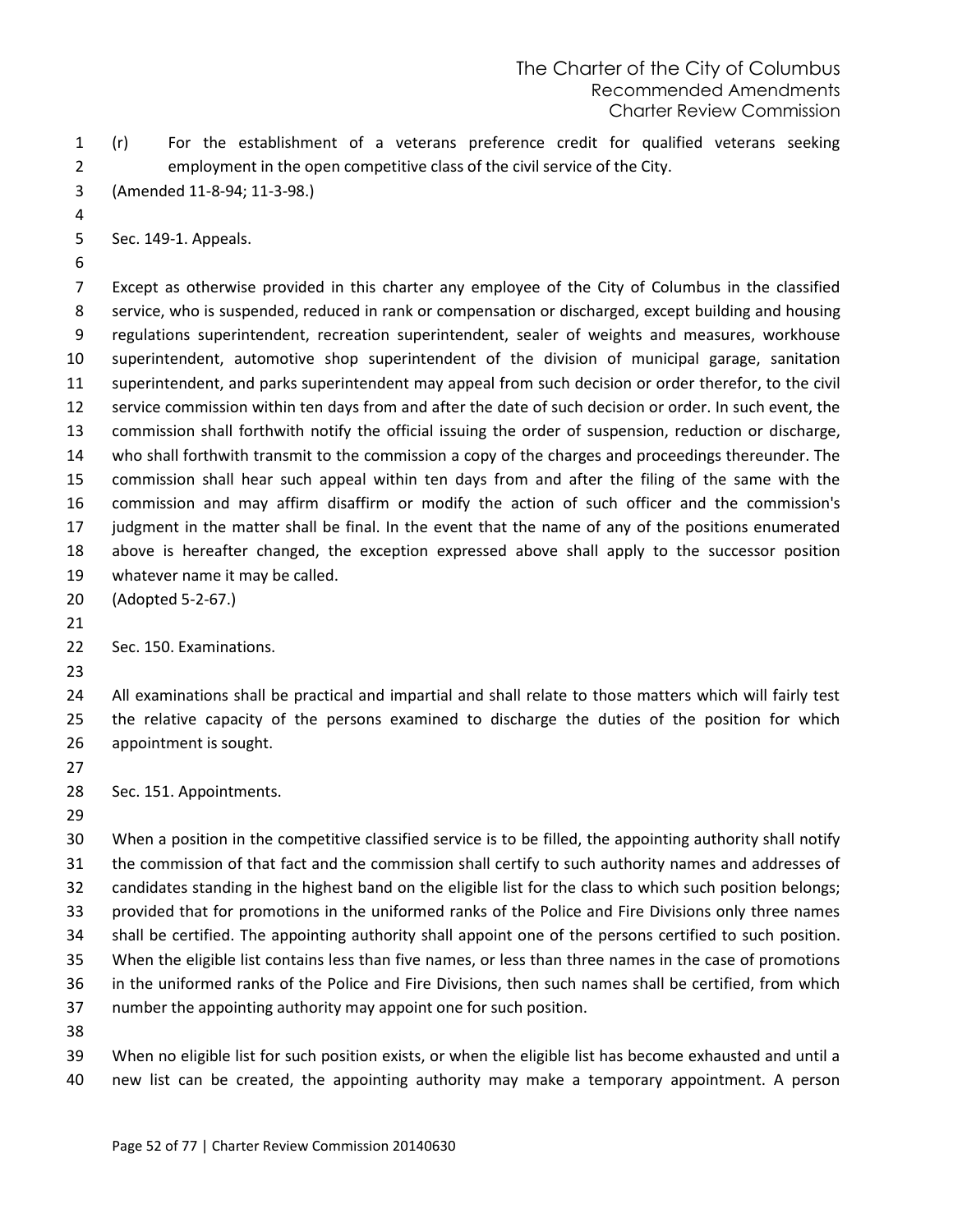- certified from an eligible list more than three times to the same or similar position may be omitted from
- future certifications to such appointing authority.
- (Amended 11-8-94.)
- 
- Sec. 152. Present civil service employees.

 All persons holding positions in the service of the city pursuant to appointment from eligible lists at the time this charter takes effect, or who have been continuously in the service of the city in the same position for the five years next preceding, and all persons holding positions in the unskilled labor classification at the time that the amendment of section 148 of the charter of the City of Columbus, Ohio, takes effect and who have held such positions continuously for at least ninety days next preceding, shall retain their positions until discharged, reduced, promoted, or transferred in accordance with the provisions of this charter. The commission shall maintain a list of all persons in the service, showing in connection with each name, the position held, the date and character of each appointment and of every subsequent change in status. Each appointing officer shall promptly transmit to the commission all information required for the establishment and maintenance of the list.

- (Adopted 8-8-60.)
- 
- Sec. 153. Payrolls certified.
- 

21 It shall be unlawful for the treasurer or other public disbursing officer to pay any salary or compensation for service to any person holding a position in the classified service unless the payroll or account for 23 such salary or compensation shall bear the certificate of the commission that the persons named therein have been appointed or employed in accordance with the civil service provisions of this charter and of the rules established thereunder.

- 
- Sec. 154. Investigations and hearings.
- 

 In any investigation or hearing conducted by the commission it shall have the power to subpoena and require the attendance of witnesses and the production of books and papers pertinent to the investigation and to administer oaths to such witnesses.

- 
- Sec. 155. Political beliefs.
- 

 No person in the classified service or seeking admission thereto, shall be appointed, reduced, laid off, discharged or in any way favored or discriminated against because of political opinions or affiliations.

- 
- Sec. 156. Political activity.
- 

No person in the classified service shall directly or indirectly, solicit or receive, or be in any manner

concerned in soliciting or receiving any assessment, subscription or contribution for any political party or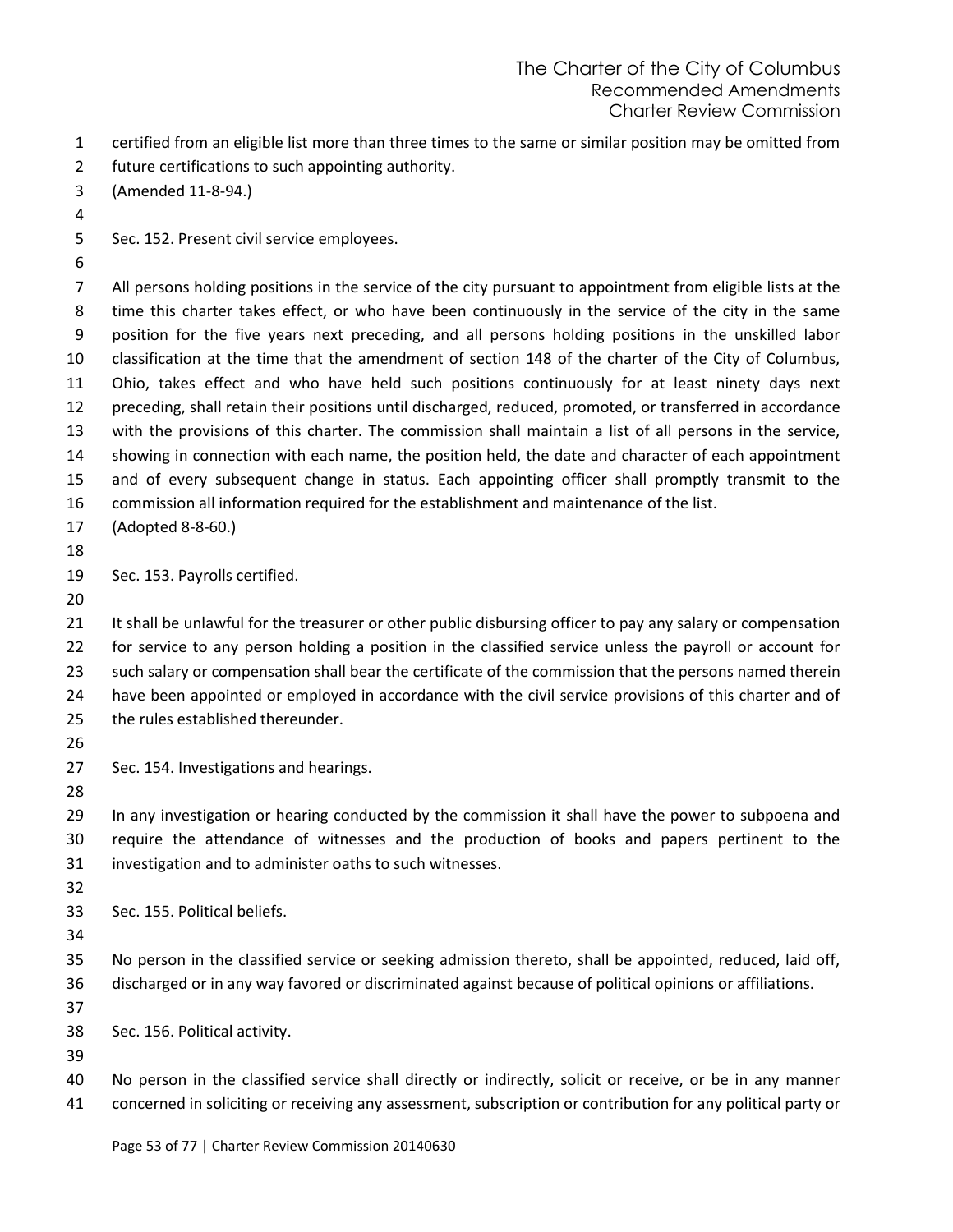political purpose whatever. No person shall orally, or by letter, solicit, or be in any manner concerned in soliciting any assessment, subscription or contribution for any political party or for any candidacy, from

- any person holding a position in the classified service.
- 

Sec. 157. Abuse of political influence.

 No person who holds any public office, or who has been nominated for, or who seeks a nomination or appointment to any public office, shall use or promise to use either directly or indirectly, any official authority or influence in order to secure or aid any person in securing any office or employment in the classified service, or any promotion or increase of salary therein, as a reward for political influence or service, or for service in behalf of any candidacy.

(Amended 11-3-98.)

Sec. 158. Violations and penalties.

 Any person or officer who alone or in cooperation with one or more persons, willfully or corruptly deceives or obstructs any person in respect to the right to be examined for admission to the service of the city; or falsely or corruptly marks, grades or reports upon the examination or proper standing of any person examined for appointment in the civil service, or aids in so doing; or willfully or corruptly makes any false representation as to the results of such examination or concerning the person so examined; or willfully or corruptly furnishes to any person special or secret information for the purpose of either improving or injuring the prospects or chances of any person so examined or to be examined or to be appointed, employed or promoted; or willfully impersonates any other person or permits or aids, in any manner, any other person to impersonate another in connection with any examination or registration, application or appointment, or request to be examined or registered; or who makes known or assists in making known to any applicant for examination, any question to be asked on such examination; or willfully violates any of the civil service provisions of this charter shall, for such offense, be deemed 28 guilty of a misdemeanor, and upon conviction thereof before the municipal court, shall be fined not less than ten dollars nor more than one hundred dollars, or imprisoned not more than ten days, or both.

(Amended 11-3-98.)

Sec. 158-1. Resident requirements for certain employees.

 Unless otherwise specifically provided by this Charter, all employees in the unclassified service and in the competitive class of classified service of the City shall at all times, during their employment, maintain their residence within the boundary lines of the County of Franklin or within the boundary lines of the counties that border on the County of Franklin, except when assigned to City work outside said counties in which case residency within the counties wherein they work shall be required.

- (Amended 5-4-71.)
- 

# **CONTRACTS**

Page 54 of 77 | Charter Review Commission 20140630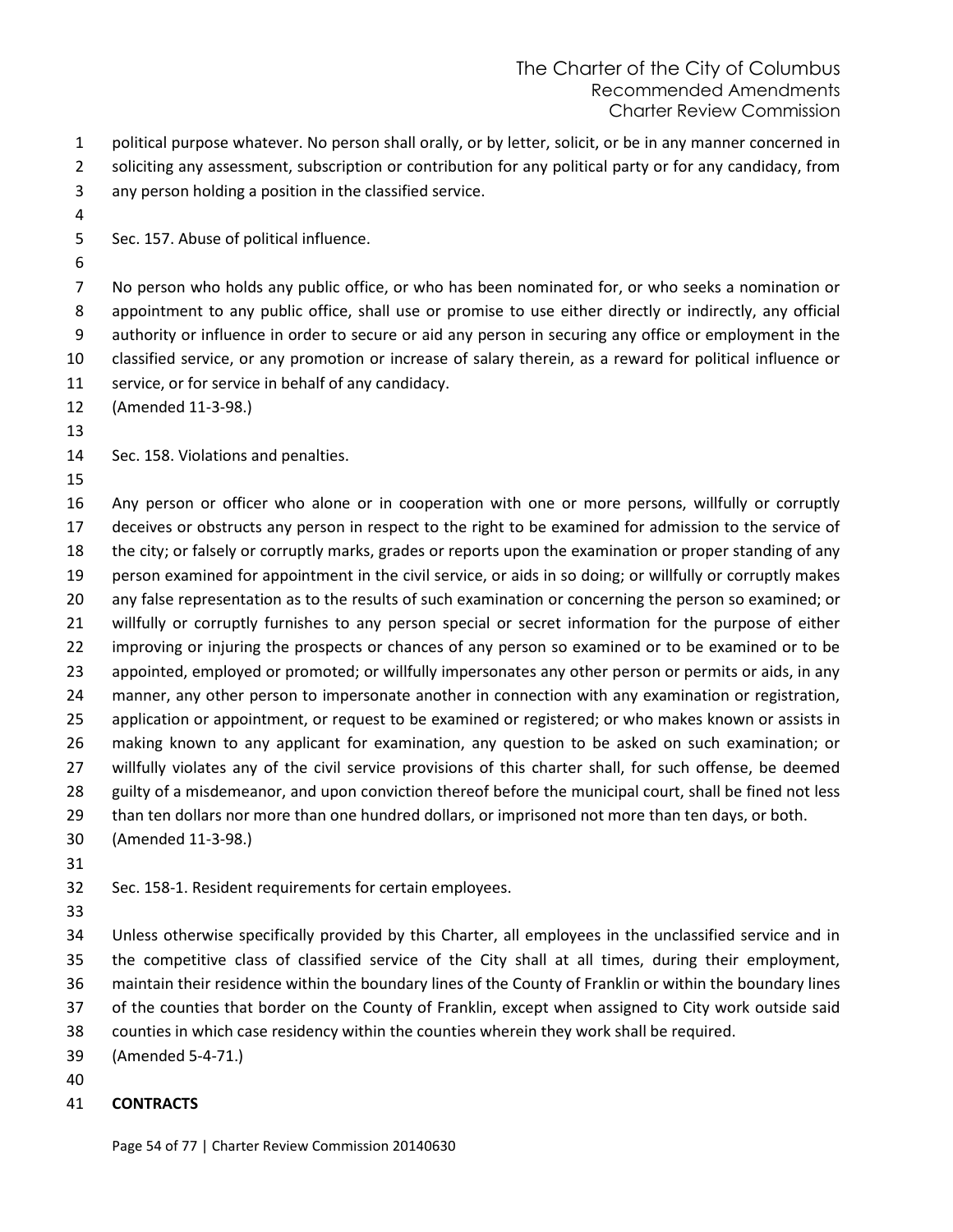Sec. 159. Certificate of auditor.

 No contract, agreement, or other obligation, involving the expenditure of money, shall be entered into, nor shall any ordinance, resolution, or order for the expenditure of money be passed by the council, or be authorized by any officer of the city, unless the auditor first certify to the council or the proper officer, as the case may be, that the money required for such contract, agreement, obligation or expenditure, is in the treasury, to the credit of the fund from which it is to be drawn, and not appropriated for any other purpose, which certificate shall be filed and immediately recorded. The sum so certified shall not thereafter be considered unappropriated until the city is discharged from the contract agreement or obligation. Provided, however, that when the United States of America, the State of Ohio, or any political subdivision thereof makes a grant of money to the City of Columbus, or enters into an agreement with the City of Columbus for the making of any such grant of money, the amount thereof is deemed appropriated for such purpose, and is deemed in the process of collection within the meaning of Section 160 of this Charter. Provided, further, that whenever the City of Columbus enters into a contract with the United States of America, the State of Ohio, or a political subdivision thereof which entails a continuing financial obligation covering a period of more than one year, the City of Columbus must appropriate and the auditor must certify only that amount of money necessary to satisfy the current yearly obligation of the aforementioned contract.

- (Adopted 11-2-71.)
- 

#### Sec. 160. [Crediting funds.]

24 All moneys actually in the treasury to the credit of the fund from which they are to be drawn, and all moneys applicable to the payment of the obligation or appropriation involved, that are anticipated to come into the treasury before the maturity of such contract, agreement or obligation, from taxes or assessments, accounts and bills receivable or other credits which are undisputed and in process of collection; and all moneys applicable to the payments of such obligation or appropriation, which are to be paid into the treasury prior to the maturity thereof, arising from the sale or lease of lands or other property, and moneys to be derived from lawfully authorized bonds sold and in process of delivery, shall, for the purposes of such certificate, be deemed in the treasury to the credit of the appropriate fund and subject to such certificate.

Sec. 161. Contracts—when void.

 All contracts, agreements or other obligations entered into and all ordinances passed, resolutions and orders adopted, contrary to the provisions of the preceding sections, shall be void, and no person whatever shall have any claim or demand against the city thereunder, nor shall the council, or any officer of the city, waive or qualify the limits fixed by any ordinance, resolution or order, as provided in section 159, or fasten upon the city any liability whatever, in excess of such limits, or release any party from an exact compliance with a contract under such ordinance, resolution, or order.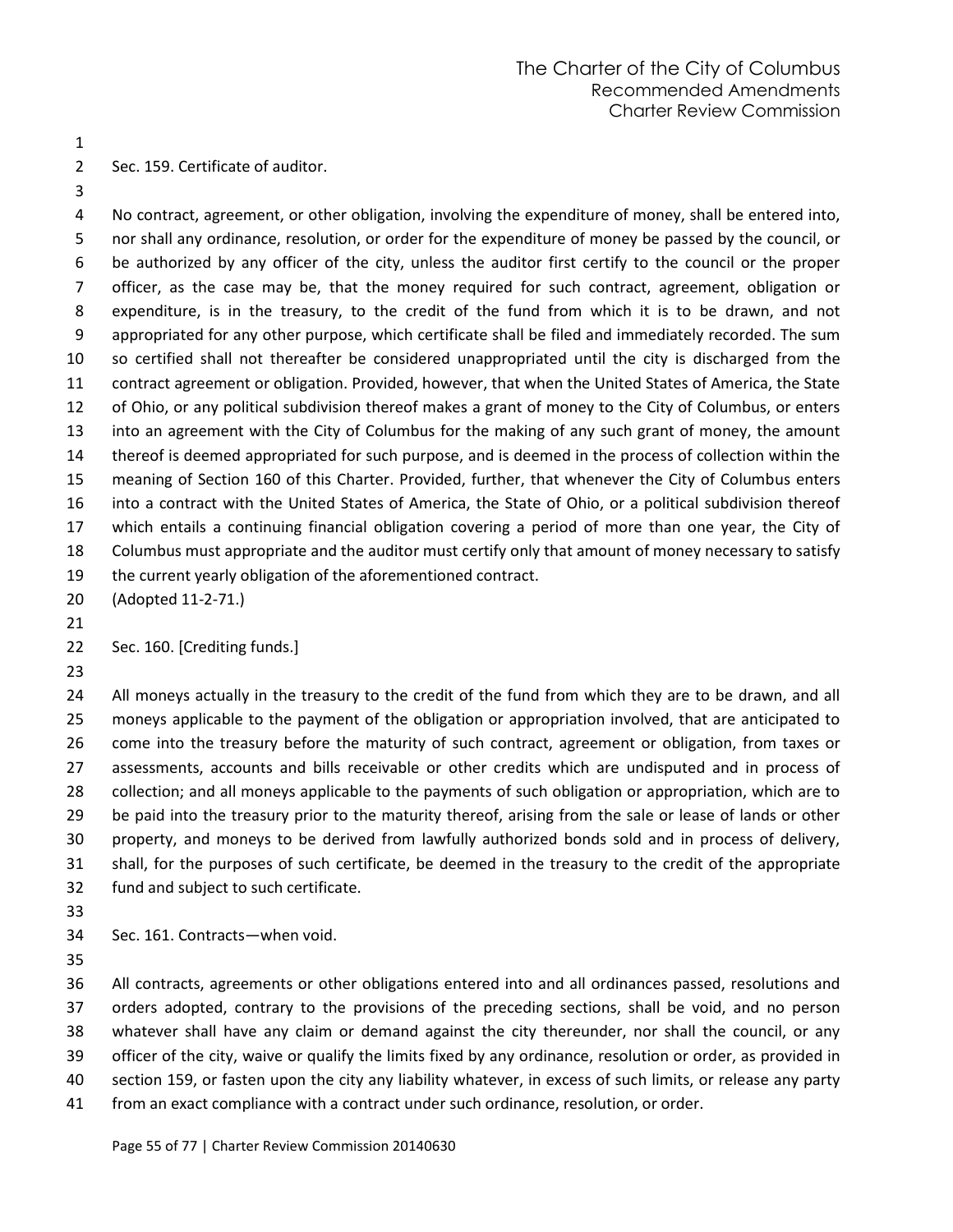| 1<br>$\overline{2}$ |     | (Amended 11-3-98.)                                                                                           |
|---------------------|-----|--------------------------------------------------------------------------------------------------------------|
| 3                   |     | Sec. 162. Contracts-how let.                                                                                 |
| 4                   |     | (Repealed 5-7-74.)                                                                                           |
| 5                   |     |                                                                                                              |
| 6                   |     | Sec. 163. Alterations or modifications in contract.                                                          |
| 7                   |     | (Repealed 5-7-74.)                                                                                           |
| 8                   |     |                                                                                                              |
| 9                   |     | <b>IMPROVEMENTS AND ASSESSMENTS</b>                                                                          |
| 10                  |     |                                                                                                              |
| 11                  |     | Sec. 164. Local improvements.                                                                                |
| 12                  |     |                                                                                                              |
| 13                  |     | The council shall have power by ordinance to provide for the construction, reconstruction, repair and        |
| 14                  |     | maintenance by contract or directly by the employment of labor, of all local improvements, and to            |
| 15                  |     | provide for the payment of any part of any such improvement by levying and collecting special                |
| 16                  |     | assessments upon abutting, adjacent and contiguous or other specially benefited property. The amount         |
| 17                  |     | assessed against any property shall not exceed the amount of benefits accruing to such property.             |
| 18                  |     |                                                                                                              |
| 19                  |     | Sec. 165. Methods of special assessments.                                                                    |
| 20                  |     |                                                                                                              |
| 21                  |     | Special assessments upon the property deemed benefited by a public improvement shall be by one of            |
| 22                  |     | the following methods:                                                                                       |
| 23                  | (a) | By a percentage of the tax value of the property assessed.                                                   |
| 24                  | (b) | In proportion to the benefits which may result from the improvement.                                         |
| 25                  | (c) | By the foot frontage of the property bounding or abutting upon the improvement.                              |
| 26                  |     |                                                                                                              |
| 27                  |     | Sec. 166. Preliminary resolution.                                                                            |
| 28                  |     |                                                                                                              |
| 29                  |     | When it is deemed necessary to make a public improvement to be paid for in whole or in part by special       |
| 30                  |     | assessment, the council shall declare the necessity therefor by resolution, and such resolution shall state  |
| 31                  |     | the method of assessments, the mode of payment, the number of annual installments, and the portion           |
| 32                  |     | of the cost to be borne by the city. Such resolution shall contain a description of the lots and lands to be |
| 33                  |     | assessed and it shall be sufficient to describe the lots and lands abutting upon the improvement and to      |
| 34                  |     | be assessed therefor, as all the lots and lands bounding and abutting upon such improvement between          |
| 35                  |     | and including the termini of the improvement; and in describing lands which do not abut, it shall be         |
| 36                  |     | sufficient to describe the lots by their appropriate lot numbers, and the lands by metes and bounds; and     |
| 37                  |     | this rule of description shall apply in all proceedings in which lots and lands are to be charged with       |
| 38                  |     | special assessments. Such resolution shall also determine the general nature of the improvement, what        |
| 39                  |     | shall be the grade of the street, or other public place to be improved, the grade or elevation of the curbs  |
| 40                  |     | and shall approve the plans, specifications, estimates and profiles for the proposed improvement.            |
| 41                  |     |                                                                                                              |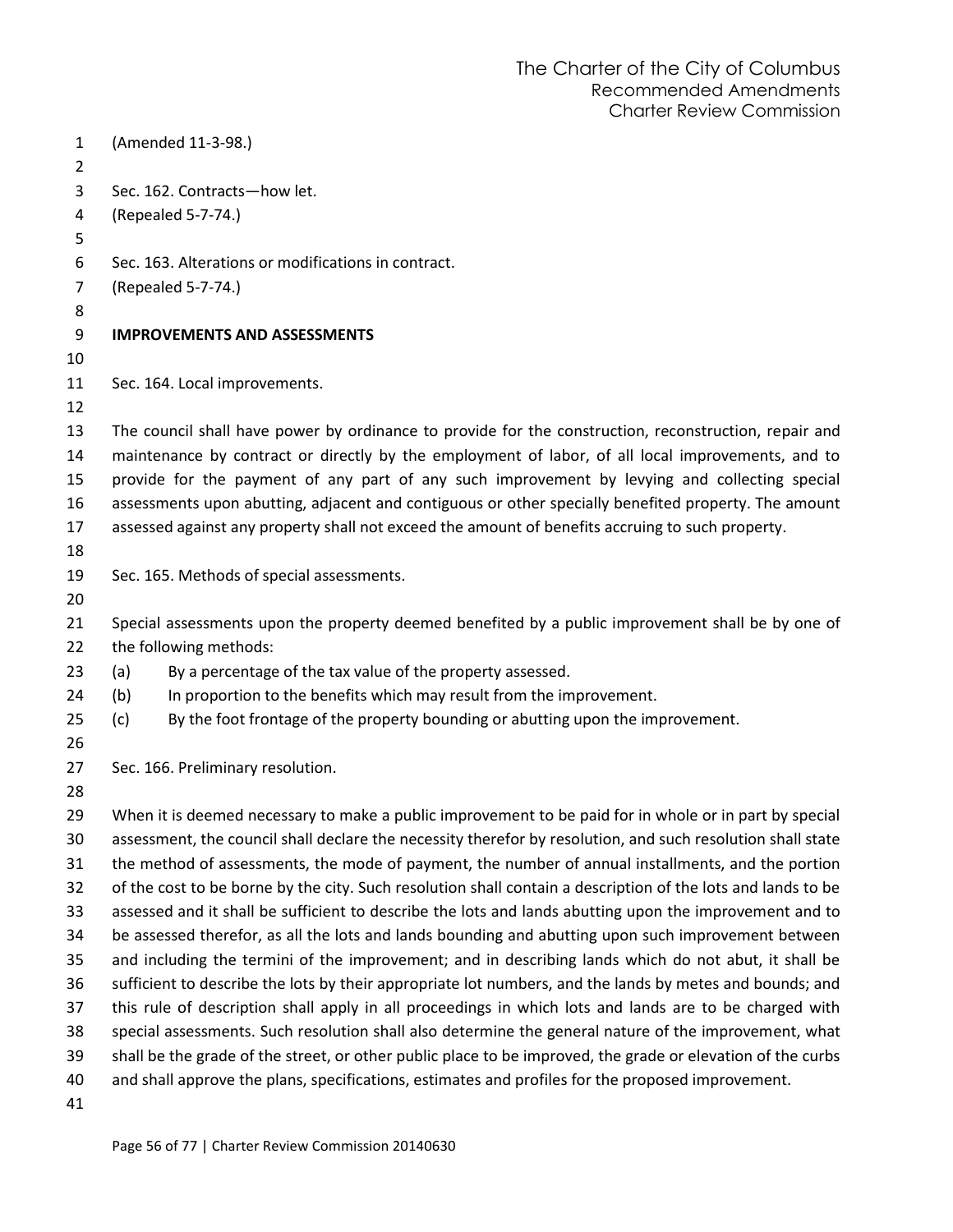- Sec. 167. Plans of proposed improvements.
- 

 At the time of the passage of the resolution hereinbefore provided there shall be on file in the office of the director of public service, plans, specifications, estimates and profiles of the proposed improvements, giving all information necessary; and such plans, specifications, estimates and profiles shall be open to the inspection of all interested persons.

Sec. 168. Estimated assessment.

 Upon the passage of said resolution it shall be certified to the chief engineer who shall thereupon proceed to make and file with the city clerk an assessment report, in accordance with the method of assessment provided in the resolution, which report shall contain the following:

- (a) The estimated amount of the assessment against each lot or parcel of land, not exceeding in any case the special benefits thereto.
- (b) The deduction or credits, if any, to which each lot or parcel of land is entitled by reason of the provisions of sections 180 and 182.
- (c) The estimated amount of the city's portion including the portion assumed in the preliminary resolution and the deduction and credits above mentioned.
- 

Sec. 169. [Lands unalloted or not on duplicate.]

 When special assessments are to be levied by the percentage of tax value of the property assessed or by 23 the foot frontage of the property bounding or abutting upon all the improvements, and there are lands subject to such assessment which are not assessed for taxation, the chief engineer shall fix, in said report, for the purpose of such assessment, the value of such lots as they stand and of such lands of such depths as the chief engineer considers a fair average of the depth of lots in the neighborhood, so that it will be a fair average of the assessed value of other lots in the neighborhood. Where lands are not subdivided into lots but are assessed for taxation, the chief engineer shall fix the value and the depth in the same manner; but the above rule shall not apply in making a special assessment according to benefits.

Sec. 170. Notice—how served.

 A notice of the passage of such resolution and of the fact that such estimated assessment has been filed, and of the time within which objections may be made, shall be served by the city clerk, or an assistant, upon the owner of each piece of property to be assessed, in the manner provided by law for the service of summons in civil actions. If any such owners or persons are not residents of the county, or it appears by the return, in any case, of the notice, that such owner cannot be found, they shall be notified by publishing such notice at least twice in the City Bulletin. Whether by actual service or publication such notice shall be completed at least twenty days before the improvement is commenced, and the return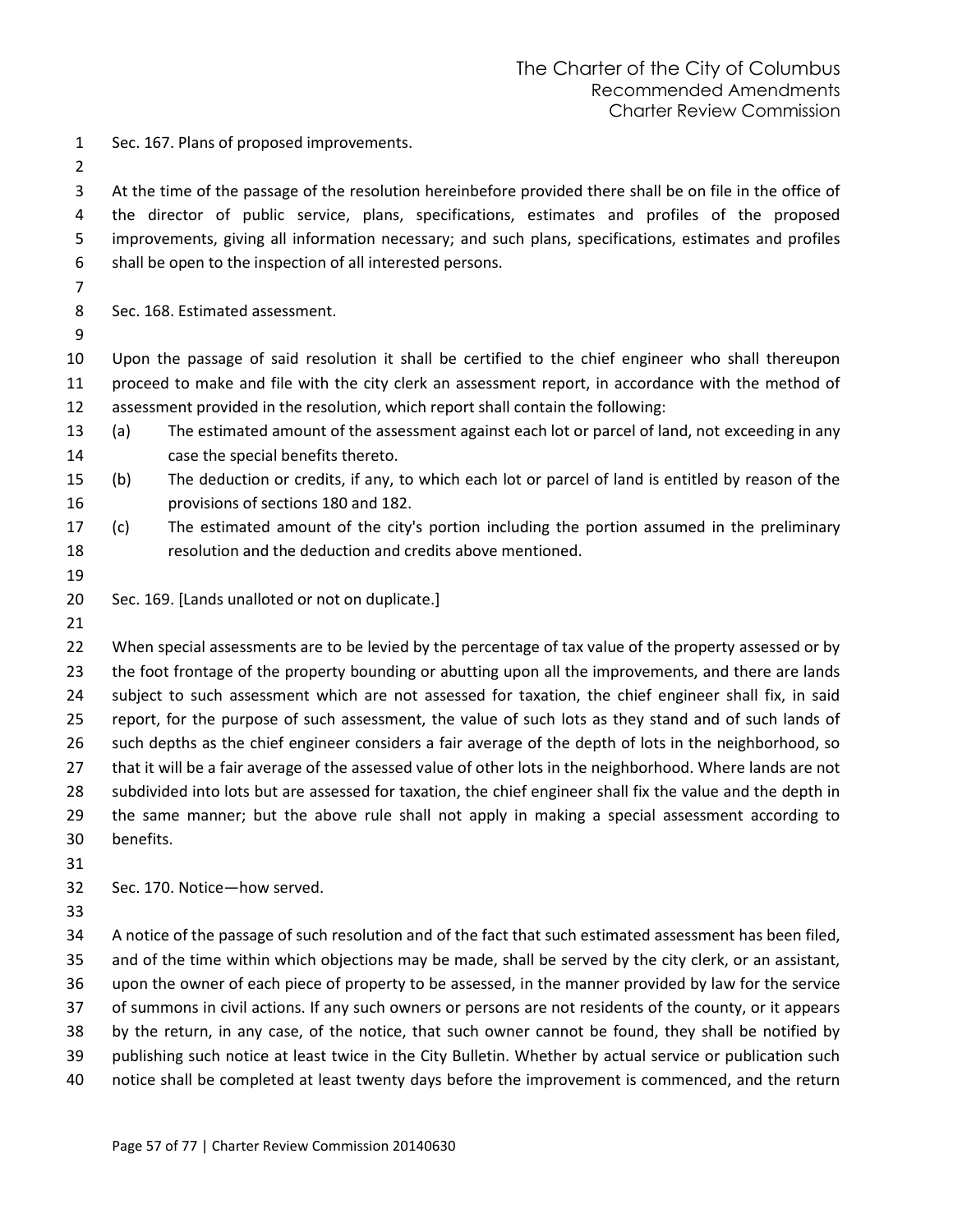| of the officer or person serving the notice, or a certified copy of the return shall be prima facie evidence |
|--------------------------------------------------------------------------------------------------------------|
| of the service of the notice as herein required.                                                             |

- Sec. 171. Objections to assessments.
- 

 An owner of any lot or parcel so to be assessed, who objects to the amount or apportionment of such estimated assessments, shall file an objection in writing with the city clerk, within two weeks after the service of notice or completion of the publication hereinbefore provided. Any owner who fails to do so, shall be deemed to have waived any objection to such assessment, to the extent of the amount estimated.

(Amended 11-3-98.)

Sec. 172. Board of revision.

 When objections to such assessments have been filed as provided in the next preceding section, the council shall appoint a board of revision, consisting of three disinterested free holders of the city, residents of the city, and shall fix the time and place for the hearing by such board of such objections, of which at least one week's notice shall be given in the City Bulletin.

Sec. 173. Hearing on objection.

 At the time so appointed said board of revision, after taking an oath faithfully and impartially to discharge its duties, shall proceed to hear all objections to such estimated assessment, and shall report to council its findings, together with its amendments, if any, of the estimated assessment as reported by the chief engineer. Upon the filing of such report of the board of revision, or in the case no objections have been filed, then upon the expiration of the time for filing the same, council shall, if it determines to proceed with such improvement, so declare by ordinance, which ordinance shall require for its passage, the votes of at least five members of council.

Sec. 174. Claims.

 An owner of a lot or of land bounding or abutting upon a proposed improvement, claiming that damage will be sustained by reason of the improvement, shall file such claim with the city clerk within two weeks after the service of notice or the completion of the publication hereinbefore provided. Such claim shall be in writing and shall set forth the amount of damages claimed, with a general description of the property with respect to which it is claimed the damage will accrue. Any owner who fails so to do shall be deemed to have waived such damages, and shall be barred from filing a claim or receiving damages therefor. This provision shall apply to all damage which will obviously result from the improvement, but shall not deprive the owner of the right to recover damages, arising, without the owner's fault, from acts of the city or of its agents. If, subsequent to the filing of such claim, the owner sell the property, or any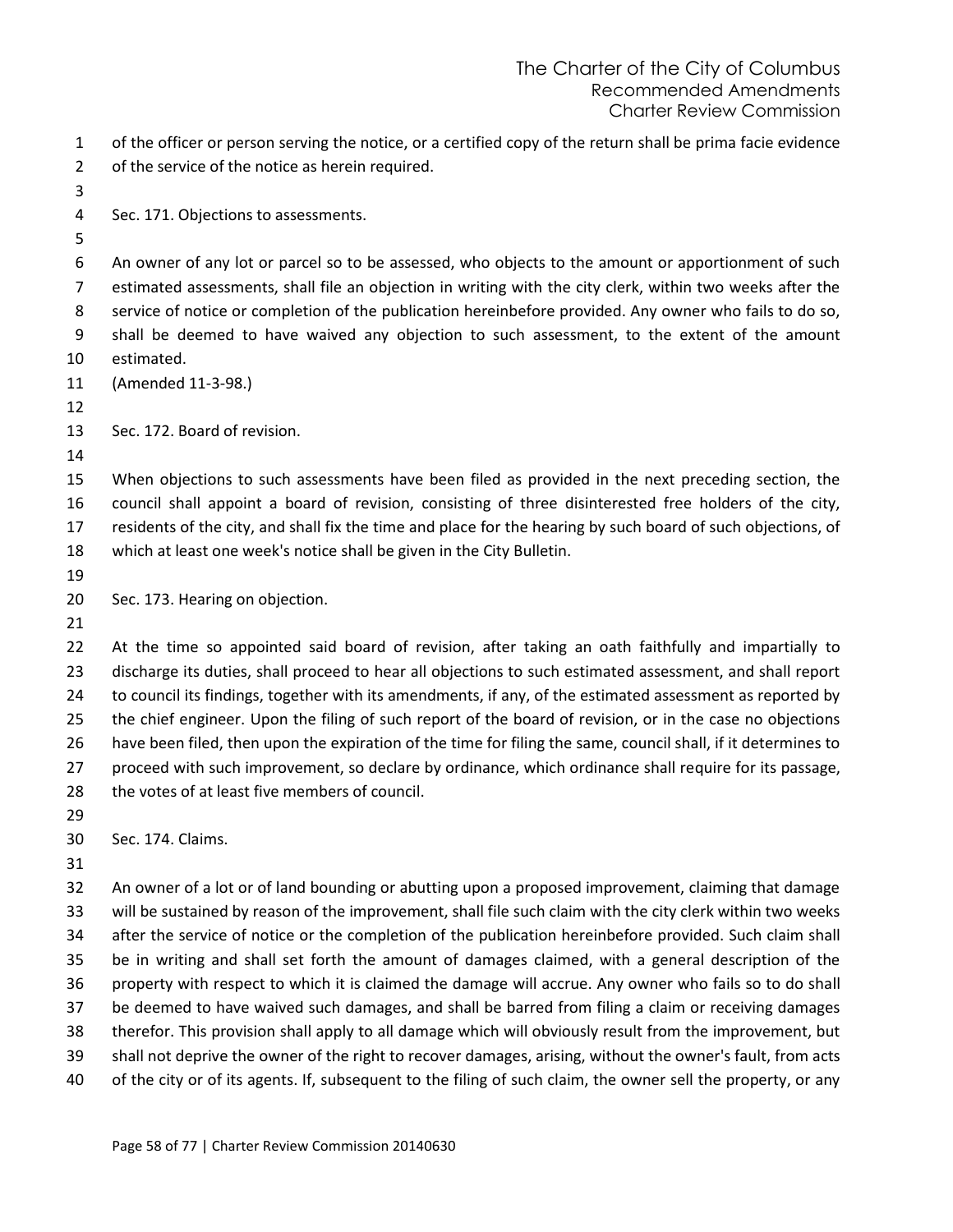part thereof, the right of damages, if any, shall follow the ownership of the land without other transference of the claim.

- (Amended 11-3-98.)
- 
- Sec. 175. Damages assessed.
- 

 At or before the time of the passage of the ordinance determined to proceed with the improvement as hereinbefore provided, the council shall determine whether the claims for damages so filed shall be judicially inquired into before commencing or after the completion of the proposed improvement. If it decides that the damages shall be assessed before commencing the improvement, the city attorney shall then make such application and such proceedings shall be had thereon as are provided by the general law relating to the assessment of damages on such claims.

- 
- Sec. 176. [Procedure of city attorney.]
- 

 When the council determines to assess the damages after the completion of the improvement for which a claim for damages has been filed as hereinbefore provided, the city attorney shall within ten days after the completion of the improvement make written application as hereinbefore provided in the case of the ascertainment of damages before the improvement is made, and the same proceedings shall be had as provided in the next preceding section.

- 
- Sec. 177. [Damage claims required.]
- 

 No person who claims damages arising from any cause, shall commence a suit therefor against the city until filing a claim for such damages with the city clerk and sixty days shall have elapsed thereafter. This provision shall not apply to an application for an injunction or other proceeding to which it may be necessary for such applicant to resort in case of urgent necessity.

- (Amended 11-3-98.)
- 

Sec. 178. Assessment of cost.

 After any such improvement is completed and the cost ascertained, council shall, by ordinance, assess upon the property mentioned, and in the manner provided in the preliminary resolution, the entire cost and expense thereof, excepting the portion to be paid by the city. Such assessment as to each lot or parcel shall be in the proportions fixed in the estimated assessment as reported by the chief engineer, or as revised by the board of revision, and such ordinance shall also state the credits or deductions to which any lot or parcel is entitled, as fixed in such report or revision. The remainder of the cost, together with such credits and deductions, shall be the city's share, and if it exceed the amount originally appropriated, a supplementary appropriation shall be made to cover such excess. Such cost shall include the cost of preliminary and other surveys, the cost of construction, the expense of printing and serving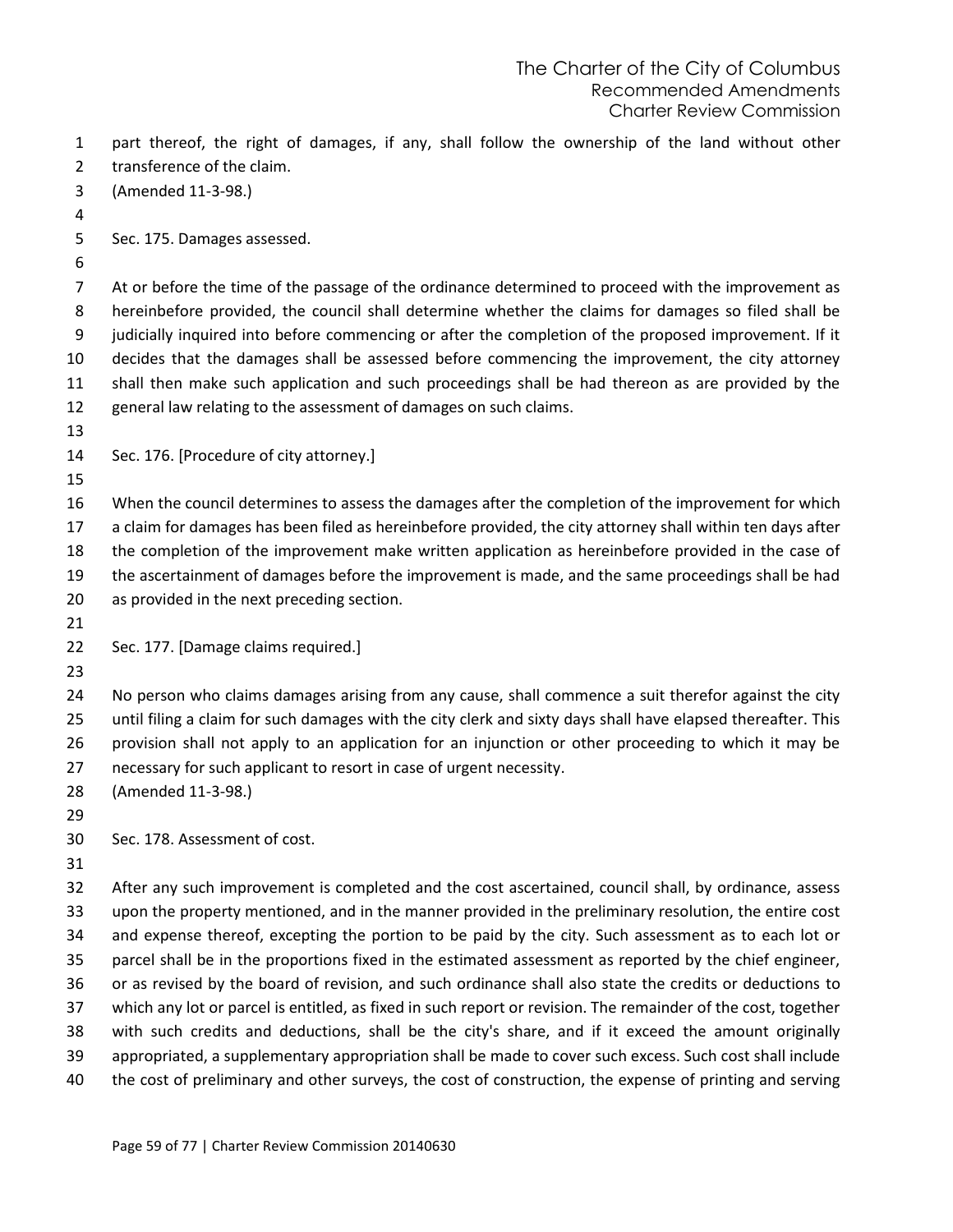notices, interest on bonds issued to provide funds for such improvement, and any other necessary expenditures connected with said improvement.

Sec. 179. Collection of assessments.

 Special assessments shall be payable by the owners of the property assessed at the time stipulated in the ordinance, levying or confirming the assessment, and shall be a lien from the date of the passage of said ordinance upon the respective lots and parcels of land assessed, enforceable in the manner provided by general law.

Sec. 180. Limitation on assessments.

 The council shall limit all assessments to the special benefits conferred upon the property assessed, and in no case shall there be levied on any lot or parcel of land assessments for any or all purposes, within a period of five years, in excess of thirty-three and one-third per cent of the actual value thereof after the improvement is made. Assessments levied for the construction of main sewers shall not exceed the sum that, in the opinion of the council, would be required to construct an ordinary street sewer or drain of sufficient capacity to drain or sewer the lots or lands to be assessed for such improvement, nor shall any lots or lands be assessed that do not need local drainage, or which are provided therewith. 

- 21 Sec. 181. City's portion of cost.
- 

23 The city shall pay such part of the cost and expense of improvements for which special assessments are levied as the council deems just, which part shall not be less than one-fiftieth of all such cost and expense; and, in addition thereto the city shall pay the cost of intersections. The council may provide for the payment of the city's portion of all such improvements by the issuance of bonds or notes thereof, and may levy taxes, in addition to all other taxes authorized by law, to pay such bonds or notes and the interest thereon; but the above provision as to the payment by the city of not less than one-fiftieth of the cost and the cost of intersections, shall not apply to the construction or repair, in the manner hereinafter provided, of sidewalks or to the construction of sewers or water mains or the laying of sewer or water connections.

(Adopted 5-7-63.)

- 
- Sec. 181-1. Petitions for improvements.
- 

 When a petition subscribed by the owners of sixty per cent of the front footage of property abutting upon a street, alley, easement, or other public improvement, or the owners of seventy-five per cent of the area to be assessed for such improvement, is regularly presented to city council, the total cost of such improvement, including the cost of intersections, regardless of the limitations of Sections 180 and 181 of this Charter or of general law, and without reference to the value of the lands of those who subscribe to such petition, may be assessed and collected in equal annual installments, proportioned to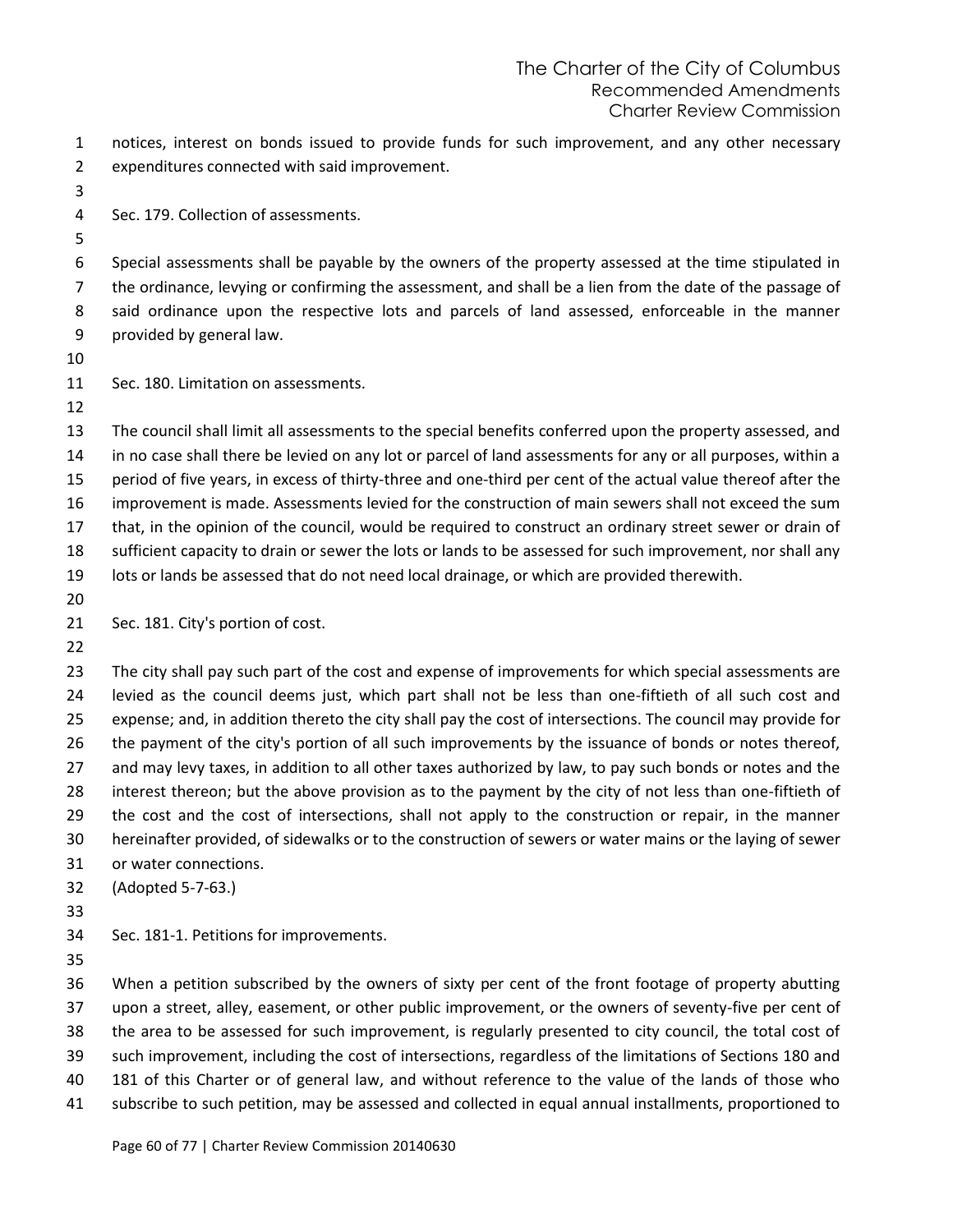the whole assessment, in a manner which may be fixed by city council. When the lot or land of one who

2 did not subscribe to the petition is assessed, such assessment shall not exceed thirty-three and one-third

- per cent of the actual value including improvements thereon, as enhanced by the improvement for
- which the assessment is levied, such value to be determined as of the date of the assessing ordinance.
- (Adopted 5-7-63.)
- 

Sec. 182. Assessments for replacing improvements.

 Whenever an assessment is levied for the replacement of any street improvement for which an assessment has theretofore been made, there shall be deducted from the assessment, that might otherwise be made for such replacement, one-half of the amount paid on the highest prior assessment, but in no case shall the assessment for such replacement be reduced to less than fifty per cent of what it would have been as a full assessment, unless council deems a greater reduction equitable, and that all amounts deducted under this section shall be paid as part of the city's portion of the cost of the improvement; and no provision of the general law limiting the assessments for such replacement shall be operative.

- (Adopted 11-2-15.)
- 

Sec. 183. Sewer and water connections.

21 The director of public service shall have authority to compel the making of sewer and water connections 22 in any street or other highway, the improvement of which has been determined upon by ordinance. The 23 public service director shall cause written notice of the determination thereof to be given to the owner of each lot or parcel of land to which such connections are to be made, which notice shall state the number and character of connections required. Such notice shall be served by a person designated by the director of public service, in the manner provided for the service of summons in civil actions. Non- residents of the city, or persons who cannot be found, may be served by a publication of such notice in the City Bulletin. The notice shall state the time which shall not be less than ten days, within which such connections shall be constructed, and if they be not constructed within the said time, the work may be done by the city and the cost thereof assessed by council against the lots and lands for which such connections are made. Such assessments shall be certified and collected as other assessments for street improvements. (Amended 11-3-98.) 

Sec. 184. Sidewalks.

The council may, by resolution, declare that certain specified sidewalks shall be constructed or repaired.

Upon the passage of such a resolution the city clerk shall cause written notice of the passage thereof to

be served upon the owner, or agent of the owner, of each parcel of land abutting upon such sidewalk,

- who is a resident of the city, in the manner provided by law for the service of summons in civil action.
- The city clerk shall preserve a copy of the notice with the time and manner of service endorsed thereon,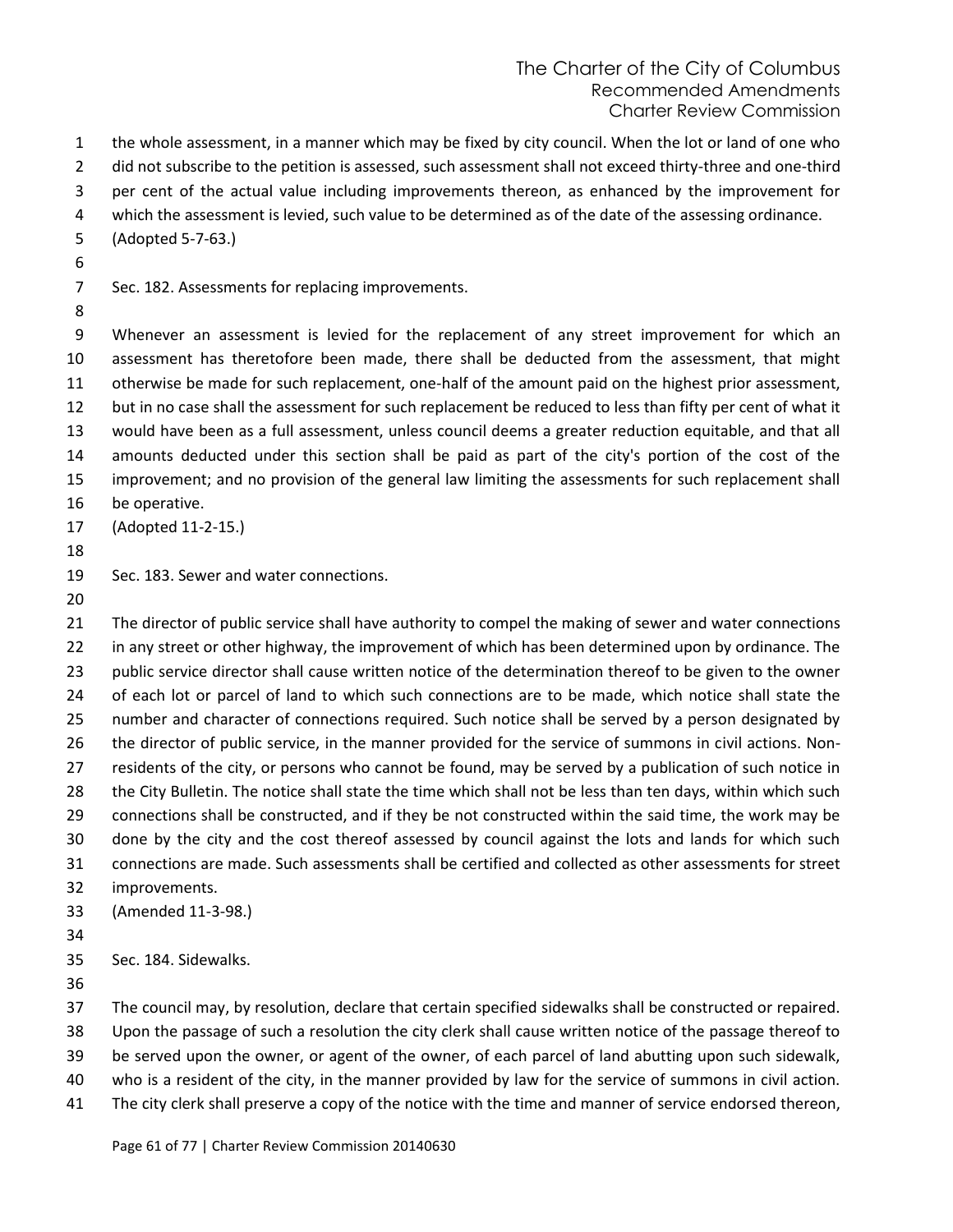signed by the person serving it. For the purpose of such service, if the owner of any such property be not 2 a resident of the city, any person charged with the collection of rent, or the payment of taxes on such property, or having control thereof in any way, shall be regarded as the agent of the owner and service upon such person shall have the like force and effect as though personal service were made upon the owner thereof. If it appear in any such returns, however, that the owner is a non-resident, or that neither such owner or agent could be found, one publication of a copy of the resolution in the City Bulletin shall be deemed sufficient notice to such owner.

- (Amended 11-3-98.)
- 

Sec. 185. Work done by city.

 If such sidewalks be not constructed or repaired within thirty days after the service of the notice provided for in the preceding section, or the completion of the publication thereof, the director of public service may proceed by direct employment of labor, or by contract, to carry out the said construction or repair at the expense of the owner, as in the case of other improvements, and all such expense shall be reported by the director of public service to the council. The council shall thereupon by ordinance assess the cost and expense thereof upon the property bounding or abutting thereon, and such assessment, with interest, shall be collected in the same manner as other assessments.

Sec. 186. Public improvements by contract or direct labor.

 Public improvements of all kinds may be made by the appropriate department either by direct 23 employment of the necessary labor and the purchase of the necessary supplies and materials, with 24 separate accounting as to each improvement so made, or by contract duly let after competitive bidding, either for a gross price, or upon a unit basis for the improvement, or by contract containing a guaranteed maximum and stipulating that the city shall pay within such maximum the cost of labor and materials, plus a fixed percentage of profit to the contractor. The council shall by ordinance determine by which of the foregoing methods any improvement shall be made. Contracts may provide a bonus per day for completion of the contract prior to a specified date, and liquidated damages to the city to be exacted in like sum for every day of delay beyond a specified date.

Sec. 187. Streets and public grounds.

 The council shall provide for the care, supervision, control and improvement of public highways, streets, avenues, alleys, sidewalks, public grounds, bridges, aqueducts and viaducts, within the city, and shall cause them to be kept open, in repair and free from nuisance.

Sec. 188. Alteration of streets.

 When it deems it necessary the council may cause any street, alley or public highway to be opened, straightened, altered, diverted, narrowed, widened or vacated, and shall assess such portion of the cost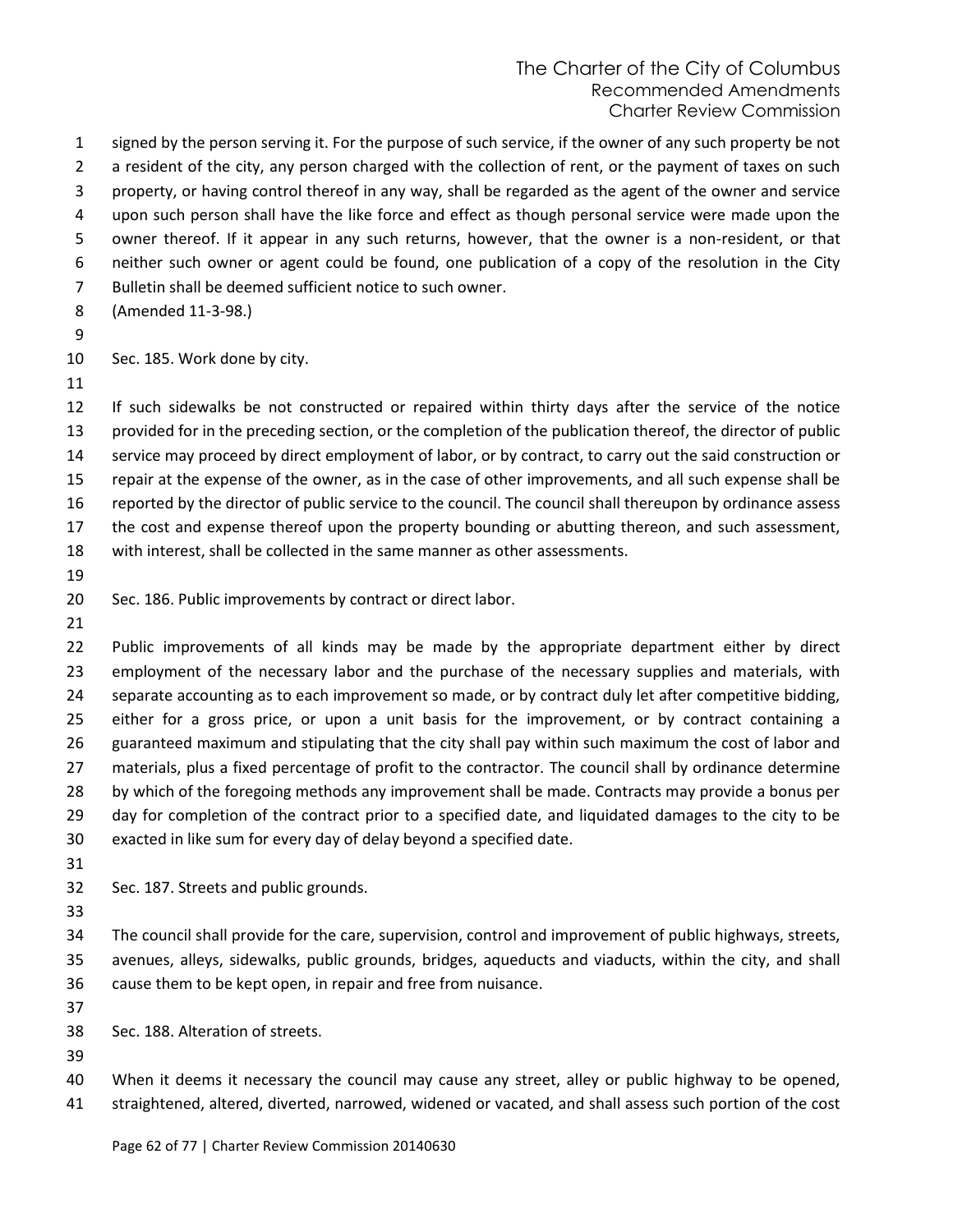- thereof, not exceeding fifty per cent, as it may determine, upon the property benefited thereby, but not in excess of the special benefit conferred upon such property by such improvement.
- Sec. 189. Assessment bonds and notes.

 The council may at any time borrow money and authorize the issuance of bonds or notes in anticipation of the levy or collection of assessments. Such bonds or notes may be in sufficient amount to pay the estimated cost and expense of the improvement for which the assessments are levied. In the issuance and sale of such bonds or notes the city shall be governed by the provisions of the general law applying to the issuance and sale of bonds and notes by municipalities.

- Sec. 190. Unexpended balances and assessments.
- All assessments collected for the improvements for which bonds or notes were issued, and all unexpended balances remaining in the fund after the cost and expenses of the improvement have been paid, shall be applied in the payment of said bonds or notes and the interest thereon.
- 
- Sec. 191. Dedication of streets.
- 

 No street or alley dedicated to public use by the proprietor of ground in the city shall be deemed a public street or alley, or under the care or control of the council, unless the dedication be accepted and confirmed by ordinance passed for such purpose, and unless the provisions of general law or any ordinance superseding the same, relating to platting and subdivisions shall have been complied with.

- 
- **FRANCHISES**

- Sec. 192. Grant.
- 

 The council may by ordinance grant permission to any individual, company or corporation to construct and operate a public utility in the streets and public grounds of the city; subject, however, to the provisions of the general law requiring consents of abutting owners. It shall prescribe in the ordinance the kind and quality of service or product to be furnished, and shall provide for fixing the rate or rates to be charged therefor, and prescribe the manner in which the streets and public grounds shall be used and occupied, and any other terms and conditions conducive to the public interest; provided, however, that except for mass transportation utilities, no original grant of any public utility franchise, or renewal thereof, or extension of the time of such original grant, or change in rates, shall become operative until 37 it shall have been submitted to the vote of the electors of the city and approved by a majority of those voting thereon. Provided further, however, that the provision hereinabove contained concerning the change in rate or rates shall not apply to the rate or rates fixed by a formula contained in any such original grant.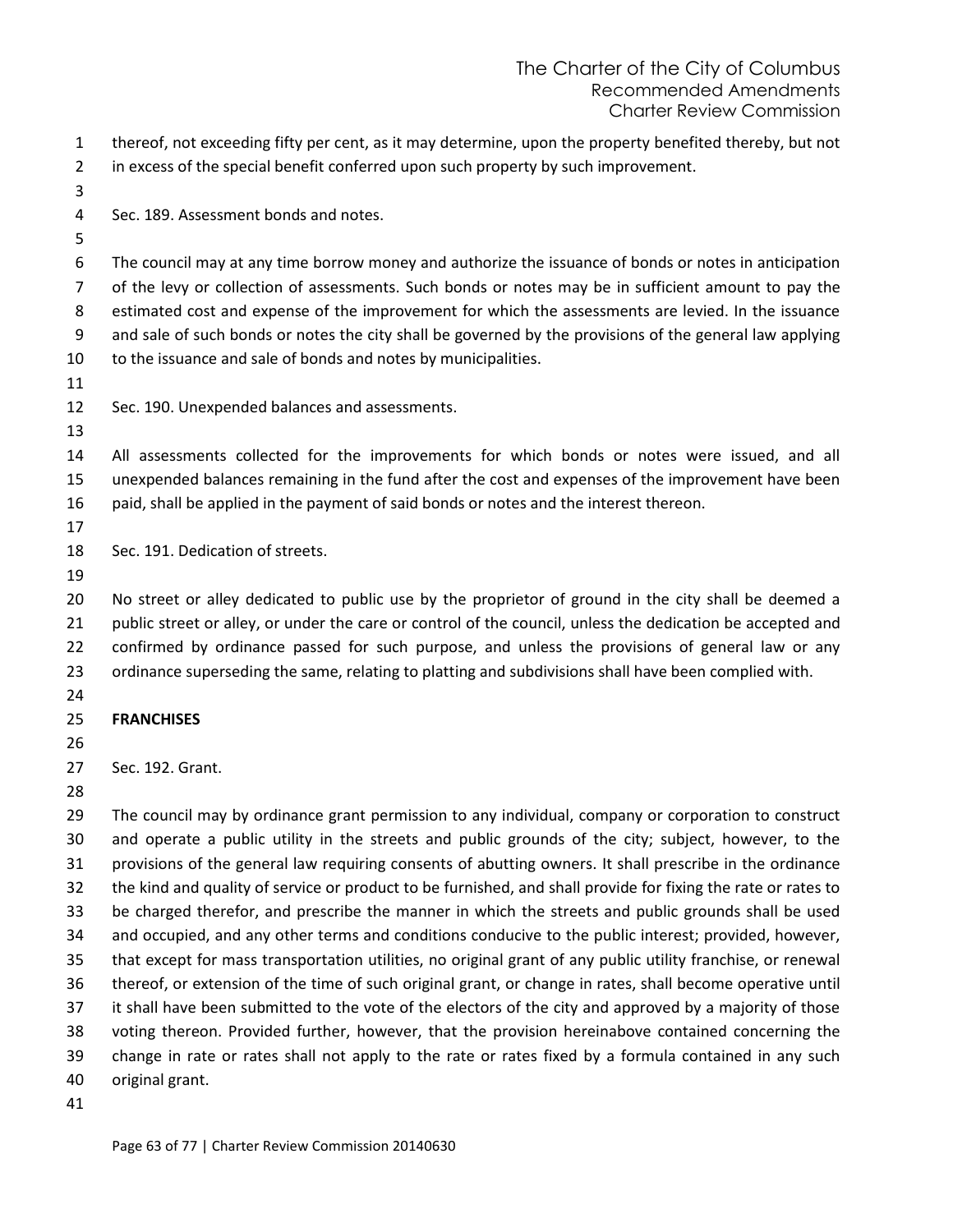- (Adopted 11-3-53.) Sec. 192-1. Department of Public Utilities; appointment of director of public utilities; powers and duties of director. (Repealed 11-5-74.) Sec. 193. Period of grants. No such grant shall be exclusive nor shall it be made for a longer period than twenty-five years. No such grant shall be renewed earlier than two years prior to its expiration unless the city council shall by a vote of at least five of its members first declare by ordinance its intention of considering a renewal thereof. All grants of the right to make extensions of any public utility shall be subject as far as practicable to the terms of the original grant and shall expire therewith. 15 Sec. 194. Reports to city by grantee-Franchise terms, reports. No ordinance making such grant, renewal or extension shall be valid unless it shall expressly provide therein, that the grantee shall make to the city at prescribed semi-annual periods, a statement of the assets, liabilities, receipts and disbursements of the public utility operating such grant, renewal or extension. Said statement shall be in detail adequate for determining the cost of the service rendered, and shall be signed and sworn to by the grantee or its proper officer or officers. Said ordinance shall also reserve to the city the right of verifying such statements by examination of the books and records of the grantee. No ordinance making such grant, renewal or extension shall be valid if such ordinance does not reserve to the city the right to prevent unjust discrimination in service or rates. Sec. 195. Right of city to lease or purchase. All such grants and renewals thereof shall reserve to the city the right to terminate the same and to purchase or lease all the property of the utility in streets and highways in the city and elsewhere, as may be provided in the ordinance making the grant or renewal, used in or useful for the operation of the utility, at a price either fixed in the ordinance, or to be fixed in the manner provided by the ordinance making the grant or renewal of the grant. Nothing in such ordinance shall prevent the city from acquiring the property of any such utility by condemnation proceedings or in any other lawful mode; but all such methods of acquisition shall be alternative to the power to purchase, reserved in the grant or renewal as hereinbefore provided. Upon the acquisition by the city of the property of any utility, by purchase, condemnation or otherwise, all grants or renewals shall at once terminate. Sec. 196. Exclusion of franchise value.
-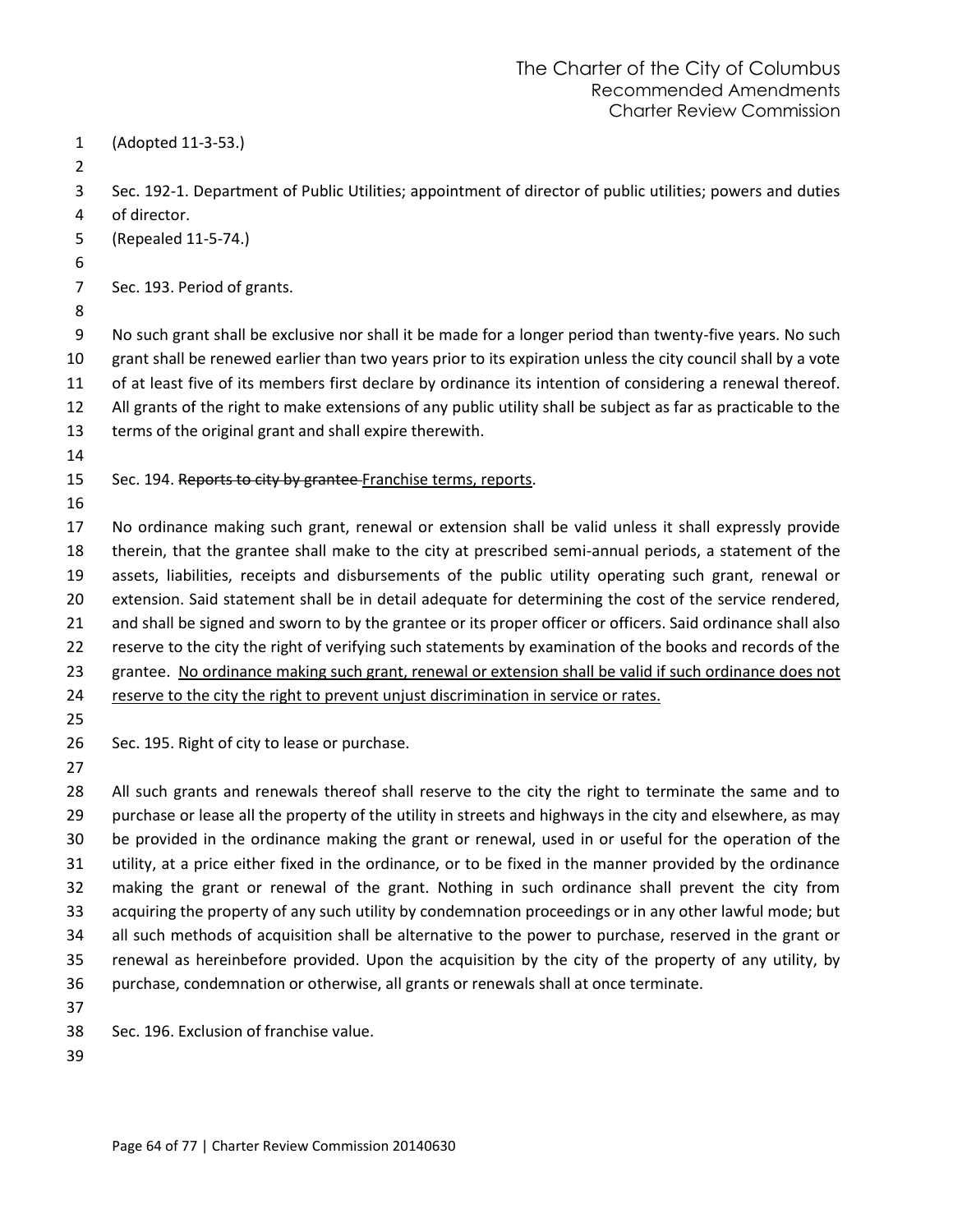No ordinance making such grant or renewal shall be valid unless it shall expressly provide therein that 2 the price to be paid by the city for the property that may be acquired by it from such utility by lease, purchase, condemnation or otherwise, shall exclude all value of such grant or renewal.

Sec. 197. Extension by annexation.

 It shall be provided in every such grant that upon the annexation of any territory to the city the portion of any such utility that may be located within such annexed territory and upon the streets, alleys or public grounds thereof, shall thereafter be subject to all the terms of the grant as though it were an extension made hereunder.

Sec. 198. Regulations.

 The council shall at all times control the distribution of space in, over or across all streets or public grounds occupied by public utility fixtures. All rights granted for the construction and operation of [the] public utility shall be subject to the continuing right of the council to require such reconstruction, re- location, change or discontinuance of the appliances used by the utility in the streets, alleys, avenues and highways, of the city, as shall in the opinion of the council be necessary in the public interest. Provided, however, that the council may in the case of a grant, renewal, or extension to any privately- owned public utility by ordinance and in the franchise agreement, specifically reserve the powers referred to in this Section by including such reservations as may be deemed necessary by the council to regulate the use by any privately owned public utility of the public ways of the City.

(Adopted 11-3-53.)

Sec. 199. Forfeitures.

 If any action shall be instituted and successfully prosecuted directly by the grantee of any such grant, or by any of its stockholders, to set aside or have declared void any of the terms of any such grant, the whole of such grant may be thereupon forfeited and annulled at the option of the city council to be expressed by ordinance. All such grants shall make provision for the declaration of a forfeiture by the

city council for any material and/or substantial violation by the grantee of any of the terms thereof.

- (Adopted 11-3-53.)
- 

# **NOMINATIONS AND ELECTIONS**

Sec. 200. Nominations and elections.

(a) Elections. A general election for the choice of elective officers provided for in this charter shall be

held on the first Tuesday after the first Monday in November in odd numbered years. Elections so held

- shall be known as regular municipal elections. Such other elections shall be held as may be required by
- 41 law or provided for in this charter.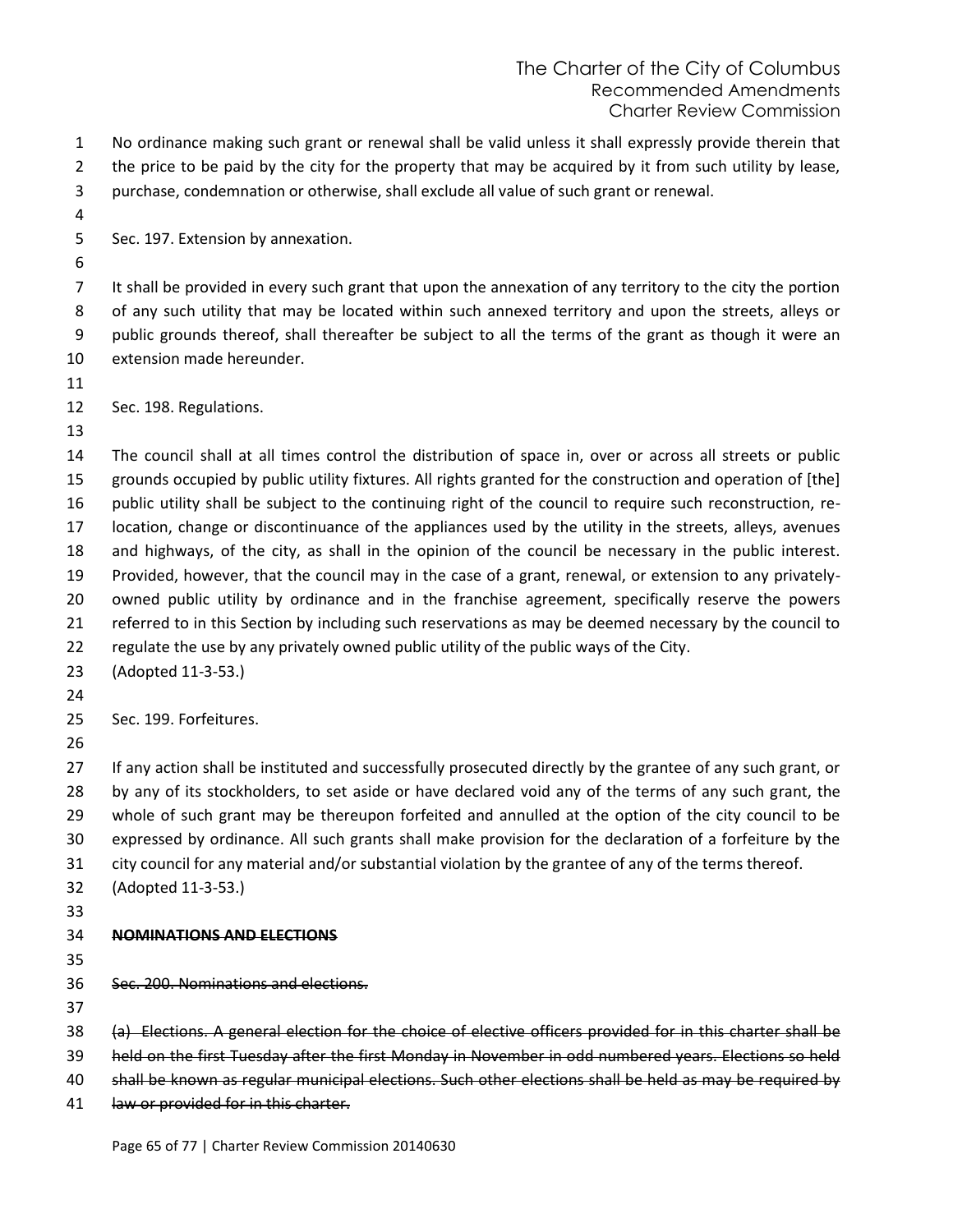| 1        | (b) Nominations. Candidates for all offices to be voted for at any municipal election under the provisions   |
|----------|--------------------------------------------------------------------------------------------------------------|
| 2        | of this charter shall be nominated at a nonpartisan primary election to be held in odd numbered years        |
| 3        | on the same date as may be provided in the general laws of the state for the holding of primary              |
| 4        | elections.                                                                                                   |
| 5        | Any matter which the general laws of the state, or this charter, requires a vote of the electorate for       |
| 6        | adoption, shall be submitted to a vote of the electorate at any regular municipal election or primary        |
| 7        | election to be held not less than sixty nor more than one hundred twenty days subsequent to the              |
| 8        | passage of the ordinance submitting the matter. If no regular municipal election or primary election is to   |
| 9        | be held within the period of sixty to one hundred twenty days subsequent to the passage of the               |
| 10       | ordinance submitting the matter, a special election shall be held within such time for that purpose. The     |
| 11       | ordinance submitting a matter to a vote of the electorate shall be certified by the city clerk to the proper |
| 12       | election officials immediately upon passage by council. Not less than thirty days prior to such election     |
| 13       | the city clerk shall give notice to the electorate of the matter being submitted in the same manner as       |
| 14       | provided in Section 234 hereof in regard to proposed amendments to this charter. Except as otherwise         |
| 15       | provided for in the charter all elections shall be held and conducted and the results thereof ascertained    |
| 16       | and certified as provided by the general laws of the state and by the election authorities therein           |
| 17       | provided for.                                                                                                |
| 18       |                                                                                                              |
| 19       | Nothing in this Charter, directly or through incorporation of state election laws, shall prevent the City    |
| 20       | from adopting ordinances, enforcing requirements, or setting limits on campaign finances or monetary         |
| 21       | contributions relating to elections for City offices.                                                        |
| 22       | (Amended 11-8-94.)                                                                                           |
| 23       |                                                                                                              |
| 24       | Sec. 200-A. Woman's suffrage. [REPEALED]                                                                     |
| 25       |                                                                                                              |
| 26       | Sec. 201 Ballots                                                                                             |
| 27       |                                                                                                              |
| 28       | The ballots used in all elections provided for in this charter shall be without party marks or designations. |
| 29       | The whole number of ballots to be printed for any primary or regular election for the nomination or          |
| 30       | election of candidates for any office, shall be divided by the number of such candidates, and the            |
| 31       | quotient so obtained shall be the number of ballots in each series of ballots to be printed. The names of    |
| 32       | the candidates shall be arranged in alphabetical order and the first series of ballots printed. The first    |
| 33       | name shall then be placed last and the next series of ballots printed, and this process shall be repeated    |
| 34       | until each name shall have been first. These ballots shall then be combined into tablets with no two of      |
| 35       | the same order of names together. A space shall be provided for each office to be voted for, wherein the     |
| 36       | voter may write the names of any person for whom the voter may wish to vote. Municipal elections may         |
| 37       | be conducted either by use of paper ballots or by use of voting machines or by any other secret method       |
| 38       |                                                                                                              |
|          | as authorized by general law of the State of Ohio. If a method of voting other than paper ballots is used,   |
| 39       | the rotation of names of candidates shall be in accordance with the constitution and general law of the      |
| 40<br>41 | state.                                                                                                       |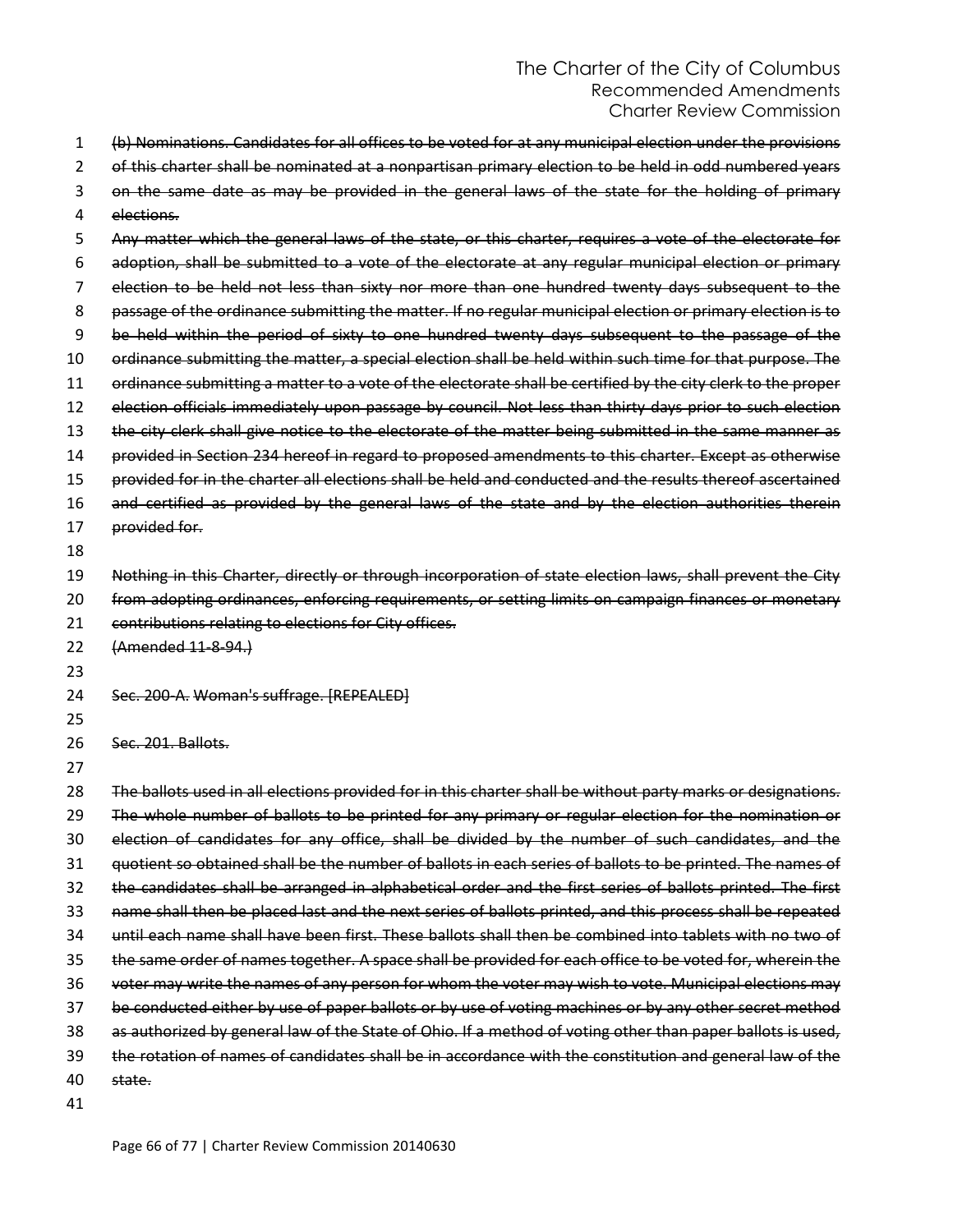- Sec. 202. Nomination of council members and other officers.
- 
- (a) Candidates for the office of city council member and for mayor, city attorney, and auditor, shall be
- nominated by a non-partisan primary election. The name of any elector of the city shall be printed upon
- the primary ballot if there is filed with the election authorities a petition in accordance with the
- following provisions, to-wit:
- 1. Such petition shall state the name and place of residence of each person whose name is presented
- for a place upon the ballot and that the individual is a candidate for the designated office of the city of
- Columbus, Ohio.
- 10 2. Such petition shall be signed by not less than one thousand registered electors in the city.
- 3. Such petitions shall contain a provision that each signer thereto thereby pledges to support and vote
- for the candidate or candidates whose names are therein presented for a place upon the ballot, and
- 13 each elector signing a petition shall add a place of residence, with street and number, and date of
- 14 signing, and may subscribe to one nomination for each of the places to be filled and no more. All
- signatures shall be made with ink or indelible pencil.
- 4. The signatures of all the petitioners need not be appended to one paper, but to each separate paper
- there shall be attached a statement signed by the circulator thereof, under penalty of election
- falsification, stating the number of signers thereto, that each person signed in the circulator's presence
- 19 on the date mentioned, and that to the best of the circulator's knowledge, the signature is that of the
- 20 person whose name it purports to be.
- 21 5. Such petitions shall be filed with the election authorities no later than four p.m., not less than ninety
- days previous to the day of such primary election.
- 23 6. Such petitions shall contain the names and addresses of five registered electors of the City of
- 24 Golumbus designated in advance by the candidate or candidates as a nominating committee, which
- 25 committee may fill vacancies caused by the death or withdrawal of the candidate or candidates as set
- forth in Section 206 of this Charter.
- (b) Notwithstanding the provisions of paragraph (a) of this Section, if no petition in accordance with the
- 28 provisions of paragraph (a) of this Section is filed for any of the offices to be voted on at the next regular
- 29 municipal election, or if the number of persons filing such petitions does not exceed, as to any such
- office, the number of candidates which would be placed upon the ballot at the next regular municipal
- 31 election, then no primary election should be held for the purpose of nominating candidates for such
- office to be voted upon at such next regular municipal election. The election officials whose duty it
- would have been to provide for and conduct the holding of such primary election, declare the results
- thereof and issue certificates of nomination to the persons entitled thereto if such primary election had
- been held, shall declare each of such persons filing petitions in accordance with the provisions of
- paragraph (a) of this Section to be nominated and shall place their names on the ballot at the next
- regular municipal election in the same manner as though such primary election had been held and such
- persons had been nominated at such elections.
- 
- Sec. 202-1. Nomination and election of the remainder of an unexpired term.
-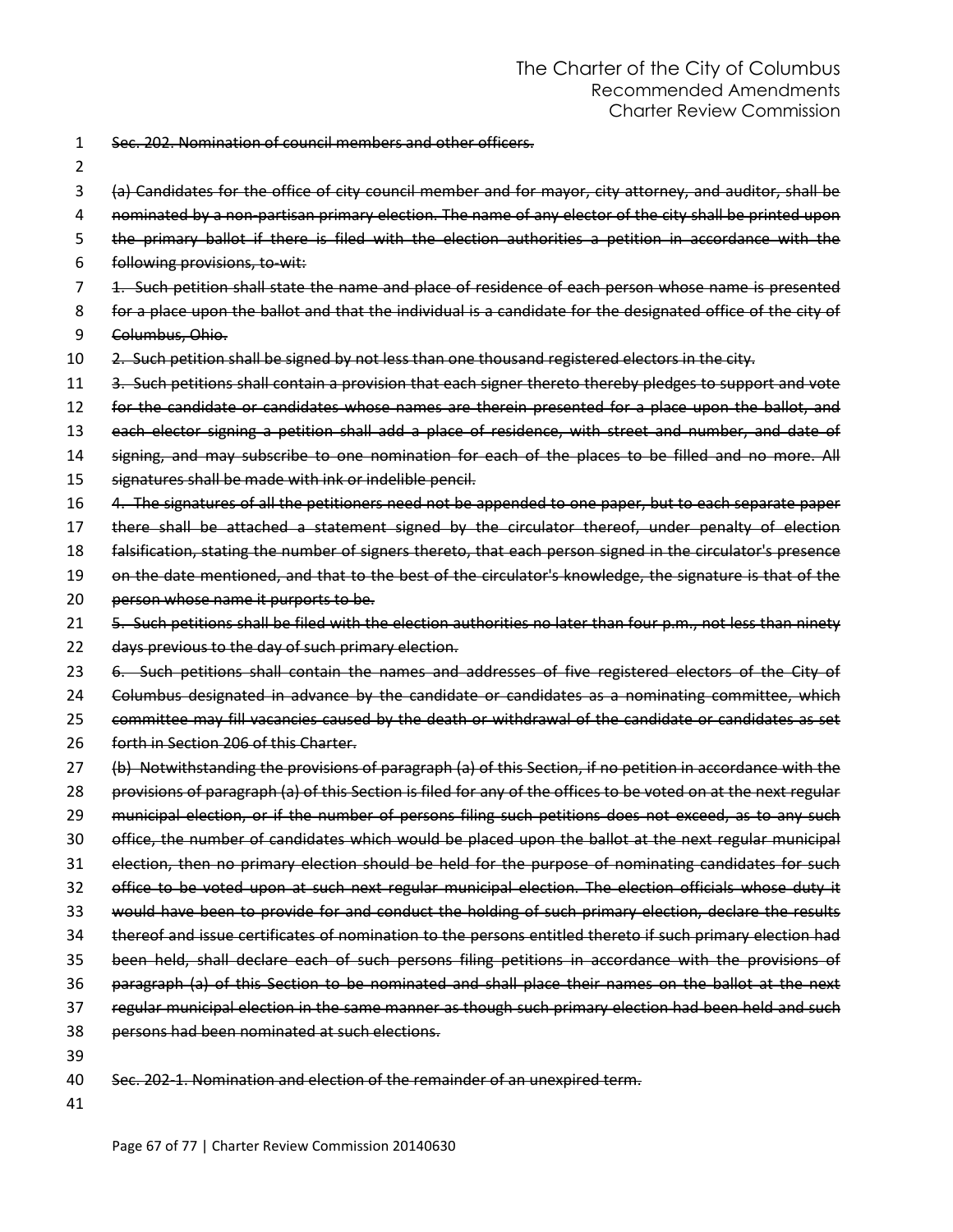- The following procedures for the nomination and election of a successor shall apply when this Charter requires an election for the remainder of an unexpired term of office:
- 

 (a) When a vacancy occurs during the term of office of an elected city official and an appointment to fill that vacancy has been made more than 30 days before the deadline for filing nominating petitions for the next regular municipal election, then unless this charter section provides otherwise, the nomination and election of candidates for the unexpired term shall be conducted in the manner provided in this charter for the nomination and election for such office.

(b) When a vacancy occurs during the term of office of an elected city official and an appointment to fill

that vacancy has been made less than 30 days before the deadline for filing nominating petitions for the

 next regular municipal election but more than 90 days before the next regular municipal election, then candidates seeking election to the unexpired term shall file nominating petitions otherwise in

14 compliance with Charter Section 202(a) not less than 30 day after the appointment to fill such vacancy 15 has been made, and there shall be no primary election.

 Notwithstanding other provisions of this charter, in that case the election authorities shall place all candidates on the ballot at the next regular municipal election who have filed nominating petitions

19 otherwise in compliance with Charter Section 202(a), and the candidate who shall receive the greatest

20 number of votes shall be declared elected for the unexpired term.

22 (c) Notwithstanding other provisions of this charter, an election for the remainder of an unexpired term 23 of office is not required by this charter when an appointment to fill the vacancy occurs less than 90 days before the next regular municipal election.

 (d) The nomination and election for the remainder of an unexpired term of a council member shall be conducted separately from other council nominations and elections that may be on the ballot at that

- regular municipal election.
- 

Sec. 203. Acceptance.

 Any person whose name has been submitted for candidacy by such petition shall file an acceptance of such candidacy with the election authorities not later than fifty-five days previous to such primary election; otherwise that name shall not appear upon the ballot. Provided, however, that such acceptance shall, in the years 1945 and 1947, be filed with the election authorities not later than seventy days previous to such primary election.

Sec. 204. Form of primary ballot.

Except that the crosses here shown shall be omitted and that in place of the names of candidates and

41 number of places to be filled, as here shown, there shall appear the names of candidates, actually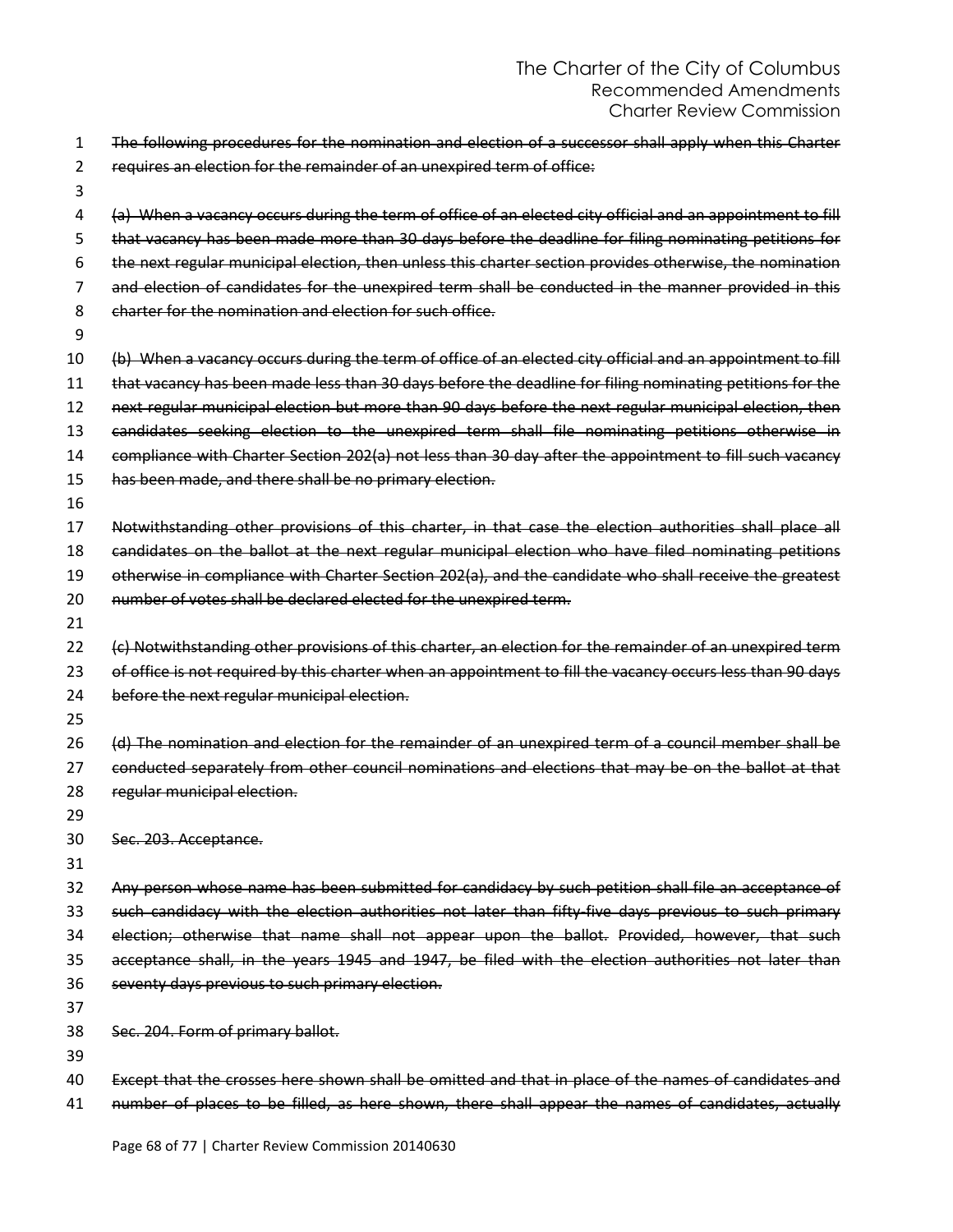- 1 seeking nomination, and the number of places to be filled, the ballots shall be printed substantially as
- 2 follows:

#### 3 **PRIMARY ELECTION**

| 4 | Instructions to voters. Vote for not more than the number of persons to be elected to             |
|---|---------------------------------------------------------------------------------------------------|
|   | the office designated by making a cross in the square opposite and to the left of their names. If |
| 6 | you wrongfully mark, tear or deface this ballot, return it to the judges and obtain another.      |

7 FOR COUNCILMEMBERS (Vote for not more than four)

| $\overline{ }$ | JOHN COE           |
|----------------|--------------------|
|                | JANE DOE           |
| $\bm{\pi}$     | <b>MICHAEL HOE</b> |
| $\star$        | <b>MARY POE</b>    |
| ∧              | <b>RICHARD ROE</b> |

8

| FOR MAYOR (Vote for not more than one)<br>9 |  |  |
|---------------------------------------------|--|--|
|                                             |  |  |
|                                             |  |  |

|   | <b>ALICE DALTON</b> |
|---|---------------------|
| X | <b>THOMAS DEAN</b>  |
|   | LEE EVANS           |

10

11 Sec. 205. Election of council members and other officers.

12

13 The candidates for nomination to the office of city council member who shall receive the greatest vote 14 in such primary shall be placed on the ballot at the next regular municipal election in number not to 15 exceed twice the number of vacancies in the city council to be filled, and the two candidates for 16 nomination for each of the other offices to be filled who shall receive the greatest number of votes shall 17 also be placed on the ballot at such regular municipal election, and the candidates at the regular 18 municipal election, equal in number to the places to be filled, who shall receive the highest number of 19 votes at such regular municipal election, shall be declared elected. A tie between two or more 20 candidates for the office of city council member, or between candidates for any other office, shall be 21 decided by lot under the direction of the election authorities, as provided by the general election laws of 22 the state. 23 24 Sec. 206. Replacement upon death or withdrawal of candidate.

25

- 26 (a) If a person nominated by petition as a candidate for the office of city council member or for mayor,
- 27 city attorney, or auditor, at a nonpartisan primary election, if such an election is to be held for the office
- 28 sought by such candidate, dies or withdraws not less than forty days before the day of such primary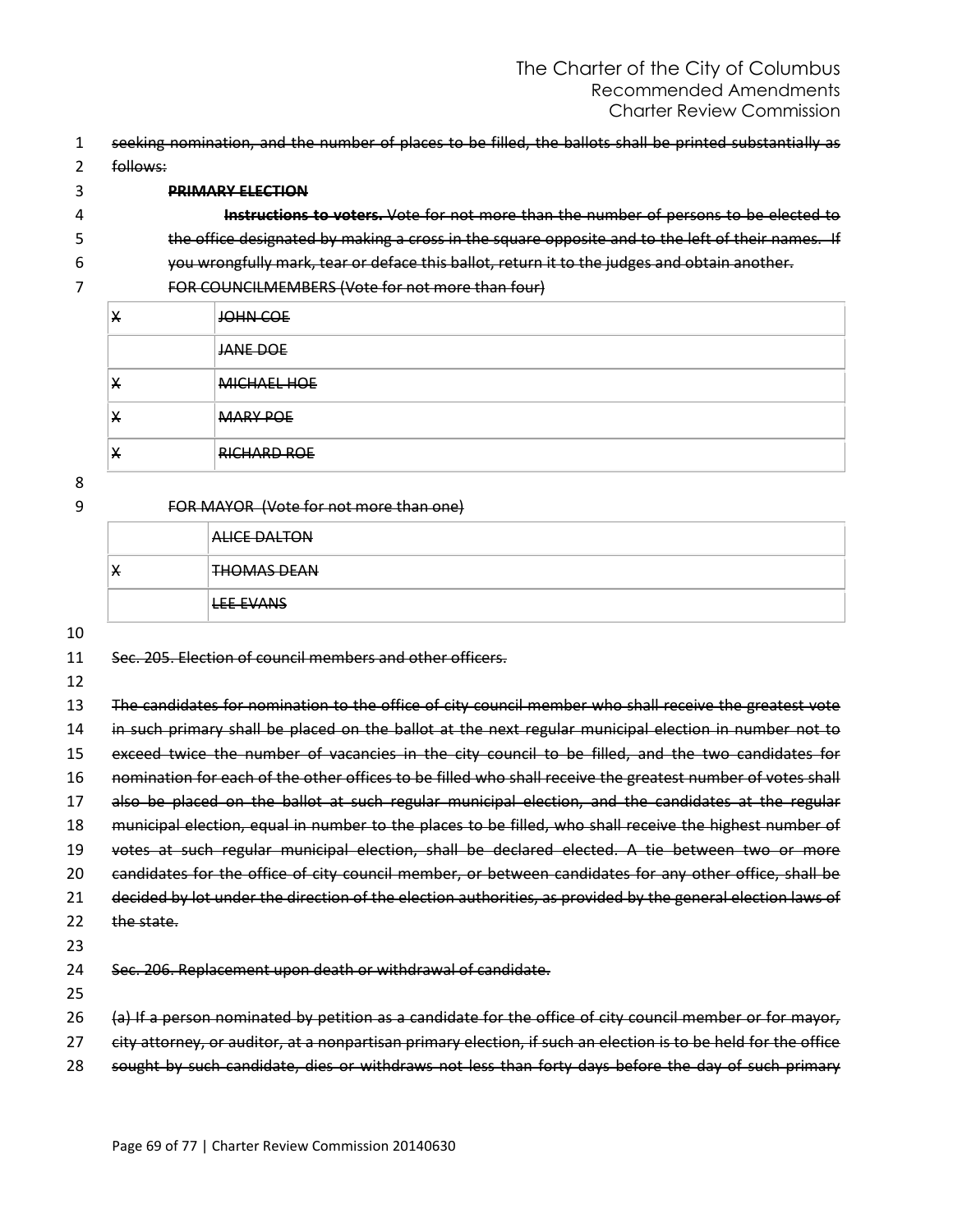| 1  | election, the vacancy so created may be filled by the nominating committee of five persons designated         |
|----|---------------------------------------------------------------------------------------------------------------|
| 2  | in the nominating petition of the affected candidate.                                                         |
| 3  | (b) if a person is either nominated in the primary election as a candidate for council member or other        |
| 4  | elected city office for the next subsequent general election or certified as a candidate for the next         |
| 5  | subsequent general election according to Section 202(b) of this Charter, and such candidate dies or           |
| 6  | withdraws not less than forty days before such general election, the vacancy so created may be filled by      |
| 7  | the nominating committee of five persons designated by the nominating petition filed prior to the             |
| 8  | primary election by the affected candidate.                                                                   |
| 9  | (c) To fill the vacancy created by the death or withdrawal of a candidate for council member or other         |
| 10 | elected city office under provisions (a) or (b) of this section the members of the nominating committee       |
| 11 | of five persons designated in the nominating petition filed by the affected candidate, or a majority of       |
| 12 | them shall file with the appropriate election officials, not less than forty days before the day of either    |
| 13 | the primary election or the general election, a certificate signed and sworn to under oath by each of         |
| 14 | them, designating the person they select to fill such vacancy. Such certificate must be accompanied by        |
| 15 | the written acceptance of the person whose name is so certified.                                              |
| 16 |                                                                                                               |
| 17 | Secs. 207 to 209. [Deleted 11-7-33.]                                                                          |
| 18 |                                                                                                               |
| 19 | Sec. 210. Form of ballots.                                                                                    |
| 20 |                                                                                                               |
| 21 | Ballots used for the election of candidates shall contain a complete set of the offices to be filled, and the |
| 22 | names of candidates for each office shall be arranged under the title thereof as hereinbefore provided.       |
| 23 | The ballots shall be so printed that the voter may designate the candidates, to the number to be              |
| 24 | elected, for whom the voter desires to vote.                                                                  |
| 25 |                                                                                                               |
| 26 | Sec. 211. [Ballot form illustrated.]                                                                          |
| 27 |                                                                                                               |
| 28 | Except that the crosses here shown shall be omitted, and that in place of the titles of officers and names    |
| 29 | of candidates here shown, there shall appear the titles of offices actually to be filled and the names of     |
| 30 | candidates nominated therefor, the ballots shall be printed substantially as follows:                         |
| 31 | <b>FORM OF BALLOT</b>                                                                                         |
| 32 | <b>Instructions to Voters</b>                                                                                 |
| 33 | $(1)$ Vote for the candidate or candidates you wish to support by making a cross $(X)$ in the                 |
| 34 | square opposite and to the left of their names. You must not vote for more than the number to                 |
| 35 | be elected.                                                                                                   |
| 36 | (2) If you wrongfully mark, or tear or deface this ballot, return it to the judges and obtain                 |
| 37 | another.                                                                                                      |
| 38 | <b>FOR COUNCIL MEMBERS</b>                                                                                    |
| 39 |                                                                                                               |
| 40 | Secs. 212 to 214. [Deleted 11-7-33.]                                                                          |
| 41 |                                                                                                               |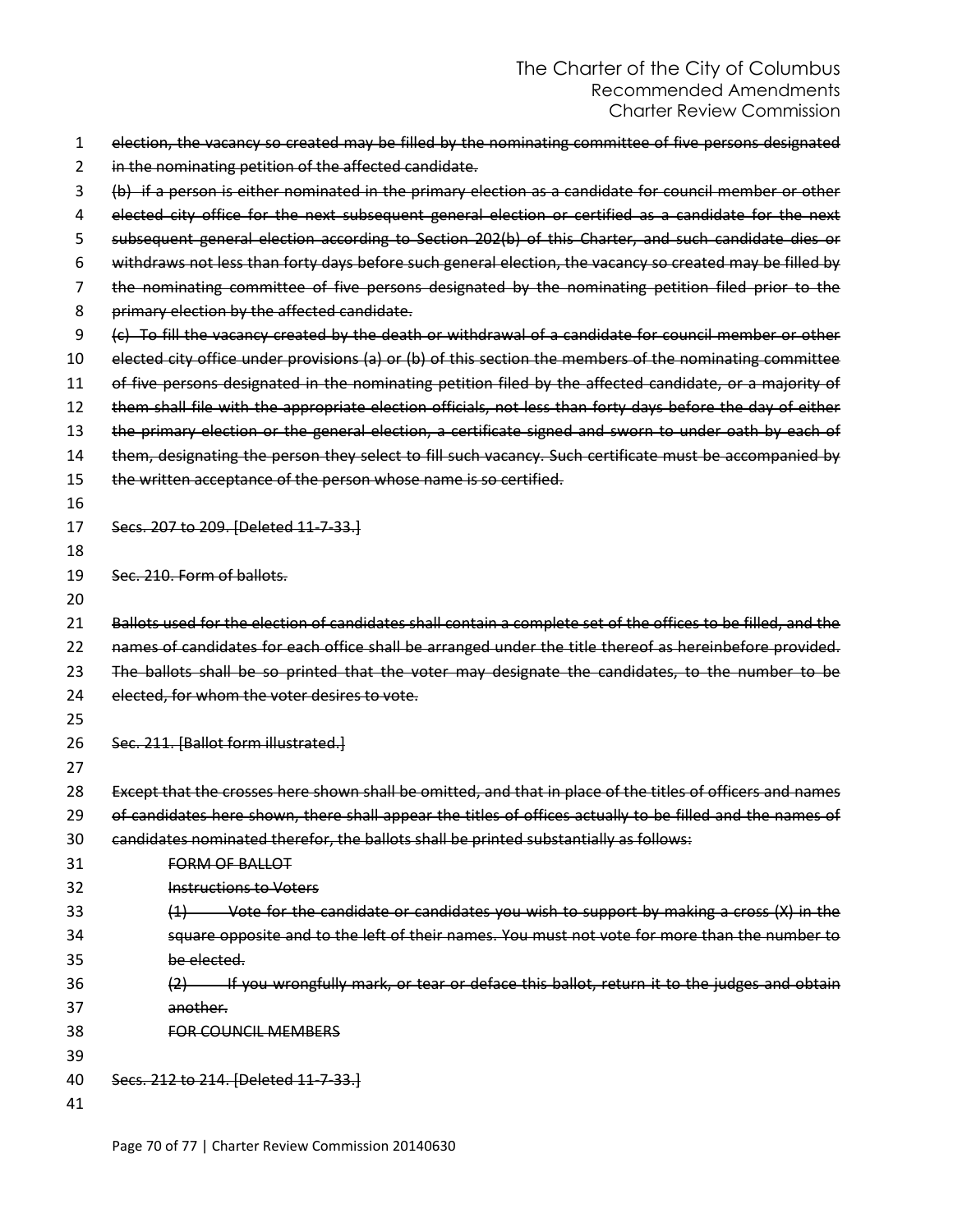#### 1 **THE RECALL**

2

3 Sec. 215. Recall petition.

| 3  | Sec. 215. Recall petition.                                                                                      |
|----|-----------------------------------------------------------------------------------------------------------------|
| 4  |                                                                                                                 |
| 5  | Any elective officer provided for in this charter may be removed from office by the electors, by the            |
| 6  | following procedure:                                                                                            |
| 7  | A petition for the recall of the officer or offices designated, signed by at least one thousand of the          |
| 8  | electors of the city, and containing a statement in not more than two hundred words of the grounds of           |
| 9  | the recall, shall be filed with the city clerk, who shall forthwith notify the officer or officers sought to be |
| 10 | removed, and the officer(s), within five days after such notice, may file with such city clerk a defensive      |
| 11 | statement in not exceeding five hundred words. The city clerk shall at once, upon the expiration of said        |
| 12 | five days, cause sufficient printed or typewritten copies of such petition, without the signatures, to be       |
| 13 | made, and to each attach a printed or typewritten copy of such defensive statement, if one is furnished         |
| 14 | within the time provided. The city clerk shall cause one copy of such petition to be placed on file in the      |
| 15 | clerk's office, and provide facilities for their signing the same, and the city clerk shall cause one copy to   |
| 16 | be placed in each of the several fire engine houses of the city, where the same shall be in the custody of      |
| 17 | the captain of the house, who shall provide facilities for their signing the same. The city clerk shall         |
| 18 | immediately cause notice to be published in the City Bulletin of the placing of such copies of such             |
| 19 | petition, together with a complete copy of the petition, without the signature, and of the defensive            |
| 20 | statement.                                                                                                      |
| 21 | Such copies of such petition shall remain on file in the several places designated, for the period of thirty    |
| 22 | days, during which time any of them may be signed by any elector of the city in person; but not by agent        |
| 23 | or attorney. Each signer of any of such copies shall sign in ink or indelible pencil, and shall place           |
| 24 | thereafter the signer's residence by street and number.                                                         |
| 25 | (Amended 11-3-98.)                                                                                              |
| 26 |                                                                                                                 |
| 27 | Sec. 216. Notice.                                                                                               |
| 28 |                                                                                                                 |
| 29 | At the expiration of said period of thirty days the city clerk shall assemble all of said copies as one         |
| 30 | instrument, and shall examine the same and ascertain and certify thereon whether the signatures                 |
| 31 | thereto amount to at least fifteen per cent of the registered voters of the city. If such signatures do         |
| 32 | amount to such per cent the city clerk shall at once serve notice of that fact upon the officer or officers     |
| 33 | designated in the petition, and also deliver to the election authorities a copy of the original petition,       |
| 34 | with a certificate as to the percentage of registered voters who signed the same and a certificate as to        |
| 35 | the date of the last mentioned notice to the officer or officers designated in the petition.                    |
| 36 | (Amended 11-3-98.)                                                                                              |
| 37 |                                                                                                                 |
| 38 | Sec. 217. Recall election.                                                                                      |
| 39 |                                                                                                                 |
| 40 | If the officer or officers, or any of them, designated in the petition, file with the city clerk within five    |
| 41 | days after the last mentioned notice from the city clerk, a written resignation, the said clerk shall at once   |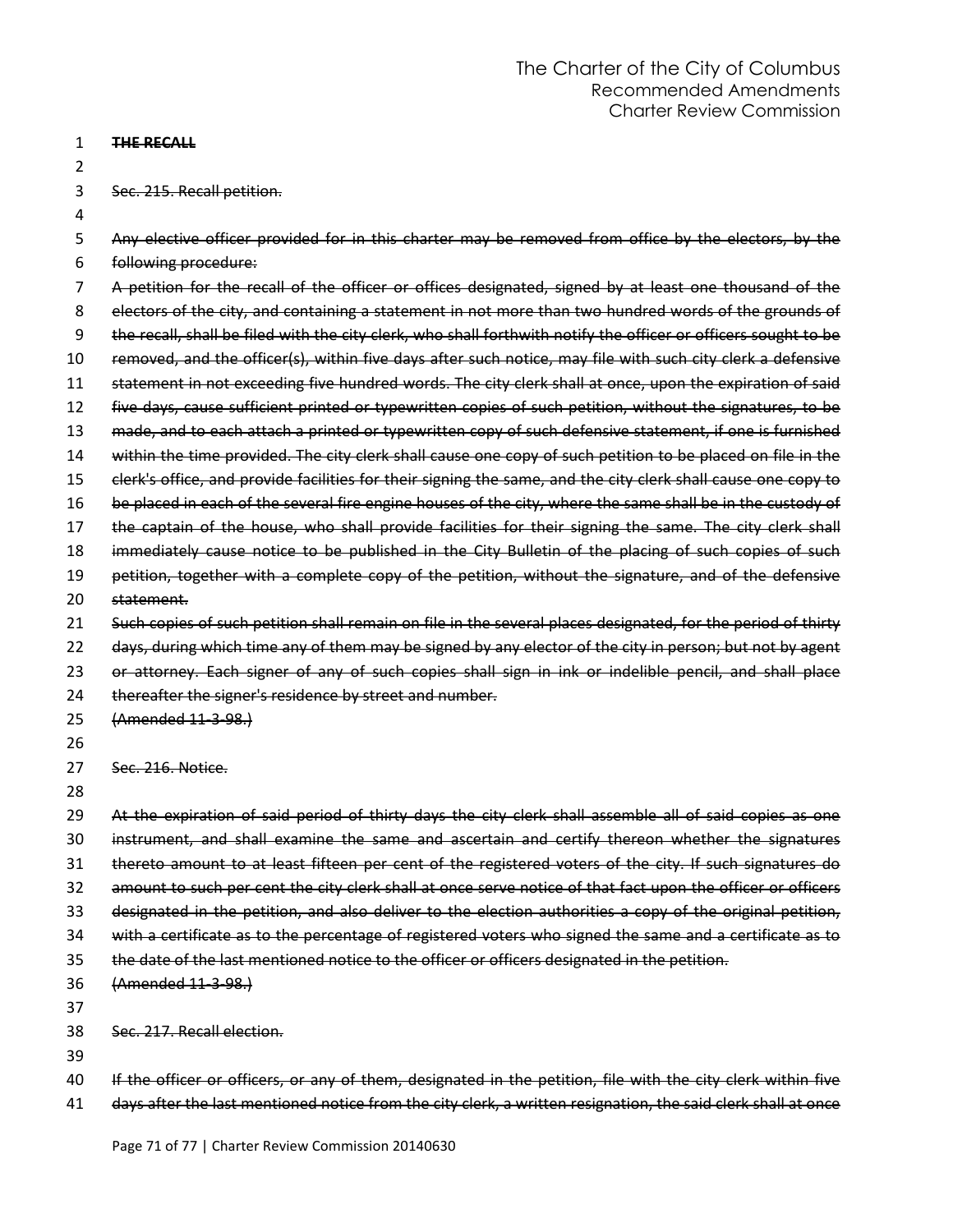| 1        | notify the election authorities of that fact and such resignation shall be irrevocable and the vacancy shall  |
|----------|---------------------------------------------------------------------------------------------------------------|
| 2        | be filled in the manner of filling vacancies provided in this charter. In the absence of such resignation,    |
| 3        | the election authorities shall forthwith order and fix a day for holding a recall election for the removal of |
| 4        | those not resigning. Any such election shall be held not less than fifty days nor more than ninety days       |
| 5        | after the expiration of the period of five days last mentioned, and at the same time as any other general     |
| 6        | or special election held within such period; but if no such election be held within such period the           |
| 7        | election authorities shall call a special recall election to be held within the period aforesaid.             |
| 8        | (Amended 11-3-98.)                                                                                            |
| 9        |                                                                                                               |
| 10       | Sec. 218, Ballots.                                                                                            |
| 11       |                                                                                                               |
| 12       | The ballots at such recall election shall conform to the following requirements. With respect to each         |
| 13       | person whose removal is sought, the question shall be submitted: "Shall (name of person) be removed           |
| 14       | from the office of (title of office) by recall?" Immediately following each such question there shall be      |
| 15       | printed on the ballots the two propositions in the order here set forth:                                      |
| 16       | "For the recall of (name of person)."                                                                         |
| 17       | "Against the recall of (name of person)."                                                                     |
| 18       | Immediately to the right of each of the propositions shall be placed a square in which the voters, by         |
| 19<br>20 | making a cross mark (X), may vote for either of such propositions.                                            |
| 21       | Sec. 219. Filling of vacancies.                                                                               |
| 22       |                                                                                                               |
| 23       | In any such election if a majority of the votes cast on the question of removal of any officer are            |
| 24       | affirmative, the person whose removal is sought shall thereupon be deemed removed from office upon            |
| 25       | the announcement of the official canvass of that election and the vacancy caused by such recall shall be      |
| 26       | filled in the manner provided in this charter for filling vacancies caused by death or resignation.           |
| 27       | If, however, an election is held for the recall of more than three council members, candidates to succeed     |
| 28       | them for their unexpired terms shall be voted upon at the same election, and shall be nominated               |
| 29       | without primary election, by petitions signed, dated and verified in the manner required for petitions        |
| 30       | presenting names of candidates for nomination at a primary election, and similar inform to such               |
| 31       | petitions, but signed by electors equal in number to at least two per cent of the registered voters of the    |
| 32       | city, and filed with the election authorities at least thirty days prior to such recall election. But no such |
| 33       | nominating petition shall be signed or circulated until after the time has expired for signing the copies of  |
| 34       | the petition for the recall, and any signatures thereon antedating such time shall not be counted.            |
| 35       | Candidates shall not be nominated to succeed any particular council members; but if only one council          |
| 36       | member is removed at such election, the candidate at such election receiving the highest number of            |
| 37       | votes shall be declared elected to fill the vacancy for the unexpired term; and if more than one council      |
| 38       | member is removed at such election, such candidates equal in number to the number of council                  |
| 39       | members removed shall be declared elected to fill the vacancies; and among the successful candidates          |
| 40       | those receiving the greater number of votes shall be declared elected for the longer terms. Cases of ties,    |
|          |                                                                                                               |
|          |                                                                                                               |
|          |                                                                                                               |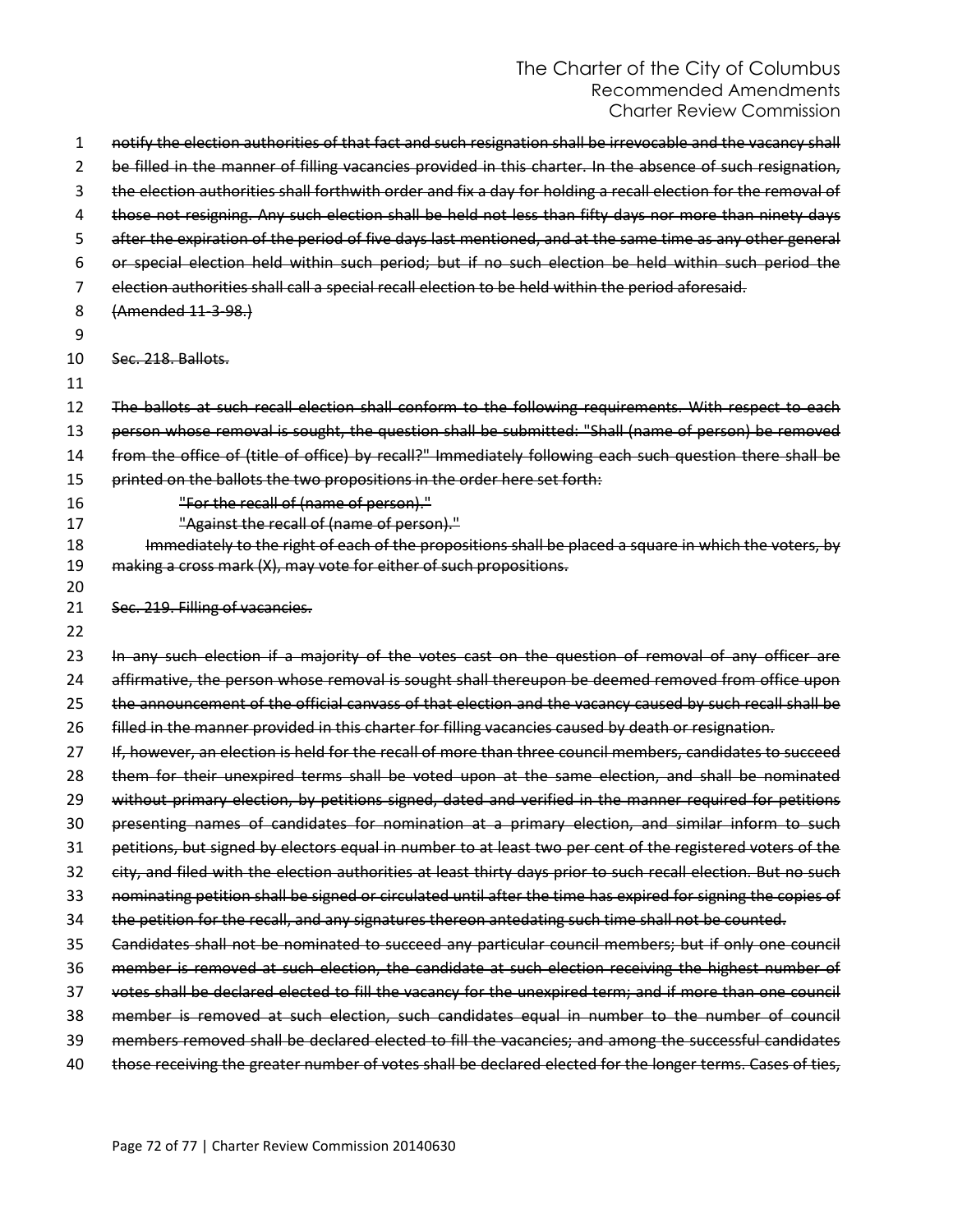| 1  | and all other matters not herein specially provided for, shall be determined by the rules governing           |
|----|---------------------------------------------------------------------------------------------------------------|
| 2  | elections generally.                                                                                          |
| 3  | (Amended 11-3-98.)                                                                                            |
| 4  |                                                                                                               |
| 5  | Sec. 220. Effect of resignations.                                                                             |
| 6  |                                                                                                               |
| 7  | No proceedings for the recall of all of the members of the city council at the same election shall be         |
| 8  | defeated in whole or in part by the resignation of any or all of them, but upon the resignation of any of     |
| 9  | them, the city council shall have power to fill the vacancy until a successor is elected and the              |
| 10 | proceedings for the recall and the election of successors shall continue, and have the same effect as         |
| 11 | though there had been no resignation.                                                                         |
| 12 |                                                                                                               |
| 13 | Sec. 221. Miscellaneous provisions.                                                                           |
| 14 |                                                                                                               |
| 15 | Except as herein otherwise provided, no petition to recall any officer shall be filed within six months       |
| 16 | after the officer takes office. No person removed by recall shall be eligible to be elected or appointed to   |
| 17 | any city office during a period of two years after the date of such recall. The city clerk shall preserve all |
| 18 | papers comprising or connected with a petition for a recall. The method of removal herein provided is in      |
| 19 | addition to such other methods other than recall as are, or may be, provided by general law.                  |
| 20 | (Amended 11-3-98.)                                                                                            |
| 21 |                                                                                                               |
| 22 | Sec. 222. Offenses relating to petitions.                                                                     |
| 23 |                                                                                                               |
| 24 | No person shall falsely impersonate another, or purposely write a false name or residence, in signing of      |
| 25 | any petition for initiative, referendum or recall, or forge any name thereto, or sign any such paper with     |
| 26 | the knowledge that one is not a qualified elector of the city. No person shall sign, or knowingly permit to   |
| 27 | be signed, any petition for recall at any place other than one of the places hereinbefore designated for      |
| 28 | the signing of such petitions.                                                                                |
| 29 | (Amended 11-3-98.)                                                                                            |
| 30 |                                                                                                               |
| 31 | Sec. 223. [Violations; penalty.]                                                                              |
| 32 |                                                                                                               |
| 33 | No person shall, either in or within one hundred feet of any place so designated, either solicit any          |
| 34 | elector to sign such petition or attempt to prevent or dissuade one from signing the same. Nor shall any      |
| 35 | person employ or pay another, or accept employment or payment, for circulating any initiative or              |
| 36 | referendum petition upon the basis of the number of signatures procured thereto. Any person violating         |
| 37 | any of the provisions of this section or the next preceding section shall be deemed guilty of a               |
| 38 |                                                                                                               |
|    | misdemeanor and shall, upon conviction, be fined in any sum not to exceed one hundred dollars and the         |
| 39 | cost of prosecution. The foregoing provision shall not be held to be exclusive of, but in addition to, all    |
| 40 | laws of the state prescribing penalties for the same offenses or for other offenses relating to the same      |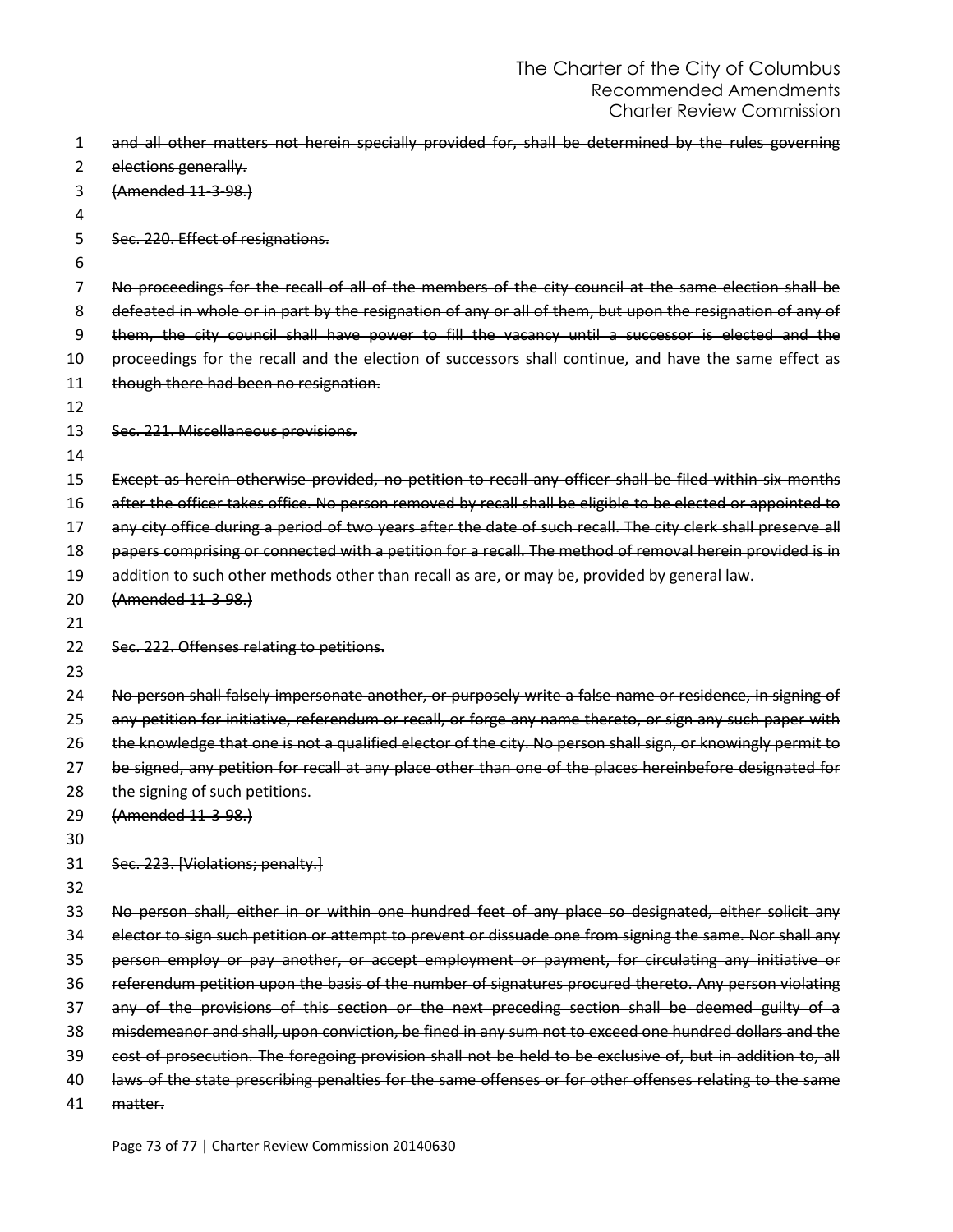(Amended 11-3-98.) **MISCELLANEOUS PROVISIONS** Sec. 224. Continuance of present officers. All persons holding office at the time this charter goes into effect shall continue in office and in the performance of their duties until provision shall have been otherwise made in accordance with this charter for the performance of the duties of any such office. When such provision shall have been made, the term of any such officer shall expire and the office be deemed abolished. The powers which are conferred and the duties which are imposed upon any officer, commission, board or department of the city under the laws of the state shall, if such office or department is abolished by this charter, be thereafter exercised and discharged by the officer, board or department upon whom are imposed corresponding functions, powers and duties hereunder. Sec. 225. Commencement of terms of officers. All officers whose election is provided for herein shall be first elected at the regular municipal election in the year 1915; the terms of all elective officers shall begin on the first day of January next following their election. The term of office of all members of boards and commissions herein provided for shall commence on the first day of February of the year wherein the terms of the present members expire, 22 and the terms of such present members shall be regarded for the purpose of this charter as expiring on such first day of February, regardless of the precise time of their original appointment. Officers shall hold their respective offices until their successors are chosen and qualified. Sec. 226. Oath of office. Every officer of the city shall, before entering upon the duties of office, take and subscribe to an oath or affirmation as required by general law, which oath or affirmation shall be filed and kept in the office of the auditor. 32 Sec. 227. Interest in contracts or supplies. Prohibited actions by public officials. 34 Unless otherwise provided by this charter or ordinance of council, general laws of the state pertaining to prohibited actions by public officials, as established in chapter 2921 of the Ohio Revised Code, or a successor thereto, shall apply to the officers and employees of the city. Such prohibited actions include, but are not limited to, unlawful interest in public contracts, theft in office, soliciting or accepting 38 improper compensation, and bribery. No officer or employee of the city shall have any beneficial interest, which interest accrues to the employee or officer by virtue of office or employment, in any contract with the city, or in the sale to the city of any supplies, material, service or land, except on be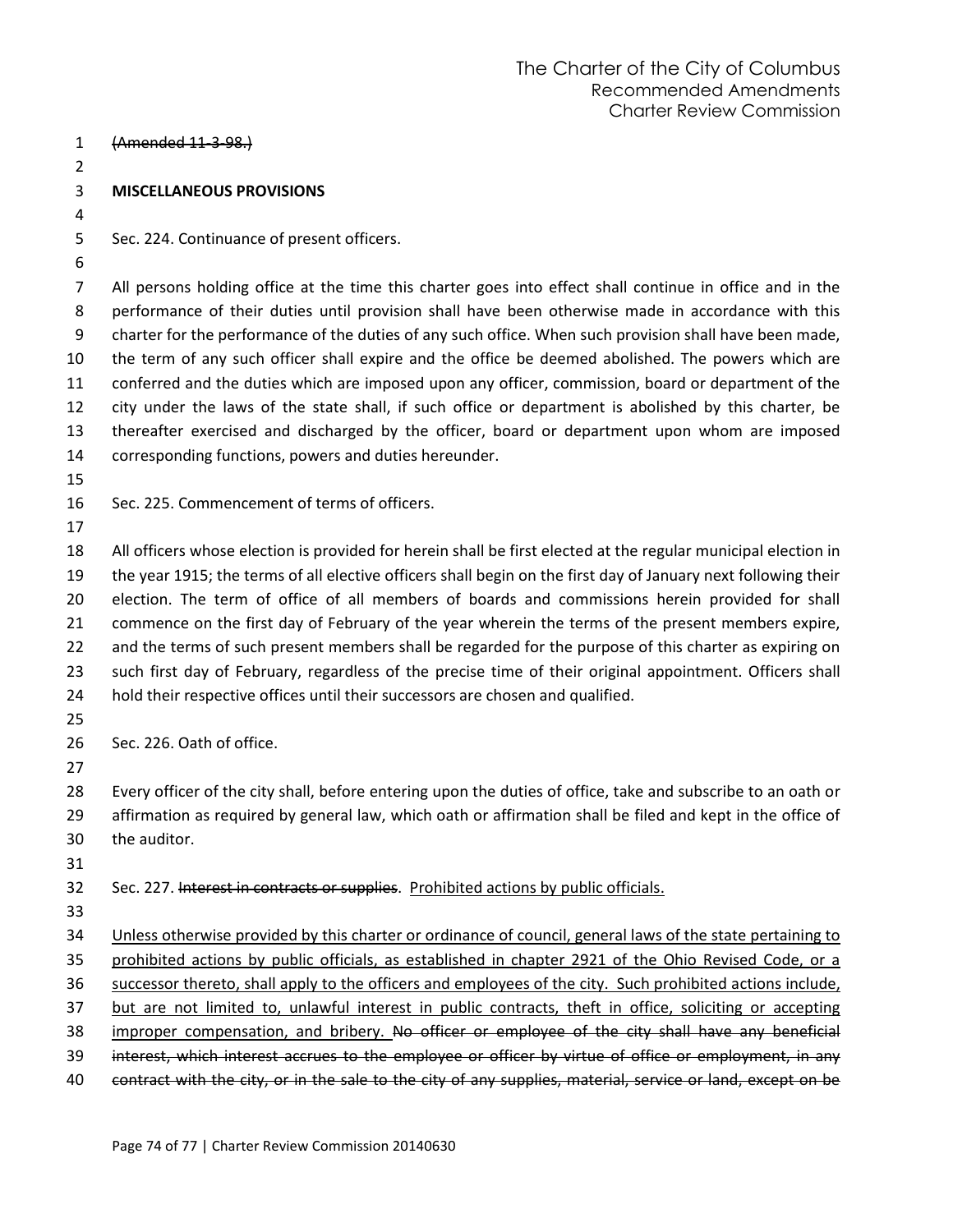## The Charter of the City of Columbus Recommended Amendments Charter Review Commission

| $\mathbf{1}$<br>$\overline{2}$ | half of the city as an officer or employee. Any willful violation of this section shall constitute<br>malfeasance in office, and any such officer or employee shall thereby forfeit office or employment. |
|--------------------------------|-----------------------------------------------------------------------------------------------------------------------------------------------------------------------------------------------------------|
| 3                              | (Adopted 11-2-82; amended 11-3-98.)                                                                                                                                                                       |
| 4                              |                                                                                                                                                                                                           |
| 5                              | Sec. 228. Continuance of contract.                                                                                                                                                                        |
| 6                              |                                                                                                                                                                                                           |
| $\overline{7}$                 | All contracts entered into by the city, for its benefit, prior to the taking effect of this charter, shall                                                                                                |
| 8                              | continue in full force and effect. All public work begun prior to the taking effect of this charter shall be                                                                                              |
| 9                              | continued and perfected hereunder. Public improvements for which legislative steps have been taken                                                                                                        |
| 10                             | under law in force at the time this charter takes effect, may be carried to completion in accordance with                                                                                                 |
| 11                             | the provisions of such laws.                                                                                                                                                                              |
| 12                             |                                                                                                                                                                                                           |
| 13                             | Sec. 229. Ratification of ordinances.                                                                                                                                                                     |
| 14                             |                                                                                                                                                                                                           |
| 15                             | All ordinances and resolutions in force at the time of the taking effect of this charter, not inconsistent                                                                                                |
| 16                             | with its provisions, shall continue in force until amended or repealed.                                                                                                                                   |
| 17                             |                                                                                                                                                                                                           |
| 18                             | Sec. 230. Hours of labor.                                                                                                                                                                                 |
| 19                             |                                                                                                                                                                                                           |
| 20                             | Except in case of extraordinary emergencies, not to exceed eight hours shall constitute a day's work, and                                                                                                 |
| 21                             | not to exceed forty-eight hours a week's work, for workers engaged on any public work carried on or                                                                                                       |
| 22                             | aided by the municipality, whether done by contract or otherwise. The council shall, by ordinance,                                                                                                        |
| 23<br>24                       | provide for the enforcement of the provisions of this section.<br>(Amended 11-3-98.)                                                                                                                      |
| 25                             |                                                                                                                                                                                                           |
| 26                             | Sec. 231. Annual reports.                                                                                                                                                                                 |
| 27                             |                                                                                                                                                                                                           |
| 28                             | The various officers, boards and heads of departments shall annually report to council in comprehensive                                                                                                   |
| 29                             | and systematized detail, the financial and other transactions of the departments or divisions thereof                                                                                                     |
| 30                             | under their supervision or control. Such reports shall cover such period of time and be made in the                                                                                                       |
| 31                             | manner and at the time that council shall by ordinance prescribe. Such reports shall, when so made, be                                                                                                    |
| 32                             | grouped and published in book form as the annual report of the city. The city clerk shall compile the                                                                                                     |
| 33                             | reports as the annual report of the city and shall publish such annual report by the production of a                                                                                                      |
| 34                             | permanent electronic record that is made available to the public pursuant to the general laws of the                                                                                                      |
| 35                             | state governing public records.                                                                                                                                                                           |
| 36                             |                                                                                                                                                                                                           |
| 37                             | Sec. 232. General laws to apply.                                                                                                                                                                          |
| 38                             |                                                                                                                                                                                                           |
| 39                             | All general laws of the state applicable to municipal corporations, now or hereafter enacted, and which                                                                                                   |
| 40                             | are not in conflict with the provisions of this charter, or with ordinances or resolutions hereafter                                                                                                      |

enacted by the city council, shall be applicable to this city; provided, however, that nothing contained in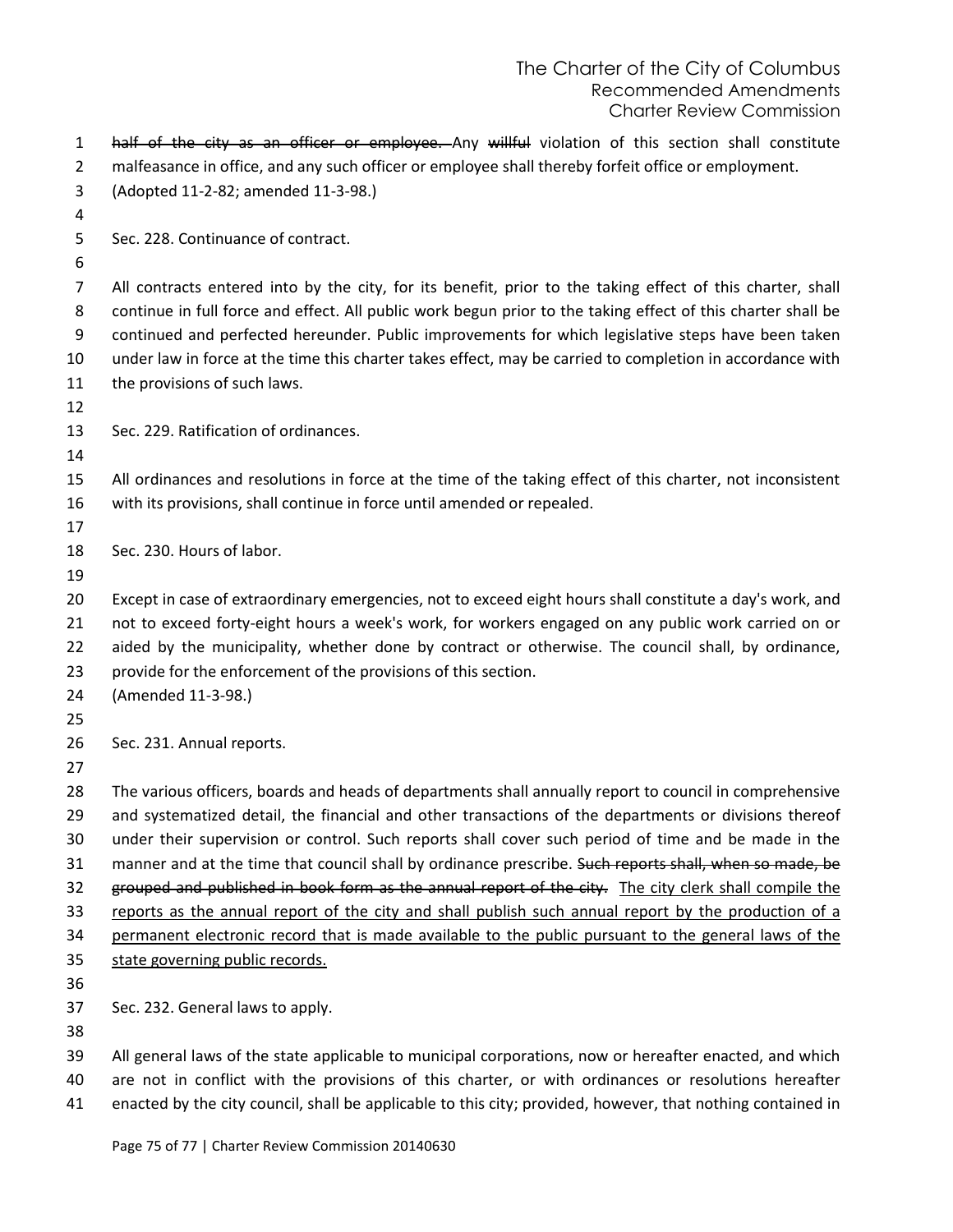this charter shall be construed as limiting the power of the city council to enact any ordinance or resolution not in conflict with the constitution of the state or with express provisions of this charter.

Sec. 233. Saving clause.

 If any section or part of a section of this charter proves to be invalid or unconstitutional, the same shall not be held to invalidate or impair the validity, force or effect of any other section or part of a section of this charter unless it clearly appear that such other section or part of a section is wholly or necessarily dependent for its operation upon the section or part of a section so held unconstitutional or invalid.

Sec. 234. Amendments.

 Amendments to this charter may be submitted to the electors of the city by a two-thirds vote of the council, and shall be submitted by the council upon a petition signed by ten per cent of the electors of 15 the city, setting forth any such proposed amendment. The ordinance providing for the submission of any 16 such amendment shall be submitted to the electors at the next regular municipal election if one shall occur not less than sixty nor more than one hundred and twenty days after its passage; otherwise it shall provide for the submission of the amendment at a special election to be called and held within the time aforesaid. Not less than thirty days prior to such election the city clerk shall mail a copy of the proposed 20 amendment to each elector whose name appears upon the registration books of the last regular 21 municipal or general election, or, pursuant to laws passed by general assembly, give notice of the 22 proposed amendment by newspaper advertising. If such proposed amendment be approved by a 23 majority of the electors voting thereon, it shall become a part of the charter at the time fixed therein. (Amended 5-4-71.) Sec. 235. When charter takes effect.

 For the purpose of nominating and electing officers and all purposes connected therewith, and for the purpose of exercising such legislative powers as are necessary to be exercised by the present council preliminary to the organization of departments, divisions and offices herein provided, this charter shall take effect on the first day of January, 1915. For the purpose of establishing departments, divisions and officers, and distributing the function thereof, and for all other purposes it shall take effect on the first day of January, 1916.

No officer, employee, or agent of the city shall deny equal access to city services, or equal opportunity in

38 employment and promotion, or the benefits thereof, to any person on the basis of race, sex, sexual

orientation, gender identity or expression, color, religion, ancestry, national origin, age, disability, family

or military status, or any other status that is protected by federal, state, or local law or ordinance.